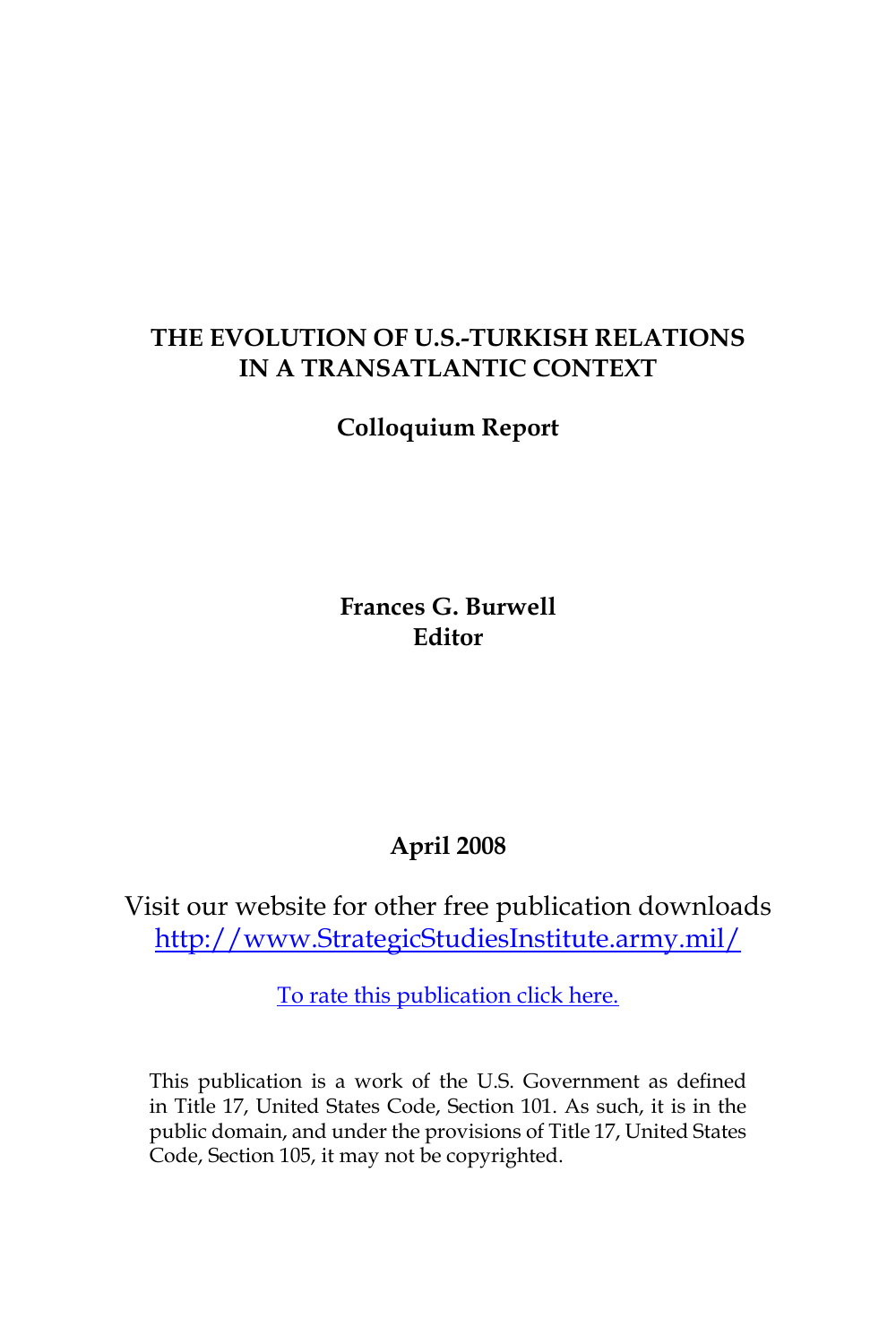\*\*\*\*\*

The views expressed in this report are those of the authors and do not necessarily reflect the official policy or position of the Department of the Army, the Department of Defense, or the U.S. Government. This report is cleared for public release; distribution is unlimited.

\*\*\*\*\*

Comments pertaining to this report are invited and should be forwarded to: Director, Strategic Studies Institute, U.S. Army War College, 122 Forbes Ave, Carlisle, PA 17013-5244.

\*\*\*\*\*

All Strategic Studies Institute (SSI) publications are available on the SSI homepage for electronic dissemination. Hard copies of this report also may be ordered from our homepage. SSI's homepage address is: *www.StrategicStudiesInstitute.army.mil*.

\*\*\*\*\*

The Strategic Studies Institute publishes a monthly e-mail newsletter to update the national security community on the research of our analysts, recent and forthcoming publications, and upcoming conferences sponsored by the Institute. Each newsletter also provides a strategic commentary by one of our research analysts. If you are interested in receiving this newsletter, please subscribe on our homepage at *www.StrategicStudiesInstitute.army. mil*/*newsletter/.*

ISBN 1-58487-350-7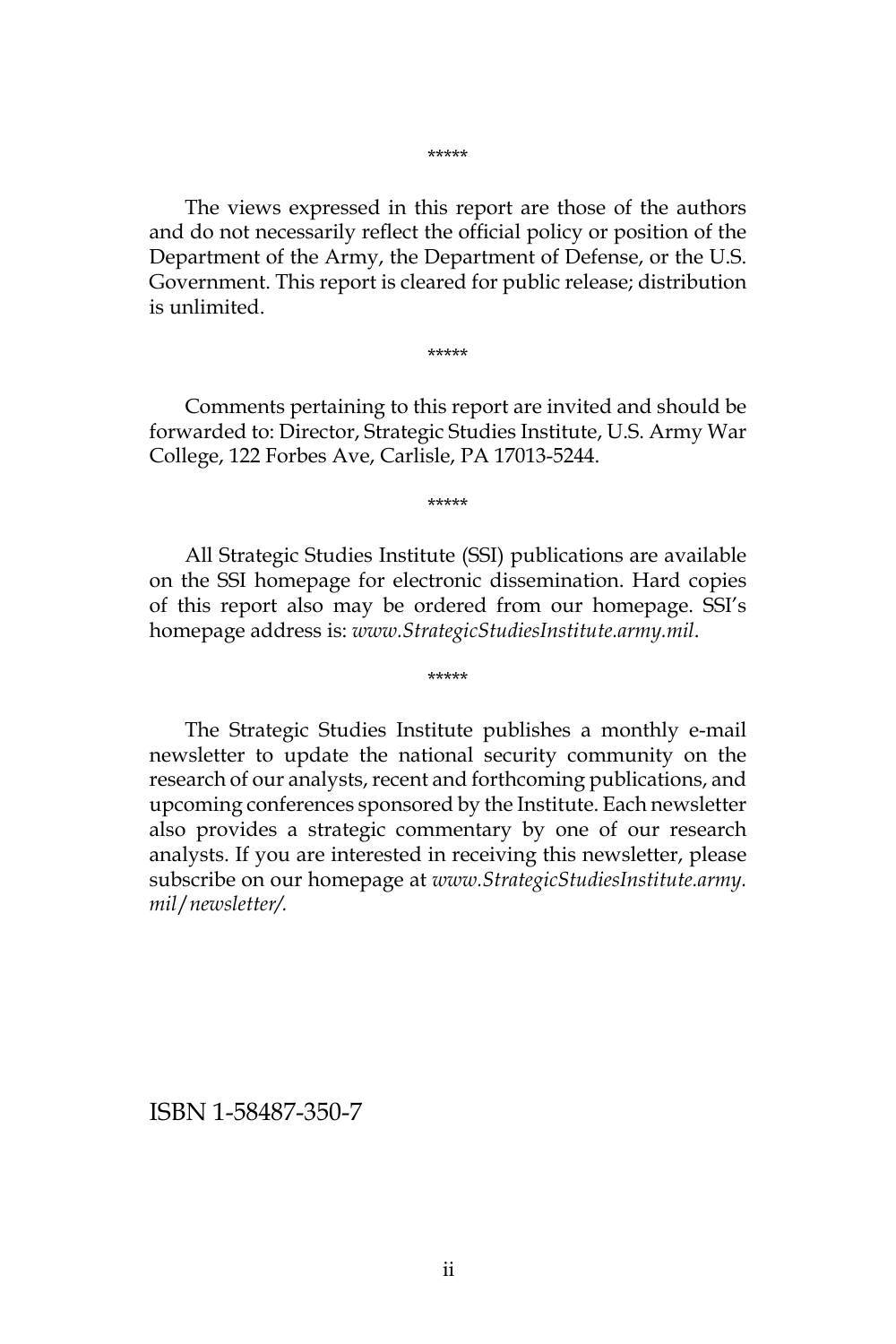# **CONTENTS**

|  | 1. Rebuilding U.S.-Turkey Relations<br>in a Transatlantic Context        |
|--|--------------------------------------------------------------------------|
|  | 2. The State of U.S.-Turkey Relations:<br>A Turkish Perspective          |
|  | 3. The State of U.S.-Turkish Relations:<br>Moving Beyond Geopolitics     |
|  | 4. Turkey: Tilting from U.S. to EU?                                      |
|  | 5. Turkey and NATO:<br>New Images and Old Questions                      |
|  | 6. Turkey's New Middle East Activism                                     |
|  | 7. The New Middle East, Turkey,<br>and the Search for Regional Stability |
|  | 8. The Evolving EU, NATO, and Turkey<br>Relationship                     |
|  |                                                                          |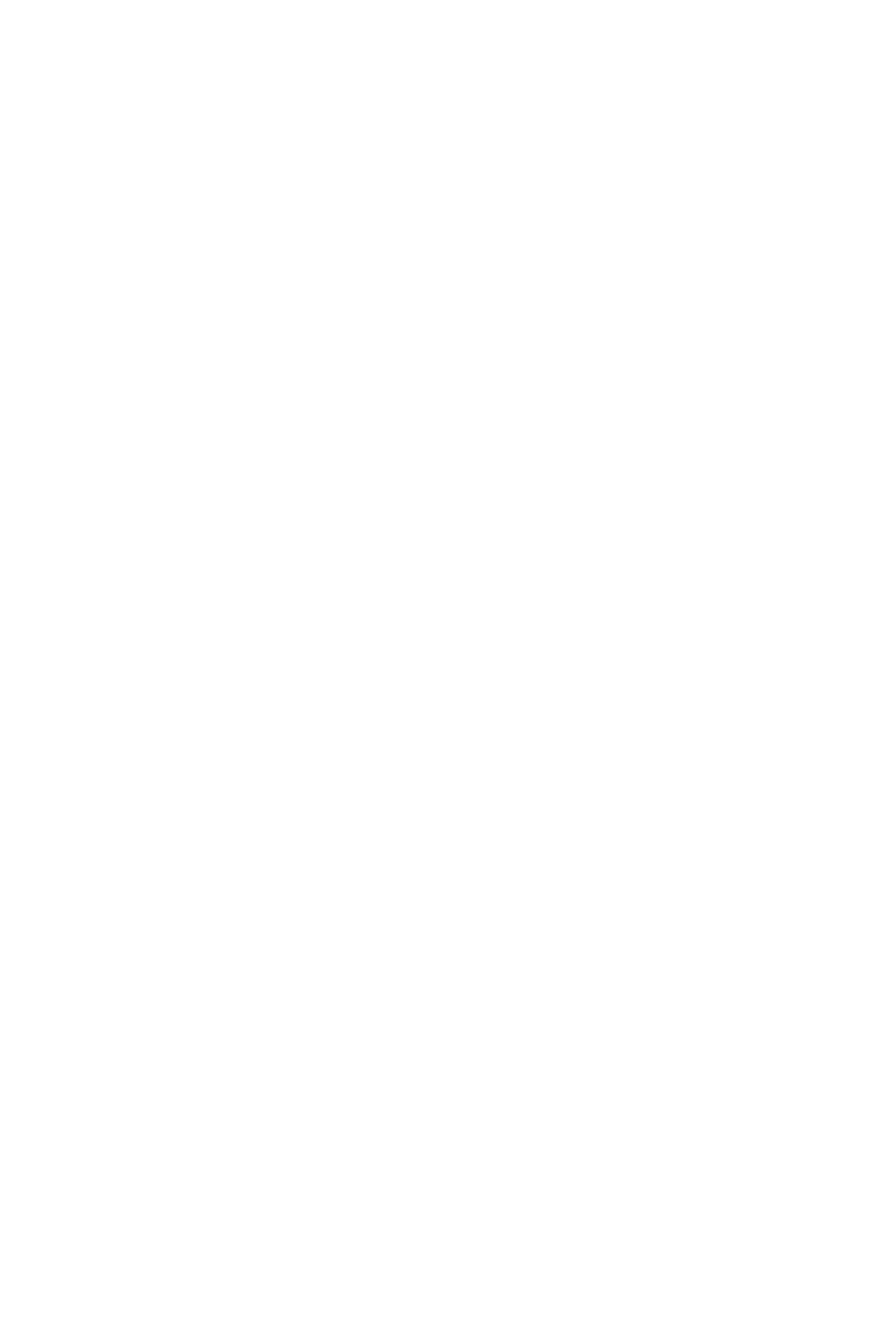#### **FOREWORD**

Since World War II, the relationship between Turkey and the United States has been characterized by complexity and flux; there have been periods of remarkable cooperation, even when significant disagreements existed. Relations between the two countries are never merely bilateral, for the two are also linked to the North Atlantic Treaty Organization (NATO) and the European Union (EU). The relationship between those two organizations is also complicated because of differing core purposes and somewhat differing memberships. Current Turkey-U.S. diplomatic and military relations are more strained than in recent years, but both countries recognize how vital it is to address issues of mutual importance.

In mid-2007 the Atlantic Council, Strategic Studies Institute, and German Marshall Fund of the United States jointly organized a conference to discuss the current state of U.S.-Turkish-EU ties and to consider how those relations might be repaired and enhanced. Participants included an impressive collection of diplomats, academics, and policy analysts with extensive knowledge and relevant experience. This conference report provides an overview of the enduring issues that must be addressed if Turkey-U.S. relations are to move beyond current roadblocks and begin to realize their full potential. Since the conference that served as the basis of this report took place, the political environment in Turkey has changed, and several of the issues, such as the use of Iraq as a staging area by Kurdish insurgents, have continued to evolve. Such dynamics reveal the importance of the ideas surfaced in each of the conference presentations and the need to continue addressing the issues identified.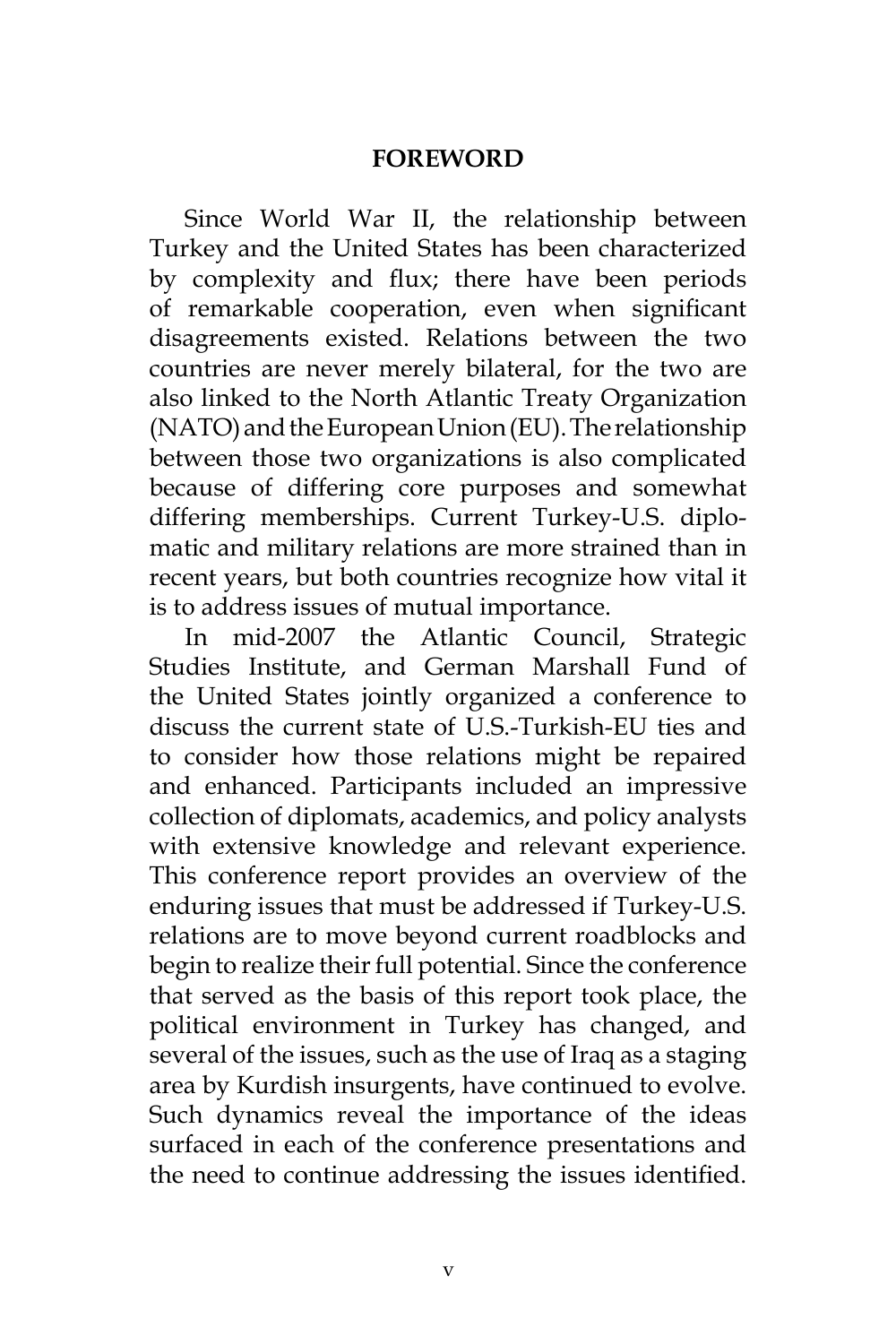Such work should prove valuable to policymakers of both countries in their efforts to improve this vital relationship.

DOUGLAS C. LOVELACE, JR. Director Strategic Studies Institute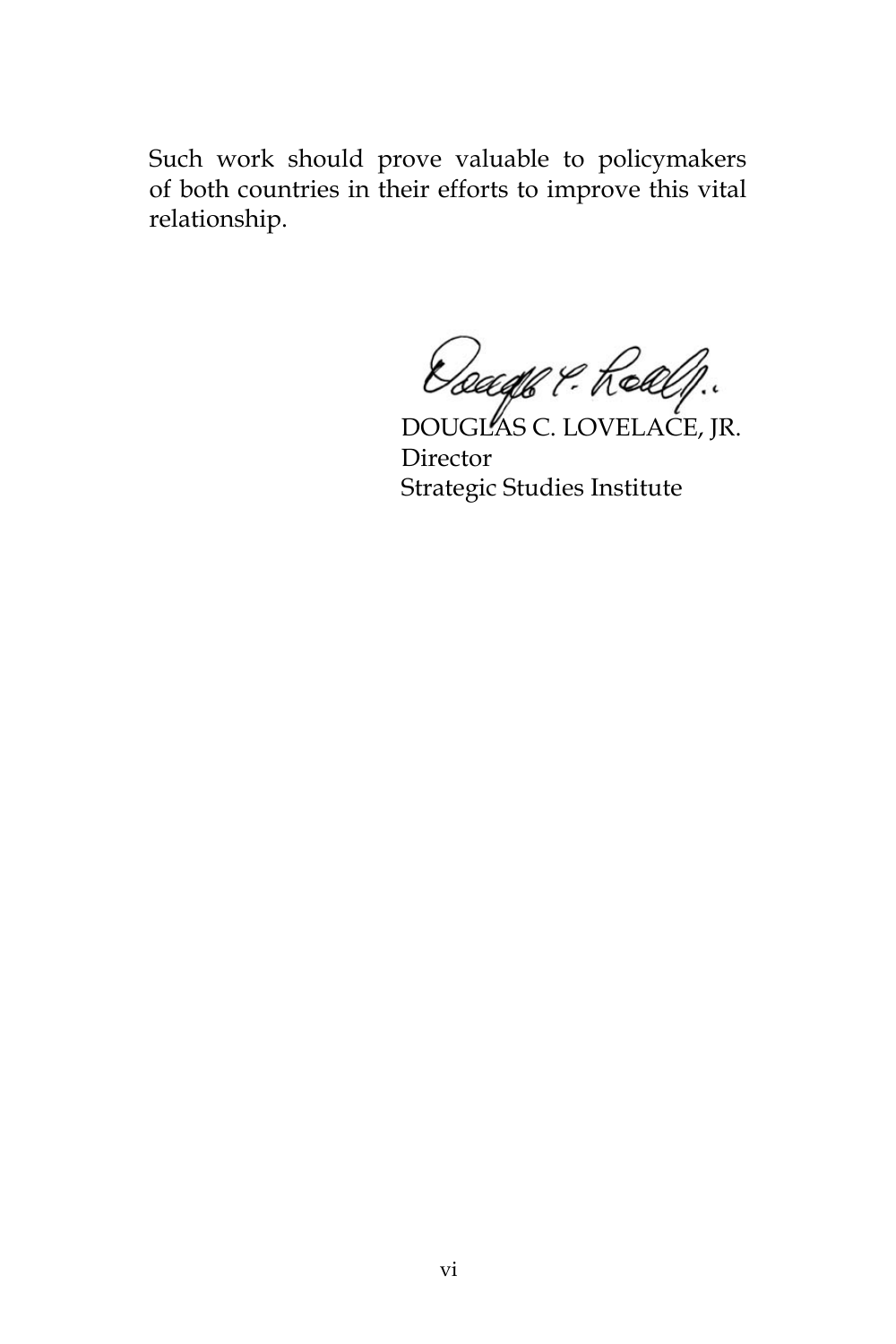#### **CHAPTER 1**

### **REBUILDING U.S.-TURKEY RELATIONS IN A TRANSATLANTIC CONTEXT**

#### **Frances G. Burwell**

The relationship between Turkey and the United States stands at a critical juncture. The crises over the bases of Kurdish insurgents (the Partiya Karkeren Kurdistan or Kurdish Workers Party [PKK]) in northern Iraq and a recent congressional resolution recalling the Armenian genocide demonstrate the severe erosion that has occurred since the end of the Cold War. Recent toplevel meetings in Ankara and Washington produced conciliatory rhetoric, but they did not prevent a Turkish ground incursion into northern Iraq in late February 2008, and whether they will prevent a reawakening of the congressional resolution next year is far from clear. President George W. Bush has promised new levels of intelligence sharing and military liaison, but unless there are rapid, concrete results, these steps are likely to seem rather meager assistance to those Turks who see the U.S. invasion of Iraq as having enabled a deadly PKK resurgence. The Bush administration does seem to have blocked further consideration of the congressional resolution on Armenian genocide, but only after tensions with the Turkish government escalated to extremely high levels.

For the moment, with the Turkish ground incursion having ended, both of these disputes appear to be in abeyance, but the more fundamental challenge remains. The U.S.-Turkey relationship has never recovered from the end of the Cold War. Washington and Ankara have not yet established a basis for a renewed partnership,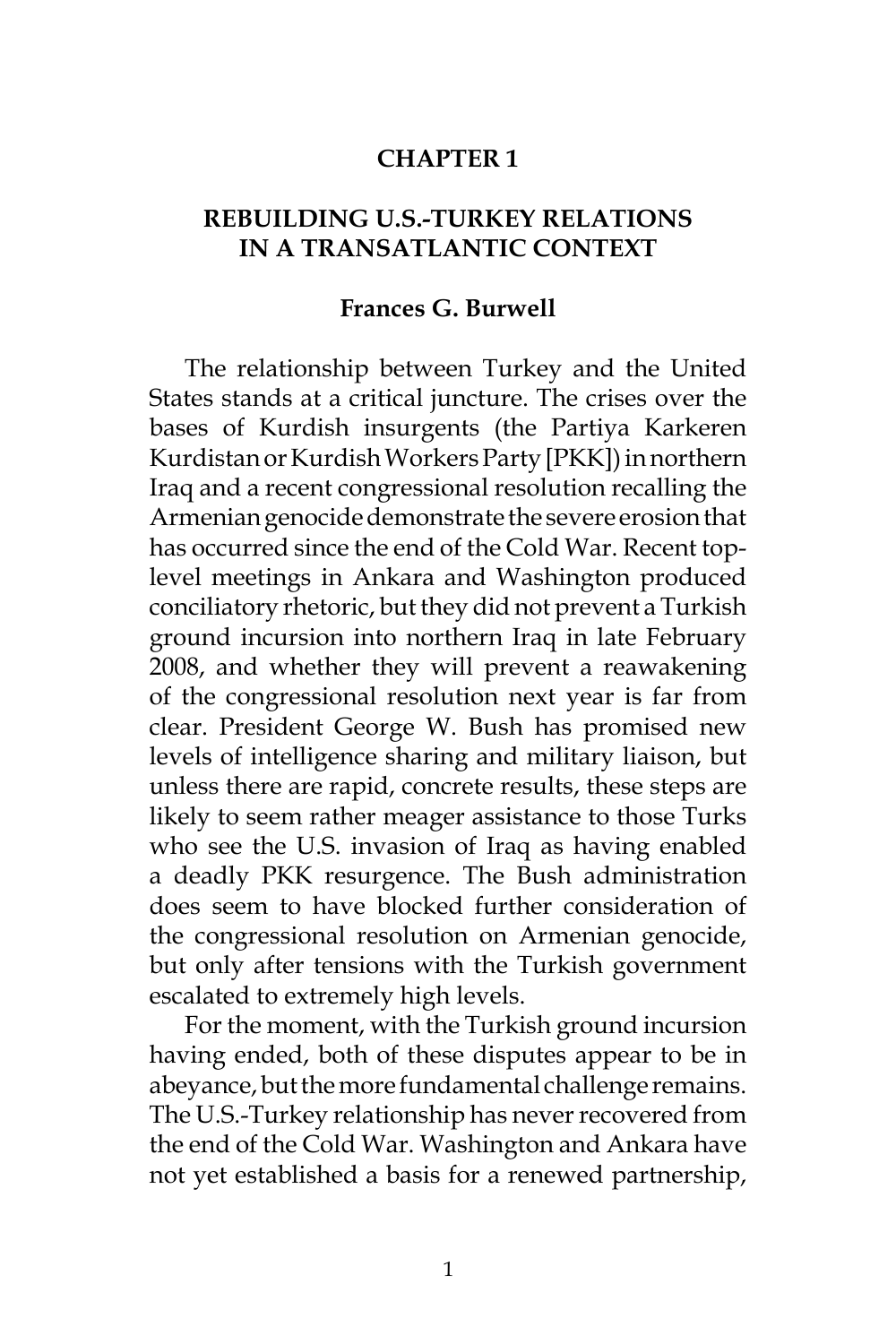and in the meantime many Turks have concluded that the United States no longer takes Turkish interests into account as an ally should. In fact, a recent Pew survey found that 64 percent of Turks view the United States as the greatest threat to Turkey, and only 9 percent of Turks have a positive view of the United States.

The United States and Turkey must find a new foundation for their relationship. While the Soviet threat which prompted their partnership has ended, the United States and Turkey still share many strategic interests, including fighting terrorism and ensuring stability in the wider Middle East region. To date, Ankara and Washington have found it difficult to work together in confronting those challenges, as the crisis over the PKK bases in Iraq amply demonstrates. Paradoxically, it is these issues—the fight against terrorism and the need for stability in the wider Middle East—that, along with energy security, offer the most opportunities for potential collaboration and thus the basis for a reinvigorated partnership.

The strains between Turkey and the United States have coincided with growing doubts about Turkey's eventual accession to the European Union (EU). Turkey's relationship with the EU has never been smooth, but after making significant progress toward meeting the accession criteria in 2004-05, Turkey now seems unable to quell doubts in Europe as to whether it will qualify even in 10-12 years. French President Nicholas Sarkozy has heightened tensions by making clear his fundamental opposition to Turkish membership. The November 2007 progress report of the European Commission highlighted the need for Turkey to revamp Article 301 of its constitution, which prohibits the criticism of "Turkishness," clearly an infringement of the Western ideal of free speech.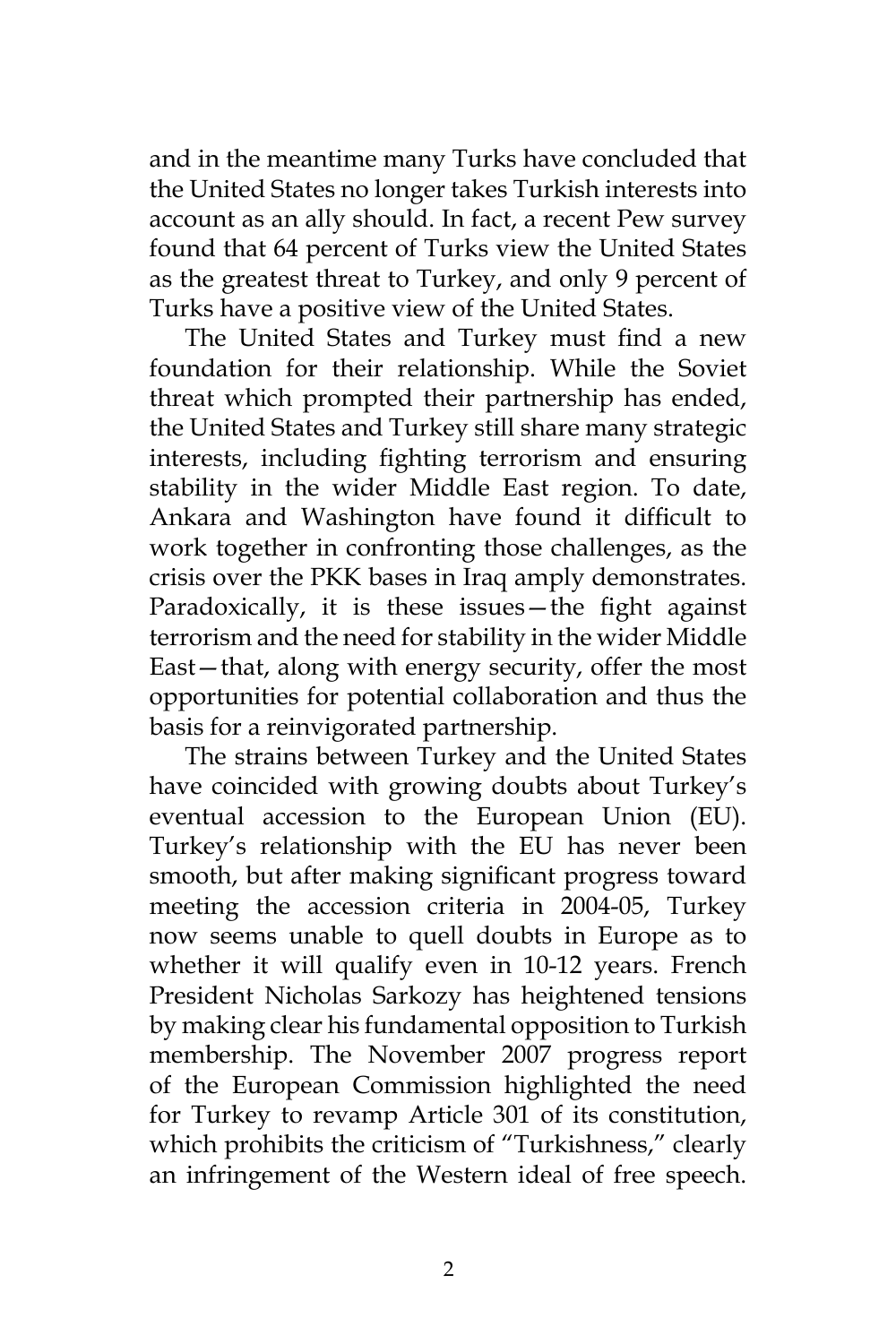The Turkish government has said it will do so, but many more such reforms will be required before EU membership will be achieved. Turkey's frustration has been heightened further by the lack of action within the EU that address the long-standing Cyprus issue.<sup>1</sup>

Poor relations with the United States and uncertainty over EU membership have added more pressures to an already tense Turkish political situation. Turkey's domestic politics have become increasingly divisive during the last few years, as the emergence of the Justice and Development Party (AK Party or AKP) has coincided with the decline of traditional secular political parties and a reemergence of PKK terrorism. The AKP came out of the July 2007 elections in a stronger position and was able to elect Abdullah Gül as president (after failing to do so in the spring of 2007). But the new parliament also includes strong representation by the major nationalist parties and a number of Kurdish nationalist politicians. With the traditional opposition in a weaker position, the stage is set for even more polarization, especially given growing nationalist concerns about the reforms needed for EU accession.

This might seem an inauspicious time to launch a new U.S.-Turkey partnership, given that the success of that partnership may depend on Turkey's internal stability and relations with the EU. Yet these issues also require a more positive U.S.-Turkey partnership that will leave Turkey feeling less isolated from its allies. The U.S.-Turkey relationship, Turkey's internal political development, and potential Turkish accession to the European Union are thus inextricably linked. Moreover, the challenges faced by the United States, Turkey, and the EU—particularly the threat of terrorism and political instability throughout the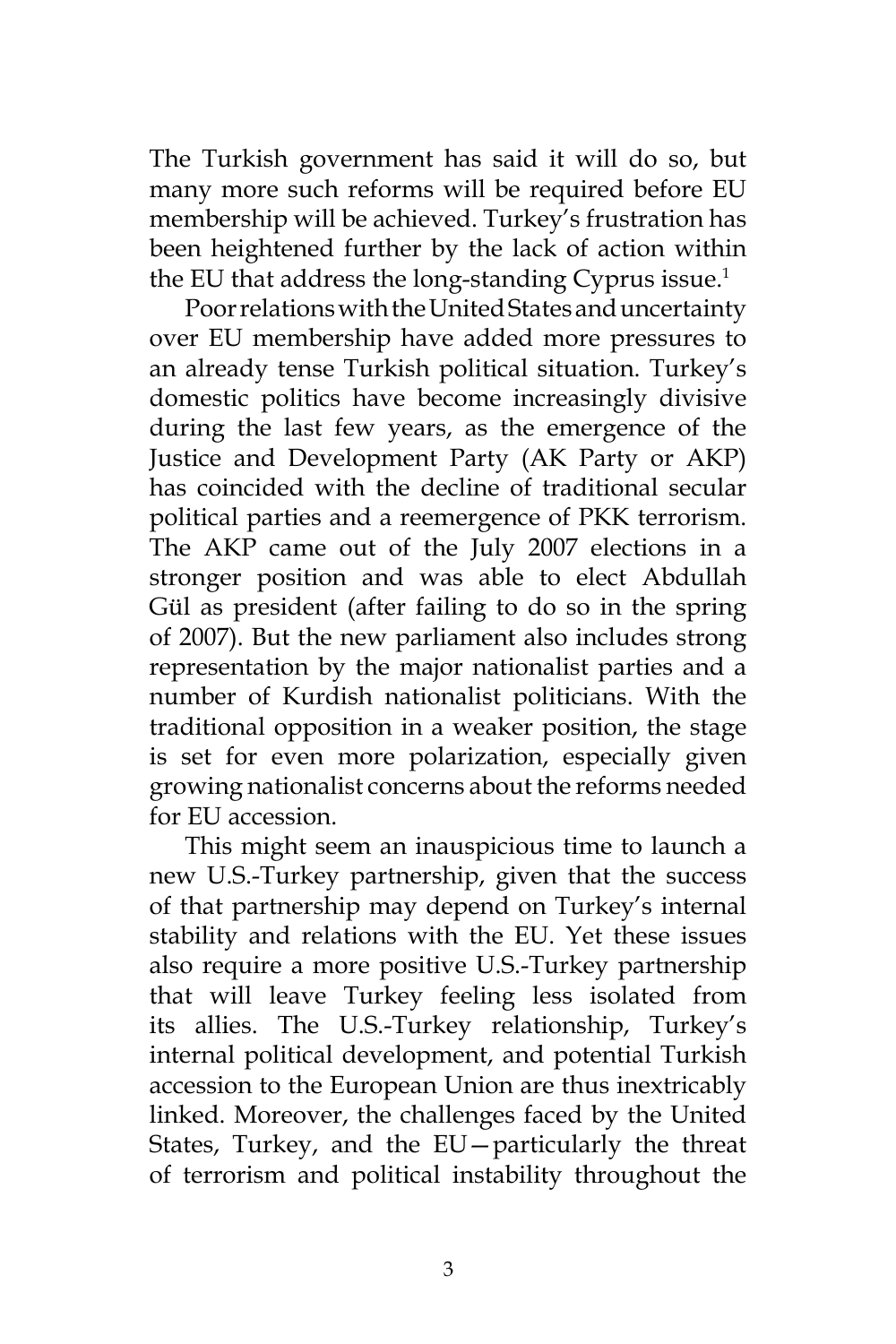broader Middle East—demand that they find a new basis for acting together now. Looking for constructive ways to meet those challenges could provide the focus and motivation for a new U.S.-Turkey relationship.

### **Washington and Ankara: Together Again?**

U.S. and Turkish leaders recognize that the bilateral relationship is in trouble, and have pledged repeatedly to work toward improvement.2 To achieve a stronger partnership, however, the first step must be to understand the limits of the past. Turkish-U.S. harmony during the Cold War was never as real as is now nostalgically imagined. That relationship was based primarily on narrow geopolitical considerations, specifically, Turkey's value as a strategically located piece of real estate that offered an opportunity for the United States and its allies to position themselves close to Russia's southern flank. U.S.-Turkish discussion was often about the use of airbases or stationing of military forces, while the relationship was largely managed by the Turkish defense forces and the U.S. Department of Defense. Turkey's political and economic development was often seen as secondary to its stability, and the United States was viewed as tolerant of the Turkish military's interference in politics.

While the demise of the Soviet Union seemed to reduce Turkey's strategic value to the United States, the terrorist attacks of September 11, 2001, created expectations that Turkey would regain its former salience, especially after the United Statees began to turn its sights on Saddam Hussein. The U.S. decision to invade Iraq, however, actually set back the realization of those hopes. The impending war was viewed with alarm in Turkey, and the U.S. request to open a second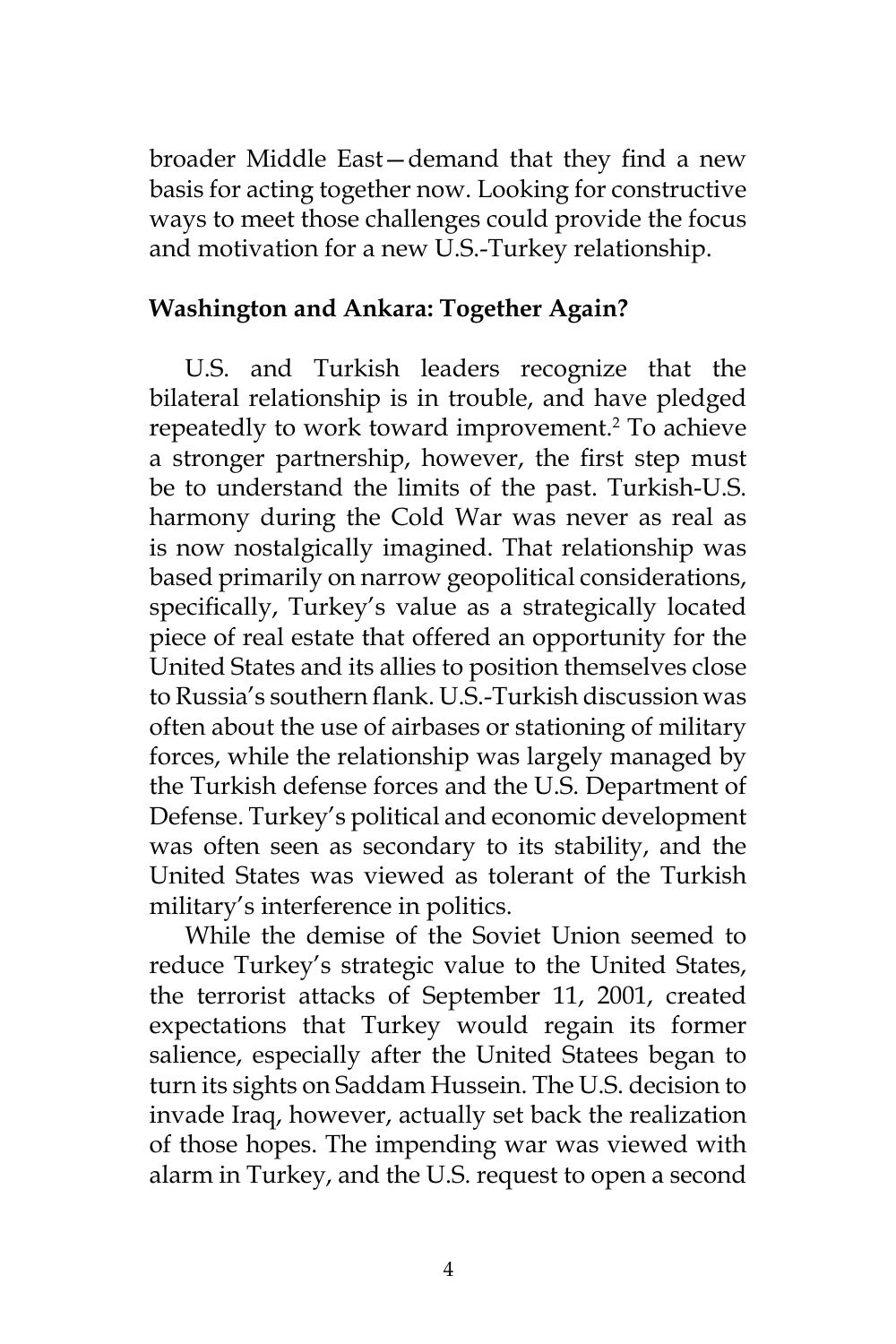front through Turkey was rejected by the parliament in March 2003.

The war in Iraq has heightened Turkish fears of instability in the region and contributed to the precipitous drop in Turkish public support for the United States. On the U.S. side, Turkey's loyalty as an ally now seems less assured, even though major portions of U.S. equipment and personnel headed to Iraq continue to go through Incirlik Airbase. As the U.S. Government came to focus primarily on Iraq, attention to Turkey has become episodic.

In an effort to reenergize the relationship, the State Department and Turkish Foreign Ministry negotiated a "Shared Vision and Structured Dialogue" in July 2006 that pledged cooperation on regional and global challenges, and established regular bilateral meetings to reinforce that cooperation. The two countries also sought to collaborate in identifying secure sources of energy supplies for the Euro-Atlantic region. Turkey sees itself as a hub for the transfer of oil and natural gas from Central Asia to the West, while the United States, concerned about the growing dominance of Russian-controlled energy supplies, was eager to find new routes for pipelines.

Despite these efforts, U.S.-Turkey relations have continued to be problematic. Consideration by the U.S. House of Representatives of a resolution calling on the Turkish government to acknowledge the Armenian genocide caused extreme anxiety among Turkish policymakers. The fact that the Bush administration delayed mounting a strong effort against the resolution until after it passed the House Foreign Affairs Committee highlighted the lack of attention given to Turkish issues within the U.S. Government and the lack of a well-organized Turkish constituency in the United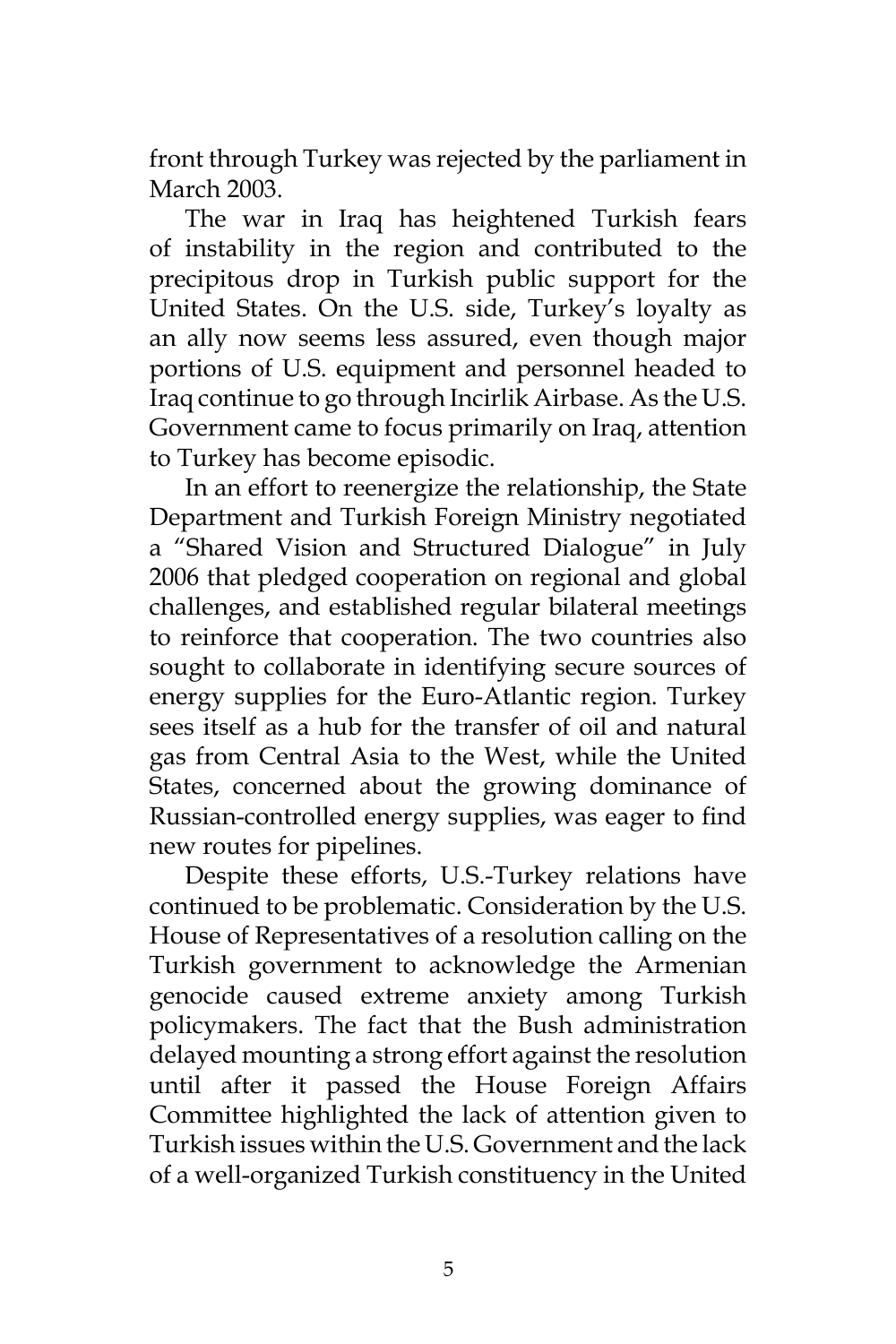States. Although a Turkey caucus exists on Capitol Hill, it cannot alone create broad-based support for the U.S.-Turkey partnership.

The most difficult issue between Washington and Ankara—one that many Turks see as a litmus test of the bilateral relationship—is that of eliminating PKK terrorist operations from northern Iraq into Turkey. Turks charge that the Kurdish region of northern Iraq (which has operated essentially autonomously since the mid-1990s) has become a haven for PKK terrorists and contend that the United States should ensure that its Kurdish allies in Iraq are not supporting terrorist attacks on Turkey and its citizens. The United States has repeatedly made clear that it accepts the need to stop PKK terrorism, and, accordingly, it appointed General Joseph Ralston as a special envoy to Turkey on the matter. Little progress was made, however, and Ralston resigned in mid-2007. Following a PKK attack in the fall of 2007 in southeastern Turkey that left 40 Turks dead, the Turkish parliament authorized military action into northern Iraq. Such action was aimed at destroying PKK bases and limiting PKK freedom of movement, especially its ability to cross the border. The U.S. administration sought to dissuade Turkey from taking such action, and has called on the regional government in northern Iraq to deal with the PKK but there have been no clear results. Instead, there have been reports of limited Turkish military actions in the border area, mainly air attacks, but now the precedent of a significant ground incursion has been established.

If the U.S.-Turkey relationship is to be put back on track, both parties must take concrete steps along the following lines:

• **The U.S. Government must address the PKK issue effectively.** It is often forgotten by Turks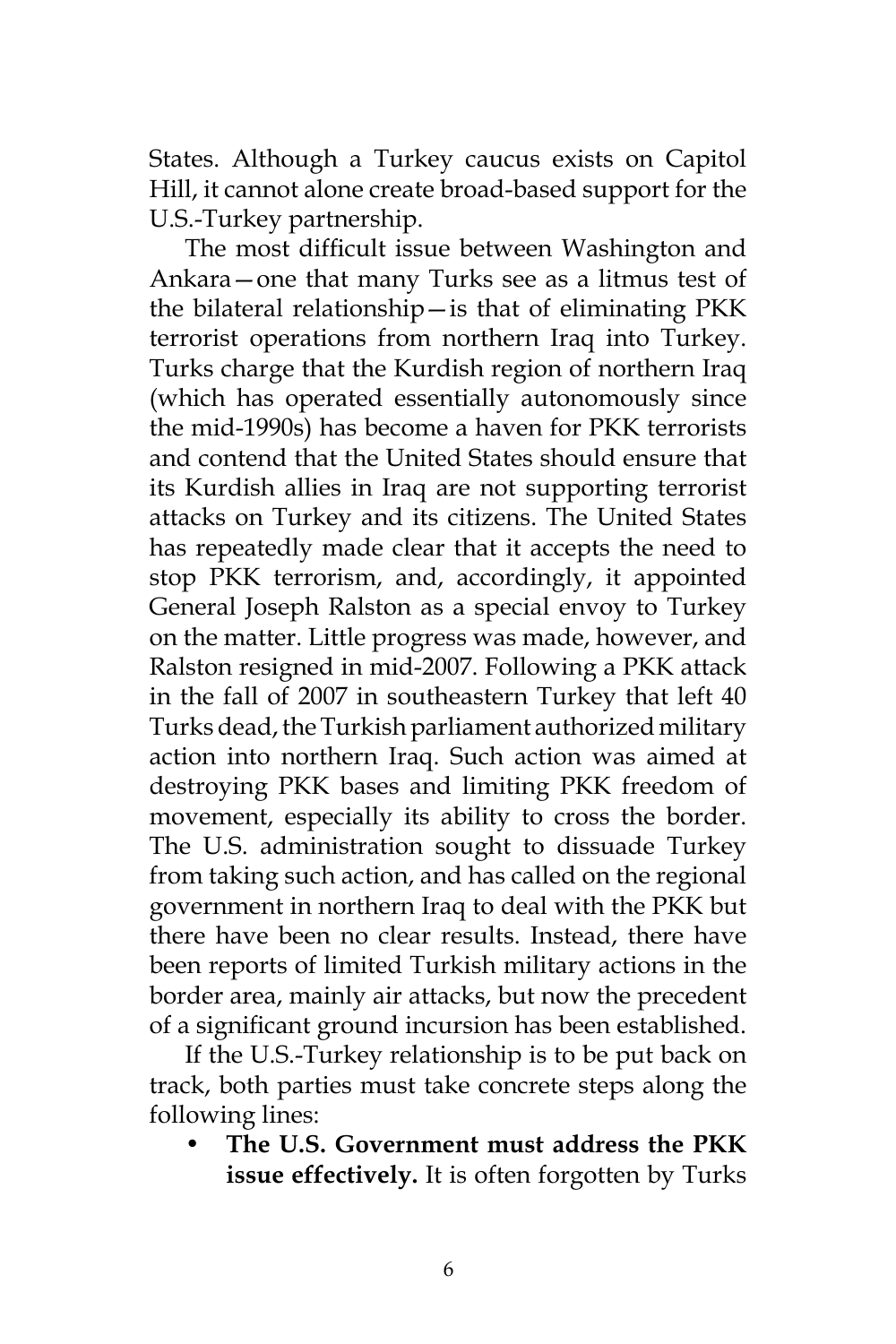that the United States played a crucial role in apprehending Abdullah Ocalan, leader of the PKK, in 1999. However, that was 9 years ago, and the PKK has been rebuilding. The United States has told its Kurdish allies that tolerating havens on Iraqi soil for terrorist operations into Turkey is not acceptable. The United States must now push the Kurds to work with the Turkish government to stop further cross-border PKK operations. At the same time, the United States should encourage the Turkish government to begin a long-term process of reconciliation with those in the indigenous Kurdish community who have not engaged in terrorist acts. The presence of Kurdish legislators in the new Turkish parliament may provide a useful opening, although there are certainly questions about the relationship between their party, the Democratic Society Party (DTP ), and the PKK.

• **Both the U.S. and Turkish governments must work to broaden support for the relationship in key constituencies.** Congress in particular needs to become more aware of Turkey's contributions as an ally, especially in Afghanistan, where it has made a continuous military contribution to the International Security Assistance Force-NATO, Afghanistan (ISAF), with significant military and civilian leadership roles. This might balance the desire of Congress to respond to its Armenian constituents. Over the long term, the solution will be Turkish-Armenian reconciliation, and the United States should do what it can to encourage such a development. A broader U.S.- Turkish civil dialogue is also required. Because the benefits of such efforts become apparent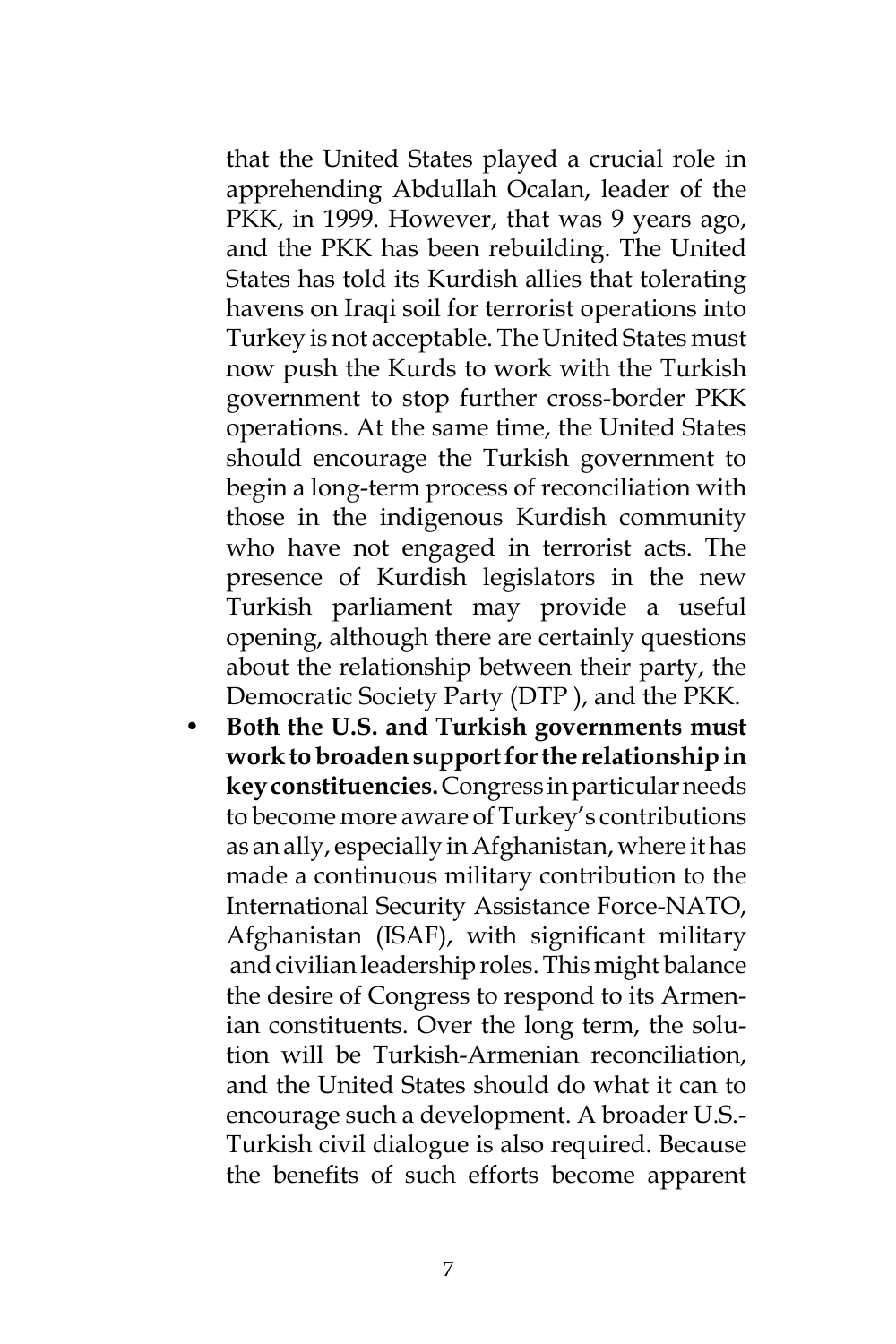only after a significant time lapse, plans for such outreach should be developed very soon. In Turkey, the government must be clearer about not encouraging anti-American sentiments. It should not, of course, restrict freedom of expression, but it should be willing to provide a balanced perspective when the popular press and opinion shapers seem to embrace blatantly anti-American stories.

• **The bilateral economic relationship should be strengthened**. Until recently, there was little U.S. direct investment in Turkey. Since the 2001 economic crisis, Turkey has enjoyed significant economic growth, usually at a rate over 7 percent each year. It has now become the 13th largest economy in the world, and the seventh largest in Europe (Organization for Economic Cooperation and Development [OECD] 2006 and 2005 figures). The well-educated but inexpensive workforce and relatively open access to the EU market should make Turkey a good location for some U.S. companies. Some progress in this direction has already been made. In 2005, the United States was Turkey's fourth largest trading partner. In 2006, U.S. firms were responsible for about 20 percent of foreign direct investment (FDI) moving into Turkey, which increased dramatically in 2005 (\$9.6 billion total) and 2006 (\$17.2 billion) from previously low levels (U.S. Government statistics). Of course, governments have a limited role in encouraging economic ties, but both governments would find it helpful to have a larger business constituency with a stake in stronger and more stable U.S.- Turkish economic relations.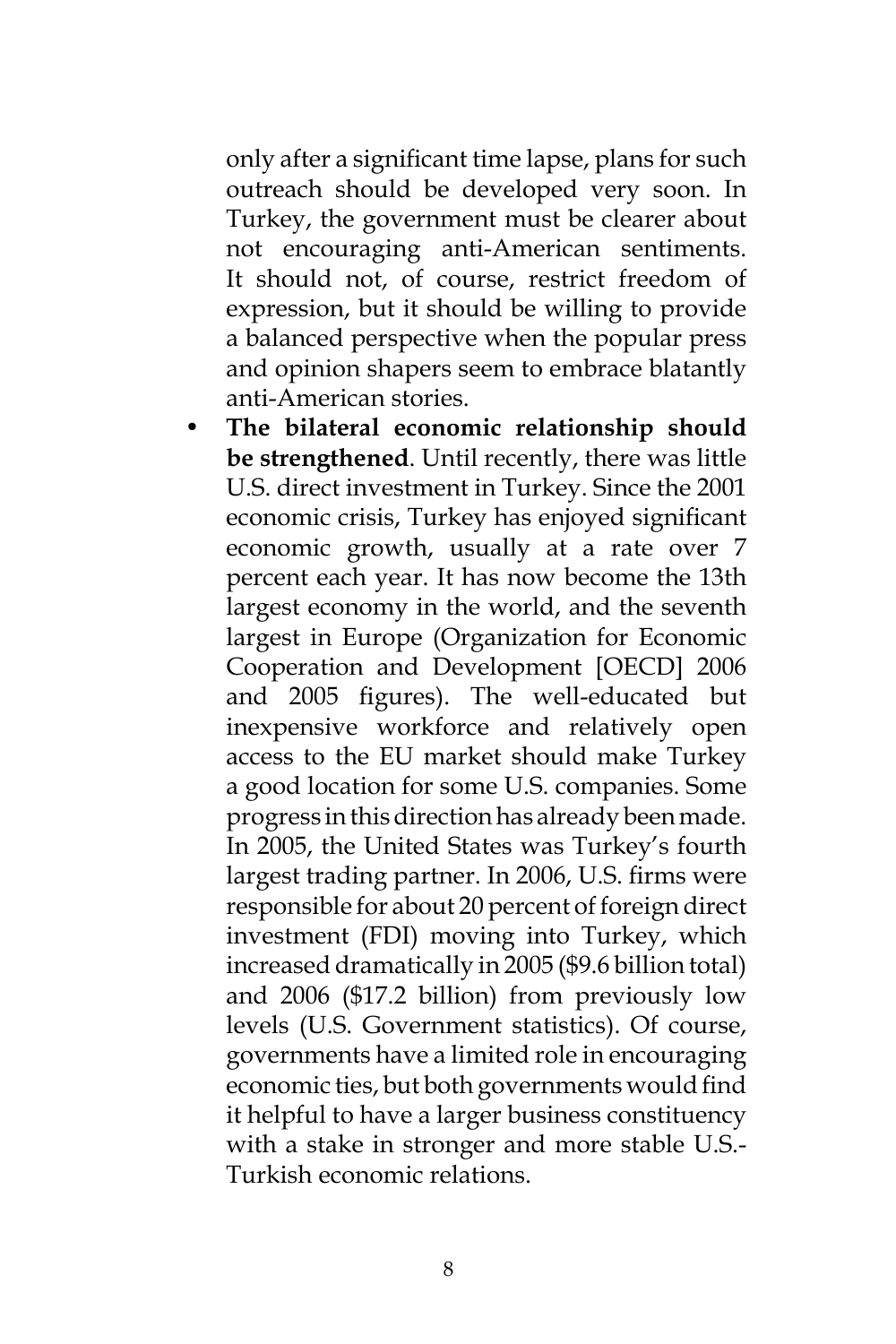• **The United States should take a more proactive role in addressing the Cyprus issue.** Too many U.S. policymakers assume that since Cyprus is an EU member and Turkey a candidate, the Cyprus issue is now an internal EU matter. However, since Cypriot membership gives it a veto over even fairly small steps such as direct assistance to the Turkish Cypriot community, the EU is essentially impotent in this area. Instead, the United States must use its position on the United Nations (UN) Security Council to push for a settlement, based either on a revived Annan Plan or on another initiative by Secretary General Ban Ki Moon

### **Turkey in Europe?**

Rebuilding the Turkey–U.S. relationship will be much easier if Turkey makes progress in its bid to become an EU member. Turkey must prove that it is able to implement the EU's *acquis communautaire*, the massive—and growing—body of EU laws and regulations on everything from environmental protection to social welfare and beyond. This is a tall order, and it will be 10-12 years before Turkey could reach that point. Some areas of law have caused concern, especially Turkish adherence to minority rights (e.g., as they affect the Kurdish population) and the continued existence of Turkish Article 301. Most Turks involved with the accession process realize that they have much left to do, but they also have confidence, along with their supporters in the EU, that they will achieve the *acquis* in a reasonable time.

The European debate over Turkish accession has raised some fundamental issues, however.<sup>3</sup> These are not about Turkey, but rather about what kind of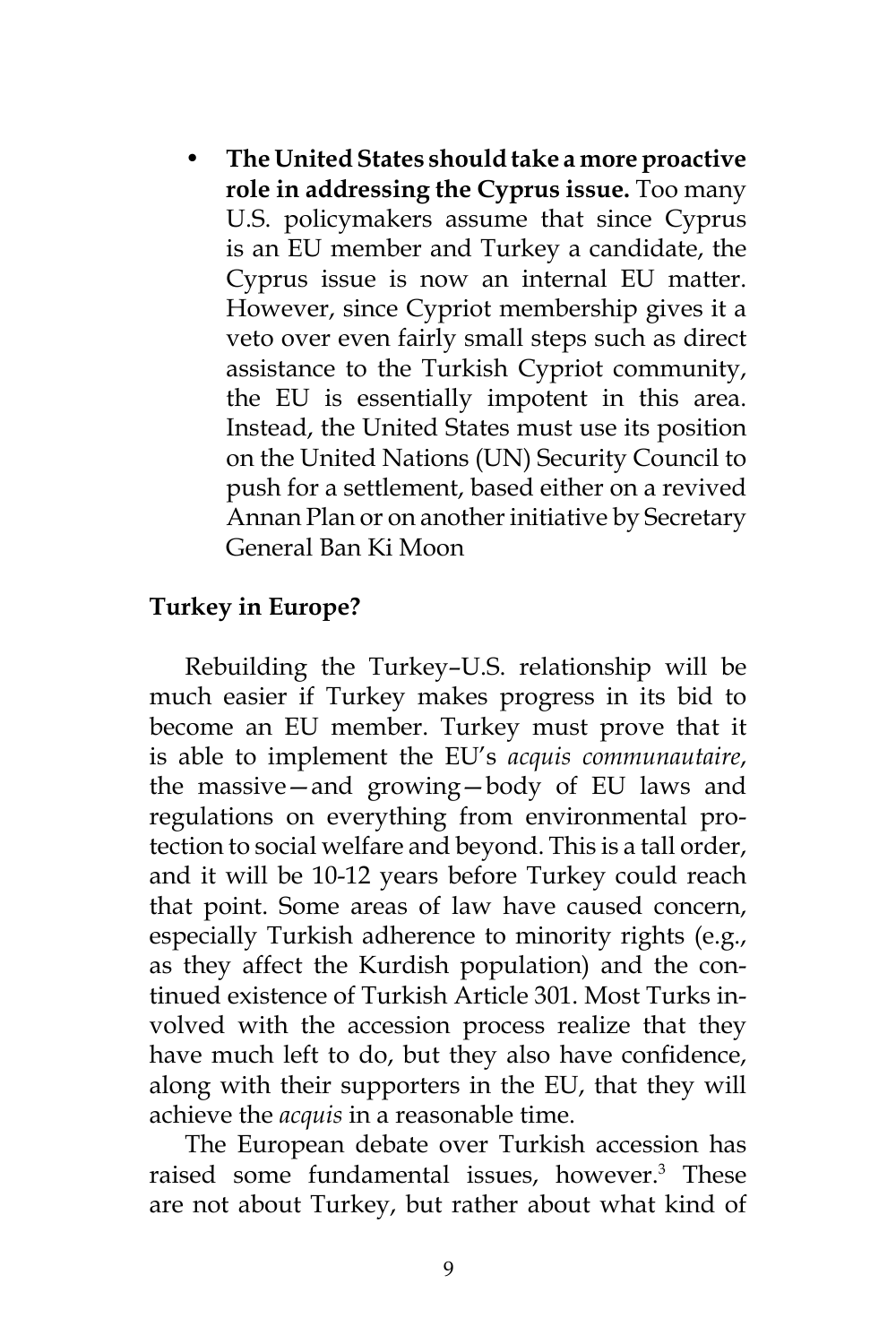European Union will exist in the future. What will be the final borders of the EU? Is the EU a Christian region? Is it a place where all religions are openly practiced? Or is it a region with strict divisions between religion and public life? Some opponents of Turkish membership doubt whether Turks share basic "European values"; but what are those values, and how diverse and inclusive should they be in an expanding Union? The North Atlantic Treaty Organization (NATO) also expects its members to share certain values. Turkey is a long-time member of the Alliance. Is that an indicator of appropriate values? Finally, Europe already has a significant Muslim population, and by the time decisions must be made about Turkey in 10 years or so, that population will be even bigger. If Turkey's status as a Muslim country makes it impossible for Turkey to join the Union, what are the implications for the many Muslims who already live in the Union, or for other candidate countries such as Bosnia, Albania, and perhaps Kosovo?

Advocates of Turkish membership argue that bringing Turkey into Europe's body politic is strategically important; it will anchor Turkey in the West, and Turkey can be a vital bridge for Europe to the wider Middle East. The EU already feels the impact of the current conflicts in the broader Middle East, including increased terrorism and immigration. Europe is today very much involved through its role in the Quartet and the participation of European troops in Lebanon as part of the UN Interim Force in Lebanon (UNIFIL). The EU is likely to play an increasingly active role in the region, and having Turkey as a member would provide greatly enhanced strategic weight and regional credibility, according to this view. Others argue, however, that admitting Turkey, which borders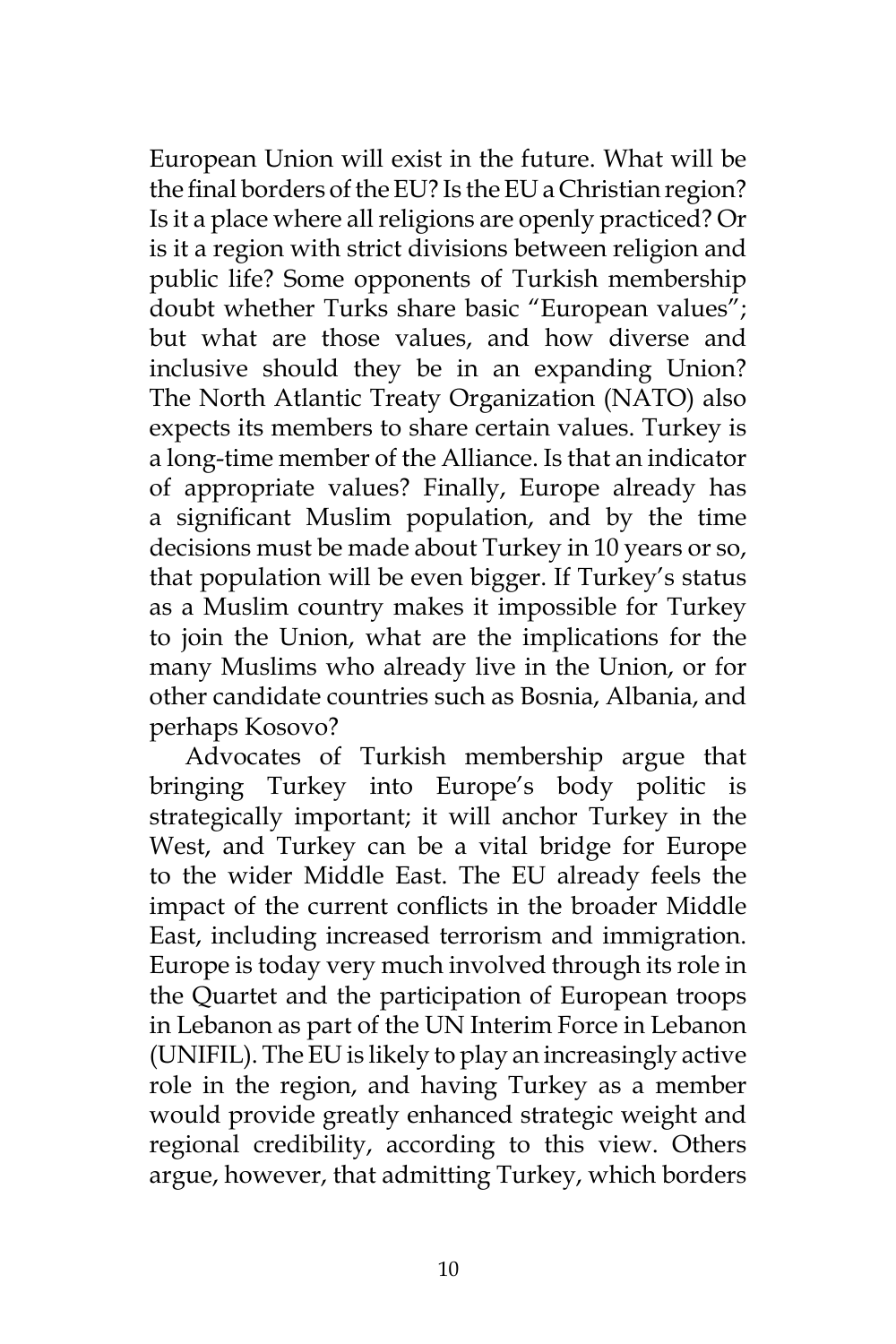on Iraq and Syria, would bring the issues associated with these two countries into immediate adjacency with European space much more quickly. For them, the preferred option is to keep Turkey out of the Union and let it serve as a buffer between Europe and the vexatious Middle East region.

The membership debate has contributed to a growing Turkish skepticism, if not disillusionment, concerning the EU. The percentage of Turks who believe EU membership will be a good thing has declined from 54 percent in 2006 to 40 percent in 2007. Turkish resentment toward the Union has been compounded by what many Turks regard as EU duplicity on the subject of Cyprus. The AKP shifted the traditional Turkish government position considerably (and risked alienating the powerful national security forces) in order to encourage the Turkish Cypriots to vote Yes on the Annan Plan referendum in 2004. When the Greek Cypriots voted No but were still permitted into the Union, the Turks saw no penalties for the Greek Cypriots in holding up a long-sought settlement. When the Greek Cypriots—now members of the EU prevented the EU from allowing direct trade between the Turkish Cypriots and the rest of the EU, Turkish frustration and resentment grew even stronger.

One favorable note in Turkish-EU relations is the growth in economic ties. For many in Turkey, the primary motive in wanting to join the EU is to stabilize the Turkish economy and attract foreign investment. By any measure, that goal is already being realized. To gain candidate status, the AKP began to open the Turkish economy, and the results have been impressive. Since 2001, EU exports to Turkey have grown at an average annual rate of 20 percent, and the EU is now Turkey's largest trading partner. The EU accounts for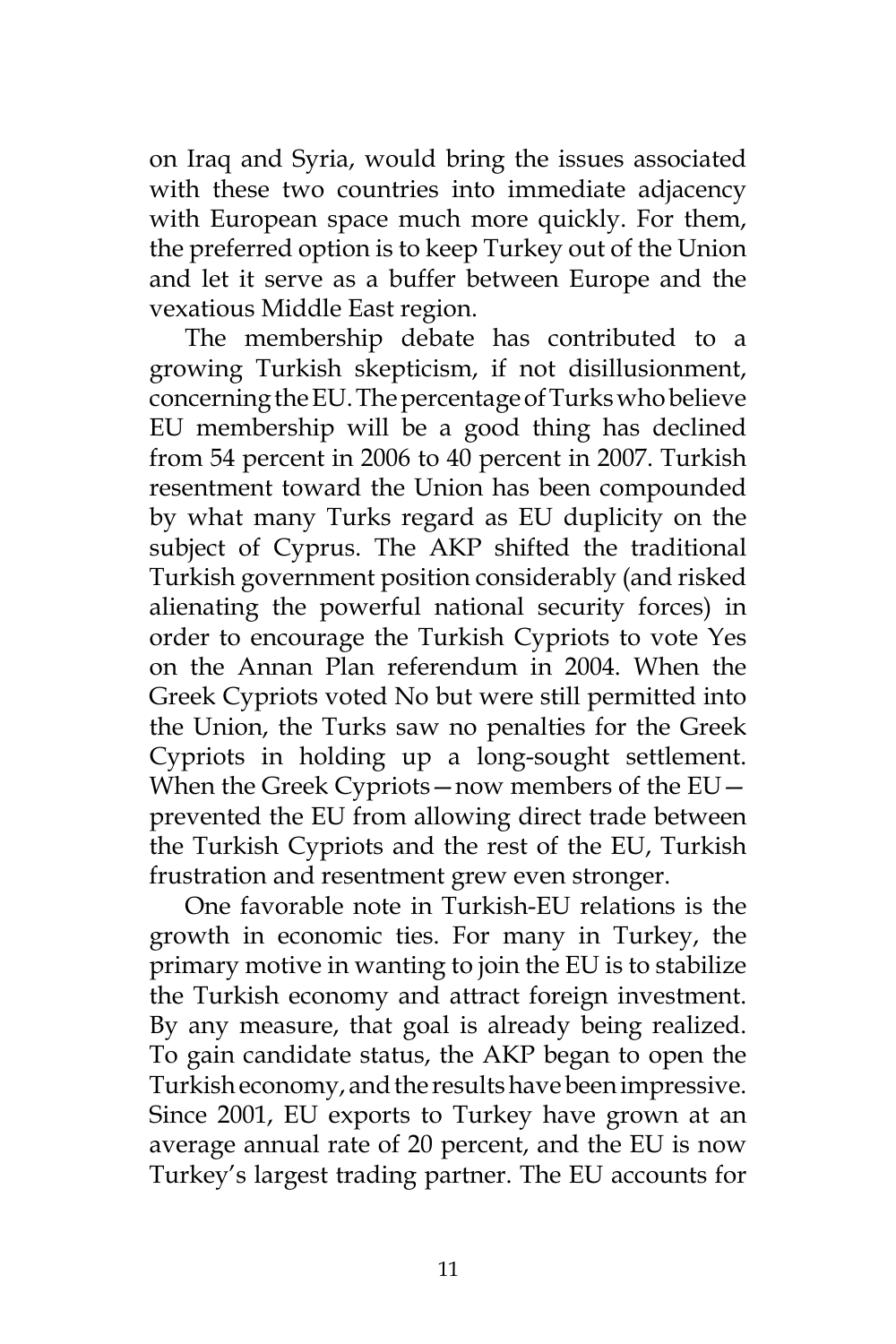approximately 80 percent of FDI in Turkey, with €5.6 billion in 2005 growing to €12 billion in 2006.

Improving the Turkey-EU relationship will not be easy, as neither the membership issue nor the Cyprus problem can be resolved in the short term. Given that approval of EU accession will not come for at least 10 years and that Turkey will then face the need for each member to ratify accession, the uncertainty about Turkey's EU prospects will continue to weigh on EU-Turkey relations. Despite this difficult environment, Turkey and the European Union can take some positive steps to improve their relationship in the near term.

- **As with the United States and Turkey, the relationship must be broadened and strengthened at the civil level**. There is already a huge Turkish diaspora in Germany, but that is not the case in many other European countries where Muslim immigrants tend to come from Algeria, Pakistan, and elsewhere. It is especially important that European parliamentary leaders—both on the national and European level—be engaged in the effort to make the public climate on this issue more hospitable, as they will eventually be key to ratification of the accession treaty. As with the United States, ties between the EU and Turkish business communities should be expanded. Given the strong growth in the EU-Turkey economic relationship, this should, without great difficulty, create a valuable constituency for improved relations and eventual accession.
- **Turkey must reinvigorate its progress towards meeting the EU** *acquis communautaire***.** With the latest round of elections now over and the issue of the presidency resolved, the AKP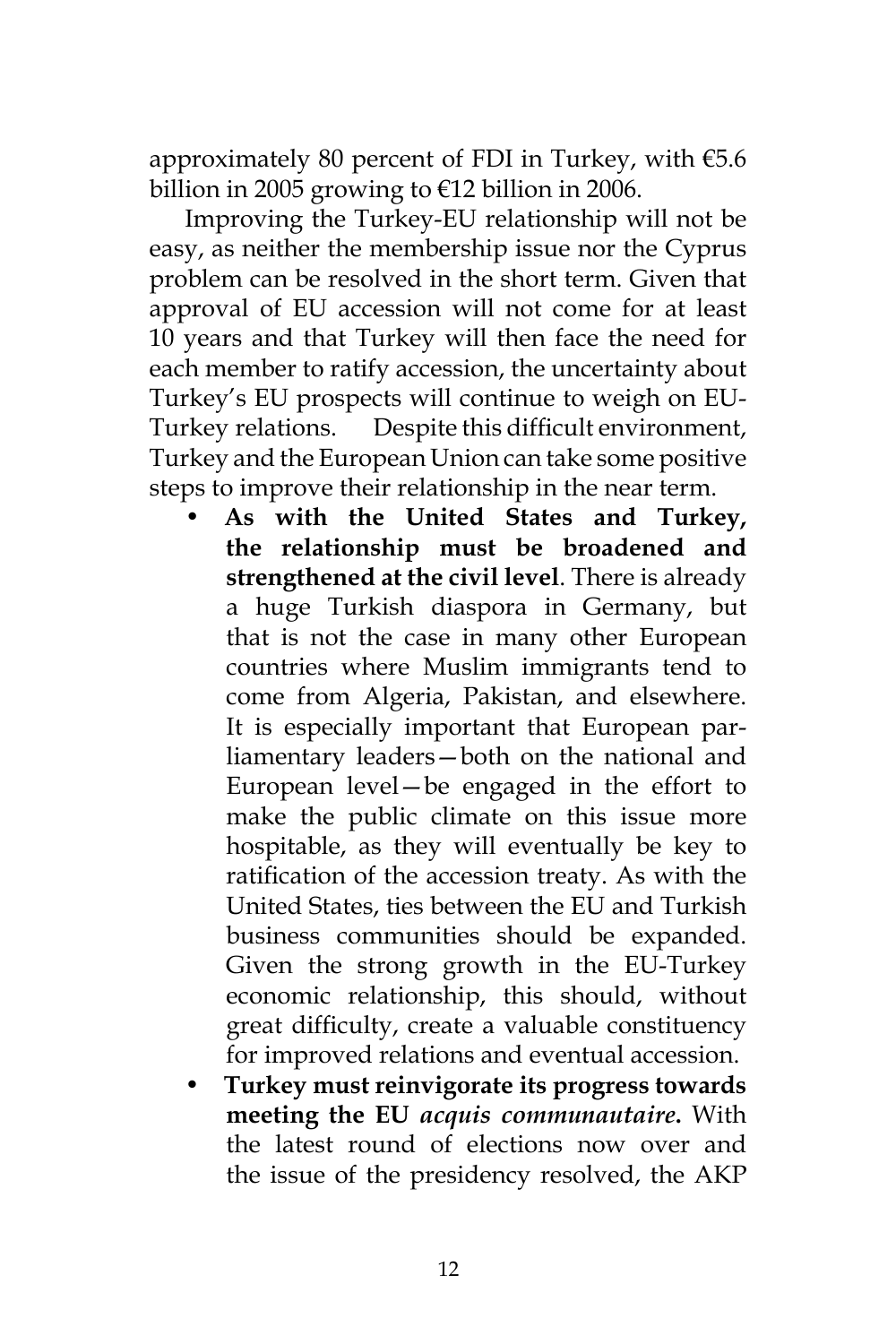has a mandate to continue with its reform policies. Perhaps most importantly, it must take steps to amend Article 301, as the AKP administration has pledged. The United States can provide occasional discreet reminders to the EU of the strategic importance of eventual Turkish accession, but in the end Turkey will not be admitted unless the European Union is convinced that it can implement and enforce EU laws.

- **The membership rhetoric should be toned down, both in Turkey and the European Union**. When EU leaders baldly state that Turkey will never be a member or when Turkish politicians infer that the EU is being duplicitous, it does nothing but polarize public opinion and impede the process of building stronger EU-Turkey relations.
- **Resolving the Cyprus issue would be the single most important step the EU could take toward improving relations with Turkey**. Although the EU has generally shown itself unable to take bold steps if any one member state is strongly opposed, it must find some way to break the Greek Cypriot's current hold on this issue. If the EU is deadlocked, its members may have to use other institutions, such as the UN or Organization for Security Cooperation in Europe (OSCE) to move forward, but they should not allow the current situation to persist. The new Cypriot president has pledged to restart motibund reunification talks and to meet the leader of the breakaway Turkish Cypriots. The EU should give consideration to encouraging these initiatives.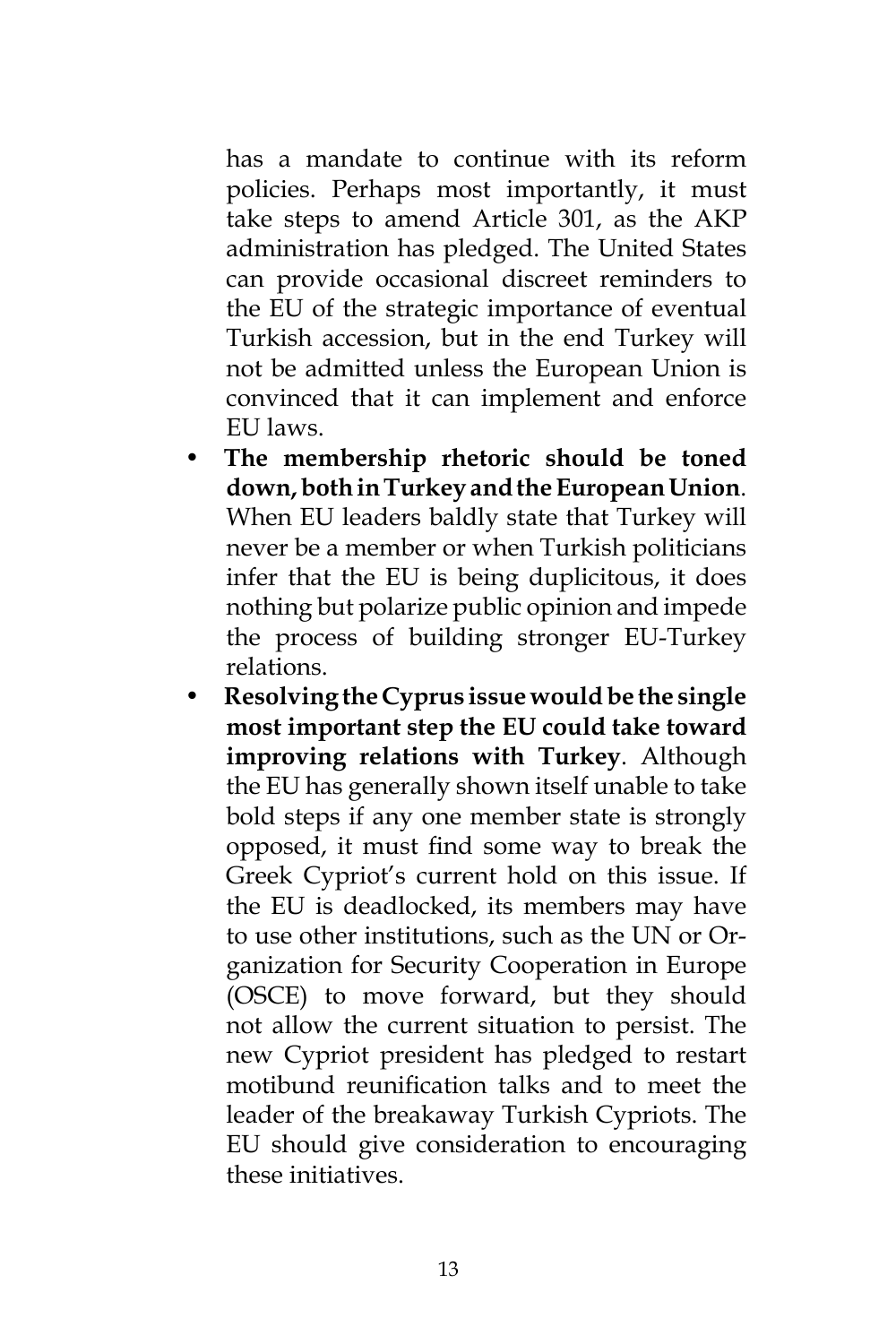### **Turkey against Itself?**

The deterioration of U.S. and EU relations with Turkey has coincided with increasing polarization in Turkish domestic politics. Turkey is no stranger to domestic political crises, having endured three military coups (1960, 1971, and 1980) and the so-called "postmodernist coup" of 1997. While the era of military coups seems past, observers of Turkish politics are generally agreed that divisions within the country are wide and growing. They differ, however, over the nature of that polarization. Is the division between Turkey's traditional secular elite and an increasingly powerful Islam-rooted AKP? Or is it between those who seek to reform and modernize Turkish democracy and a mixture of nationalist forces that are increasingly resistant to the European impulse?

Since the AKP came to power in 2002, it has actively pursued a reform agenda designed to meet the criteria for EU accession. The AKP has also overseen a significant improvement in Turkey's economy, although unemployment is still high. But while the AKP leadership describes the party as comparable to the Christian Democratic Party of Germany, many of its critics fear "creeping Islamicization," and look to attempts to criminalize adultery and allow graduates of religious schools to attend university as efforts to overturn Turkey's traditional secularism. With a traditional secularist, Ahmet Necdet Sezer, as president, the AKP administration faced limits on its legislation and appointments. But when Foreign Minister Gul became a candidate for president, the general staff of the Turkish military—which regards itself as the protector of Turkey's Kemalist-style secular political system—twice issued veiled warnings about the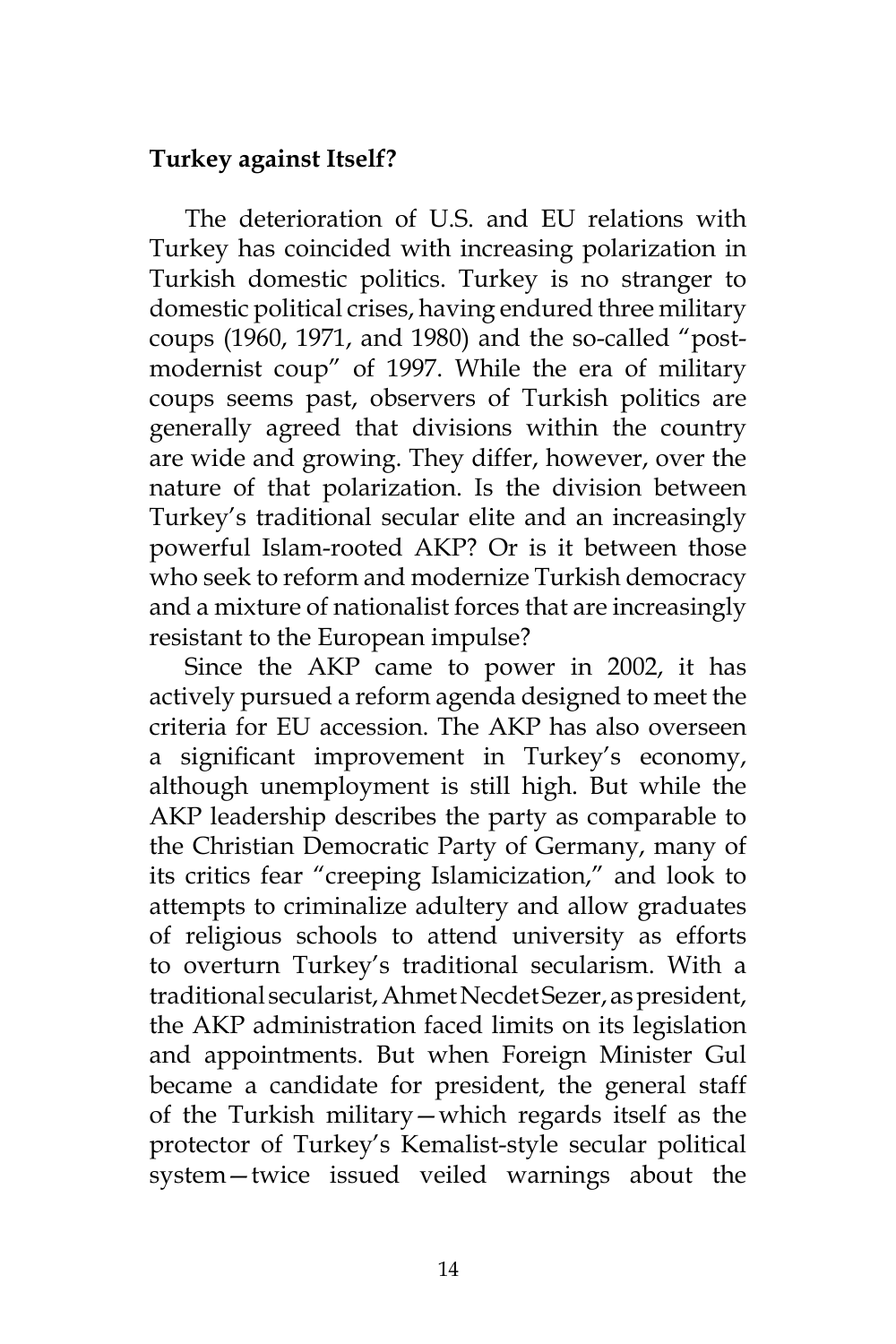threat his election might pose to that traditional order. Nevertheless, the AKP won the July 2007 election, demonstrating that many Turks did not believe its particular brand of political Islam was a threat to Turkish stability.

As the AKP was expanding its hold on government, the opposition was also experiencing a fundamental realignment. The main opposition party, the Republican People's Party, led by Deniz Baykal has struggled. Prior to the 2007 elections, few observers saw it as an effective alternative capable of displacing the Erdogan government, despite its success in mobilizing supporters for large demonstrations against the prospect of a Gul presidency. In the election, its portion of the popular vote rose very slightly, from 19.4 percent to 20.8, but its share of seats fell by 66 to 112.

The most significant electoral growth was experienced by the Nationalist Movement Party, which entered the parliament for the first time, crossing the 10 percent threshold with 14.3 percent and gaining 71 seats. This group is increasingly skeptical of Turkey's bid for EU membership, and is especially concerned that EU accession will require Turkey to forfeit control over its own national identity and policies. Unlike the traditional secularist parties, this group presented an alternative presidential candidate, Sabahattin Cakmakoglu, who stood against Gul in the August elections. This gesture was largely symbolic as there was no chance he would be elected, but it did indicate a willingness to offer active opposition.

In another notable political change, 18 Kurdish nationalists were elected to parliament after running as independents. Given the current tensions over PKK terrorism and the suspicions over the relationship between their party, the DTP, and the PKK, it is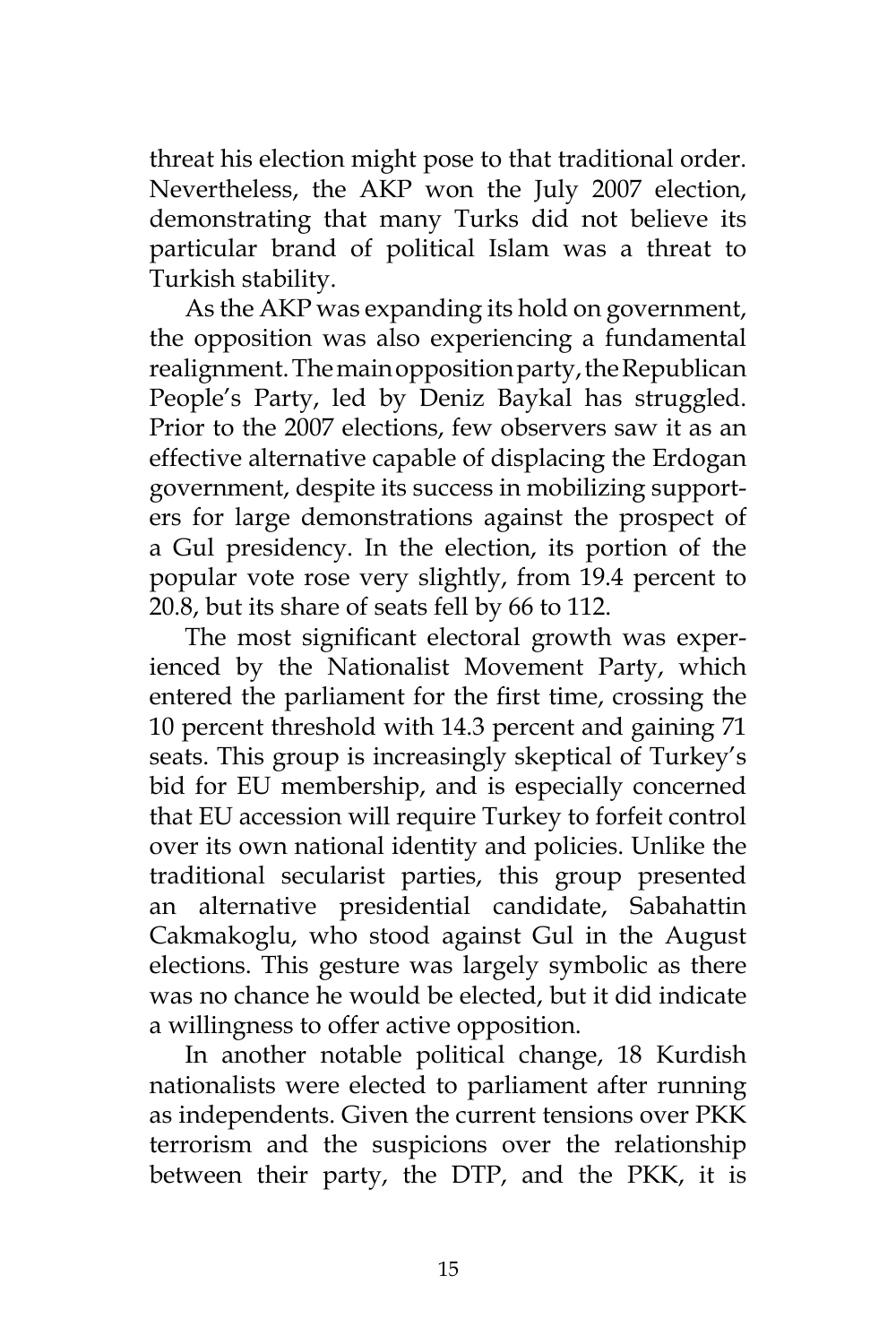unclear whether they can provide effective political representation for Turkey's Kurdish citizens. The AKP also garnered significant support among the Kurdish minority in the recent elections, winning numerous constituencies in the southeast.

Although these political changes have strong domestic roots, they also have been prompted by tensions in Turkey's relations with the EU and the United States. As Turkey's efforts to align its laws with those of the EU begin to affect domestic law enforcement, economic regulations, and minority relations, there has been an increase in support for nationalist political parties that are skeptical of the EU process. Many in Turkey, including in the military, see the U.S. invasion of Iraq in 2003 as partly responsible for the reinvigoration of the PKK and for creating enormous potential instability on Turkey's borders. This view has added to the rise of nationalism in Turkey, as many in the political elite conclude that traditional friends, such as the United States and other NATO allies, no longer take Turkey's interests into account.

#### **NATO: Collateral Damage or Touchstone?**

The deterioration of Turkey's relations with the European Union and the United States has also had a negative impact on NATO. This has not been Turkey's intention; indeed, Turkey has long been an active and constructive member of the Alliance. Since joining NATO in 1952, Turkey has been one of the most active nations in terms of its military contributions, with significant participation in both Balkan missions and Afghanistan. Unlike many member nations, Turkey has met—and usually exceeded—Alliance targets for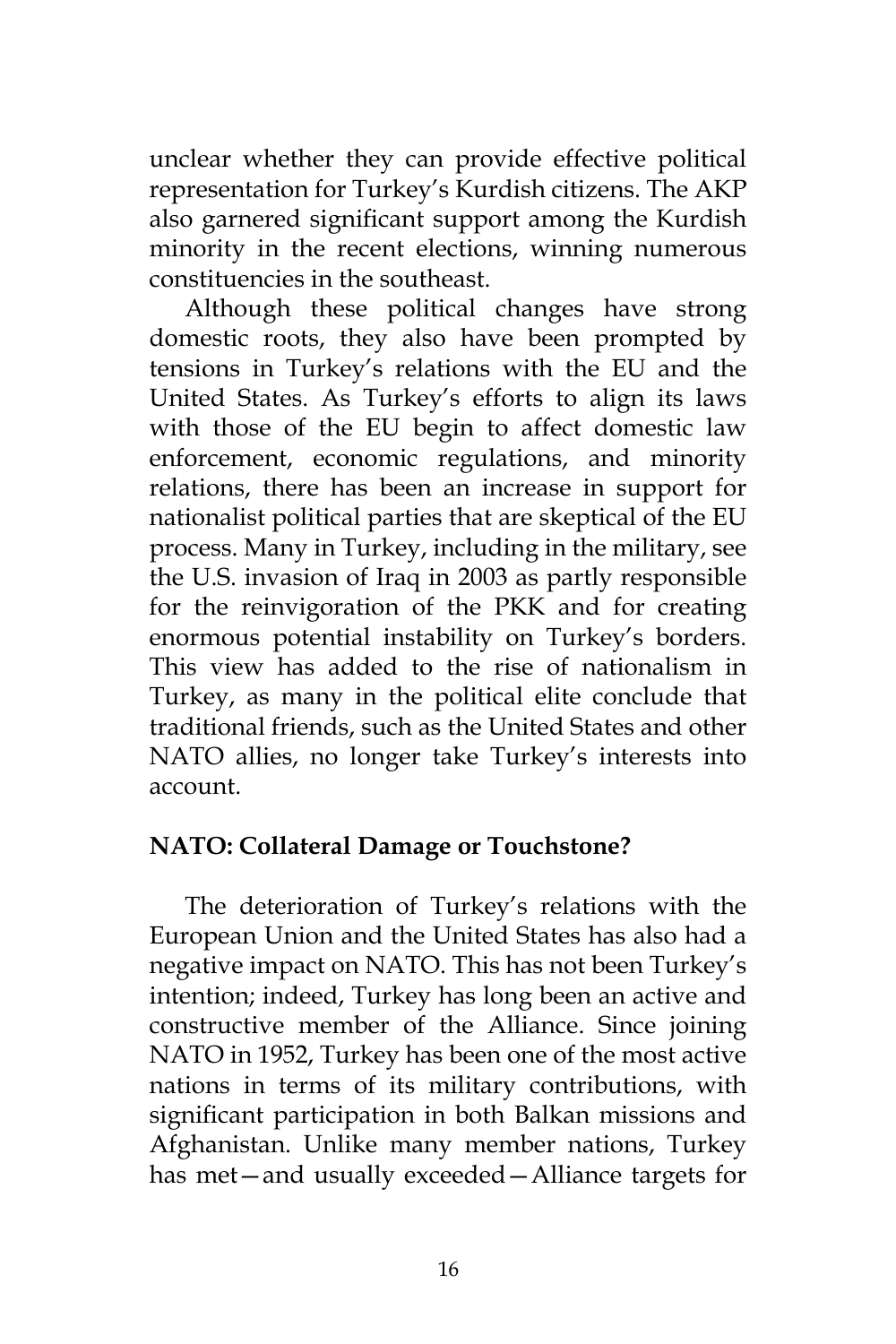military spending. Turkey has one of the largest military forces in NATO, albeit one primarily configured for territorial defense (a necessity given the threat from PKK operations), rather than rapid deployment outside its borders.4

During the Cold War, Turkey provided a strong anchor for NATO in the West, while NATO addressed Turkey's security needs vis-à-vis its immediate neighbors. When the EU began to develop its Common Foreign and Security Policy, Turkey reached out to the EU's defense arm, the Western European Union, and negotiated arrangements that effectively gave Ankara a "seat at the table" when its security interests were involved. The emergence of the EU's European Security and Defense Policy after the 1998 St. Malo meeting disturbed this arrangement, at least in the view of the Turkish government. A potentially powerful security alliance was emerging in Europe, and Turkey, as a nonmember, had no way to ensure that it would avoid acting against Turkish interests.

Turkey responded to this shift by drawing closer to the EU, reinvigorating its membership bid and becoming a significant contributor to EU military operations. Turkey also insisted that cooperation between NATO and the EU should be authorized in a way that allowed a NATO member to block a consensus that might threaten its interests. Turkey's position has effectively stymied any NATO-EU discussions of such issues as Darfur, energy security, anti-terrorism, and other matters lacking immediate operational significance for the Alliance. Turkey's frustration with the EU over the Cyprus issue has determined it to maintain this NATO member veto, which the Turkish government sees as its only form of leverage. The U.S. Government has been reluctant to press Turkey to lift its block, given the other tensions in the relationship.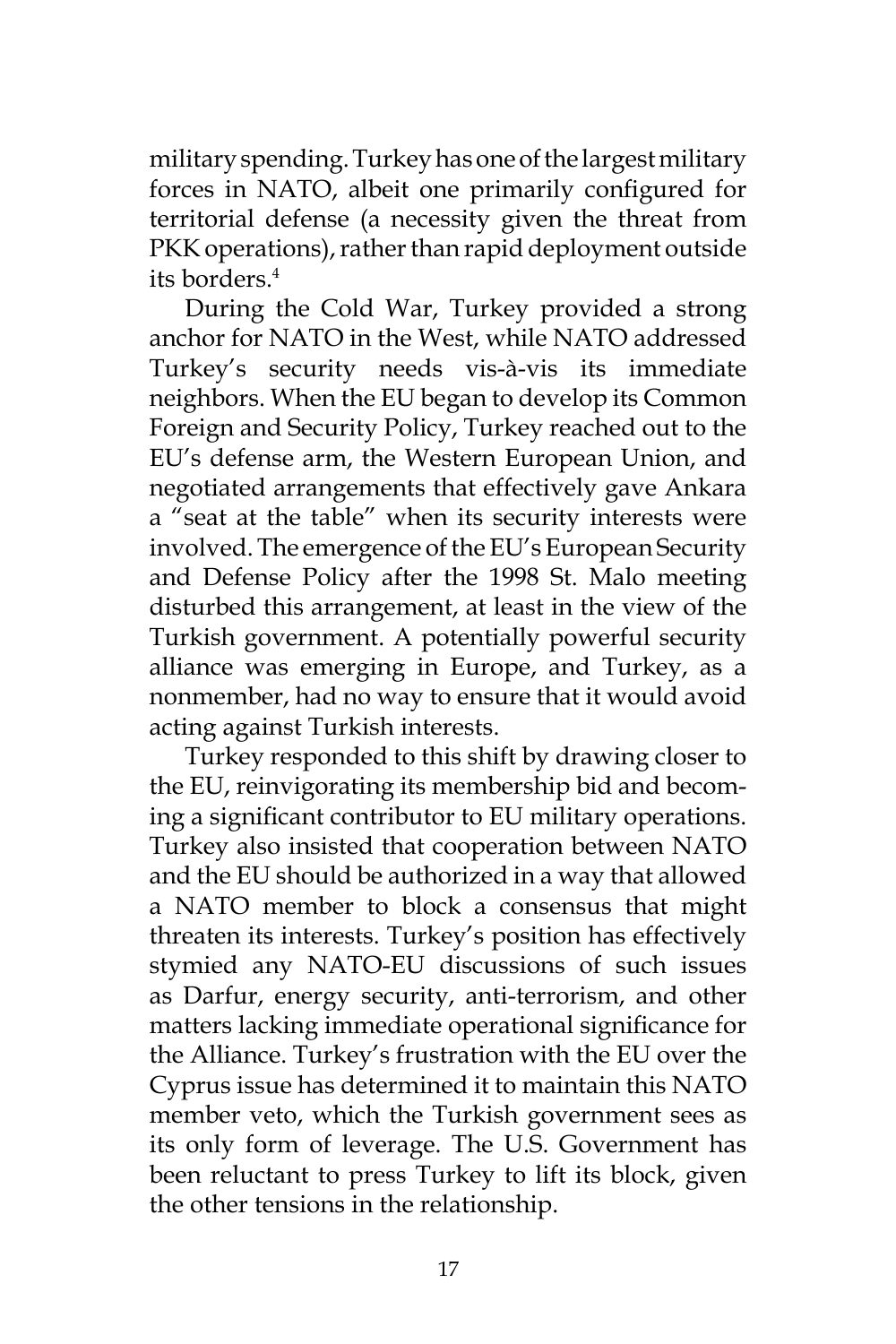Clearly the way forward is to find a resolution to the Turk-Greek division of Cyprus. Until that happens, however, Turkey is likely to feel obligated to restrict discussions about NATO-EU cooperation. Yet the demand for such cooperation is growing, in Afghanistan and elsewhere. If NATO-EU cooperation does not become easier, NATO may find itself excluded from acting on many issues where cooperation with the EU is necessary, and in that case U.S.-European cooperation generally is likely to suffer.

Despite this difficulty, NATO still provides opportunities for reinforcing Turkey's importance to Europe and the United States, and for rebuilding those relations. NATO is now operating more than ever in Turkey's immediate neighborhood. And as NATO reaches out to the Balkans and beyond to Georgia, Turkey should be encouraged to take a leadership role in strengthening Alliance ties with these neighbors. Ankara can then ensure that such outreach takes due account of its interests, while also working closely with the United States in making NATO a stabilizing influence throughout the Black Sea and Caucasus region.

### **Building New Partnerships.**

The U.S.-Turkey partnership must be rebuilt. A stronger partnership will relieve the isolation that leads Turkey to defend its interests so intently within NATO. A stronger partnership will also benefit the United States—Turkey, along with most of its neighborhood, is of vital importance to U.S. national security. In many ways, Turkey is now more important to the achievement of U.S. strategic objectives than it was during the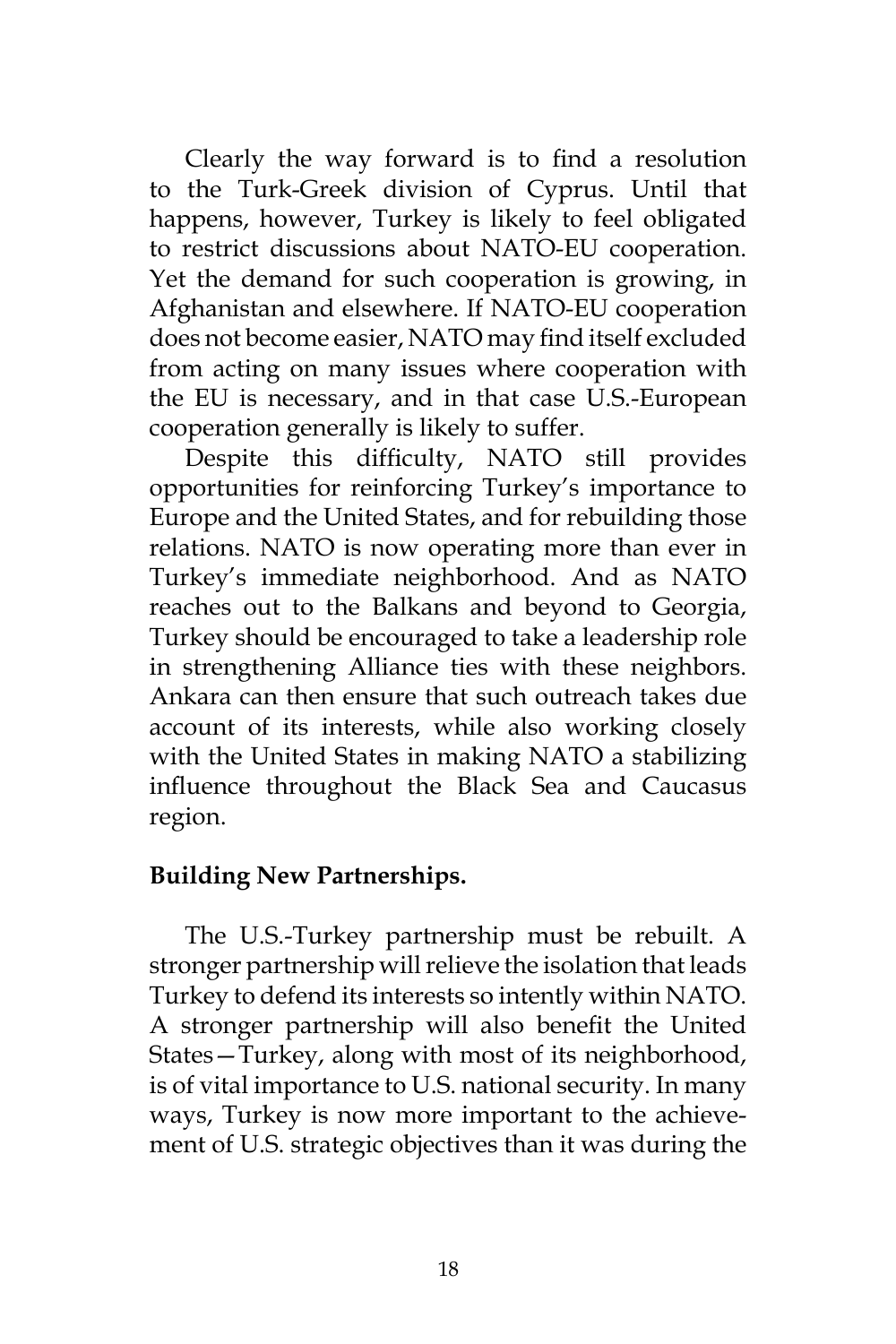Cold War. Turkey could play an especially vital role in three areas: enhancing energy security; restraining Islamic radicalism and terrorism; and stabilizing the wider Middle East region.

Strengthening the Washington-Ankara link will require restoring trust in the EU-Turkey relationship. Because the Turkish leadership looks to the U.S. Government as an advocate for its European ambitions, the success of the U.S.-Turkish relationship will be judged in part by Turkey's progress toward joining Europe. Moreover, Europe has as much at stake as Turkey and the United States—if not more—in meeting the challenges of energy security, terrorism, and instability in the Middle East. A trilateral U.S.-EU-Turkey approach to these issues could be especially effective.

The Bush administration has taken a step toward restoring the U.S.-Turkey relationship by fostering Turkey's development as a transit hub for oil and natural gas. Turkey has long been an important conduit for oil shipments, primarily on tankers through the Bosphorus. The environmental consequences have already been severe, and an accident involving an oil or, in the future, liquefied natural gas (LNG) tanker, could be devastating. Moreover, the Bosphorus is already one of the busiest shipping lanes in the world, and there is little capacity, if any, for additional traffic. Thus, Turkish ambitions for becoming an even more important transit hub have focused on the construction of oil and gas pipelines.

There are several schemes for oil and gas pipelines, some of which are under construction and others only in the planning stages. The Blue Stream and South Caucasus gas pipelines opened in 2005 and 2006, respectively, while the Baku-Tbilisi-Ceylan (BTC) oil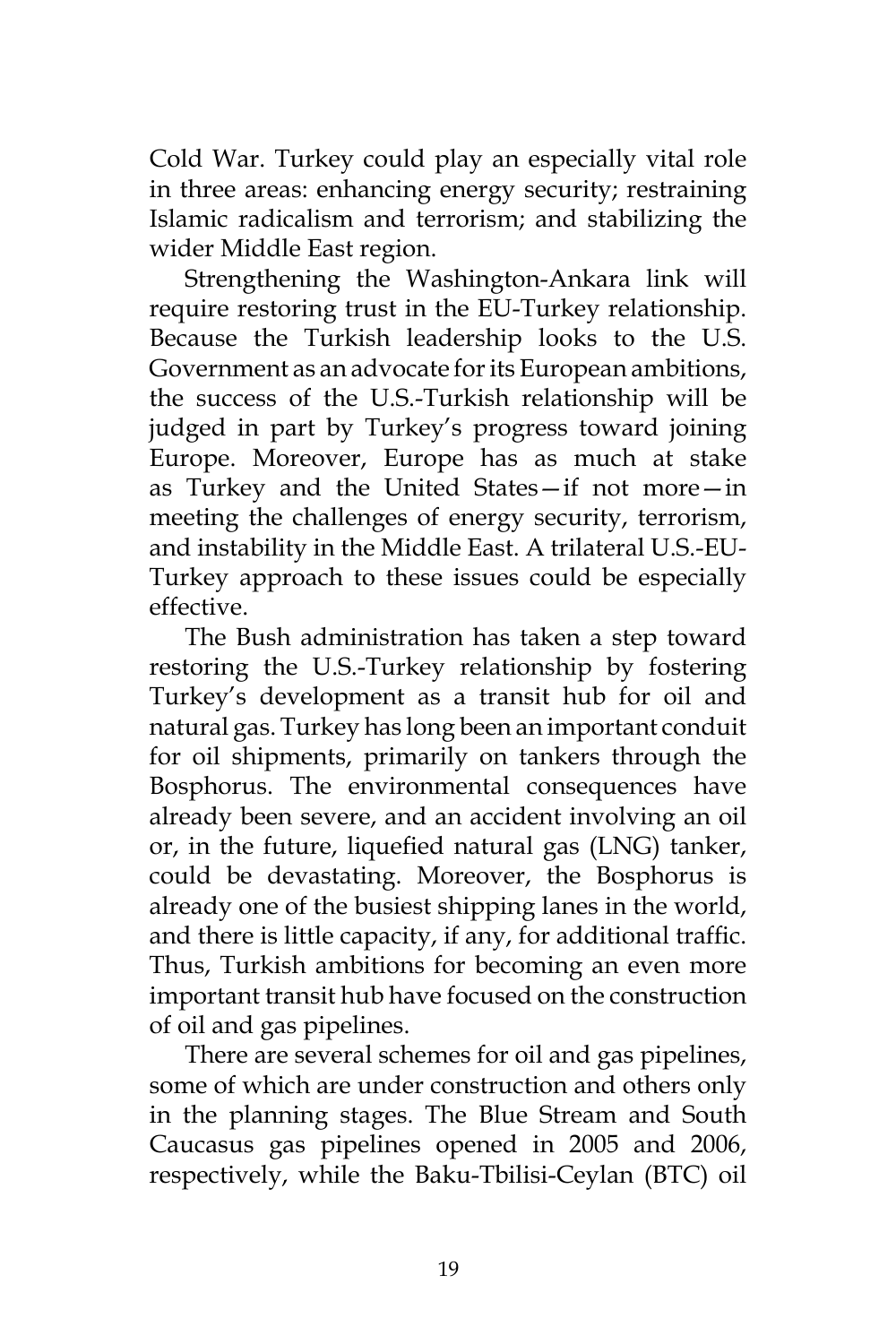pipeline opened in 2005. Most planned and recent pipelines are designed to bring Russian oil and gas to Turkey across the Black Sea, or to deliver Caucasus oil and gas across Turkey (as would the Nabucco gas pipeline and BTC). In some cases, these pipelines could also deliver Iranian oil and gas through Turkey—a prospect causing the U.S. Government to hesitate in supporting these ventures. But as concern about the dominance of Russia in European oil and gas markets has grown, so has U.S. support for these other efforts, especially when they provide alternatives to Russian supplies.

 Turkey's role as a transit hub for oil and natural gas is not simply of interest to the United States. The EU and its member states have an enormous stake in the growth and diversification of energy supplies in the region. Ever since the Russian government temporarily stopped the flow of gas to Ukraine in early 2006, EU leaders have made clear that diversifying supplies away from Russia is a priority (Russia currently provides approximately 25 percent of EU oil and gas supplies). Thus, the EU has great interest in Turkey's success in transporting oil and natural gas from its eastern borders to Europe. The United States, aside from its own interest in seeing more oil and gas reach the world market, also has an interest in relieving its European allies of their dependency on one source of supply.

Clearly this is an area in which the United States, Turkey, and the EU should be able to work together. They all have an interest in diversifying oil and gas supplies, especially while boosting the economies of the Caucasus and eastern Turkey. The business case for each pipeline must be strong enough to attract private investors, but the governments, especially if working together, can foster corporate partnerships and help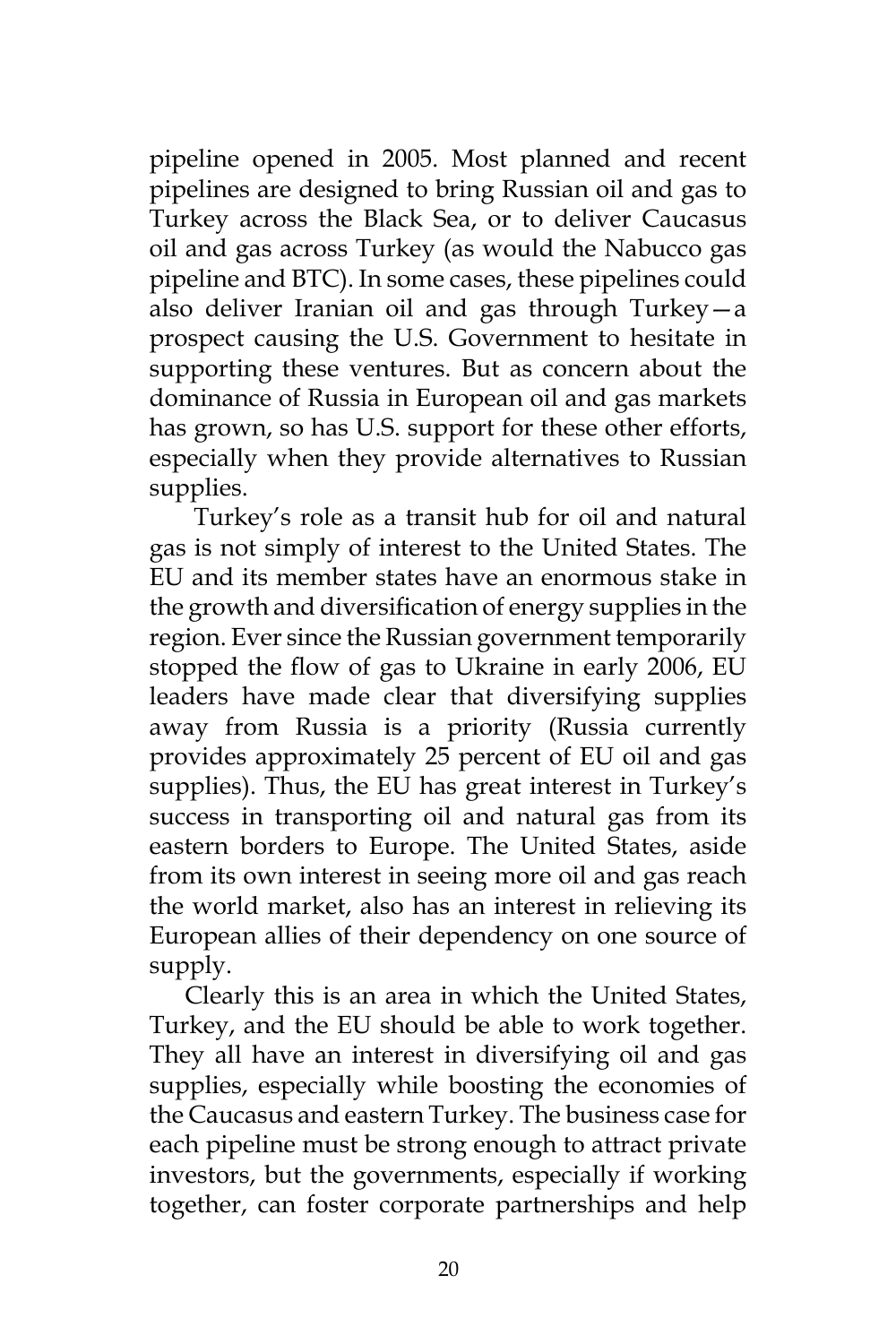reduce the level of risk. A strong trilateral partnership in this effort would increase U.S. and especially EU energy security, while also strengthening the U.S. and EU case for a stable and westward-leaning Turkey.

Trilateral cooperation in energy security is only a partial response to the need to rebuild the U.S.-EU-Turkish relationship. Two other issues stand out for their potential in strengthening trilateral cooperation: terrorism and the Middle East region. The United States, the EU, and Turkey share a very real interest in seeing a decline in terrorism, especially that based on radical Islam. They also share an interest in building a more stable Middle East, one whose politics are no longer dominated by the Israeli-Palestinian conflict or threatened by potential Iranian nuclear proliferation.

### **Terrorism as a Unifying Force.**

The United States, EU, and Turkey each have a very different experience with terrorism, which is reflected in their policy responses. For the United States, a limited experience with domestic terrorism was suddenly overtaken by the catastrophic attacks of September 11, 2001, catapulting the issue of radical Islamist terrorism to the top of the national agenda. Although U.S. personnel abroad had been targeted before 2001 (and there had been a failed bombing of the World Trade Center), terrorism became a reality for most Americans with shocking suddenness. U.S. success in driving al-Qaeda's sponsors, the Taliban, out of power in Afghanistan and the U.S. administration's focus on fighting the "war on terrorism" overseas reflected a military and national security orientation in the U.S. response.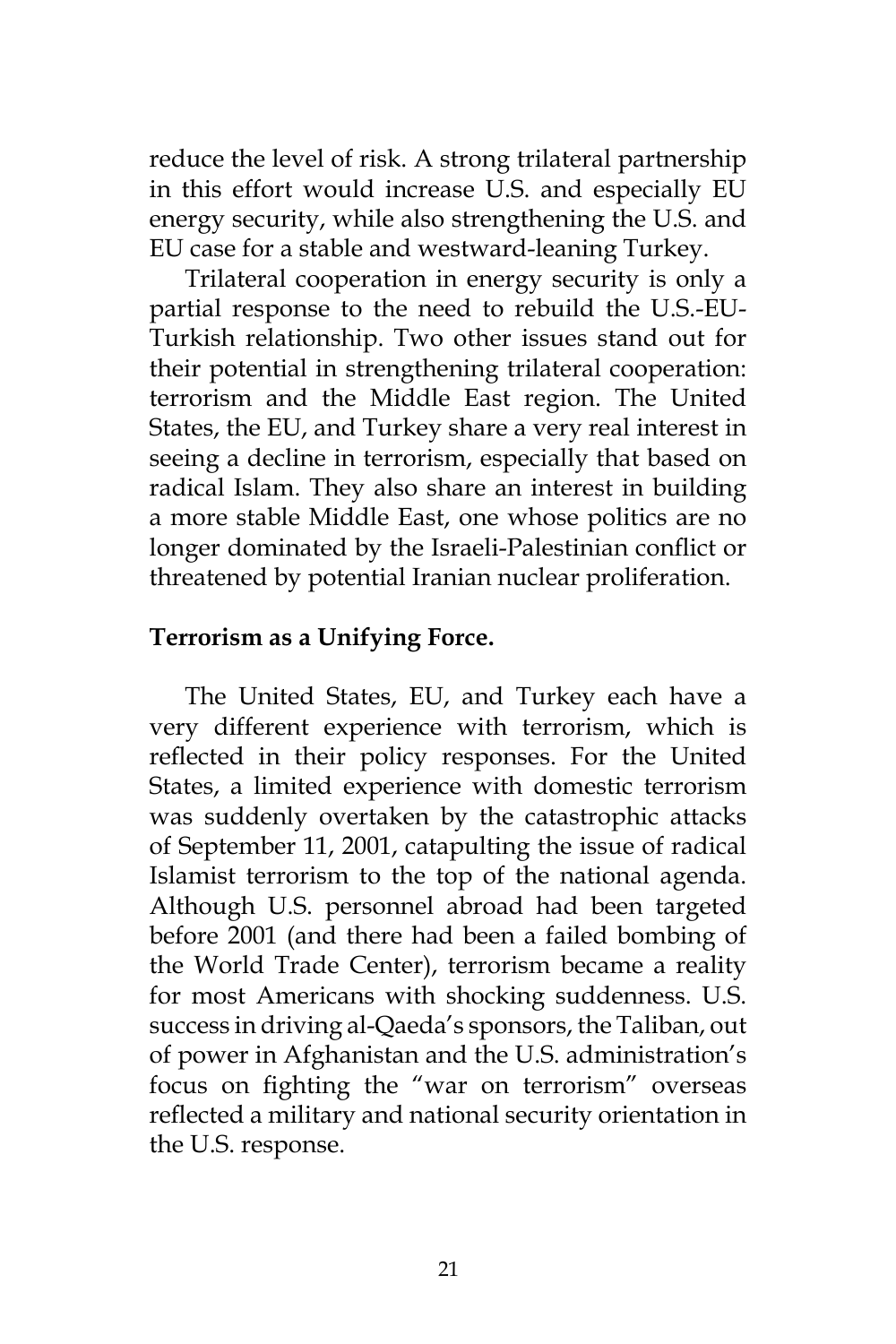In Europe, long experience with different forms of national terrorism (the IRA, ETA, Bader Meinhoff, etc.) led to an emphasis on law enforcement as the primary response. Although Europe has suffered some significant terrorist attacks, it has experienced no level of mass casualties equivalent to that of the World Trade Center. The arrival of al-Qaeda in Europe has raised the stakes, however, with the London and Madrid bombings causing serious loss of life. Al-Qaeda's apparent success in recruiting European citizens to carry out terrorist attacks has caused considerable concern.

Following the 2001 attacks, many European governments sent troops to the U.S.-led war in Afghanistan and later supported NATO's role in that country. Nevertheless, most European political leaders reject the term "war on terror." Despite these different perspectives, the United States and EU member states have developed significant cooperation in intelligence and law enforcement aimed at fighting terrorism. They have also taken the lead at the UN and elsewhere in imposing financing restrictions and other measures that have been key in reducing state support for terrorist groups.

Turkey has suffered more casualties from terrorism than either the United States or the EU; Turkish government officials often cite a figure of 35,000 dead from PKK actions. Most terrorist acts within Turkey or against Turkish officials have been at the hands of nationalist groups such as the PKK or Armenians. In recent years, Turkey has suffered a few attacks by "religious terrorists," i.e., those motivated by fundamentalist conceptions of Islam, including al-Qaeda operatives. Given the strict traditional secularism of the Turkish government in a country that is more than 90 percent Muslim, it is surprising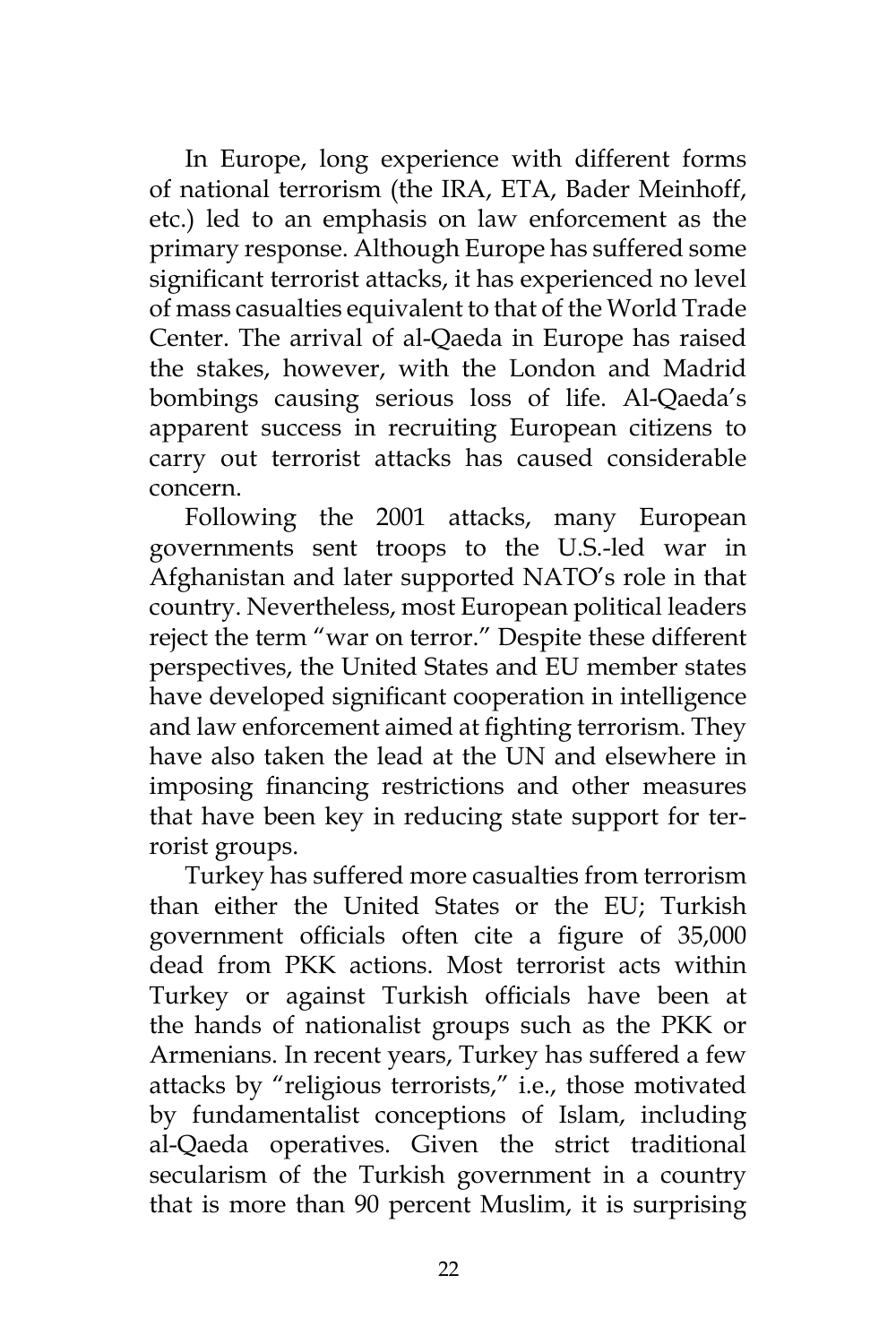that Turkey has not been more of a target. Certainly most Turkish politicians and analysts believe that their country is on the front line in the battle against Islamic extremism.

Turkey has responded differently to these two distinctive types of terrorism. In dealing with "religious terrorism," the Turkish government has used its authority to limit the growth of radicalism and focused on the role of mosques. The Turkish government has long taken a role in training imams and overseen the content of weekly sermons. The government has also sought to avoid entering mosques when in pursuit of terrorists, and has generally kept its efforts within a law enforcement paradigm. In responding to the PKK, however, the government has employed a much more military-based strategy. Past government efforts to root out support for Kurdish separatist terrorists led to a civil war and military occupation of the southeastern region of the country, which is heavily dominated by the Kurdish minority. With PKK bases now established in northern Iraq, the Turkish military is massed on the border and poised to take further action against those camps if it becomes necessary.

To date, the perceived failure of the United States to take actions against the PKK in Iraq has been a major irritant in the Turkey-U.S. relationship. It is time for the United States to ensure that there is no safe haven for PKK terrorists in Iraq, and it should be prepared to press the regional government of northern Iraq to suppress or control the activities of the PKK on its territory. At the same time, the United States must also encourage the Turks and Kurds to embark on a process of reconciliation. Obviously, this is easier said than done. In any event, the U.S. Government should examine how U.S.-Turkish cooperation against radical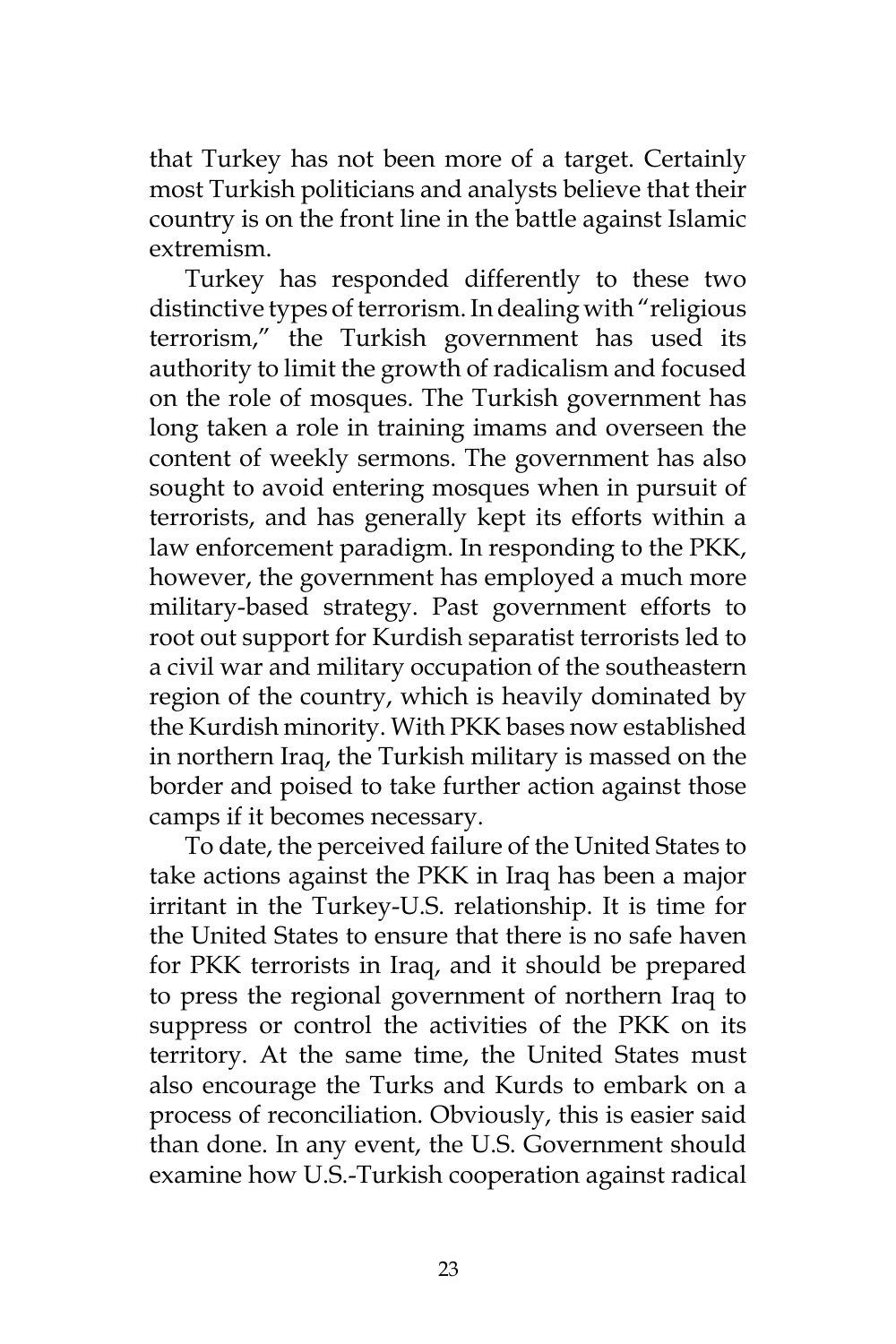Islamic terrorism might be strengthened, whether through greater sharing of intelligence or enhanced cooperation between federal and Turkish police and investigative agencies generally. Turkey-EU efforts to cooperate against terrorism have been slightly more successful. Anti-terrorist financial rules have made it more difficult for the PKK to raise funds in Europe, but Turkish officials do not yet regard these measures as sufficient. There are other opportunities for Turkey-EU cooperation in this area, ranging from enhanced law enforcement and judicial cooperation to sharing "best practices" in encouraging mosques to be places of worship rather than political radicalization.

### **Working Together for a Stable Middle East.**

The United States and the EU have long been active—both separately and together—in looking for solutions to the tensions of the wider Middle East region. Although U.S. and European views of the Israeli-Palestinian conflict are often very different, they have sought through the Quartet and other mechanisms to find steps toward a solution. Most recently, the EU and several member states were participants in the U.S.-sponsored Annapolis peace conference. The United States and the EU have also worked together to find a way to reduce Syrian influence in the Lebanese government.

Despite statements at U.S.-EU and G-8 summits to the contrary, transatlantic cooperation has been less obvious in pushing for political, economic, and social reform in the region, and there are some differences over the desirability of such a course, given the risks posed by Islamic extremists. While the United States and the EU have cooperated closely on the issue of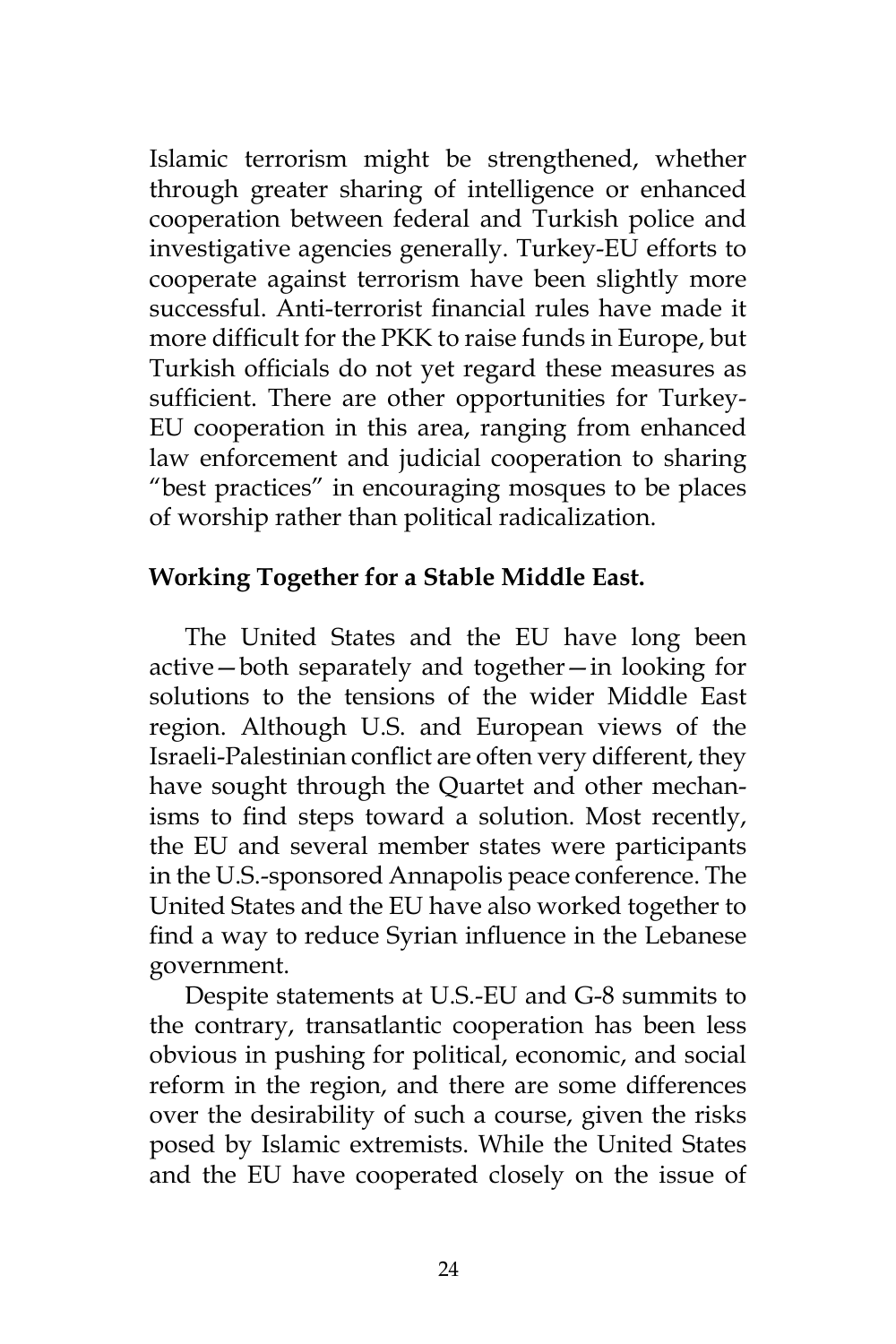Iranian nuclear weaponization, they split into several different camps over the issues posed by Iraq. Despite U.S. and European efforts, however, the wider Middle East region has, if anything, become less stable and more conflict-prone in the last few years. The prospect of a significant U.S. reduction in troop strength in Iraq after the next U.S. presidential election adds another element of uncertainty and potential risk.

Turkey has taken its own approach toward its neighboring region.5 During the Cold War, the Turkish government focused on the threat from the Soviet Union rather than any challenge from its Middle Eastern neighbors. This perspective was reinforced by the Kemalist tendency to emphasize connections with the West over the historical Ottoman ties to the Middle East. But the 1990-91 Iraq war led to economic hardship for many Turks with business ties in Iraq, convincing Turkish leaders that they should protect their own interests in the region rather than relying on the United States.

Since then, Ankara has reached out to build a wide network of relationships. For example, while maintaining its support for Israel, it has invited representatives of Hamas to Ankara for discussions and maintained correct relations with the Syrian government. Prior to the Annapolis meeting, both Israeli Foreign Minister Shimon Peres and Palestinian President Mahmoud Abbas visited Turkey and spoke before the parliament. Ankara has also maintained cooperative ties with Iran, as both have large Kurdish populations and are concerned about the potential spillover effects of an autonomous Kurdish state in northern Iraq. At the same time, however, Turkish government officials are concerned about Iranian nuclear weaponization, especially since Turkey is already within range of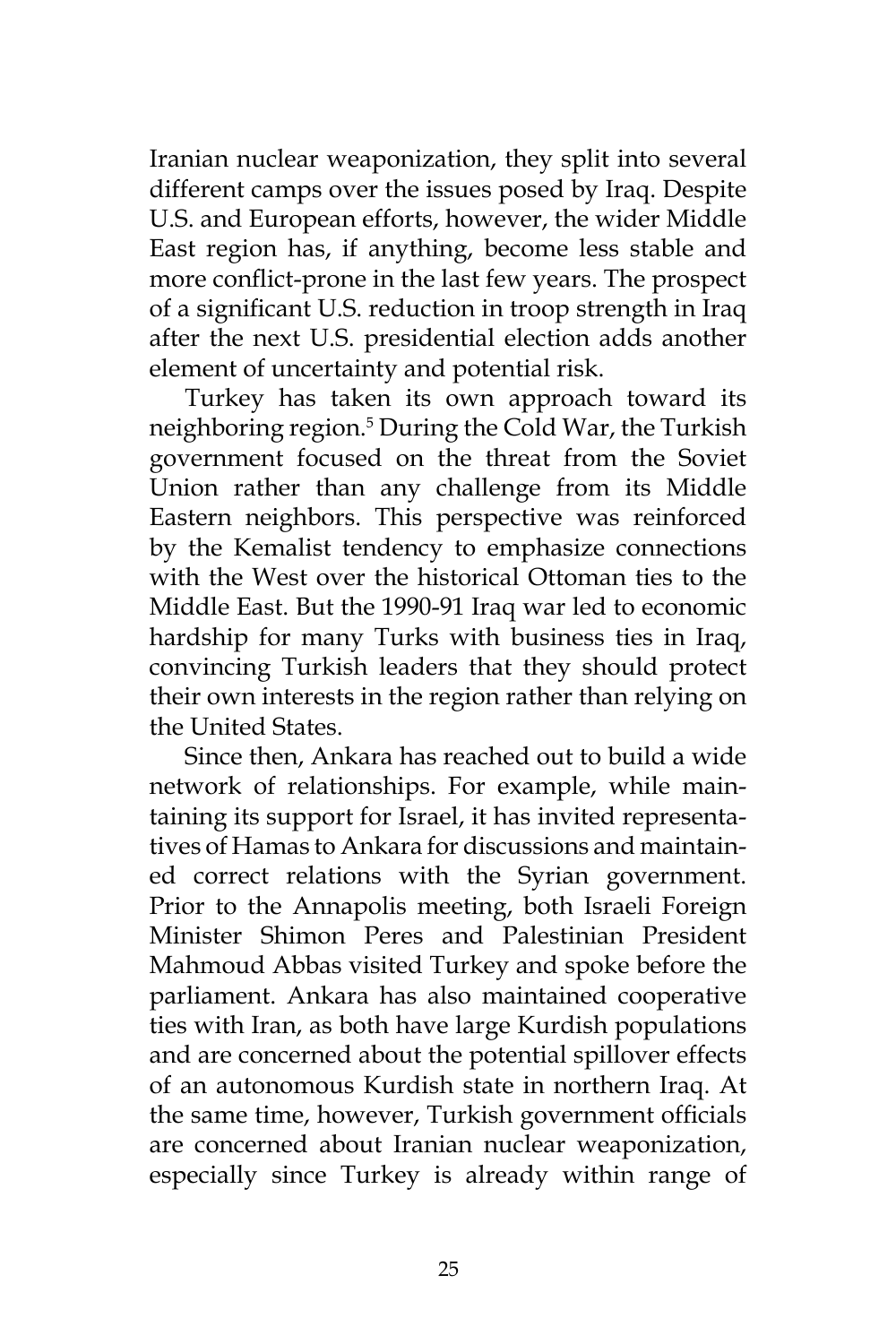Iranian missiles. Perhaps Turkey's biggest concern, however, is the power vacuum likely to develop if Iraq becomes embroiled in a civil war.

Turkey's increased activism in the region should not be interpreted as an alternative to cooperative ties with the United States and Europe in dealings with the Middle East, but rather as a diversification of its foreign policy approach. In fact, this expanding role puts Turkey in a better position for contributing to transatlantic efforts to stabilize the broader Middle East. The AKP in particular is well-placed to help more moderate political organizations in neighboring countries, such as Fatah, understand what is required to develop public support in a democratic environment. Turkey's wide range of regional contacts may also be useful in expanding the debate about the region and developing comprehensive approaches. And while Turkey has sometimes been regarded with suspicion in the region due to the hegemonic tendencies of its Ottoman heritage, it now has more credibility in the region than does the United States.

Given the assets that Turkey brings to the table economic, diplomatic, and political—the United States and the EU should reach out to engage Ankara more fully in the region. Such an effort could be especially important once the Israeli-Palestinian process initiated at Annapolis is fully underway. Turkey has a huge interest in having a stable neighborhood. Accordingly, the Turkish foreign policy elite sees their country playing an increasing role, whether in cooperation with the U.S. and EU or not. Turkey may be lukewarm toward some of the American ambitions for change in the region, but it is not unlike the EU in that regard. Working with Turkey will help ensure that U.S., EU, and Turkish activities in the region are compatible. Although there are likely to be some disagreements,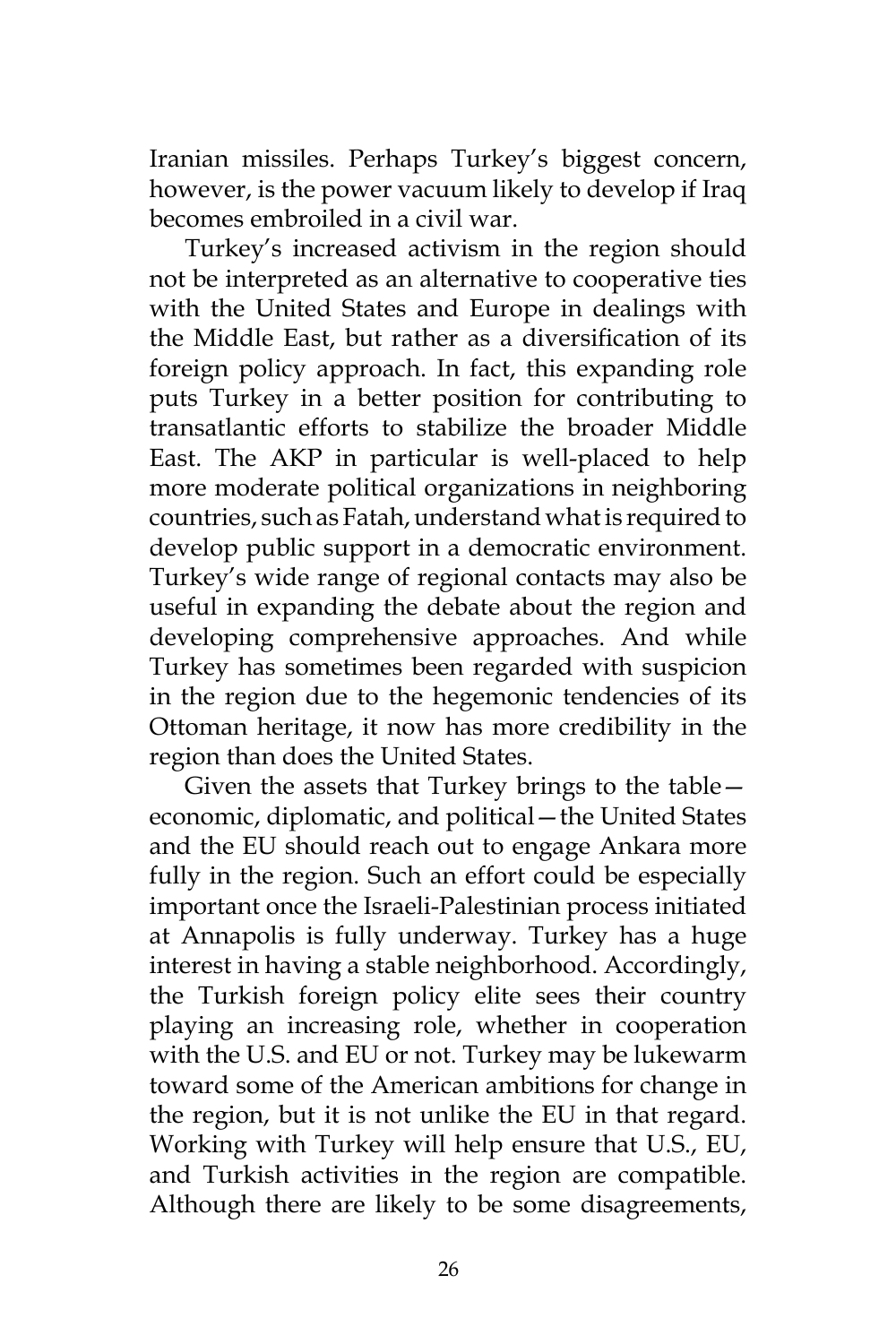such cooperation will also strengthen the Turkish relationship with the United States and Europe. At the very least, it will demonstrate that the United States and the EU take Turkey seriously on an agenda of prime importance to this key ally.

### **New Partnerships for the Future?**

The United States and the EU have already compiled an impressive record of cooperation in antiterrorism and the Middle East peace process. They are not always unified in their views or actions, but they have established mechanisms—including the Policy Dialogue on Borders and Transport Security as well as the Quartet—that bring them together on a regular basis to identify joint steps forward. For the most part, Turkey has been outside this circle of cooperation. Given Turkey's large stake in both fighting terrorism and maintaining a stable Middle East region, supplementing the familiar U.S.-EU dialogue with trilateral U.S.-EU-Turkey discussions would be beneficial to all. Turkey would bring considerable assets to these discussions—from extensive experience in dealing with political Islam to a wealth of contacts throughout the Middle East. By using those assets and working together, Turkey, the United States, and the EU are more likely to be effective in making progress against terrorism and regional instability. Such cooperation will help foster an EU-Turkey relationship that is not totally dependent on the ups and downs of the accession process, and it may even teach some skeptics the value of working with Turkey.

Granted, U.S.-Turkey cooperation on these issues is likely to be difficult, as it will resurrect the very issues that have been so divisive in the recent past.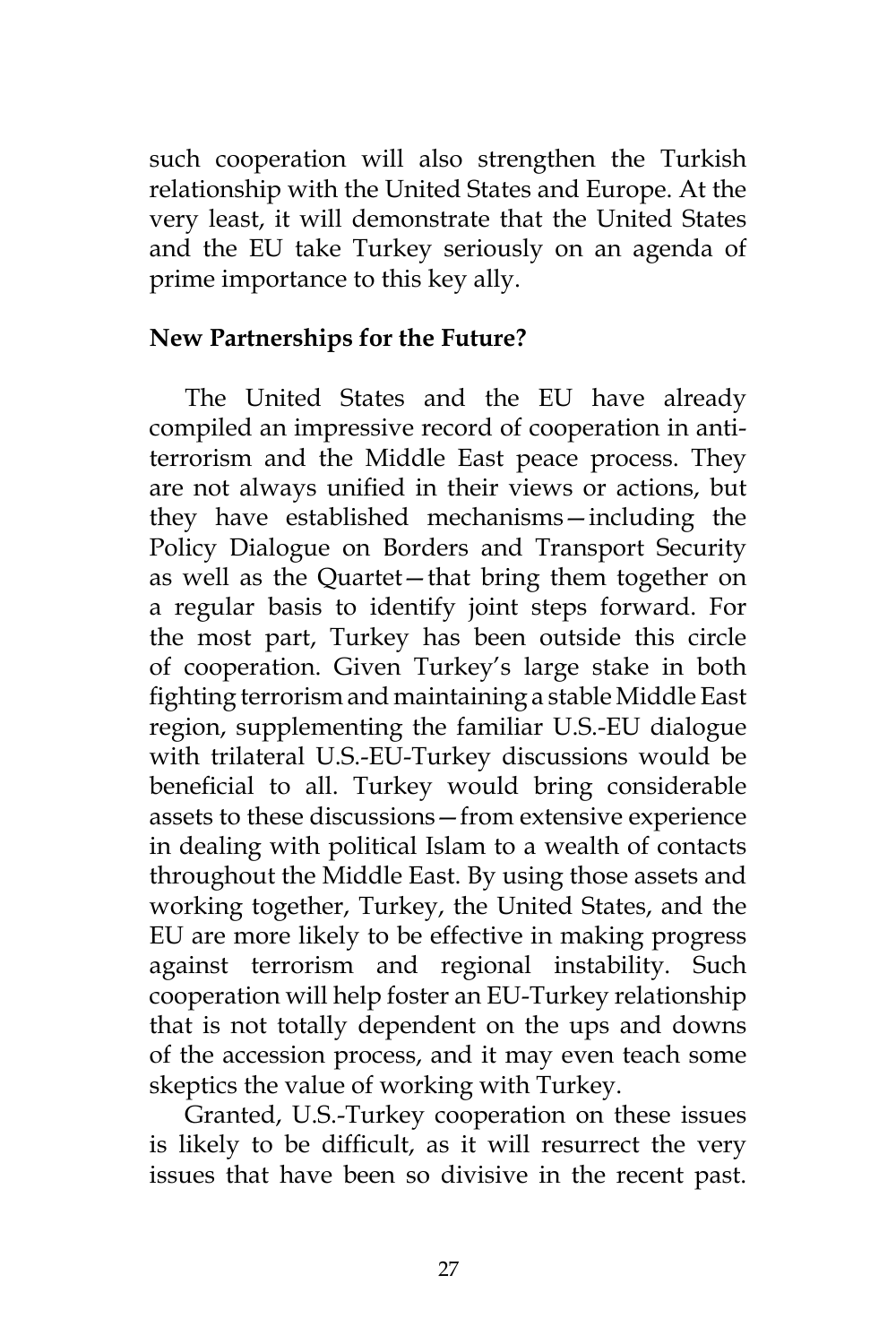Despite those differences, however, Turkey and the United States share an overriding interest in fighting terrorism and reducing instability and conflict in the wider Middle East. By working together—and with the EU—to pursue their joint interests, Ankara and Washington can reinvigorate their relationship and reinforce a new post-Cold War basis for a sustainable U.S.-Turkey partnership.

#### **ENDNOTES - CHAPTER 1**

1. See "Cyprus Elects Communist President," *Washington Post,* February 25, 2008, p.A9. The new president, Demetris Christofias, has "pledged to restart moribund talks to reunify the island and immediately agreed to meet the leader of the breakaway Turkish Cypriots."

2. For insightful U.S. and Turkish perspectives on the bilateral relationship, see O. Faruk Loğoğlu, Chap. 2, "The State of U.S.- Turkey Relations: A Turkish Perspective"; and Ian O. Lesser, Chap. 3, "The State of U.S.-Turkish Relations: Moving Beyond Geopolitics," in the present anthology.

3. For one European perspective on Turkey's relationship with the EU as well as with NATO, see Michael Lake, Chap 4, "Turkey: Tilting from U.S. to EU?" This chapter also draws on a commentary made by German Minister of Parliament (MP) Claudia Roth.

4. For Turkish and U.S. perspectives on the NATO-EU relationship and Turkey, see W. Robert Pearson, Chap. 5, "Turkey and NATO: New Images and Old Questions"; and Sinan Ülgen, Chap. 8, "The Evolving EU, NATO, and Turkey Relationship."

5. For insightful U.S. and Turkish perspectives on Turkey's role in the Middle East, see F. Stephen Larrabee, Chap 6, "Turkey's New Middle East Activism"; and Gökhan Çetinsaya, Chap. 7, "The New Middle East, Turkey, and the Search for Regional Stability."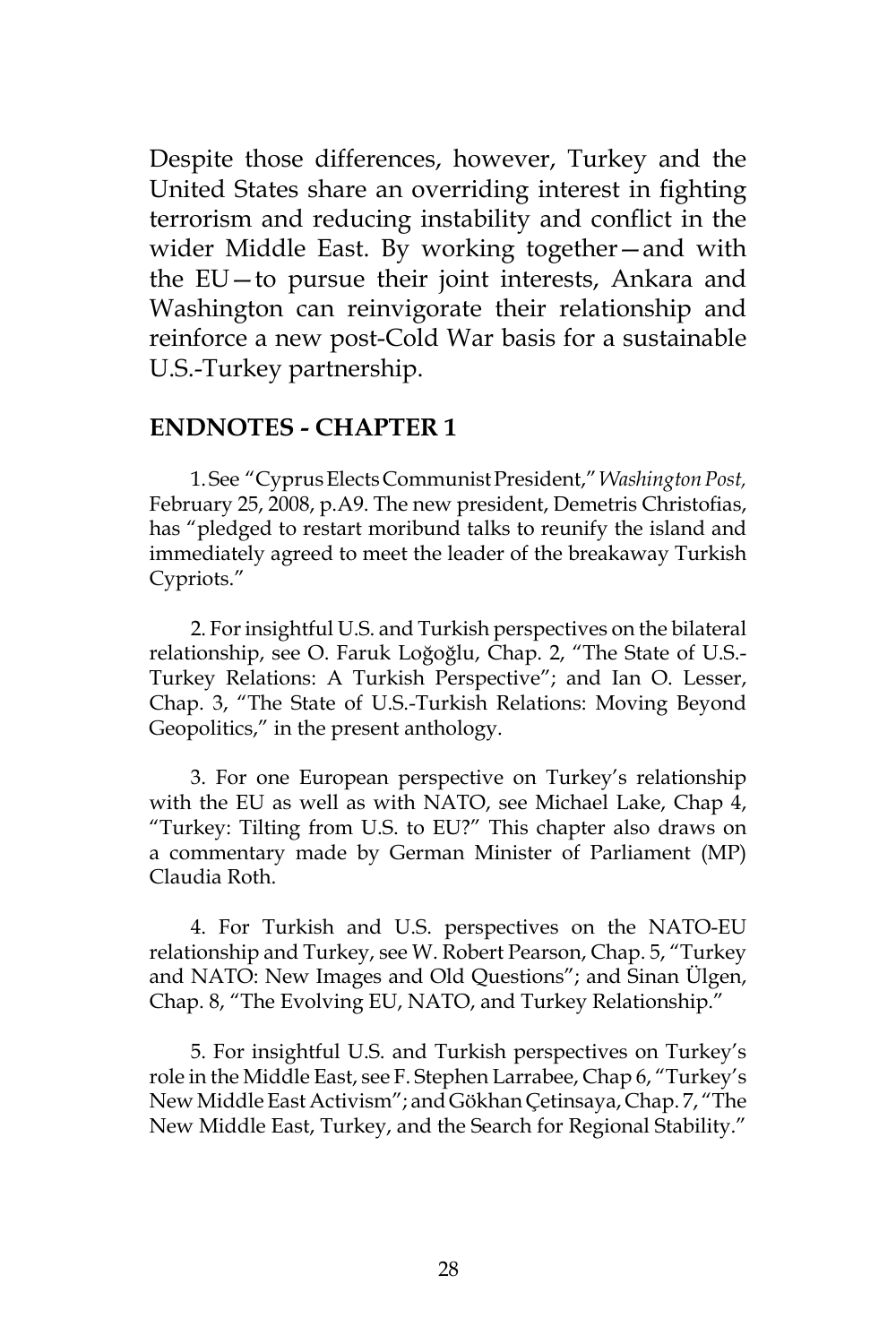#### **CHAPTER 2**

### **THE STATE OF U.S.-TURKEY RELATIONS: A TURKISH PERSPECTIVE**

#### **O. Faruk Loğoğlu**

#### **Introduction.**

Developing policy recommendations on the relationship between any two states requires first an understanding of the nature and characteristics of that relationship, as well as a sound appraisal of its current setting. The chances of making that relationship work are likely to be slim and mostly accidental unless there is a prior appreciation of its foundations and its capacity to adjust to changing conditions, as well as an understanding of whether the national interests and priorities of the sides coincide. Similarly, to chart its future, one must know where a relationship stands today and how it got there. Awareness of the constraints and the opportunities present in the relationship today is essential for realizing its potential at an optimum level tomorrow.

In the sections that follow, I first establish the main features of the relationship between Turkey and the United States, then look at the current state of that relationship, and finally propose specific steps and measures for its enhancement and sustenance in the future.

#### **The Nature of Turkish-American Relations.**

We should note at the outset that the U.S.-Turkey relationship is a special one. The two countries are formal allies in the North Atlantic Treaty Organization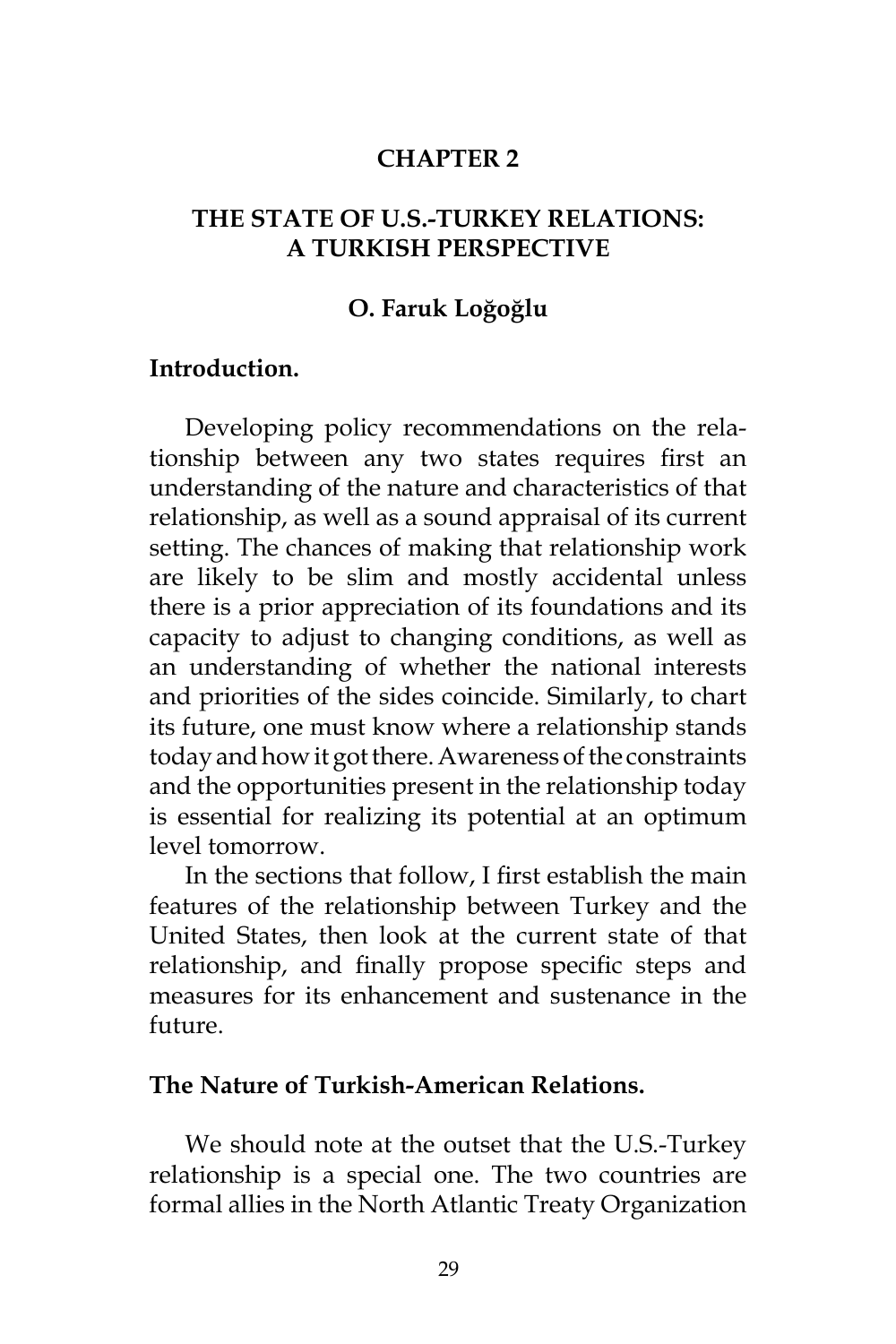(NATO), the only such alliance the United States has with a Muslim country. The soldiers of the two countries have waged wars together in defense of freedom in foreign lands. However, despite that core solidarity, their relationship has been beset from time to time by specific issues that have considerably undermined its energy and performance. For example, in the mid-1960s, the Cyprus issue, and in the early 1970s, the dispute over poppy cultivation in Turkey, sapped much of the relationship's strength. In the mid-1970s, following its military intervention in Cyprus, Turkey had to face a U.S. arms embargo.

The relationship between Turkey and the United States rests on a solid foundation in terms of common values and shared ideals. Commitment to and respect for democracy, the rule of law, human rights and freedom, economic prosperity, and national security bind the two nations strongly together. Both are dynamic societies that seek their golden age not in the past, but in the future. It is these shared values and attitudes that have kept the two countries close together, enabling the relationship to withstand the vicissitudes and tests of time.

In addition ot the serious disputes noted above, the relationship has survived other crises, including the 1962 missile deal in the wake of the Cuban crisis, the 1964 Lyndon Johnson letter, and the March 1, 2003, decision of the Turkish parliament refusing use of Turkish soil as a U.S. venue for invading Iraq. The Cuban crisis between the United States and the Union of Soviet Socialist Republics (USSR) was resolved through a deal behind Turkey's back, entailing the removal of Russian missiles from Cuba in exchange for the removal of U.S. missiles deployed in Turkey as a NATO country. The Turks were never consulted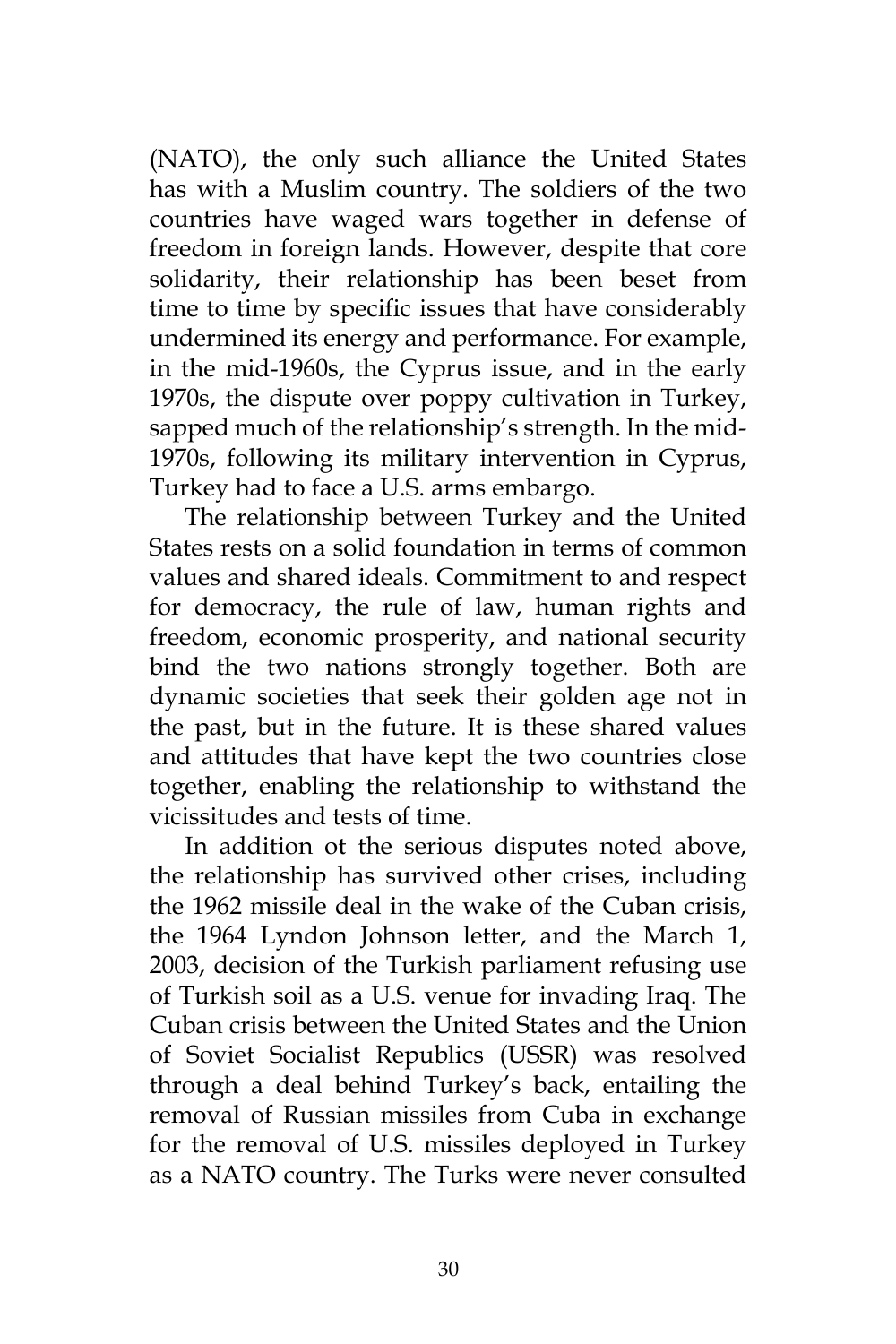about the deal. When in 1964, Turkey threatened to intervene in Cyprus to help the Turkish Cypriots facing ethnic cleansing by the Greek Cypriots, U.S. President Johnson sent a letter to the Turkish prime minister, warning him that if the Soviet Union attacked Turkey to protect the Greek Cypriots, the United States and NATO allies might not—contrary to their obligations under the NATO Treaty—come to Turkey's defense. In 1974, when Turkey did indeed intervene in Cyprus, the United States imposed an arms embargo which took almost 2 years of effort to remove. However, the most severe blow to Turkish-American relations to date came in early 2003, when the Turkish Parliament failed to approve the entry of U.S. troops into northern Iraq from Turkey. All of these crises worked to the detriment of the relationship and resulted in loss of mutual confidence, requiring in turn much time and effort to repair.

 The Turkish-American relationship is well-endowed and richly textured, but it does have a major weakness: the economic dimension is not strong enough. The amount of trade between the two countries is not nearly commensurate with the size of their economies. The number of American tourists visiting Turkey is small. U.S. investments in Turkey are still limited and investors hesitant. Turkish business executives, on the other hand, prefer markets more familiar and closer to home. Without a strong mutual economic stake in the relationship, it will remain fragile, ever vulnerable to the tensions and crises which normally arise in any close state-to-state association.

The relationship is asymmetric. Turkey is a regional power with outreach into several adjacent areas including the Balkans and Central Asia. Turkish interests, concerns, priorities, and timelines are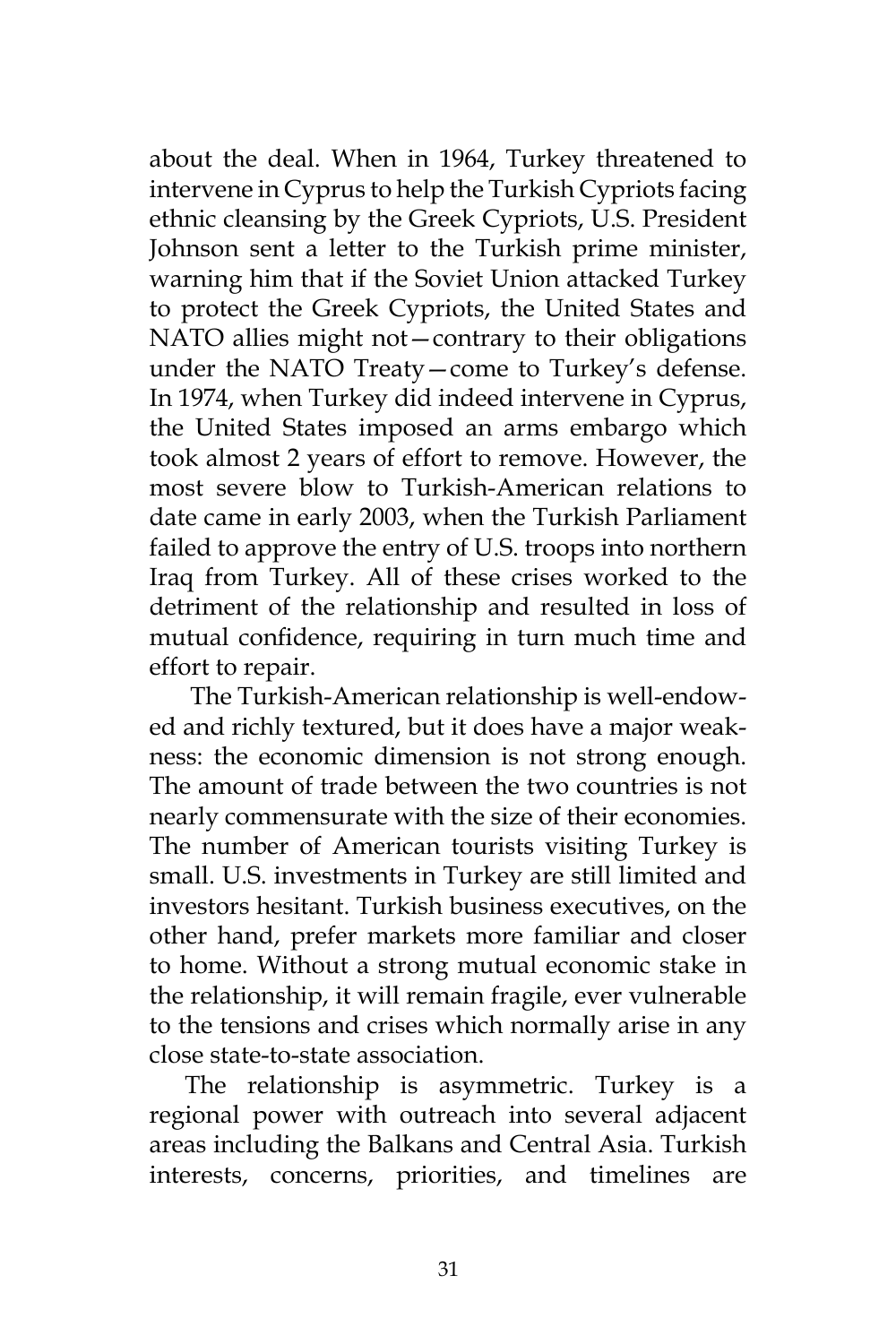primarily shaped by localized perceptions and are processed within a framework whose references are regional. Turkish regional concerns and perspectives are much more detailed and sophisticated in comparison to those of the United States, whose perceptions, being global, are manifested in broad strokes. The United States is a superpower whose interests and needs are calculated on a planetary scale, meaning it is generally not fine-tuned to the sensitivities of a regional actor like Turkey. Moreover, whereas Turkish foreign policy requirements change more slowly, U.S. concerns and priorities shift and evolve much more rapidly.

Thus, when U.S. views are communicated to the Turks, they do not always sit well with the Turkish mindset. For the United States, its requests are always important and of high priority. But because the relationship is asymmetrical, what is crucial and immediate for the Turkish side generally does not carry the same importance or urgency for the Americans. In short, U.S. demands and expectations from Turkey are presented as if they are sacrosanct while Turkish needs and priorities are treated by the United States as only one small voice in a chorus of importunate petitioners.

The Turkish-American relationship is a sensitive and fragile one. It is easily sidetracked by specific events or careless comments of political leaders and public officials on both sides, or by commentary in the news media or even the movies. When ill-nurtured and left to fend for itself, the relationship underperforms.

It is a relationship under permanent siege on the U.S. side. The Turkish-American connection faces constant attack by the hostile Armenian Diaspora and Greek and Greek-Cypriot lobbies. Their political and financial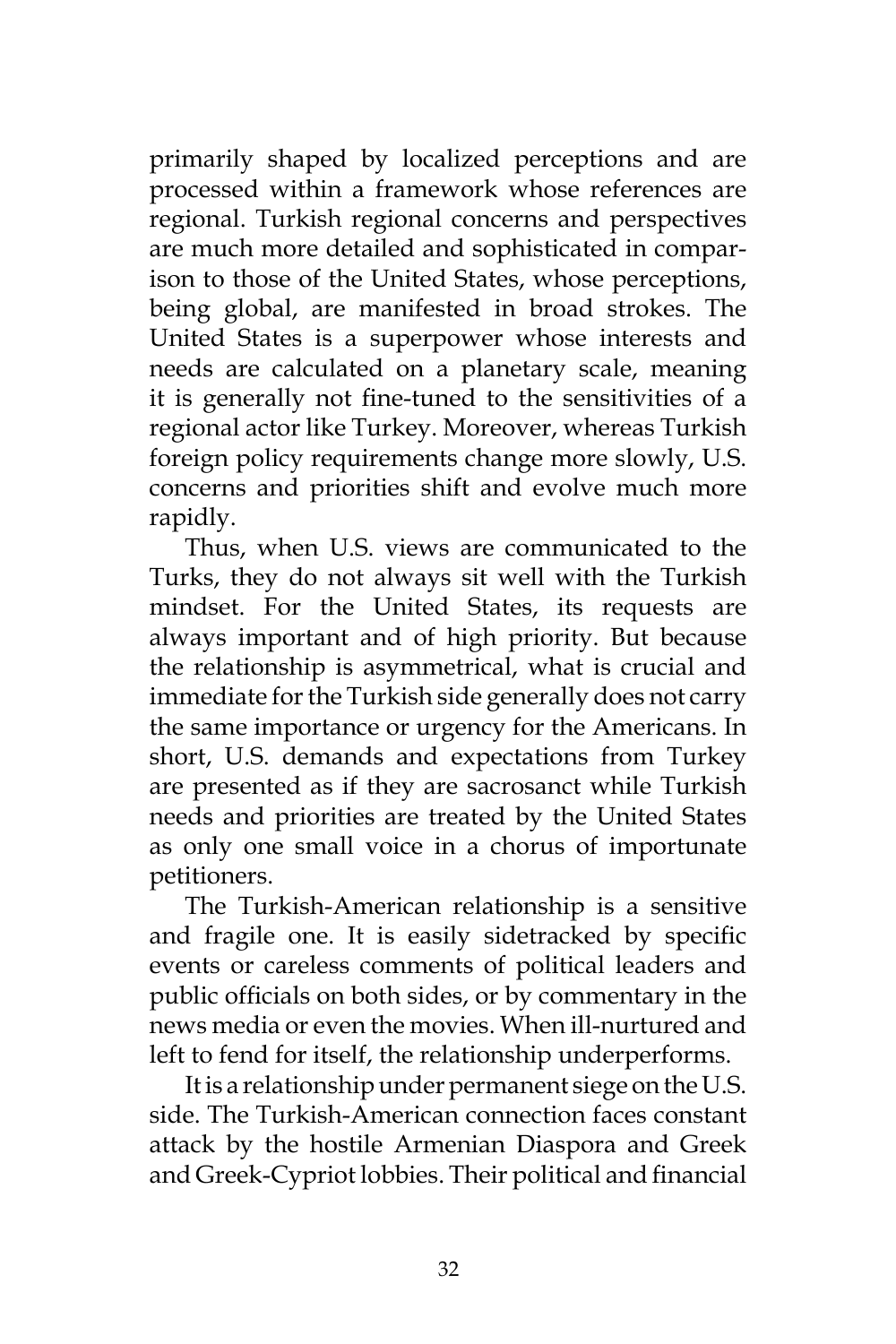influence impedes freedom of action and clouds the judgment of American politicians and administrations in their dealings with Turkey, holding the relationship hostage to the interplay of domestic politics. Similarly, they affect the outlook of Turkish leaders toward Washington. U.S. decisions and actions, especially if they are linked to Turkish-Armenian or Turkish-Greek issues, are often—and generally with good reason—viewed by the Turkish political establishment with suspicion for being under the undue influence of Armenian and Greek lobbies. There is thus an element of chronic suspicion and distrust in the Turkish mindset about U.S. decisionmakers.

One other feature of the U.S.-Turkey connection is that it is slow in adjusting to change, both in the bilateral relationship as well as in the international setting. Foreign policy considerations underwent important changes in both countries in the post-Cold War setting, again in the aftermath of September 11, 2001 (9/11), and once again after the U.S. invasion of Iraq in 2003. The different rates of adjustment by the two sides to changing conditions have further exacerbated the problem, resulting in missed opportunities. The United States, with global concerns and other priorities, failed to put its weight behind a Cyprus settlement in the 1980s, gave only measured support to Turkey's fight against PKK terrorism in the late 1980s and the 1990s, and misjudged in 2003 what Turkey could deliver on Iraq. Turkey, on the other hand, mired in disputes with its neighbors and caught in the temporary euphoria of Turkic solidarity in those early days, missed the opportunity to develop a broad partnership with the United States in the Caucasus and Central Asia in the wake of the Soviet Union's collapse.

Since the end of the Cold War, Turkish-U.S. relations have witnessed a slow and subtle shift in their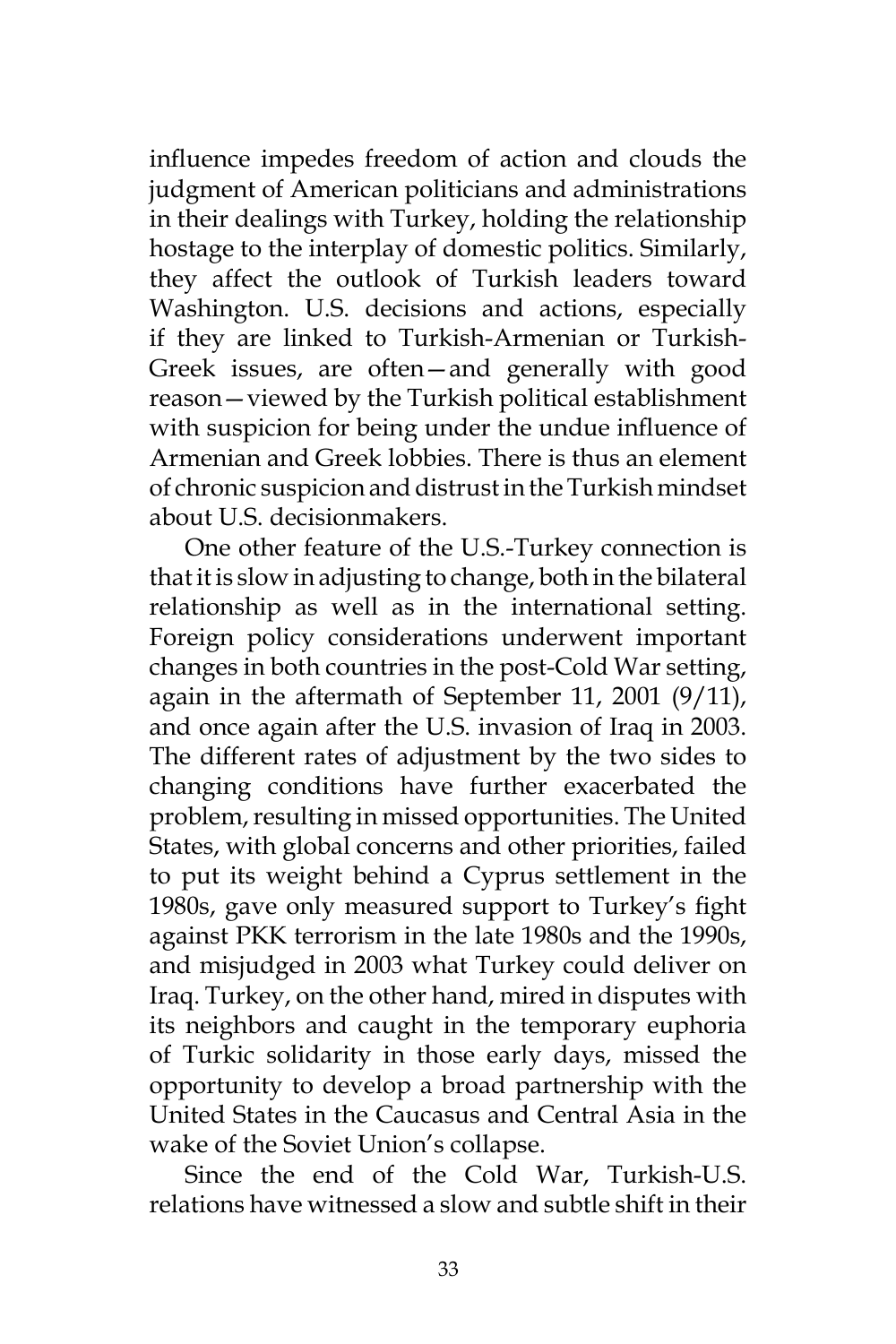essentials. This shift entails a relative decrease in the importance of the military-defense-security or "hard power" dimension of the relationship and an increase in the importance of energy issues and matters of civilization, culture, religion, democracy, secularism, and gender equality, or "soft power" factors in the relationship. Turkey and the United States have not yet properly adjusted to this significant shift in their relations. Turkey wants to project its soft power assets, especially to the European Union (EU), while it still views its relationship with the United States more in terms of hard power needs and requirements. The United States, on the other hand, understands Turkey's true value as a democracy with a Muslim population in the context of the "clash of civilizations," but still relates to Turkey more in strategic and military terms.

The relationship is also constrained by the fact that while the national interests and foreign policy goals of the two nations on matters of mutual concern coincide and overlap, they are often not identical. Combined with the fact of common values, the convergence of national interests usually gives the relationship a strategic character that provides a suitable environment for close ties and cooperation. But to the extent that there are differences in those interests, real or perceived, they keep Turkey and the United States from cooperating productively.

### **The State of Turkish-American Relations.**

The Turkish-American relationship is today in convalescence. Recovery is slowed by well-known make-or-break issues, especially surrounding the U.S. response to the PKK terrorist group and repeated resolutions by the U.S. Congress concerning Turkish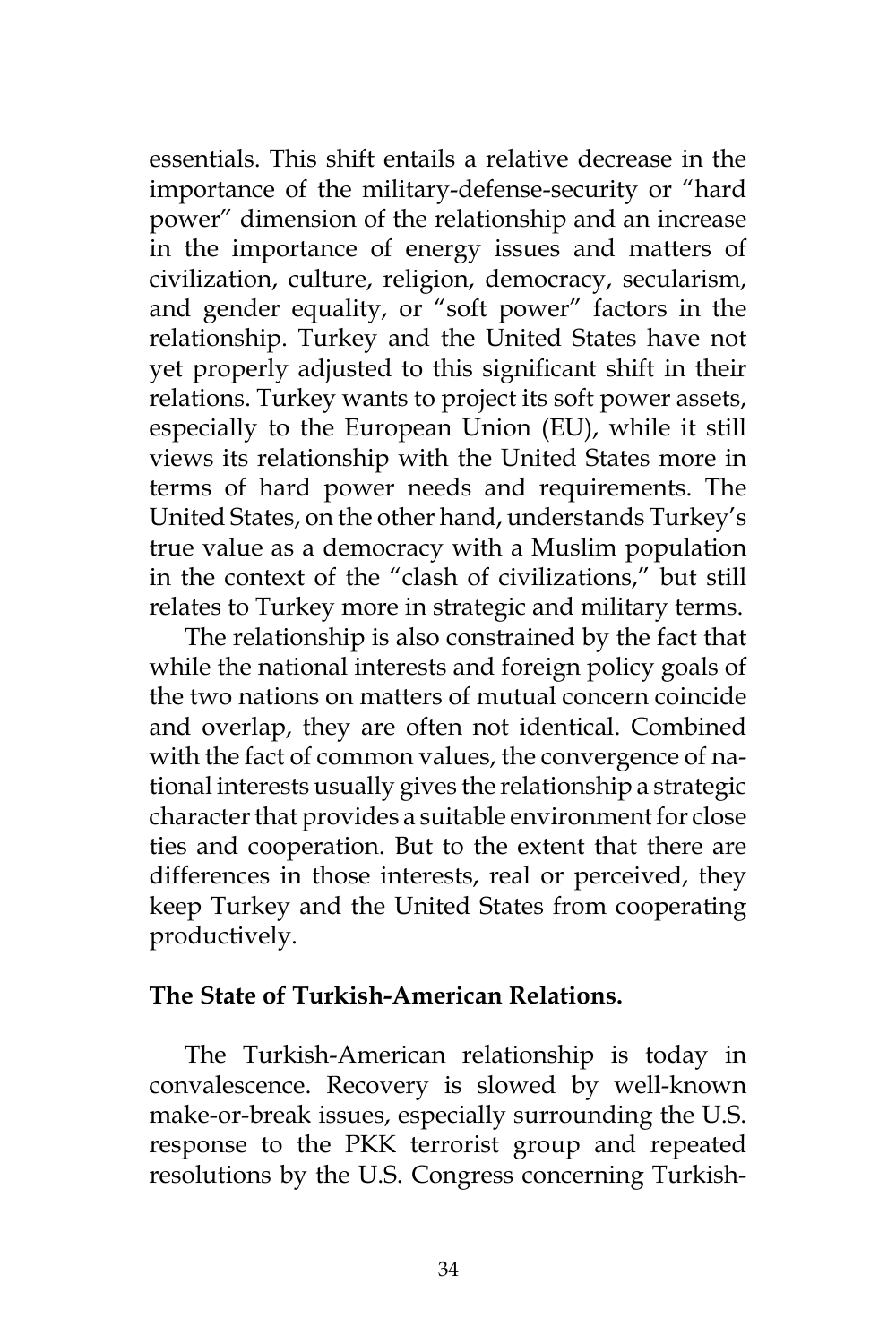Armenian relations. These ailments drain the relationship of its energy proper and keep it from branching out into areas where the two nations could productively work together. The relationship has also been badly sprained by the events over Iraq. Its recovery in the aftermath of the March 2003 decision of the Turkish parliament was better than expected, but it received further blows from U.S. failure to act against the PKK in Iraq. Incidents such as the detention of Turkish troops by U.S. forces in Süleymaniye during the initial phase of the Iraq war and the subsequent movie, "The Valley of the Wolves," did not help. Neither did certain public statements of leaders and officials of both sides.

Full recovery consequently looks like a rather distant prospect, in a context of persistently high anti-American sentiments in Turkish public opinion. Opposition to U.S. policies in Iraq is at its highest (more than 75 percent) in Turkey while support for the United States is at the lowest (under 10 percent). The outcomes of the presidential and general elections in Turkey in 2007 stiffened Turkish attitudes, official and otherwise, toward the United States (and the EU). If, in addition to failing to meet Turkish expectations regarding the PKK presence and activities in Iraq, Armenian resolutions reemerge in the U.S. Congress, the Turkish-American relationship is likely to suffer substantial damage. Coupled with diminishing Turkish support for EU membership and the proclivities of the Turkish Justice and Development Party (AKP) leadership, even the overall direction of Turkish foreign policy alignment might temporarily come under question.

The precise impact AKP's victory in the elections on Turkish-U.S. relations is not yet entirely clear. Prime Minister Erdoğan is trying to keep the atmospherics friendly. If he succeeds in demonstrating to the Turkish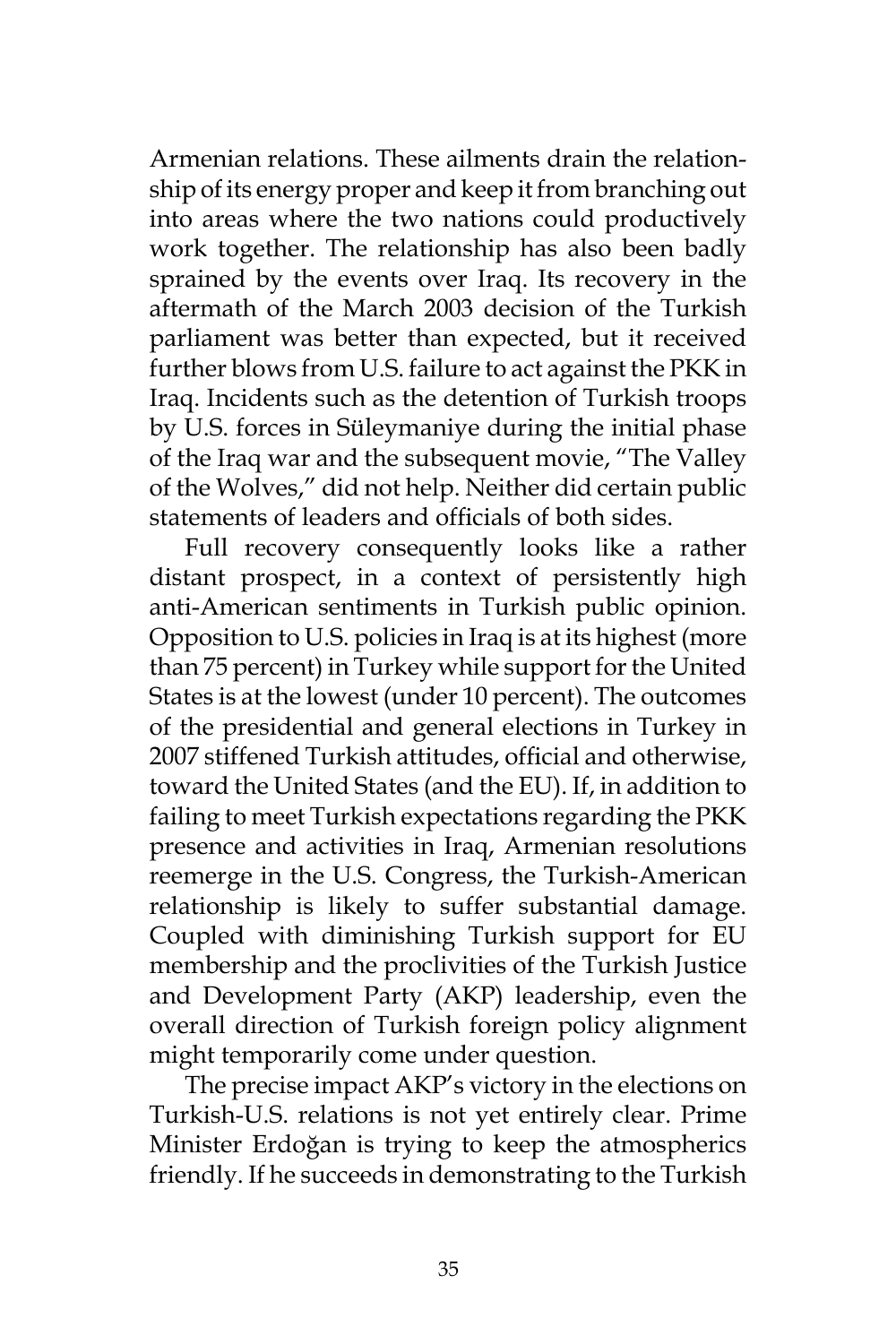public that Washington is truly helping Turkey in its struggle against Partiya Karkeren Kurdistan (Kurdish Workers Party or PKK) terror and keeps the Armenian issue off the agenda of the U.S. Congress, then the Turkish-U.S. relationship could, in the short run, experience some sense of normalcy. But the texture of the Turkish-U.S. relationship is likely to weaken over the medium term for reasons related to internal developments in Turkey. The AKP can be expected to pursue an Islamist agenda more aggressively and with greater impunity than before. There are already ample signs of such a trend. Such a dynamic would be perceived and resisted adamantly by the prodemocracy forces and secularists as a threat to Turkish democracy and its underpinning, the principle of secularism.

An AKP majority in the parliament may not, therefore, necessarily translate into political stability if those members interpret their mandate as a license to enhance the role, place, and visibility of religion in state and society. The paramount goal for all concerned is the preservation and sustenance of both democracy and secularism in Turkey, because without secularism Turkish democracy will be gravely weakened. The choice for the United States could come to be between supporting a secular and democratic Turkey or watching Turkey steadily transform into a "moderate Islamic state."

Despite its cloudy state, the Turkish-U.S. relationship remains a strategic one because the two nations possess a substantial mutual capacity to collaborate on a wide spectrum of regional and transnational issues. Neither country is indispensable to the other, but both need each other in the current international setting and are poised to reap significant benefits if they can join their assets.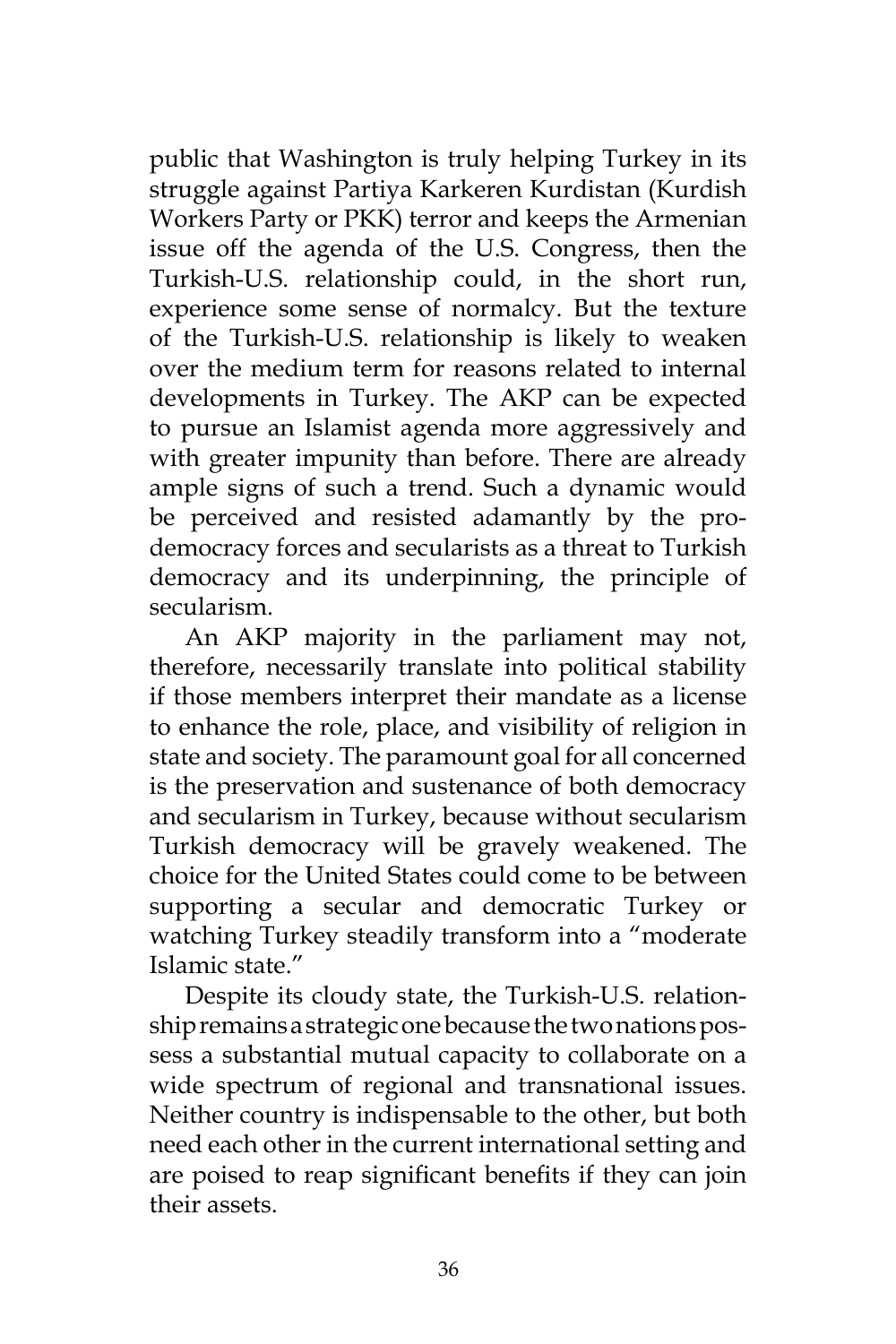## **Guidelines and Policy Recommendations.**

Repairing the relationship will take much hard work by both the United States and Turkey. They must both undertake the following first steps:

- To develop greater awareness of the current state of the relationship, both sides should seek a better understanding of the *nature* of the relationship, including its asymmetry and its sensitivities. They must work to identify what is truly important to the other side so that priorities are properly and realistically set and matched.
- Leaders and officials should affirm and underline at every appropriate opportunity the importance of the bonds between the two nations. They should consult each other before taking significant decisions of interest to the other side—a mere exchange of views is not enough. They must also be straightforward in identifying points of disagreement as well as of agreement. They should rely on official channels of communication, rather than communicating through the news media.
- Both sides should use the mechanisms identified in the July 5, 2006, "Shared Vision" document, signed by Foreign Minister Abdullah Gül and Secretary of State Condoleezza Rice. The two should engage in "expert level" and "policy planning" consultations and particularly encourage the "broad-based dialogue" called for in the document, designed to diversify the relationship through participation of civil society, business, news media, and the legislative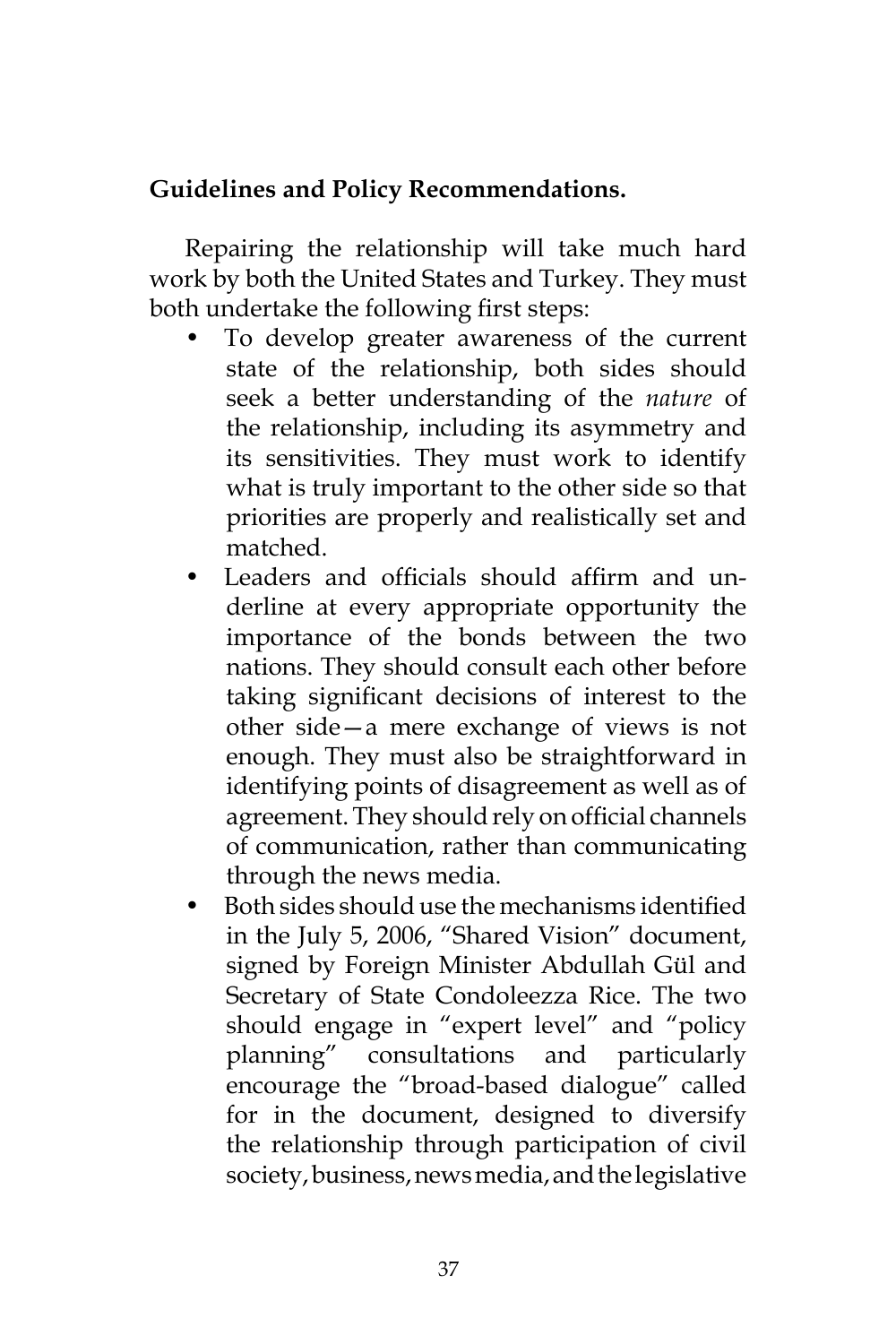bodies of both sides. The annual "high level review" at the level of under secretaries and regular contacts at the political level should be held to make sure that the relationship is kept on track.

- To rebuild the military/defense relationship, a key element in the past, they should together review the state of defense/military relations in all its aspects, including improving weapons and equipment procurement procedures.
- They should try to enhance foreign policy cooperation**,** with special emphasis on the red button issues of our times, particularly terrorism.
- A special effort must be made to strengthen the economic dimension**.** This should entail, inter alia, fostering more trade, investment, and tourism, and also reviving the Qualified Industrial Zones initiative.
- The relationship urgently needs diversification. The United States and Turkey should encourage more exchange and cultural programs, with an emphasis on cooperation in the field of higher education and on civil society interaction. Cooperation in science and technology would especially benefit from the inclusion of the high profile community of Turkish American scientists and scholars in the United States. Finally, it would be useful to establish joint specialized bodies, including state and civil society components, for countering cultural and religious clashes and conflicts, and promoting harmony among civilizations.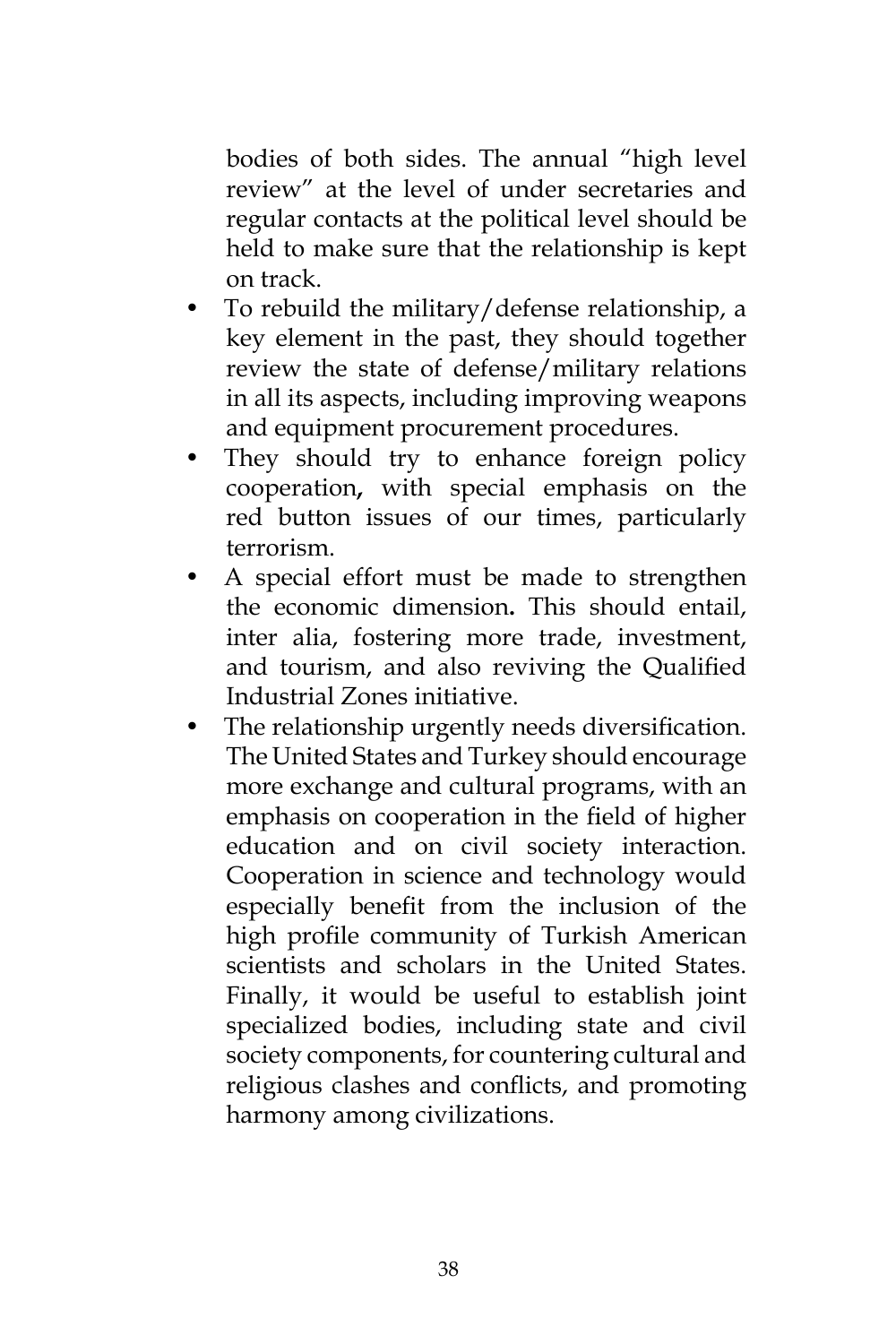In addition, the United States must move forward in the following ways:

- Most importantly, take credible and concrete steps to help end the PKK presence and activities in Iraq. In addition, Washington should restate its commitment to Iraq's territorial integrity and work to discourage Kurdish separatism in that country. It should encourage continued delay or cancellation of the Kirkuk referendum, given that Kirkuk is the centerpiece of the Iraqi Kurds' strategy to break away from Iraq.
- On regional issues, engage Turkey more actively in the Middle East Peace Process and particularly support Turkish-Israeli-Palestinian trilateral cooperative undertakings. Turkey and the United States should continue to exert joint efforts to promote democracy, the rule of law, and human rights in the Middle East and in Central Asia. At the same time, the United States must also allow elbow room to Turkey in its dealings with Iran and Syria. The United States should be clear and honest about its intentions regarding Iran and assure Turkey that if any military action is to be taken against Iran, there will be no requests made of Turkey to facilitate any such action.
- Resubmission of Armenian resolutions in the Congress should be discouraged. In contacts with Congress, the White House ought to be clear about its opposition to the adoption of any resolution supporting Armenian allegations of genocide and engage the Congress accordingly. In keeping with this imperative, the Congress must become better informed and educated about the Armenian issue. Members of Congress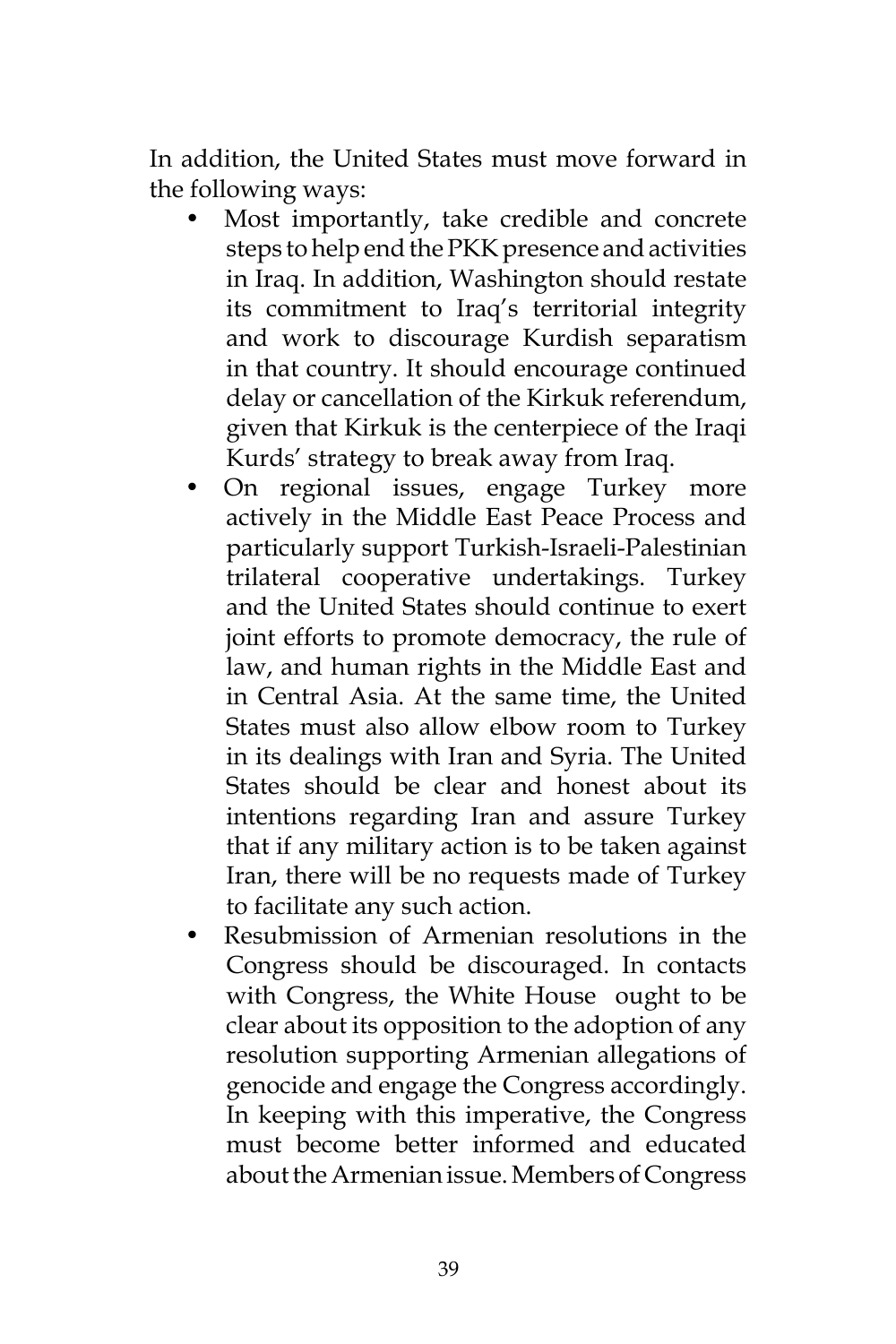should be encouraged to visit Turkey for factfinding and consultations. Without taking sides on the issue, the United States should insist on and help devise means for dialogue between Turkey and Armenia as well as between Turks and Armenians. To encourage this reconciliation, the United States should energize peacemaking efforts to settle the Nagorno Karabagh problem and make Turkey a more active partner.

- Avoid skepticism about the development of Turkish-Russian relations—the Turks know the limits. In fact, the United States should work with Turkey to help Georgia resolve its internal conflicts and its problems with Russia. The United States should also encourage the strengthening of ties between Turkey and Ukraine, a pivotal country in the European setting.
- Help and promote Turkey as an energy corridor and distribution terminal for oil and gas from the Caspian region, Central Asia, and the Middle East, and maintain support generally for the Turkish economy.
- Be more forthcoming on Cyprus by engaging the Turkish Cypriots and by urging an overall settlement through the good offices of the United Nations (UN) secretary general.
- Provide active and sustained support for Turkey's EU membership.
- Keep NATO strong; disallow any effort to undermine or supplant it.
- Support and promote Turkey's candidacy for UN Security Council membership in 2009.
- Avoid interfering or creating the impression of interference in Turkey's domestic politics.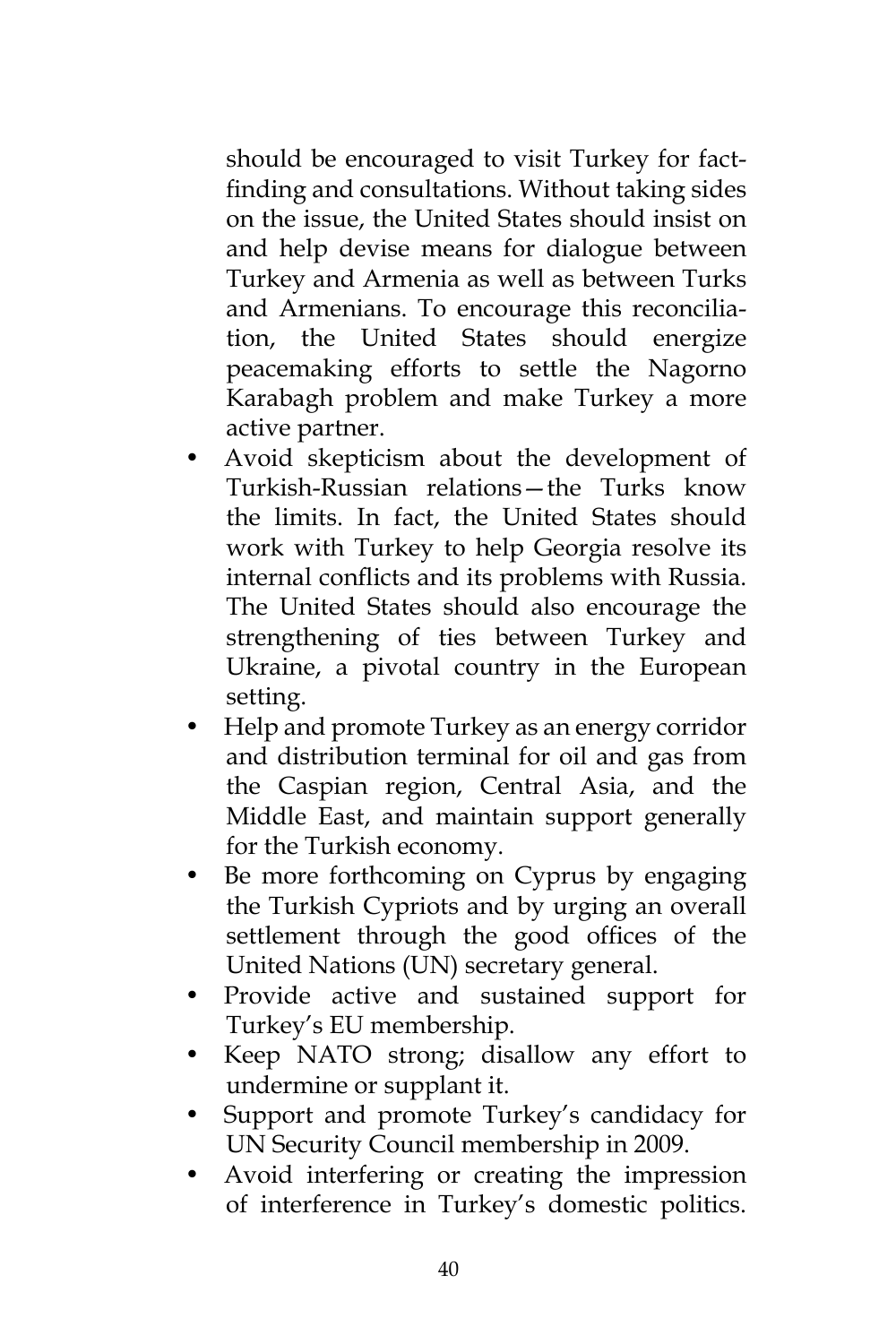Above all, avoid involvement in internal Turkish debates on matters of religion, religious sects, secularism, and nationalism, but instead take the general position that these are issues for Turkish democracy to handle.

Turkey must also work hard at reinforcing and strengthening the relationship. It should:

- Offer ideas and advice on regional issues of common concern. It should be especially proactive about its role in resolving regional conflicts in the Middle East, the Caucasus, and the Balkans. As the same time, it should be sure to coordinate the Turkish role more closely with U.S. efforts. It should not attempt or appear to mediate on behalf of the United States unless it is specifically requested to do so, but instead should act as a facilitator to enhance the quality of communication and understanding between the United States and its interlocutors in Turkey's various neighboring regions, particularly with regard to Iran and Syria.
- Work with the United States in forging closer ties between the Caucasus and Central Asian countries and the transatlantic community. This should include supporting joint programs and activities with the United States to bolster the defense structures of the Caucasus and Central Asian countries, including the establishment of closer relations with NATO.
- Encourage U.S. partnership in and contributions to the Black Sea region to foster security and prosperity in the area.
- Be a willing and consistent partner in energy matters and turn energy cooperation into a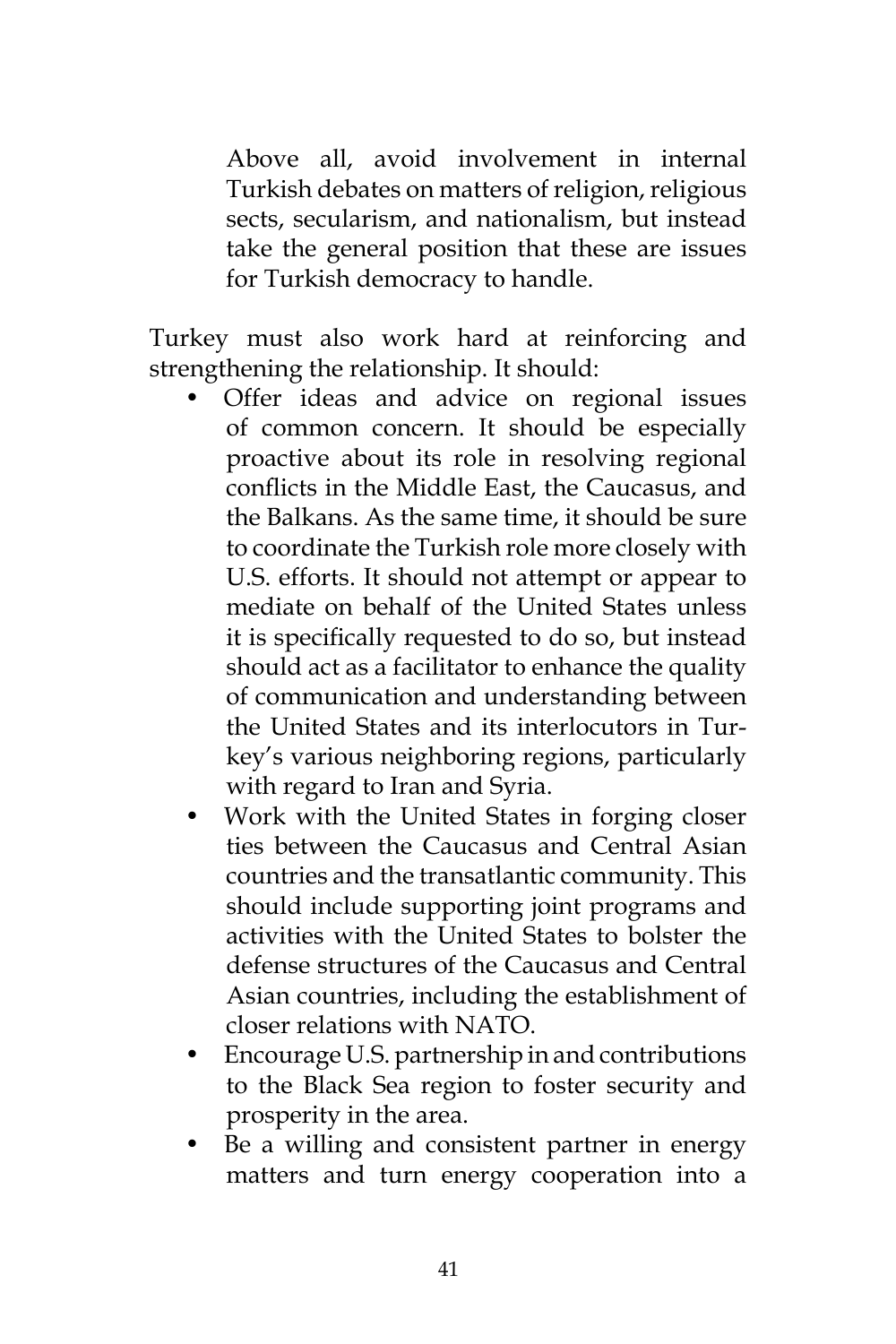vital and long-term connection between the two countries.

• Be a strong and steady voice in and for the transatlantic community.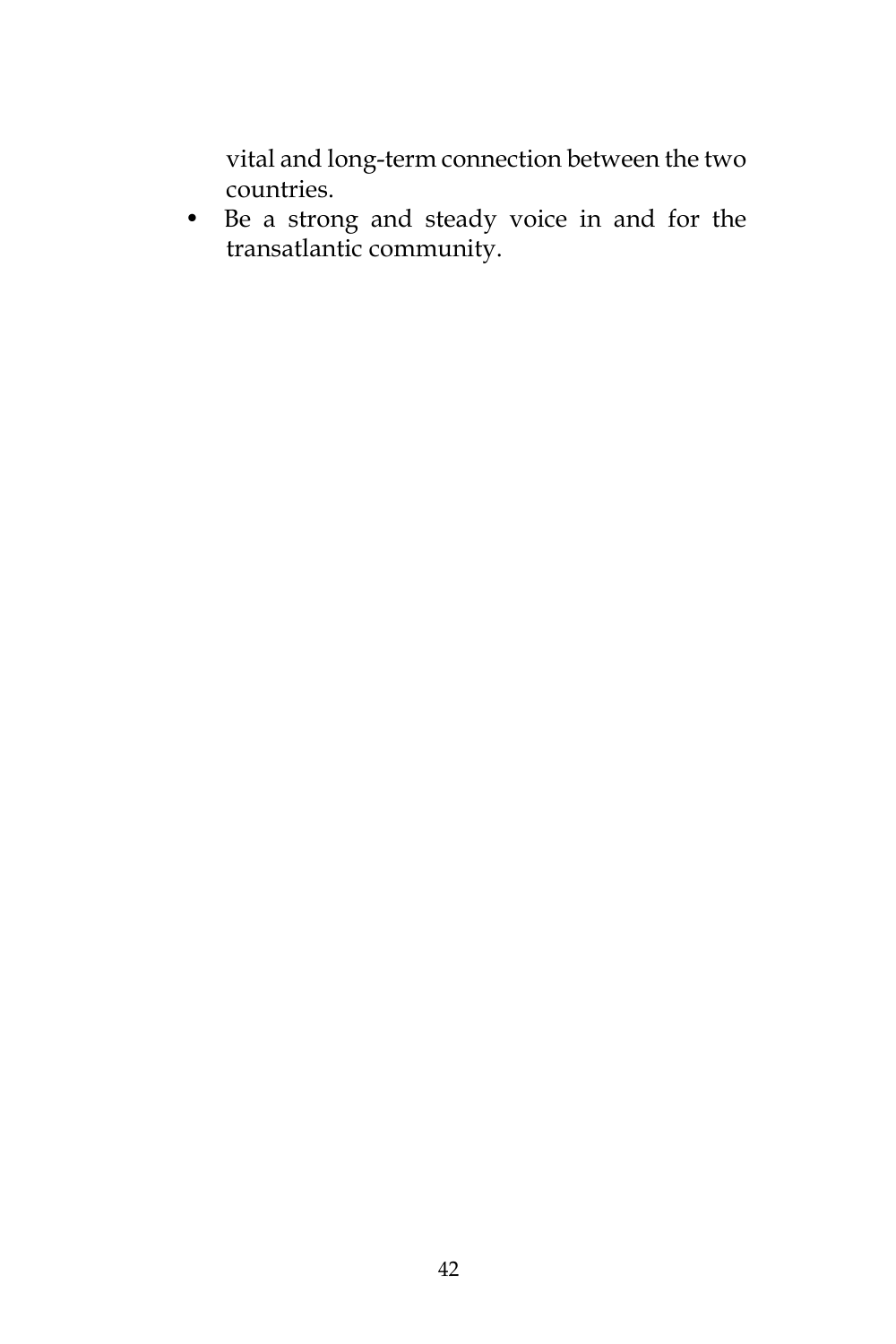### **CHAPTER 3**

### **THE STATE OF U.S.-TURKISH RELATIONS: MOVING BEYOND GEOPOLITICS**

#### **Ian O. Lesser**

As Ambassador Marc Grossman has observed, the United States and Turkey are not natural allies. The countries are divided by distance, culture, and the natural differences in perspective between a global and a regional power. For Americans, the relationship has been sustained by broad-gauge geopolitical ideas, above all the notion of Turkey as a "bridge" between strategically significant regions, between the Muslim world and the West, and between north and south. In the Cold War context, Turkey was also seen as a strategic "barrier" to Soviet expansion, a role that some, especially in Europe, still see Ankara playing in relation to risks from the Middle East and Eurasia.

Until quite recently, Turkish strategists have held similar views about the importance of the United States as a global partner in the containment of regional adversaries, and as a backer of Ankara's strategic priorities, from European Union (EU) membership to energy projects. Turks have long balanced a desire for a seat at Washington's strategic table with deepseated suspicion regarding U.S. intentions in Turkey's neighborhood (and toward Turkey itself). The Iraq war has greatly reinforced Turkish suspicion, and has led to a searching debate about U.S. power and its meaning for Turkey. Most recently, Turkey's political crisis the Islamism vs. secularism debate—has reinforced Turkish sensitivities about U.S. preferences in Turkey.

This traditional and mutually reinforcing focus on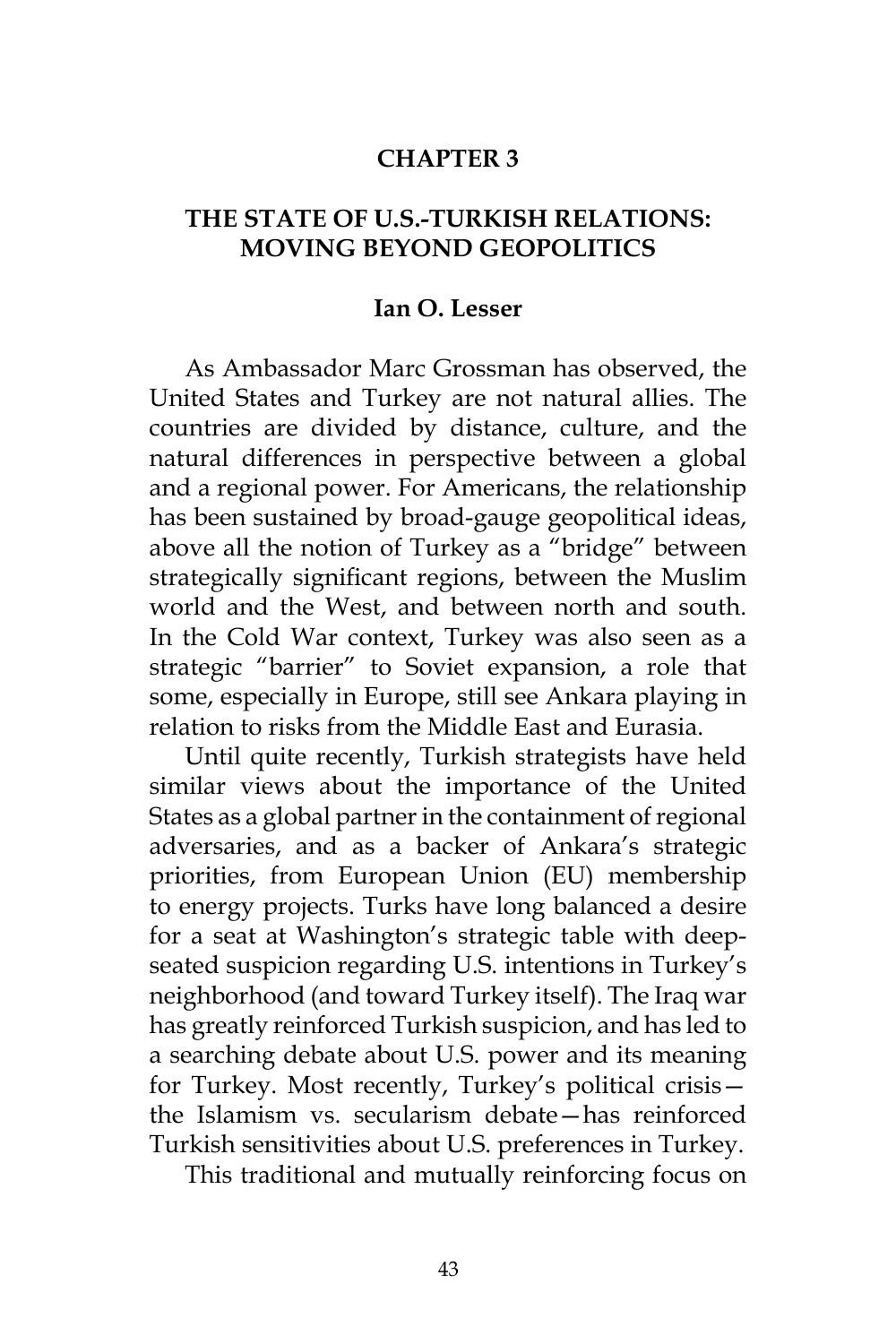geopolitics as the backbone of cooperation has led to considerable volatility, frustration, and hollowness in the bilateral relationship.

# **The Myth of a Golden Age.**

The current strategic environment, with immediate challenges in Iraq, Iran, and elsewhere in Turkey's neighborhood, places direct, practical demands on U.S.-Turkish relations—tests rarely encountered in past decades. It is too simple to contrast post-March 2003 frictions between Turkey and the United States with a previous "golden age" of cooperation. In reality, Turkish-U.S. relations since the 1960s have been characterized by recurring tensions, including widespread anti-Americanism, arms embargoes, and disagreements over the Aegean, Kurds, northern Iraq, and the Partiya Karkeren Kurdistan (Kurdish Workers Party or PKK). Few, if any, of the contentious issues on the bilateral agenda are truly new. Yet the relationship has endured because of shared interest in larger strategic "projects," from the containment of Soviet power to Turkey's EU candidacy.

# **Changing Bilateral Dynamics.**

What is new, and gives today's troubled relations special meaning, is the substantially changed foreign and security policy outlook on both sides.

• On the Turkish side, the Justice and Development Party (AKP) government, and the social movement it represents, has spurred changes on the domestic scene. But it has also brought a new look to Turkey's foreign policy, with more attention to the north, east, and south. AKP strategists argue that this is simply useful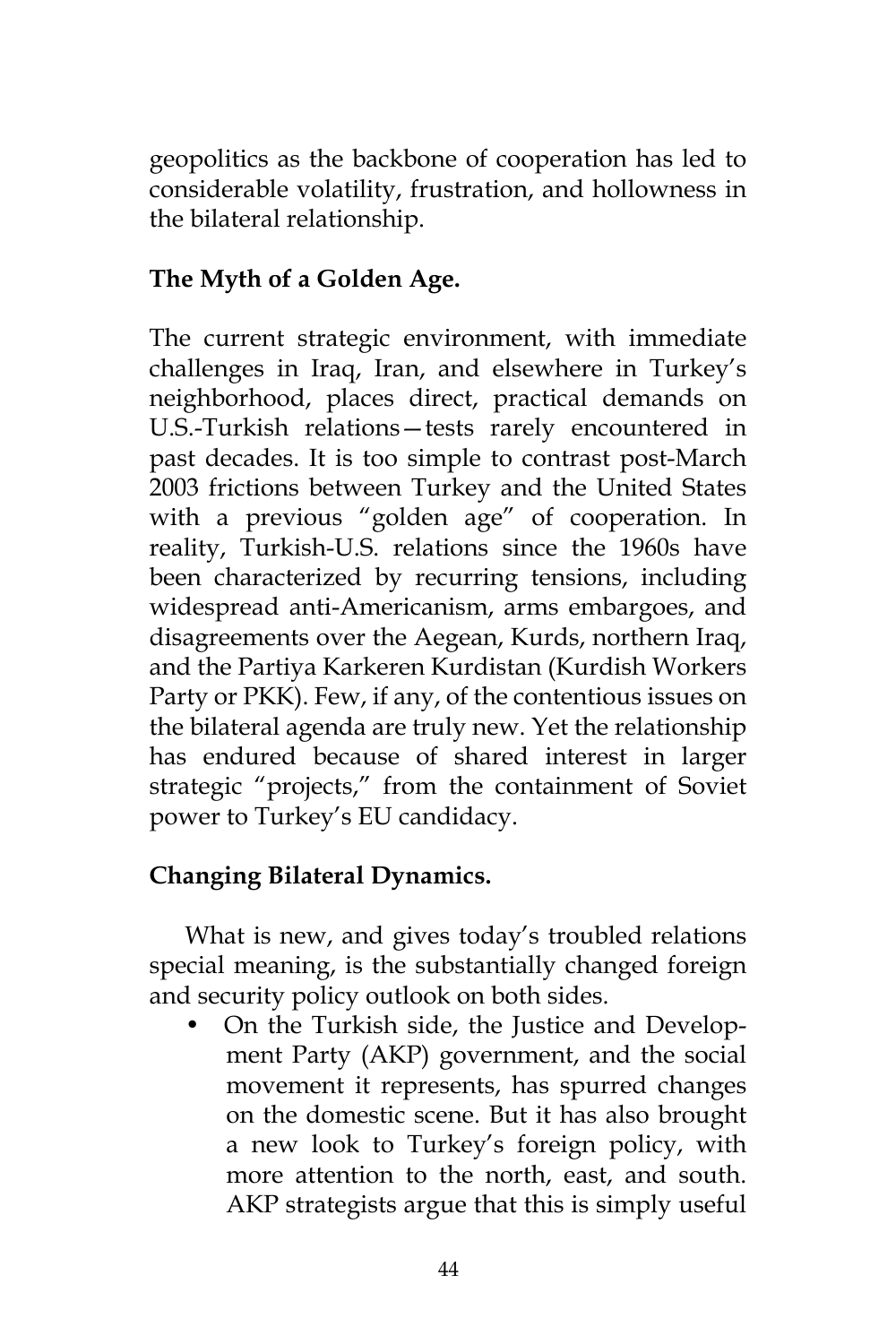diversification and a search for "strategic depth." Others in Turkey and Washington are concerned that it suggests a more fundamental shift in Turkey's strategic orientation, fueled by increasing ambivalence about Turkey's European project and irritation with the United States. By design or by circumstance, more of Turkey's external policy energy is now devoted to relations with Russia, Iran, Syria *et al.*, and rather less to the maintenance of relations with Washington and Brussels. Does this add up to a shift in national orientation? Probably not. The weight of Turkish economic, political, and security interests still lies with the West. The Middle East is still seen more as an area of risk than a place of opportunity. And relations with Moscow still carry the burden of geopolitical competition and centuries of suspicion. Closer Turkish relations with Iran and Syria may complicate the bilateral relationship with the United States. But there may also be advantages for U.S. policy. It is noteworthy that when EU foreign policy chief Javier Solana held critical talks with his Iranian counterpart on the nuclear issue in April 2007, these talks were held in Ankara.

• Populist politics, vigorous news media, and a more diverse set of actors with international interests mean that public opinion now counts in Turkish foreign policymaking. Moreover, the public and elite mood has turned decidedly negative about the United States. This development, combined with the recurrent suspicion held by Turkey's foreign policy heavyweights and the atmosphere of strident nationalism in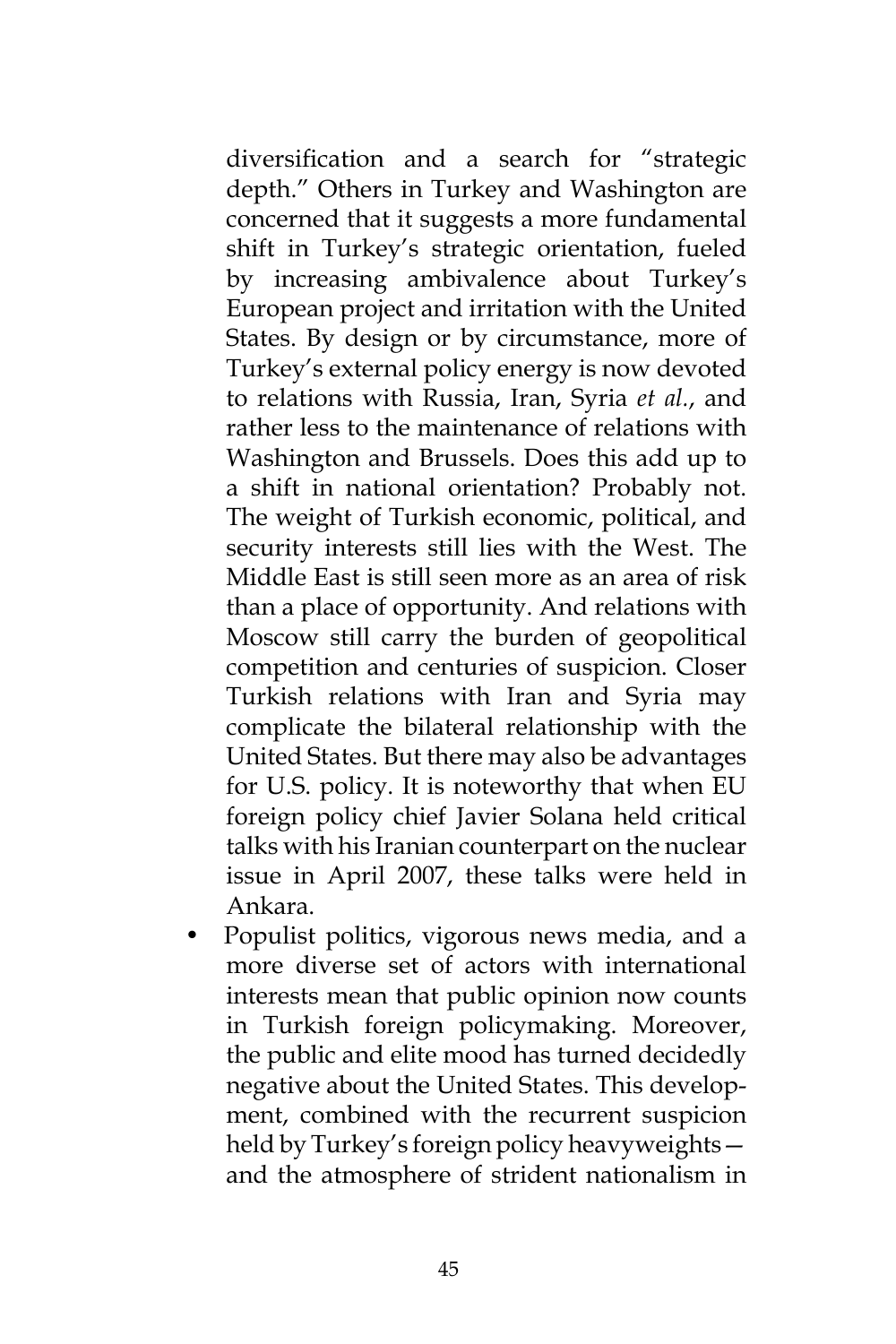almost all sectors of society—has made Ankara an increasingly difficult and sovereigntyconscious partner. Perceived rejection by Europe, renewed PKK violence, and a pervasive sense of national insecurity make nationalism the common denominator in much of contemporary Turkish politics. (Turkey is not alone here—a resurgent nationalism is observable elsewhere on the international scene.)

• On the U.S. side, the post-September 11, 2001 (9/11), focus on specific security challenges, with less attention to long-term regional alliances, has encouraged a tougher style in dealing with allies like Turkey, and tougher criteria for measuring cooperation. Key defense constituencies in the United States remain disenchanted with Turkey based on the March 2003 denial of a northern invasion theater against Iraq (even if much logistical support for the U.S. presence in Iraq still goes through Incirlik Airbase). The Iraq war has triggered a profound debate in Turkey, not just about the specifics of U.S. policy, but about the nature of U.S. power. More revolutionary, "transformational" strategies in the Middle East are a poor fit with Turkey's conservative, status quo approach to adjacent regions.

By contrast, Turkey's strong economic performance since the financial crisis of 2000-01 has spurred much stronger U.S. private sector interest in Turkey. Recent investments by Citibank (in Akbank) and GE Capital (in Garanti Bank) are leading examples. Turkey has led the Organization for Economic Cooperation and Development (OECD) in sustained growth over the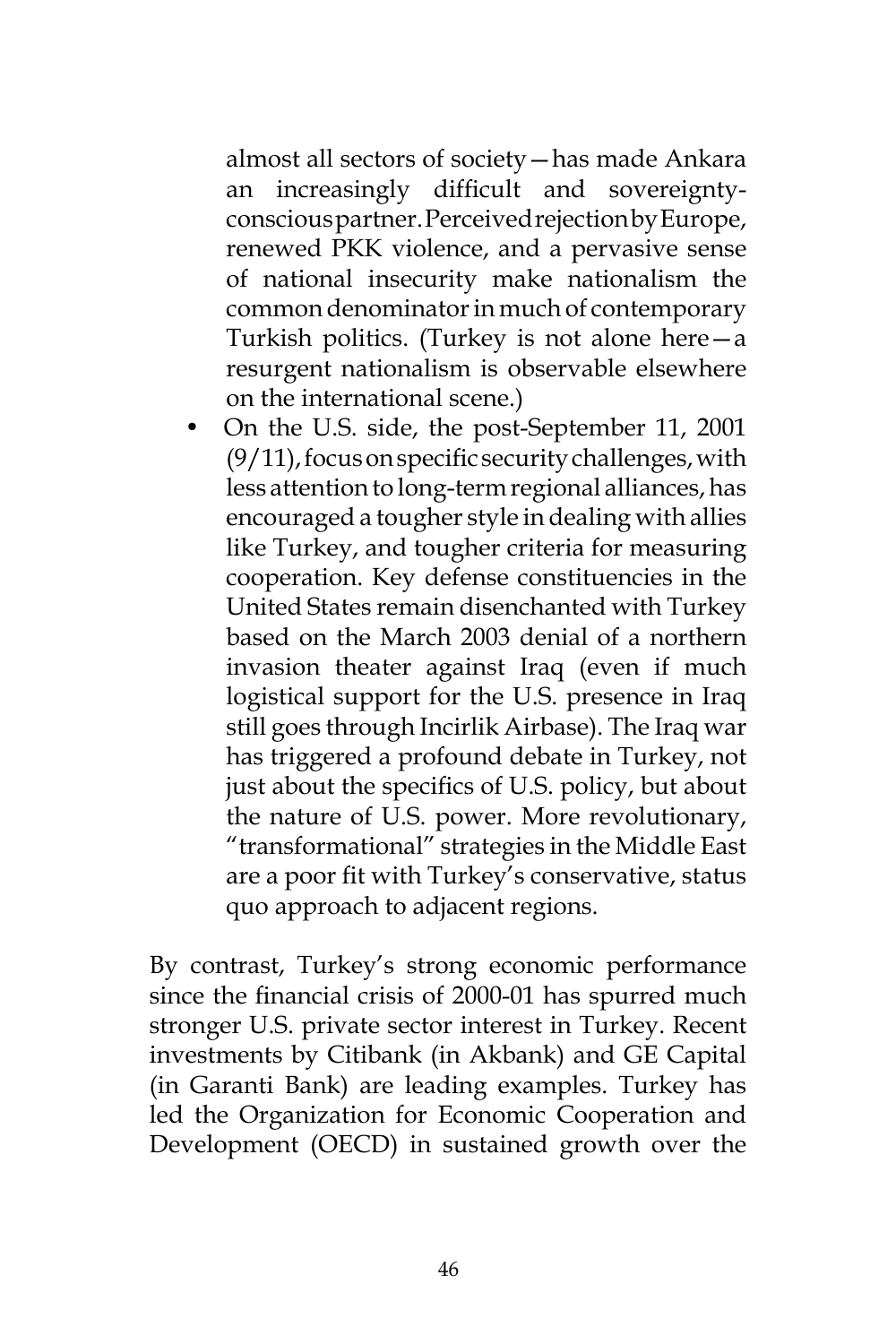last 5 years (6-7 percent per year), and the country has attracted more foreign direct investment (FDI) in the last 3 years than in the previous 80. Turkey now counts some 24 dollar billionaires, only slightly fewer than in Japan. The question, "Are we losing Turkey?" is fashionable in Washington, but not on Wall Street. Over time, this economic interest could produce a strong new constituency for U.S.-Turkish relations—if the current political instability does not lead to financial instability.

## **Beyond Geopolitics.**

A reinvigorated U.S.-Turkish relationship will be less strictly bilateral, lower in expectations, less geopolitically preoccupied, but more focused on practical cooperation at the core. Some places to start:

• **Put Turkey at the center of regional diplomacy for Iraq**. The debate in the United States has focused on the role of Iran and Syria, but Turkey is rarely mentioned. Ankara has at least as much leverage over key aspects of the Iraq scene, and a leading stake. It is imperative that the United States convey a stronger interest in Turkey's concerns about the PKK and the future of northern Iraq. Coordinated action against the PKK should be at the top of the agenda. Turkey and the United States share a core interest in Iraqi stability. But if a more concerted approach is not forthcoming, there is a risk that Turkey will go it alone, as it has now shown strong signs of doing, with negative consequences for all sides. More emphasis should also be given to the very important logistical role Turkey has been playing in Iraq (perhaps 75 percent of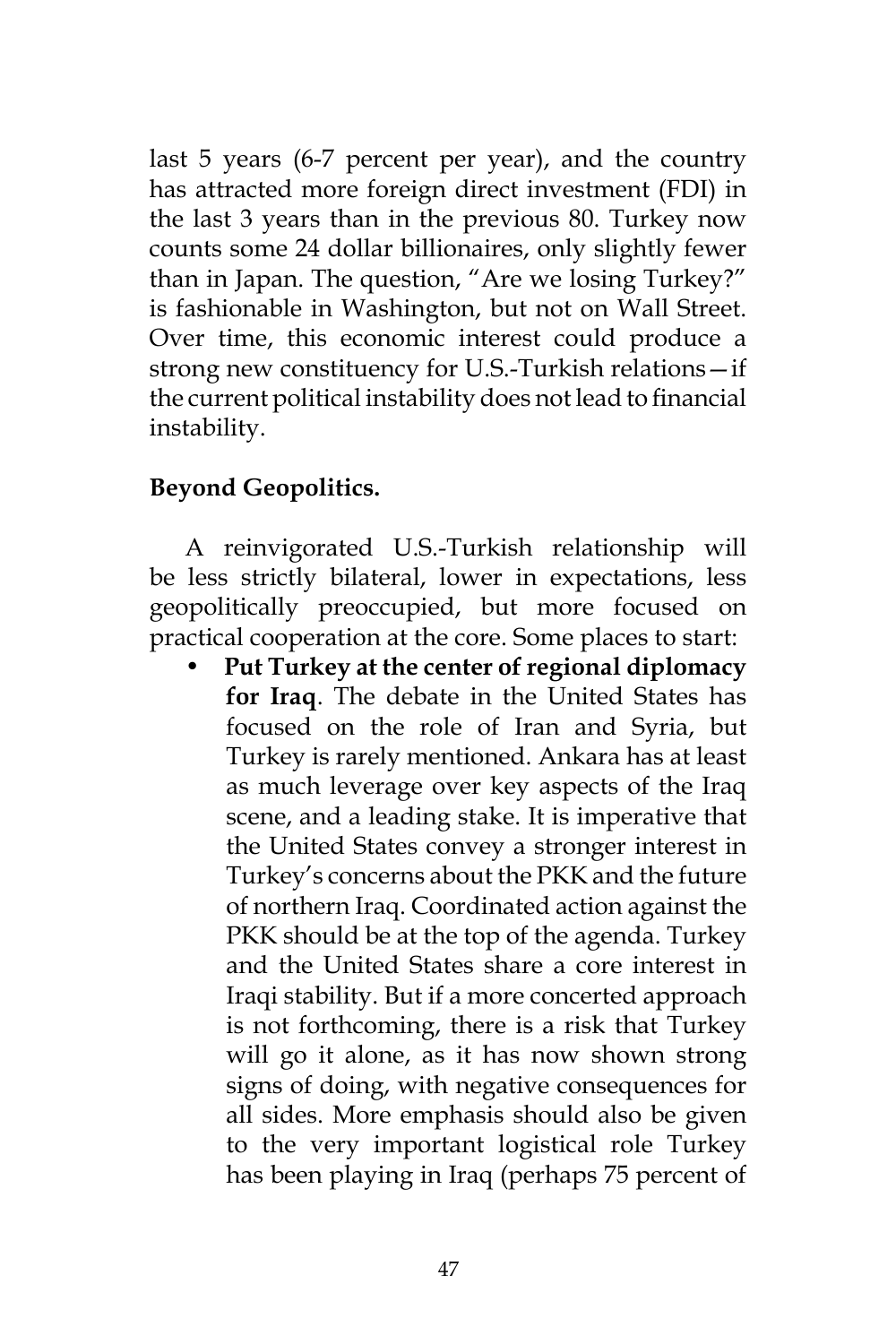materiel to support coalition operations in Iraq goes through Turkish ports and airports)—a reality that should weigh more heavily in congressional attitudes toward Turkey.

- **Focus on nuclear and missile proliferation as a long-term policy planning priority with Turkey**. The emergence of one or more new nuclear or nuclear-ready powers in the Middle East will have a profound effect on the strategic environment around Turkey. Turkey is unlikely to "go nuclear," but Ankara can be a key partner in containing and managing Iranian ambitions. NATO can be a useful voice to engage Turkey on this issue (this might also be true on the issue of the PKK and Iraq). Future U.S. and NATO missile defense umbrellas should certainly cover the most exposed members of the Alliance, including Turkey.
- **Foster a more diverse relationship**. Turkish and U.S. observers have long complained about the shortcomings of a relationship too heavily focused on security matters. The security relationship is likely to remain unpredictable in key respects, but the economic and other dimensions of the relationship, while expanding, remain underdeveloped (precisely the opposite of U.S.-India relations, for example). The economic aspect is closely related to Turkey's continued convergence with European practice in various sectors, whatever the prospects for EU membership per se.
- **Avoid the temptation to try to shape Turkish internal politics**. The current political crisis in Turkey has resulted in close scrutiny there of official U.S. attitudes toward democracy, civil-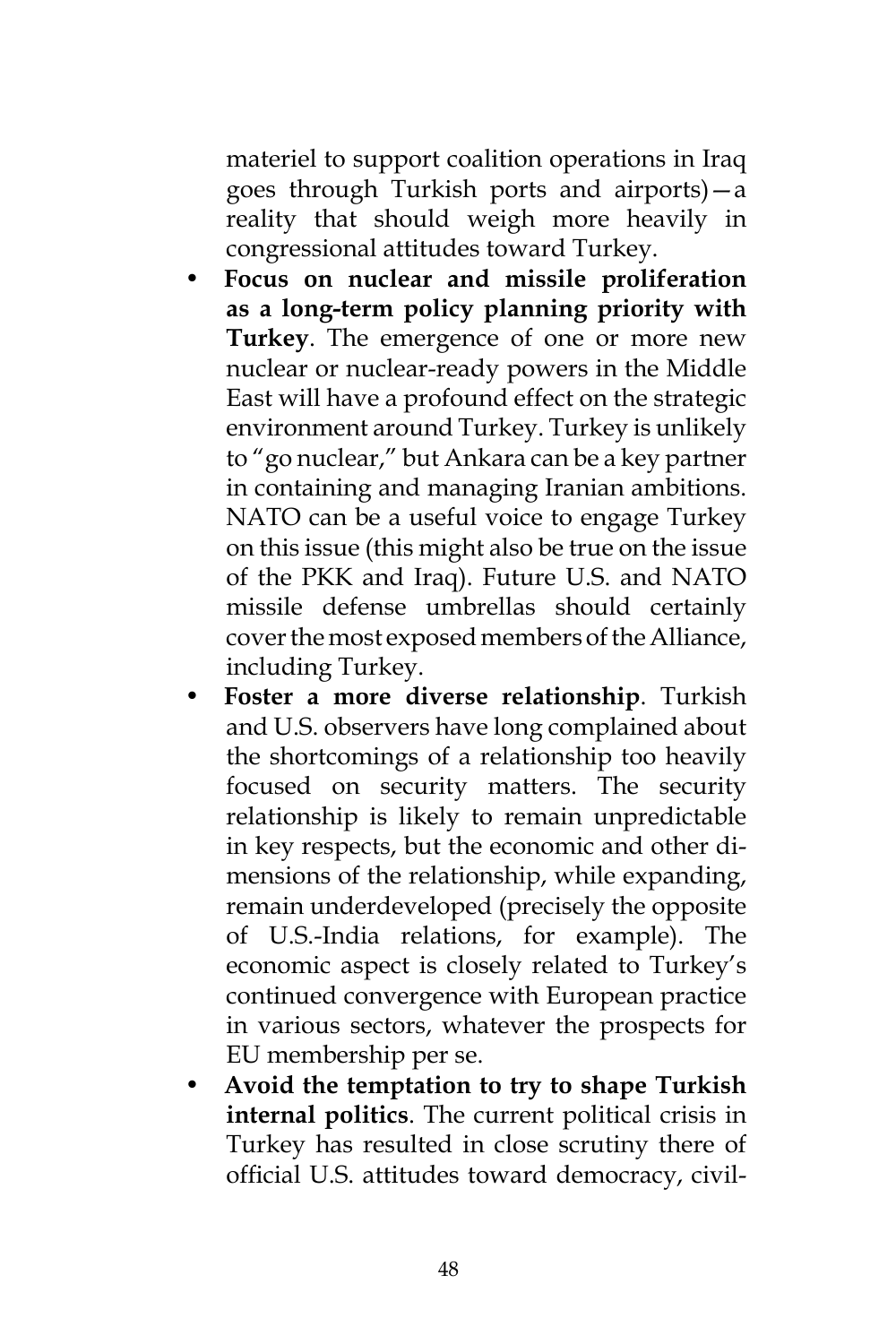military relations, and the Islamism-secularism debate. U.S. policy should certainly favor democratic processes, but should also make clear that these are Turkish dilemmas, to be solved by Turks. U.S. leverage on the Turkish internal scene is limited, and it would be easy to "do harm" through an overly assertive approach to Turkish internal affairs.

• **Think about U.S.-Turkish relations in transatlantic terms**. In key areas, from engagement with Iran to attitudes toward the Palestinian-Israeli dispute, Turkish foreign policy is essentially in the European mainstream. This and other factors suggest that the prospects for a revived U.S.-Turkish strategic relationship depend critically on the restoration of transatlantic relations as a whole. A troubled transatlantic relationship will make a troubled relationship between Washington and Ankara much more difficult to fix, and will force Ankara into a series of uncomfortable foreign policy choices in the years ahead.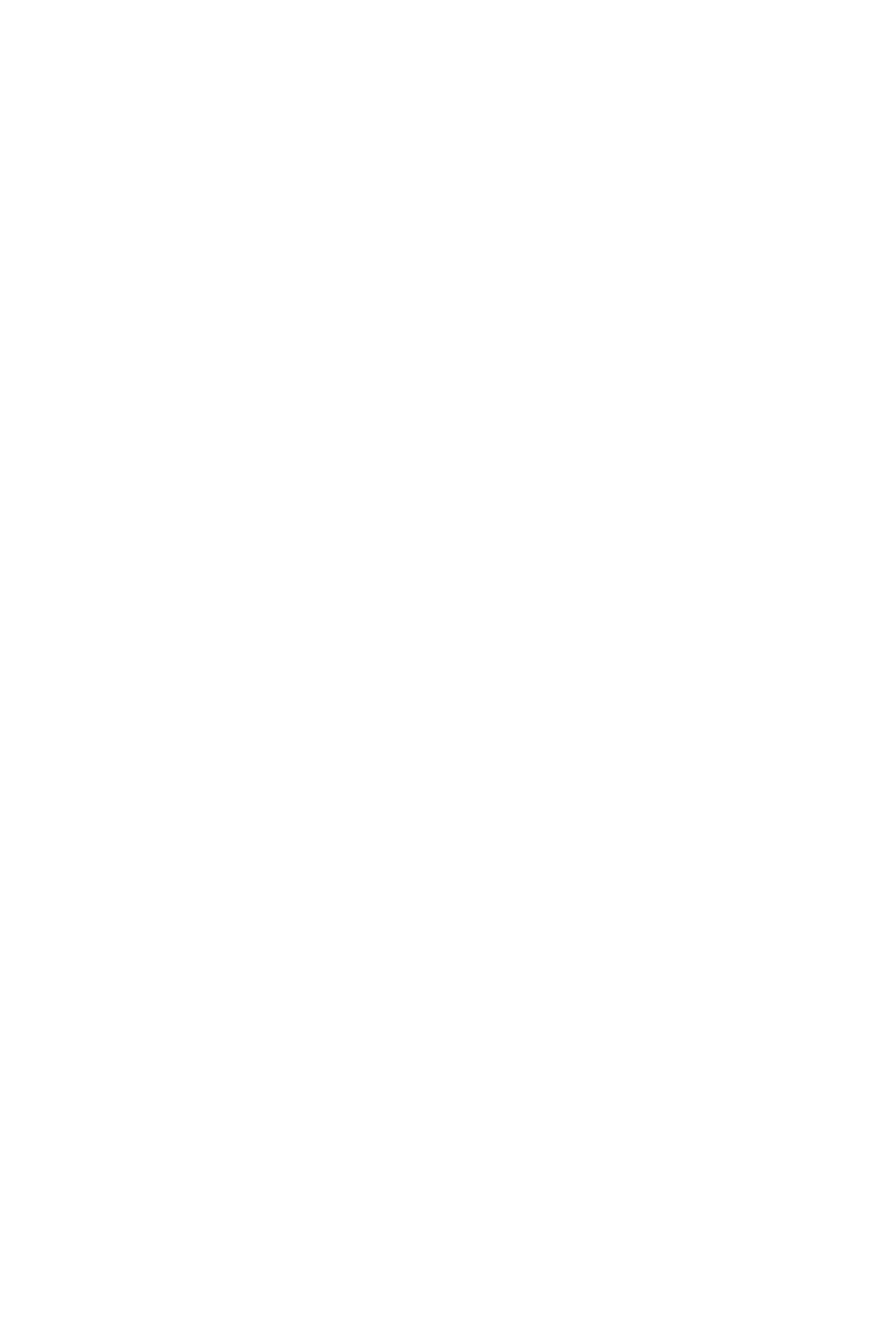### **CHAPTER 4**

## **TURKEY: TILTING FROM U.S. TO EU?**

#### **Michael Lake**

The simple approach to the Turkey-U.S.-European Union (EU) relationship has been to assume that as Turkey grows closer to the EU through the accession process, the relationship with the United States would assume less salience. This may well become the case in the fullness of time. For now, however, this idea of a tilt from the United States to the EU is too simplistic. Even if it eventually becomes a member state of the EU, Turkey will always continue to regard its relations with the United States as a fundamental pillar of its stability. Turkey historically feels threatened by several of its neighbors, including Russia. Stability is its number one priority and the number one responsibility of any government—except perhaps for getting itself reelected—so that Turkey will also want the best possible relationship with the United States.

A return to normality in that relationship is of the highest importance to the Turkish establishment, something diplomats realize is difficult to get across to the public during this time of malaise, if not crisis, in Turkey's relations with the EU, and the very bad Turkish public opinion polls regarding the United States. The big issues are general opposition to the campaign in Iraq; a feeling that the United States is doing little or nothing to curb the Partiya Karkeren Kurdistan (Kurdish Workers Party or PKK) in northern Iraq, which particularly agitates the Turkish military; and a sense of incomprehension and dismay that their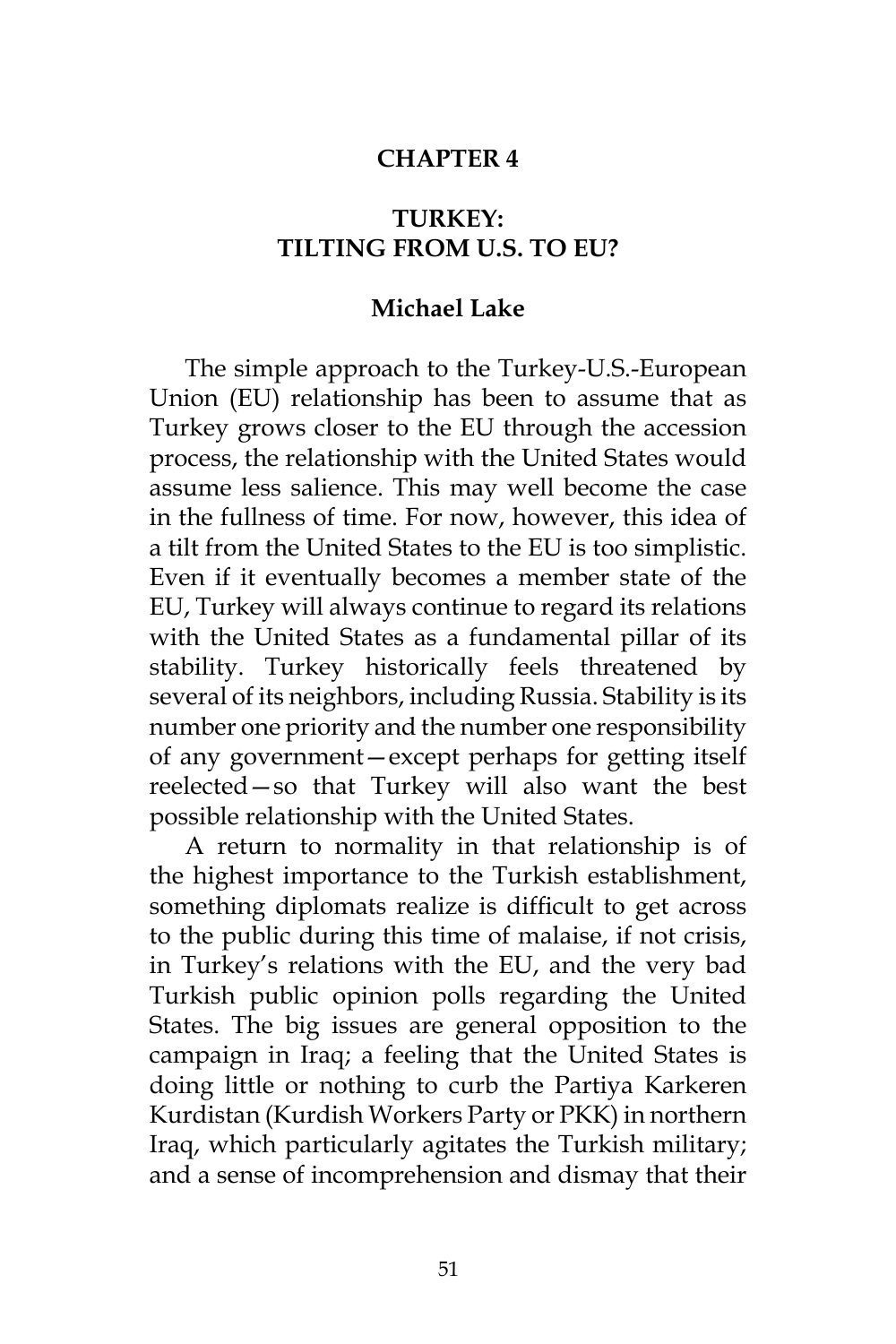hitherto strategic ally could contemplate passing a resolution in Congress which would effectively convict the old Ottoman regime of genocide of the Armenians in 1915, with the aim of punishing modern Turkey in order to please a foreign (Armenian) diaspora which has local votes in the United States.

The Turkish people have thus come to feel somewhat alienated from the United States and, to a lesser extent, from the EU. But the traditional elites know that a return to normality in relations with the United States is essential. A return to normality in U.S.-Turkey relations is also in the interests of the EU, which regards Turkey's stability as a prime asset. All relevant EU briefing papers refer to Turkey as an island of stability in a turbulent region.

Turkey regards the EU as the second pillar of its stability. Moreover, although the United States no longer regards Turkey as a strategic partner (which was its status throughout the Cold War and perhaps until 2003), the EU does indeed regard Turkey precisely as such a partner. Indeed, it has claimed Turkey as a strategic partner of European countries for nearly a century—for half of which time Turkey has been a member of the North Atlantic Treaty Organization (NATO) and a substantial European contributor of its sizable land forces as well as other important military assets. In particular, the EU regards the role Turkey is playing in the broader Middle East as a stabilizing one in the mutual interest. The EU appreciates the role Turkey indirectly plays in the European Security and Defence Policy (ESDP), its contributions of forces, aid, and sometimes support for refugees in Bosnia-Herzegovina, Kosovo, Macedonia, Lebanon, and the Congo, and, until recently, civil leadership of NATO forces in Afghanistan. EU ministers and commissioners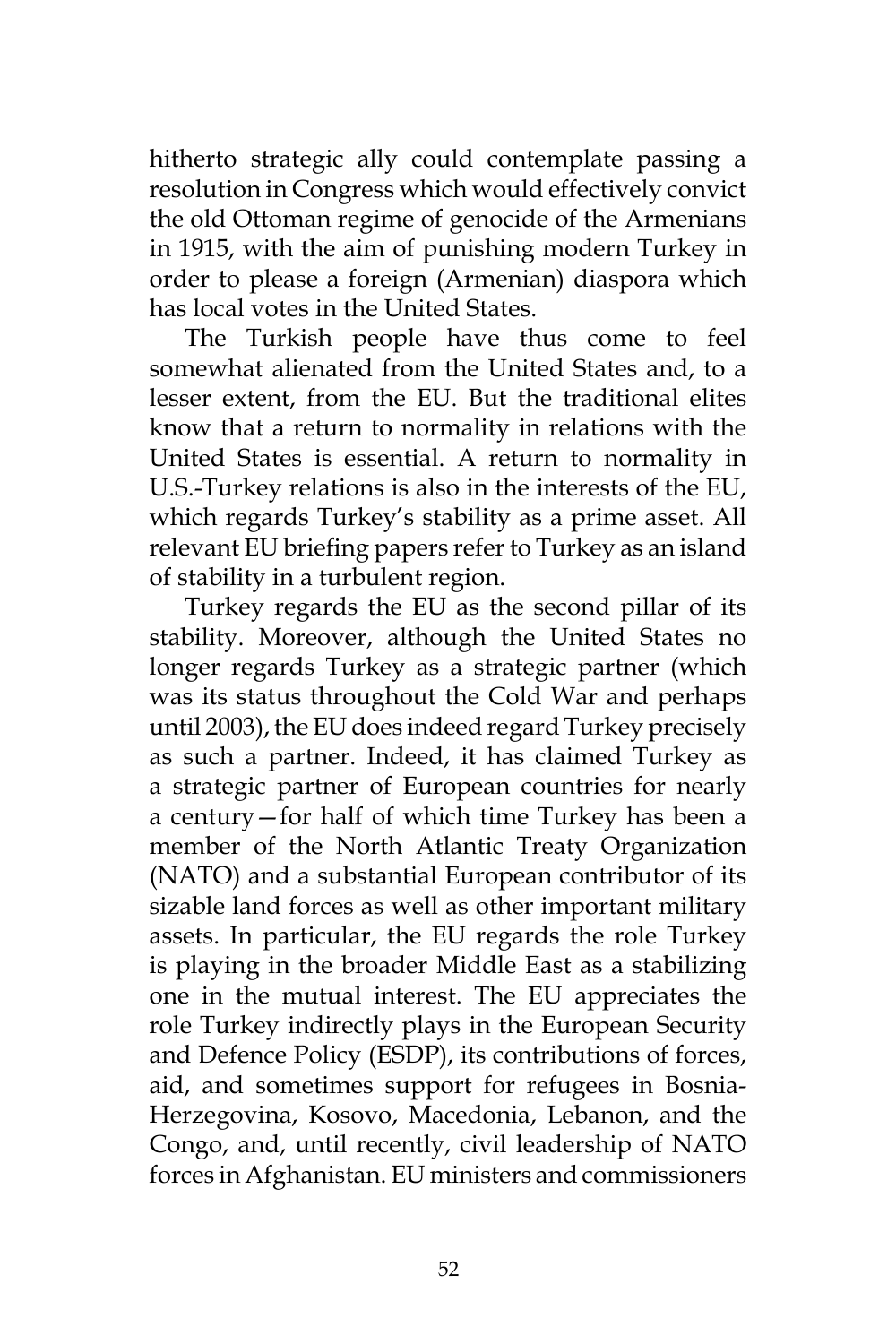tell the Turks that together they can help to dispel the alleged clash of civilizations.

It is instructive to note that during the captivity of 15 British naval and marine personnel in Iran in March-April 2006 the Turkish Prime Minister Recep Tayyip Erdogan telephoned the Iranian President Ahmedinejad seeking access for the Turkish ambassador in Tehran to visit the captives, and Foreign Minister Abdullah Gül spoke personally to Iranian Foreign Minister Manuchehr Mottaki when they met at an international conference.

How has Turkey's candidacy for EU membership affected its foreign policy? When Turkey was planning to join the EU customs union in 1995, Turkish officials pledged, in my presence, that if they got into the customs union they would closely follow the EU's common foreign and security policy. This has happened. This Turkish policy is also part of its accession (i.e., membership) program. Within this framework, the EU regards Turkey as having achieved an advanced level of alignment in external relations. In the United Nations, for example, Turkey is in line with the EU on 92 percent of issues and formal EU declarations.

In return, has Turkey's candidacy affected EU foreign policy? It has certainly clarified the EU's strategic view of Turkey. Apart from its status and qualities as a strategic partner, the EU sees Turkey as a major economic and social partner in the region. Turkey is now the seventh biggest trade partner of the EU, and the EU accounts for between 50 and 60 percent of Turkey's trade. EU investment in Turkey is growing by multiples of past annual percentage rates.

The EU takes very seriously two areas of interest in which Turkey plays a pivotal role. One is the security of the energy supply in an EU which includes Turkey,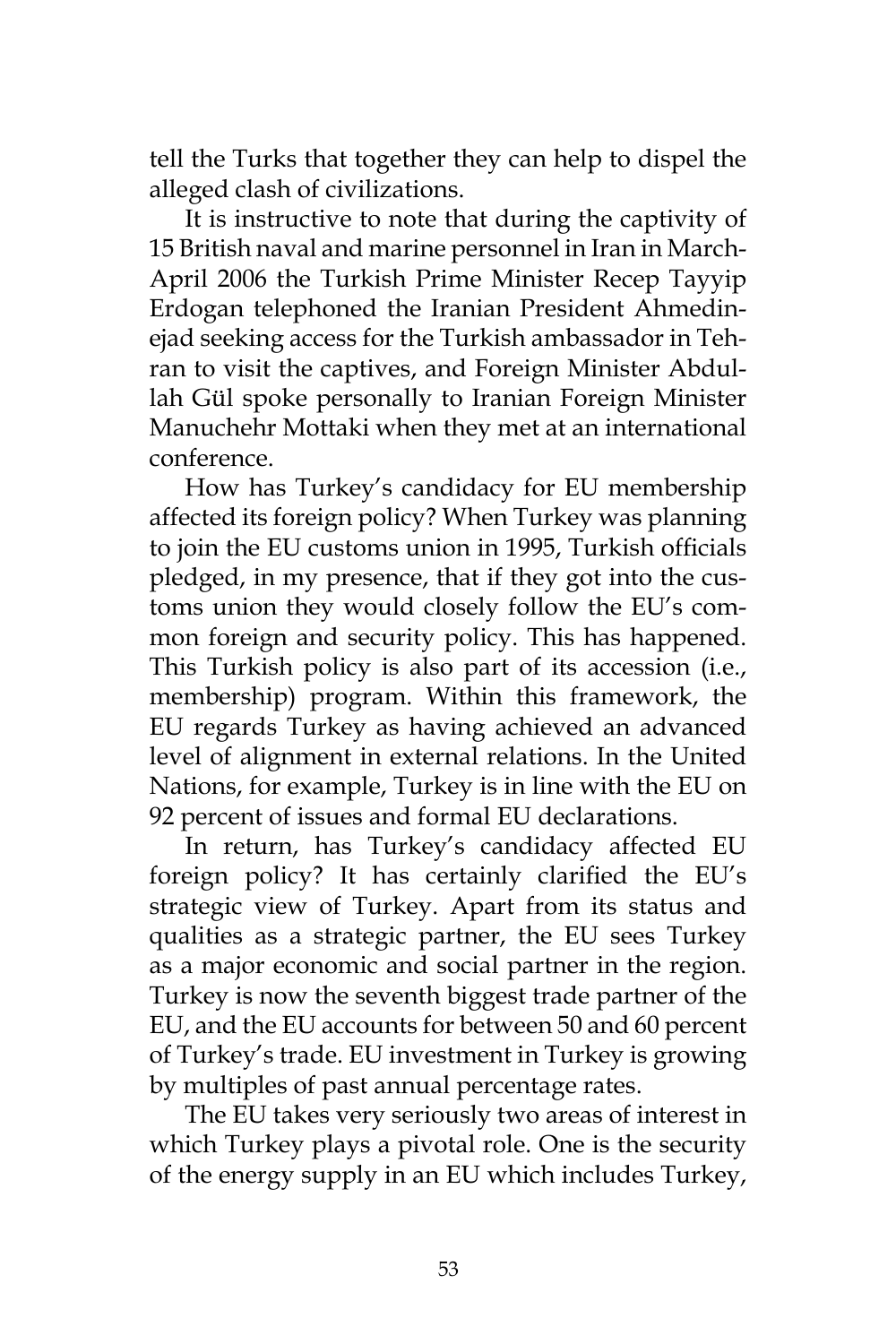especially since Turkey would have on its borders the most energy-rich regions on the planet. Turkey is in the process of becoming a major energy hub providing access to energy independent of Russia, which has damaged its credibility as a reliable supplier.

The second area of interest is Turkey's impact on several transport modes, including its potential for new and greatly improved corridors for road, rail, air, and maritime pipeline connections between Europe and its southern neighborhood. This infrastructure, which would be heavily financed from EU "cohesion funds" after Turkey's accession to the EU, would facilitate the economic and trade integration of the Mediterranean region as a whole.

Probably the most dynamic factor influencing the current EU view of Turkey—apart from controversy created by those such as French leader Nicolas Sarkozy who has stated flatly that he wants to keep Turkey out of the EU—is the bigger and rather successful role it is playing in the Middle East. It has good, uniquely longstanding working relations not only with Israel and the Palestinians (both Prime Minister Ehud Olmert and a Hamas delegation have visited Turkey), but also with Saudi Arabia, whose King Abdullah paid a first ever visit to Turkey in 2007, with Iran (Prime Minister Tayyip Erdogan was there in 2007), and with Syria. Turkey's relations with Iran and Syria may not have pleased the United States, nor did the visit of Hamas to Turkey last year go down well, but it now seems that Turkey was ahead of the game. It is not Turkey that seems out of step.

President Hosni Mubarak of Egypt paid an official visit to Ankara in early 2007 along with a huge entourage, including four ministers. The leaders of these two so-called "invisible rivals" consented to a new "strategic dialogue" and signed a new agreement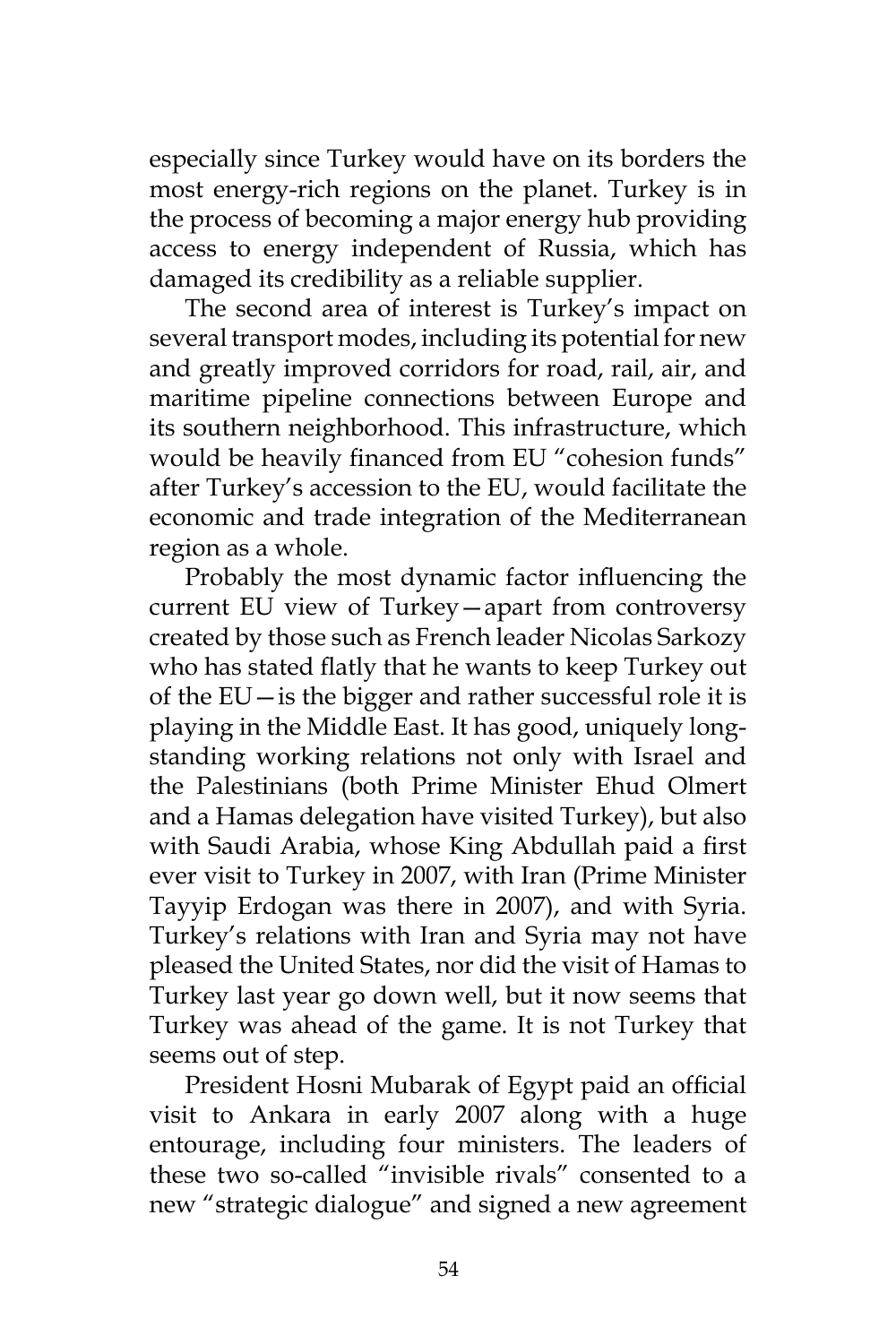to improve bilateral relations between Egypt and Turkey, including gas, trade, and investment projects, with a special eye on an Arab gas pipeline expected to be built through Turkey by 2009-10. In March, the EU and Egypt adopted an EU-Egypt Action Plan under the European Neighbourhood Policy, setting an agenda for the next 3 to 5 years over a wide range of sectors, based on Egypt's own reform agenda in the economic, social, and political spheres. The European Neighbourhood Policy, a standing conditional offer to all neighboring countries from Belarus to Morocco, offers access to the EU's vast internal market in return for democratic and market reforms. Egypt is the eighth country to sign up for an Action Plan. Others include Ukraine, Israel, Jordan, the Palestinian Authority, Tunisia, and Morocco. Turkey does not qualify for the Neighborhood Policy because it is a candidate for membership in the EU.

Turkey has always maintained correct relations with Iran, and, setting aside the ebb and flow of migration patterns, there are usually about two million Iranians living in Turkey at any one time. Now Turkey and Iran have agreed to establish a "strategic alliance" in the energy sector, aiming at cooperation in drilling for oil and natural gas, natural gas power plants, and the transfer of Iranian oil and gas to Europe, which Europe needs. The United States has expressed concern about handing Iran such leverage.

The EU strongly backs Turkey's efforts in the Middle East, and has sought Turkey's support in persuading Syria to cooperate in resolving such issues as the assassination of the Lebanese premier. The EU has also sought Turkey's good offices in convincing Syria to follow policies that would facilitate Lebanon's participation in the European Neighbourhood Policy with its substantial advantages. Similarly, the EU has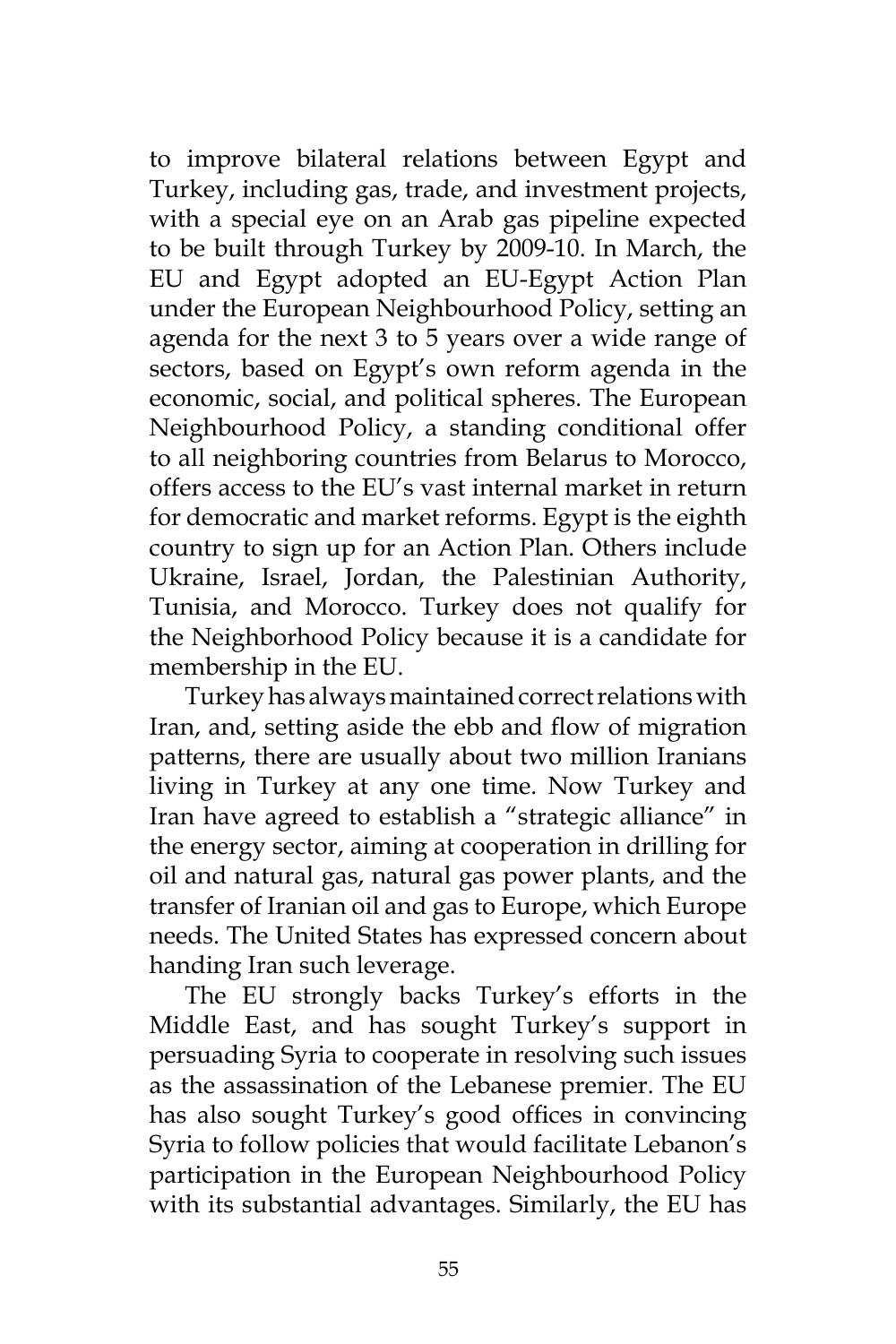enlisted Turkey's help in persuading Iran to change its position on neighboring extremists and nuclear issues. Turkey fully supports the EU-3 efforts to turn back Iran's nuclear weapons ambitions. Both the EU and Turkey have now famously sat down with diplomats from both Iran and Syria.

If the United States and the EU are the first and second pillars of stability in Turkey, the region surrounding it comprises the third pillar of most concern. Turkey worries about the fragility of authority in several of its important neighbors, not least of which is Egypt. It is concerned above all with Islamic fundamentalism. Those in Europe who worry about Turkey should recognize that Turkey and its inchoate Muslim government regard fundamentalism and related terrorism not only as the great enemy of Turkey, but the enemy of all—the United States, the EU, and the Middle East.

How does the continuing Cyprus conflict affect Turkey's relations with the EU and within NATO? The answer is, "Pretty bad." Within the EU, Cyprus—that is, the Greek Cypriots—has the veto power to block the submission of any or all chapters of the *acquis communautaire* (the body of EU law) to negotiation. Although it has thus far refrained from doing so, it has already vetoed any action of the EU to open the ports and airports of northern Cyprus freely to EU traffic. In response, Turkey has politicized the issue of its contractual obligation to open its own ports and airports to Cyprus, the unintended effect of which in December 2006 was to block indefinitely eight chapters related to the customs union out of the total of 35 chapters.

Now, however, negotiations seem to have resumed on a more stable basis. The EU Council of Ministers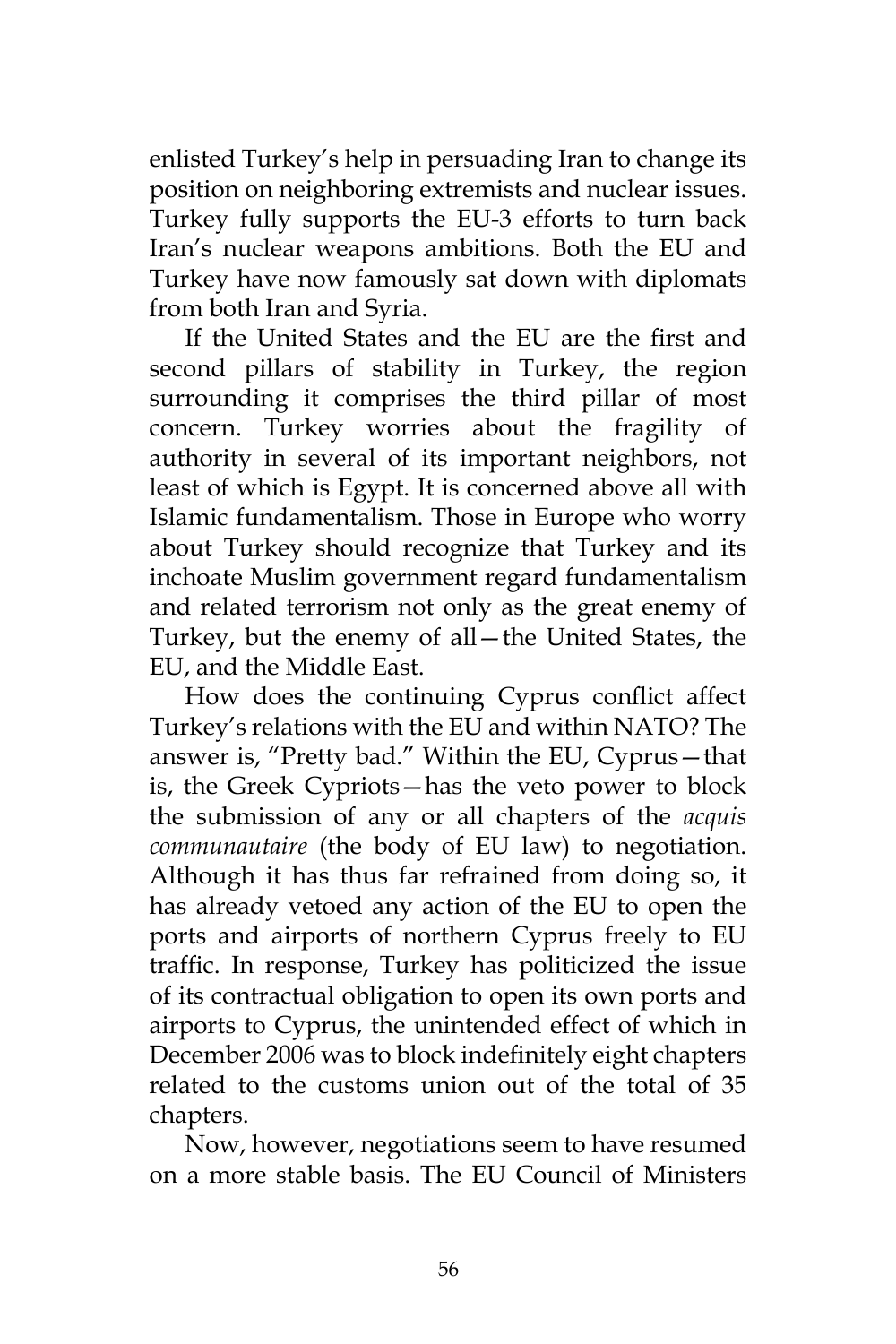has declared that the Cyprus issue should not be used as a precedent for blocking other chapters. It reached consensus in 2007 on so-called screening reports on six chapters of the EU's *acquis*, and two additional chapters were opened for negotiation under the German Presidency (an additional two were blocked by France).

At the other extreme, if the Greek Cypriots play an entirely negative game, they would try the patience of the other 26 member states, representing 470 million people, possibly beyond endurance. They could also provoke Turkey into walking away, in which case they would never get a settlement over land, houses, compensation, or authority in northern Cyprus, and thus lose the match. In the meantime Cyprus wants to be included in the EU-NATO "Berlin Plus" talks, to which Turkey objects on the ground that the dossiers are confidential, a view backed up by a December 2002 EU decision. Indeed, Turkey adheres to a parallel December 2002 North Atlantic Council decision excluding Cyprus and Malta from EU-NATO strategic cooperation. Cyprus is a big reason, if not the main reason, why there is no institutional relationship between the EU and NATO. Cyprus wants to join both NATO and the Organization for Economic Cooperation and Development (OECD) which gives Turkey a rare spoiling lever—one cannot be surprised that Turkey uses it.

The big issue, however, is Turkey's EU membership, and one day both the EU and Turkey will have to face up to the huge stakes involved, and to the question of whether Cyprus can continue to be allowed to bedevil a hugely desirable strategic outcome. The Cyprus question does not invite an easy answer. The disagreeable fact is that some EU member states are vaguely accused of hiding behind Cyprus in venting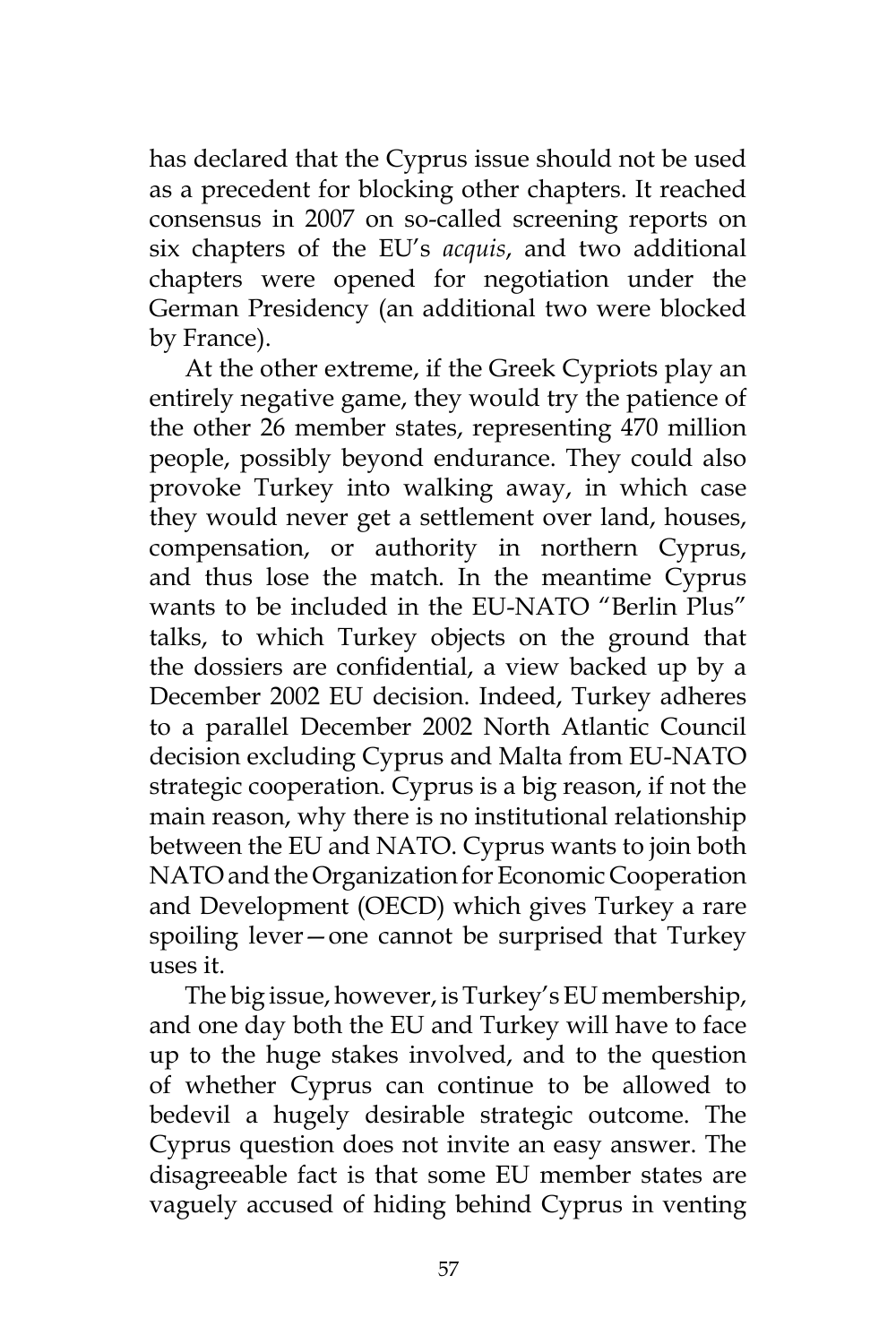their own opposition to Turkey without making waves. But some strong supporters of Turkey, such as Britain and Spain, may yet call them to account.

The cost of the Cyprus problem to both sides is wholly disproportionate to the larger goal. Cyprus is in effect holding hostage the combined EU-Turkey destiny involving 550 million people on the basis of its insistence that Cyprus wins and Turkey loses. What has successfully driven the EU forward thus far, however, is a win-win dynamic for the EU vis-à-vis applicants. Cyprus is challenging the entire historic EU ethos over the issue of Turkey. Something eventually must give. Some of the more difficult challenges facing Turkey are likely never to be resolved until the Turks become more confident that they will eventually enter the Union and be compensated for their painful concessions. In terms of the EU maintaining a realistic prospect of membership for the Turks, the Cyprus issue casts permanent doubt. A noteworthy and possibly sanguine development is the pledge by the new Cyprus president, Demetris Christofias, "to restart moribund talks to reunify the island" and his expressed willingness "to meet the leader of the breakaway Turkish Cypriots."1

Nevertheless, we can expect continuing, robust work on the accession program. The European Commission delegation in Ankara is now the biggest in the world with 126 staff—larger than the traditionally biggest delegation in Washington—and, apart from monitoring the accession process, is managing more than €500 million a year in pre-accession funds to Turkey, which has also received  $€2$  billion in loans from the European Investment Bank. These are large down payments by the EU on Turkish accession.

What steps could Turkey, the EU, and NATO take to strengthen Turkey's role in NATO and reduce differences between Turkey and the EU? Turkey regards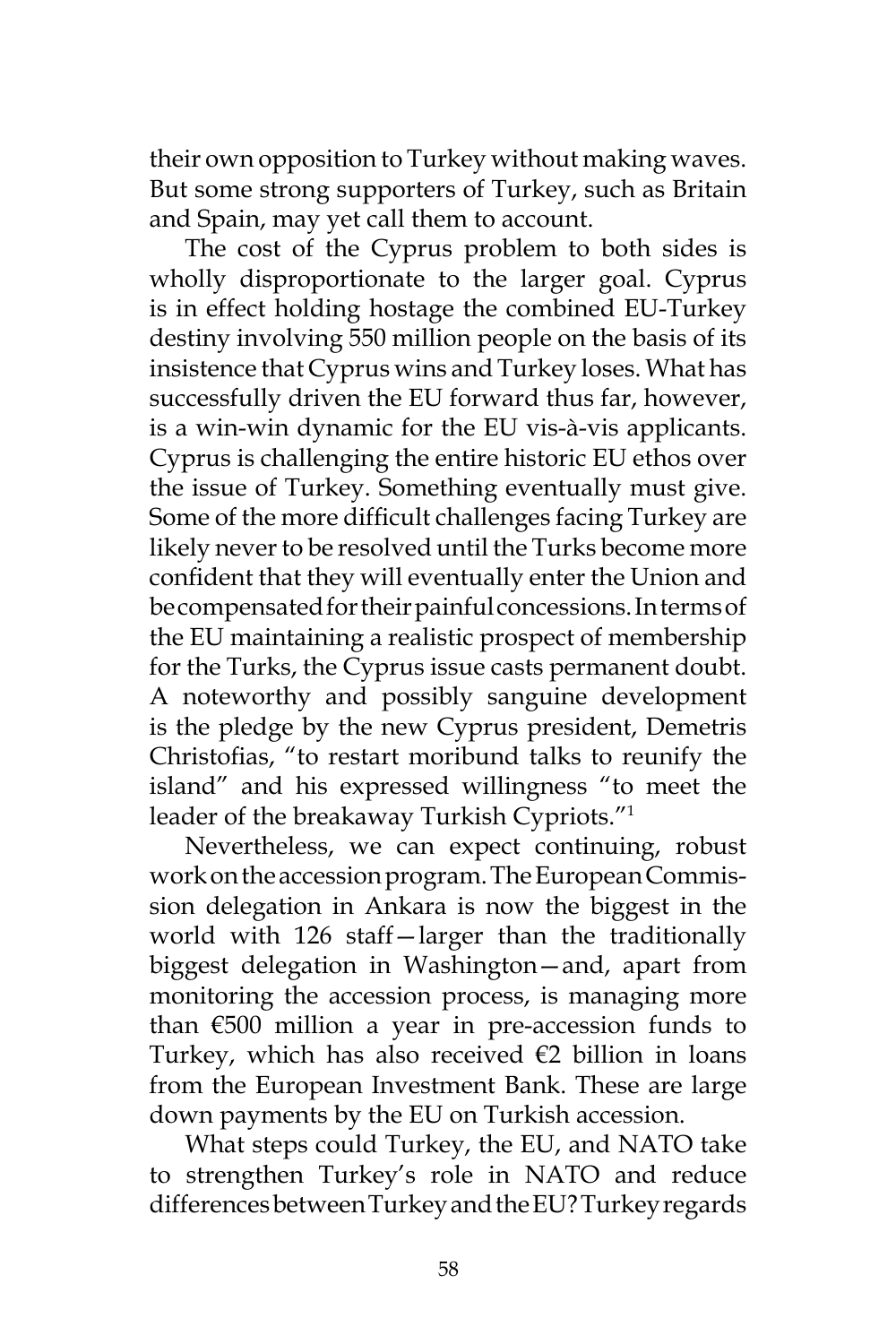its own role in NATO as being of great importance. Its role is secure and is a substantial asset to all partners. It is the only area where Turkey can score against Cyprus. The EU should be more careful about building up little so-called "battle groups," small groups of member states for specialized issues from which Turkey feels excluded.

Meanwhile, some more positive visibility of Turkey's history as a loyal and effective NATO partner would be useful. This history stands in stark contrast with that of France, which de Gaulle withdrew from NATO's military structure back in the mid-1960s and with that of Austria and Sweden, which both chose the path of strategically unaligned neutral countries. Turkey's current role as an active, contributing strategic partner of NATO and the EU should give the lie to the view of some European politicians that Turkey has no role in the EU.

The EU has approved a public information campaign aimed at the many elements of civic society —news media, academics, nongovernment organizations (NGOs), think tanks, trade unions, professional organizations, women's organizations, and so on—to foment widespread participation and dialogue between Turkish and EU societies so as to familiarize each side with the other. The European Commission will run the program with a budget of around €70 million a year, a lot of money in EU terms for a civic society project. My own sensing is that the number of truly productive conferences and seminars is rising.

What the United States can do to encourage Turkish accession to the EU is less clear and requires a certain finesse. The sad fact is that support from the Bush administration is often unwelcome, especially in the European Parliament, which now shares governance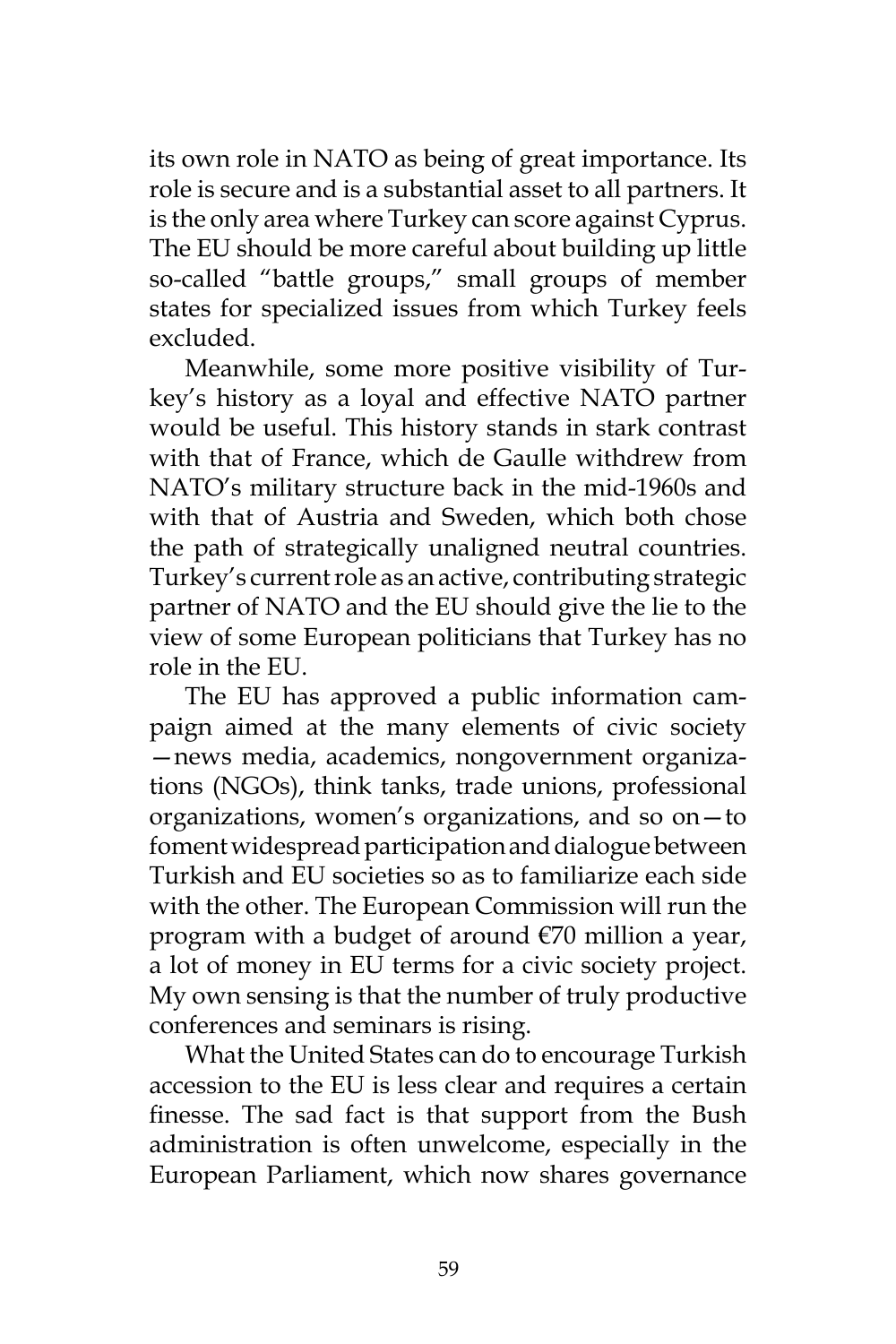of the EU with the Council of Ministers. U.S. support for contentious EU projects is more likely than not to be counterproductive. Thus overt U.S. support for Turkish membership in the EU, however well-intentioned and justly based, is likely to make even more people apprehensive about the Turkish matter.

The best role for the United States in this area, therefore, is to help raise Turkey's visibility and portray it in a better light. In particular, it could highlight the many areas where Turkey's loyalty to NATO and the West, to western rights and obligations, provides continuing proven value. The United States could point to those strategic areas where Turkish participation is clear and helpful to an enduring common cause across the Atlantic. The public should come to its own more enlightened conclusions in the fullness of time, especially given that we still have another 8-10 years before an EU–Turkey Treaty of Accession lies on the table. Some may think such public enlightenment to be excessively optimistic, but it is possible if we concentrate on getting the ball over the goal line of EU accession, rather than allowing ourselves to be distracted by scattered events on the periphery. Moreover, it will happen not for the sake of the Turks, but because it is in Europe's best interests.

### **ENDNOTES - CHAPTER 4**

1. "Cyprus Elects Communist President," *Washington Post,* February 25, 2008, p. A9.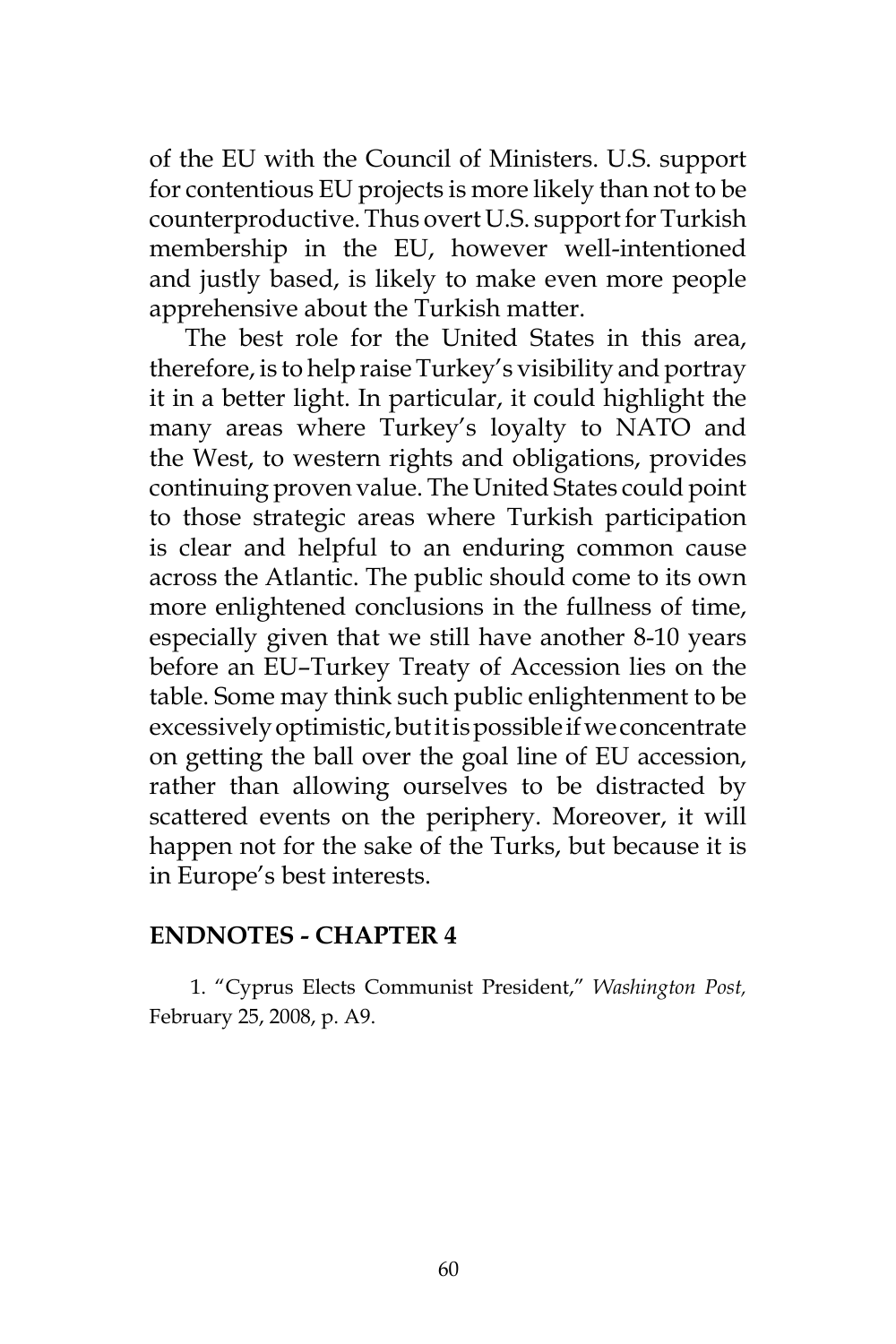### **CHAPTER 5**

## **TURKEY AND NATO: NEW IMAGES AND OLD QUESTIONS**

#### **W. Robert Pearson**

Most people who follow the U.S. relationship with Turkey and the North Atlantic Treaty Organization (NATO) have focused on four widely shared perspectives together forming the conventional wisdom, if you will. These perspectives are, first, that the relationship has been good for both Turkey and NATO; second, that the U.S.-Turkey defense relationship is critical to good relations between Turkey and NATO; third, that for Turkey, NATO serves as a substitute for the European Union (EU) while Turkey awaits the outcome of its negotiations with the Union; and fourth, that the EU would like Turkey's soldiers in case of trouble and Turkey's economy in times of peace, but it doesn't want Turkey's Turks, to put it bluntly. There has been truth in all these assertions, but the picture today is more complicated, and the events to come are less foreseeable than at many other times. Today, the conventional wisdom as noted above need closer examination and more careful thought.

Turkey's relationship with NATO has changed constantly since 1952. Now, 55 years after Turkey was admitted to NATO and on the 50th anniversary of the EU, the question is how much energy remains in the relationship. To a certain extent, NATO still binds Turkey and Europe even without EU membership. Turkish officers and military personnel participate as equals in all of NATO's widely distributed commands, activities, and training facilities. NATO ensures that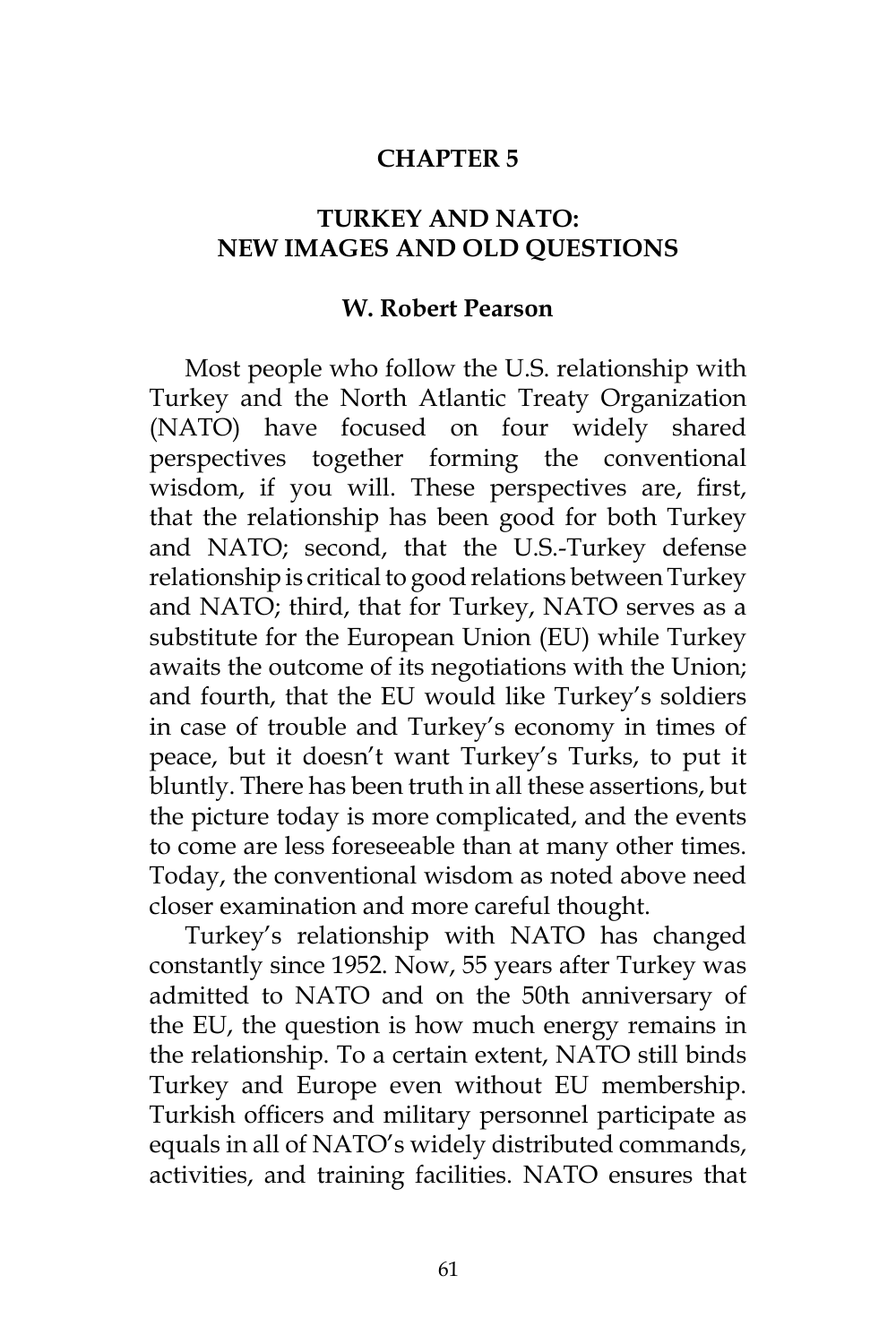Turkey participates in military and security structures in the Eurasian space with legitimacy. Article V, NATO's famously effective common defense clause, still ecompasses Turkey should any serious external threat arise, from Iran, for example. Turkey's membership in NATO also helps provide legitimacy for Europe's presences in central Asia, especially Afghanistan. The fact that Turkey assumed the International Security Assistance Force-NATO, Afghanistan (ISAF) regional command mission in Kabul twice is an excellent example of this link, as is the fact that Turkey also took over command of the Multinational Task Force South deployed in the southern region of Kosovo in May 2007. NATO also restrains Turkey's options. Memories of the Turkish occupation of northern Cyprus in 1974 must be a factor in any Turkish military consideration today about its options in northern Iraq vis-à-vis the Kurds (though such memories did not prevent the Turkish ground incursion in Northern Iraq in late February 2008).

As Turkey's domestic political scene evolves after the dramatic election of July 22, 2007, and the tensions between Turkey's military commanders and the elected government play out, NATO can be a highly visible emblem of Turkey's status and responsibility and a channel for reminding Americans and Turks together how critical it is in every circumstance to think hard before acting and to appreciate how much more valuable it is to work together. Here the United States has clear responsibilities which will be discussed later in the chapter.

For generations after the Korean War, Americans spoke with great pride and gratitude of Turkish sacrifices and victories in that conflict. This memory came to personify for many Americans the entire relationship. For Turks, Korea was important, but it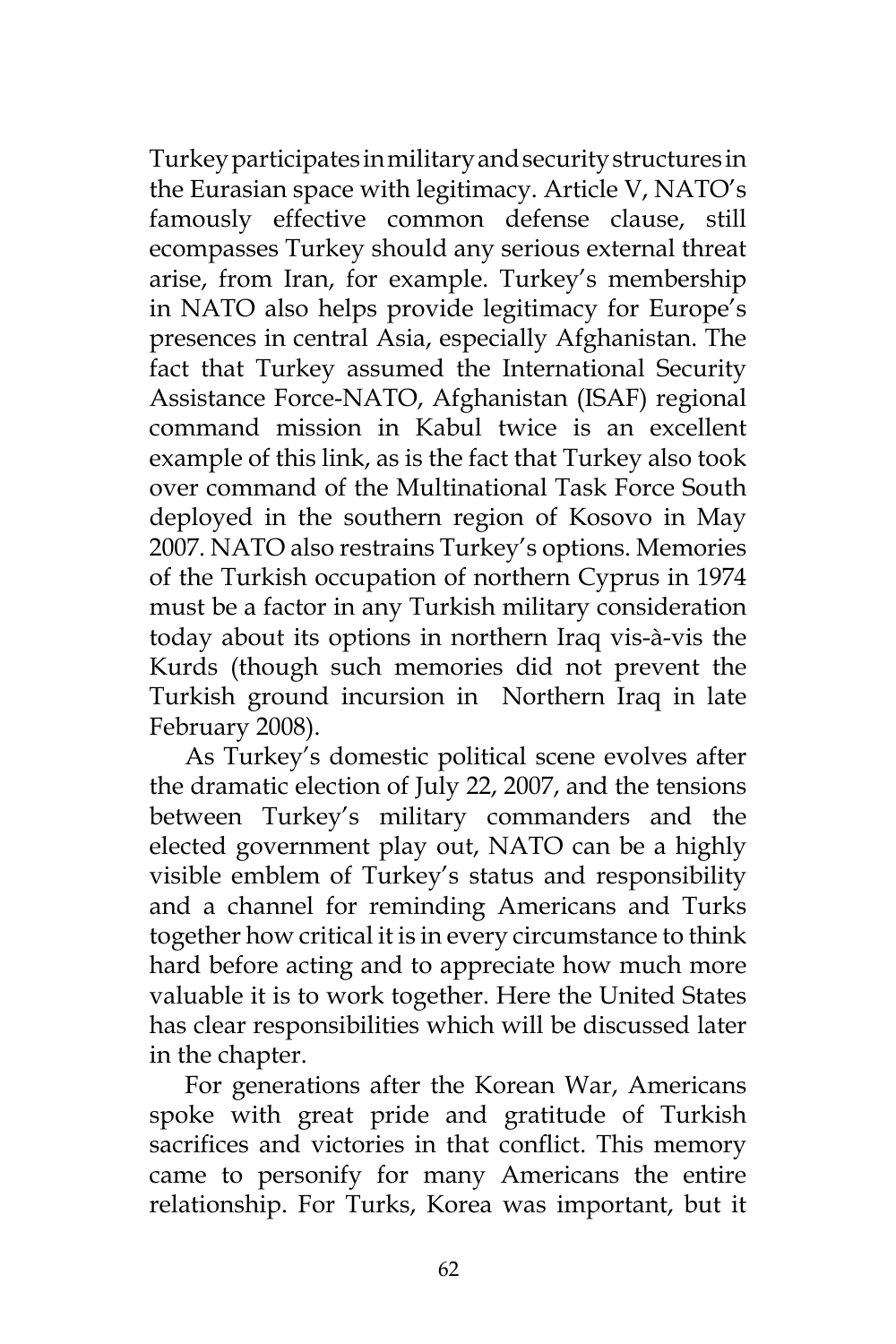never entered the Turkish consciousness the way it did for Americans. In the context of the Cold War, two American misconceptions arose from this experience and played an important part in shaping Turkey-NATO and Turkey-U.S. relations for decades.

The first misconception was the over-weighted U.S. focus on Turkey as a bulwark against the Soviets, to the detriment of other goals. Aiding Turkey's fledgling democracy, strengthening democratic parties in Turkey, seriously attempting to persuade Turkey to stop its runaway inflation, all were secondary goals compared to the need for Turkey's strong political will to face off against the Russians and to act as a forward platform for U.S. weaponry and intelligence during years of grave threat from the Soviets. The second misconception, which every Turkish leader heard again and again from 1952 on, was that Turkey was a uniquely important piece of geostrategic real estate. The lesson, in short, was that Turkey was important just for being Turkey, and that the United States did not ask more or need more from Turkey in the way of support.

However, from the U.S. perspective, Turkey's cooperation and steadfastness during the Korean and NATO experience did give rise to the belief that the Americans could ask the Turks for help—and expect it—without having to pay, promise, or commit too much in return. On the positive side, the good will earned by the Turks created a foundation of solid support in the U.S. military, on the Hill, and among the American people that persisted for decades. I am not recalling these events to be critical of either country, but simply to observe how the current of history, once established in a deeply etched channel, continues in the prescribed direction until other decisive events change its course.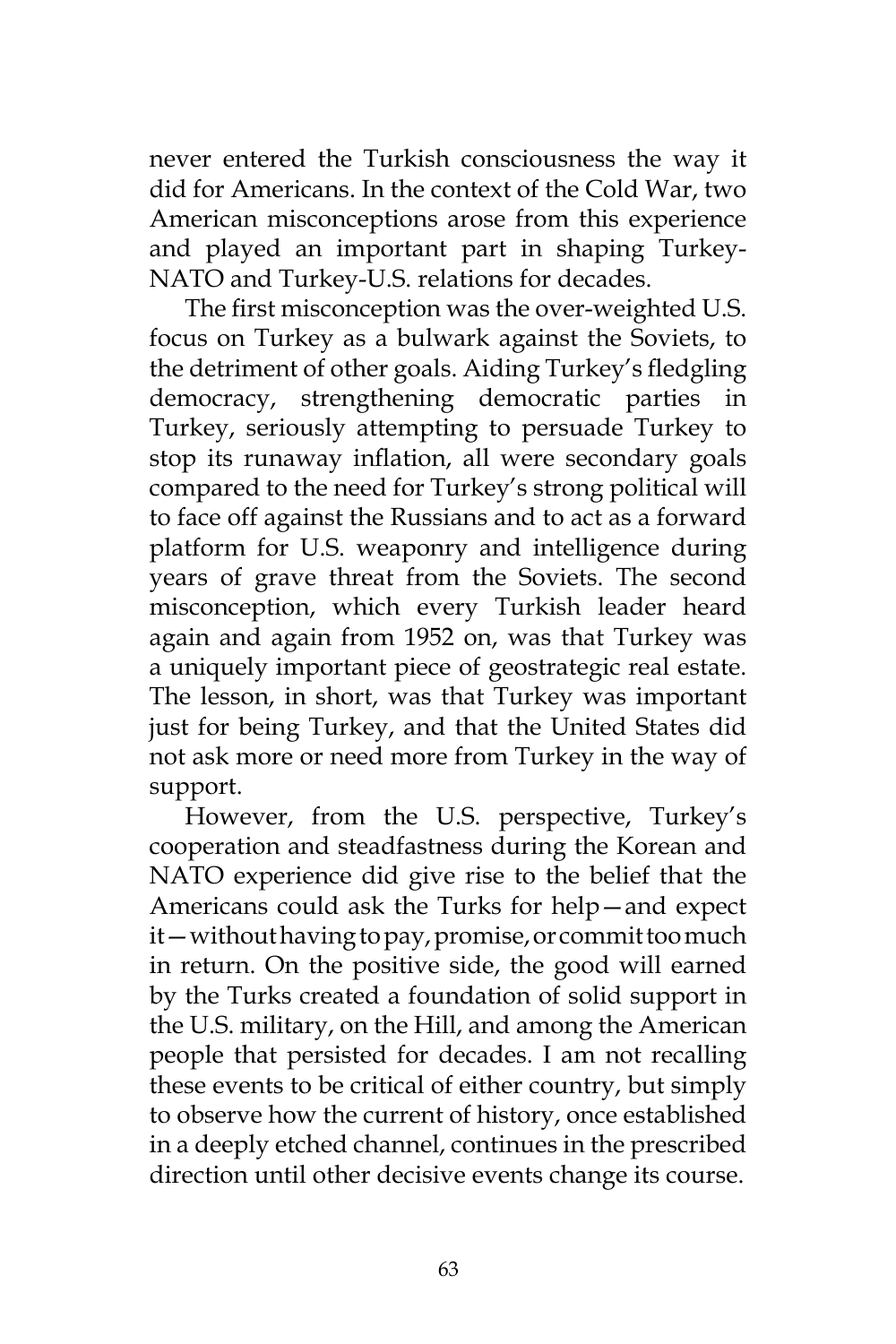From the 1960s through the end of the Cold War, there were a number of dramatic formative events. There were military coups in Turkey in 1960, 1971, and 1980. In each case, the fabric of democracy in Turkey was weakened, but the coups ultimately earned the support of the Turkish people by restoring order to the country. Moreover, the Turkish army, unlike so many others around the globe, each time returned power to the civilian leadership. In each case, its membership in NATO allowed Turkey to maintain dialogue with Europe and the United States and to preserve a form of legitimacy.

As a result of the Turkish invasion of Cyprus in 1974, NATO-Turkey relations plunged to perhaps an all-time low. Turkey felt betrayed by allies, who would not prevent the disaster threatening the Turkish population on the island, and the allies knew after the worst was over that the crisis would damage relations with Turkey for years. The recovery of Turkey during the years of Turgut Ozal (1983-93) also meant the restoration of good relations with most of the NATO allies, including the United States. During his 10 years in power, first as prime minister and then as president, Ozal reignited the Turkish economy and recouped the former warm U.S.-Turkish relations.

In 1996, Turkey and Israel signed a major military agreement. This opening has been severely strained at times, but despite improving ties with Syria, Hamas, and Iran, Turkey has never closed the door with Tel Aviv and values its role as one possible mediator in the Arab-Israel conflict. These events shaped, strained, and modified the essential course of the NATO-Turkey relationship, but they did not fundamentally shift it. There can be no doubt that the existence of NATO, even when not engaged directly, made it immeasurably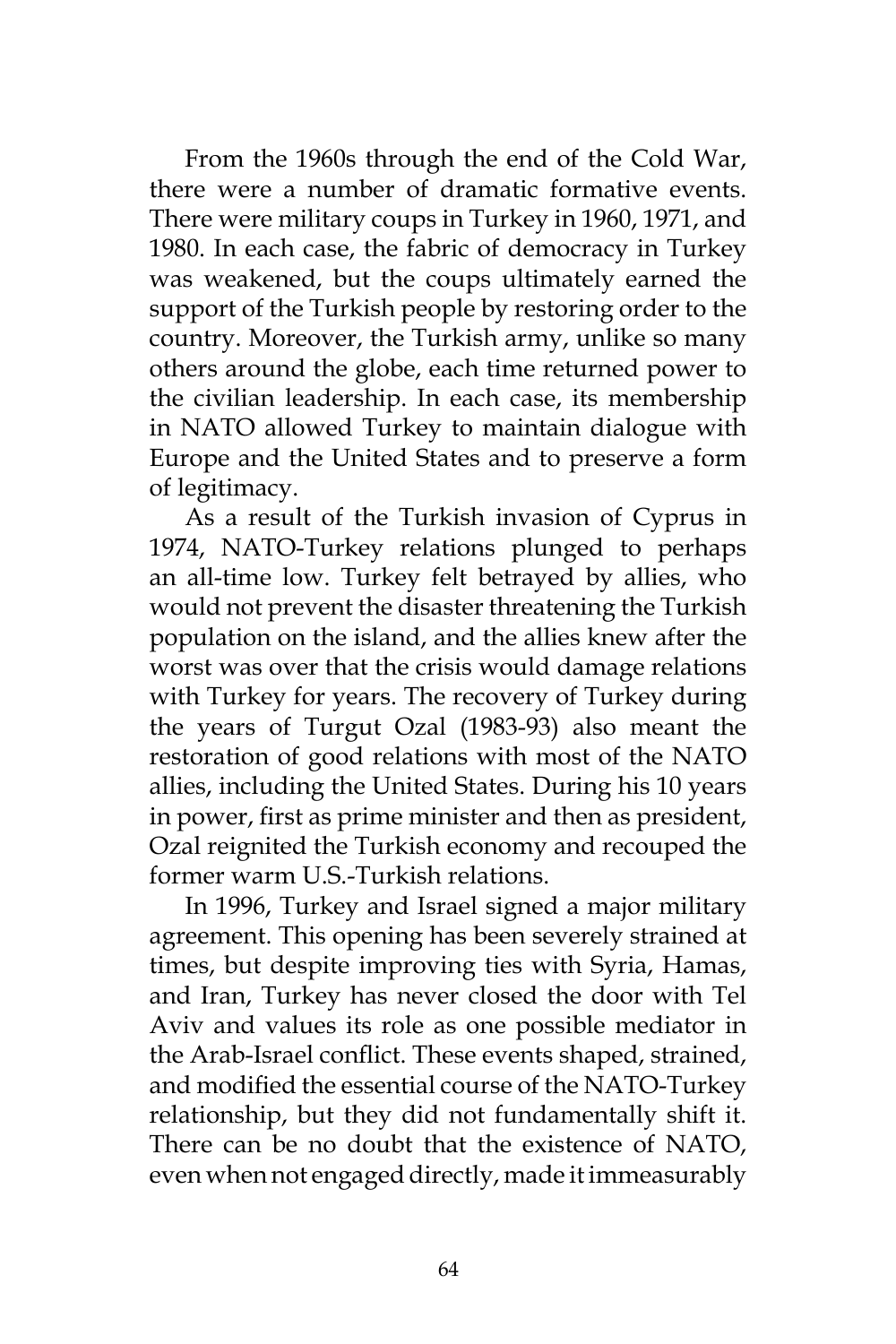easier to handle the difficulties and opened new opportunities to move ahead.

Then came a great seismic event—the collapse of the Soviet Union and the end of the Cold War—for which no one was really prepared. Neither was the Turkey-U.S.-NATO relationship prepared for the end of the Cold War. It was as if Turkey and NATO had been waltzing through history without constraints of time and space, when suddenly the band stopped playing, the musicians packed up, and the lights were turned off. Up until then, Turkey had been a favored dance partner, but suddenly there were a lot of other dancers from eastern and central Europe, some perhaps even more attractive. Turkey must have wondered in 1991 why it suddenly found itself standing on the dance floor all alone without even an escort to the new Europe. From that moment, Turkey and the United States began moving on different tracks, even if no one in the two countries saw it clearly at the time.

From 1991 on, Turkey's traditional military and defense industry allies in the United States continued to think about Turkey in the old ways. In fact, the first Gulf War, which effectively coincided with the final collapse of the Soviet Union, seemed to strengthen the view that Turkey was still the loyal ally, the staunch friend, and an attractive market for defense companies. However, the underlying structure was shifting. Though the pro-Turkey allies were still there, the external political and strategic geography had changed.

Importantly, in Washington there was a failure to grasp the danger flowing from the deep sense of disappointment in Turkey that emerged when the first Gulf War did not deliver on the promises made by the Turkish and U.S. leadership that Turkey would greatly benefit economically from the war. The Turks also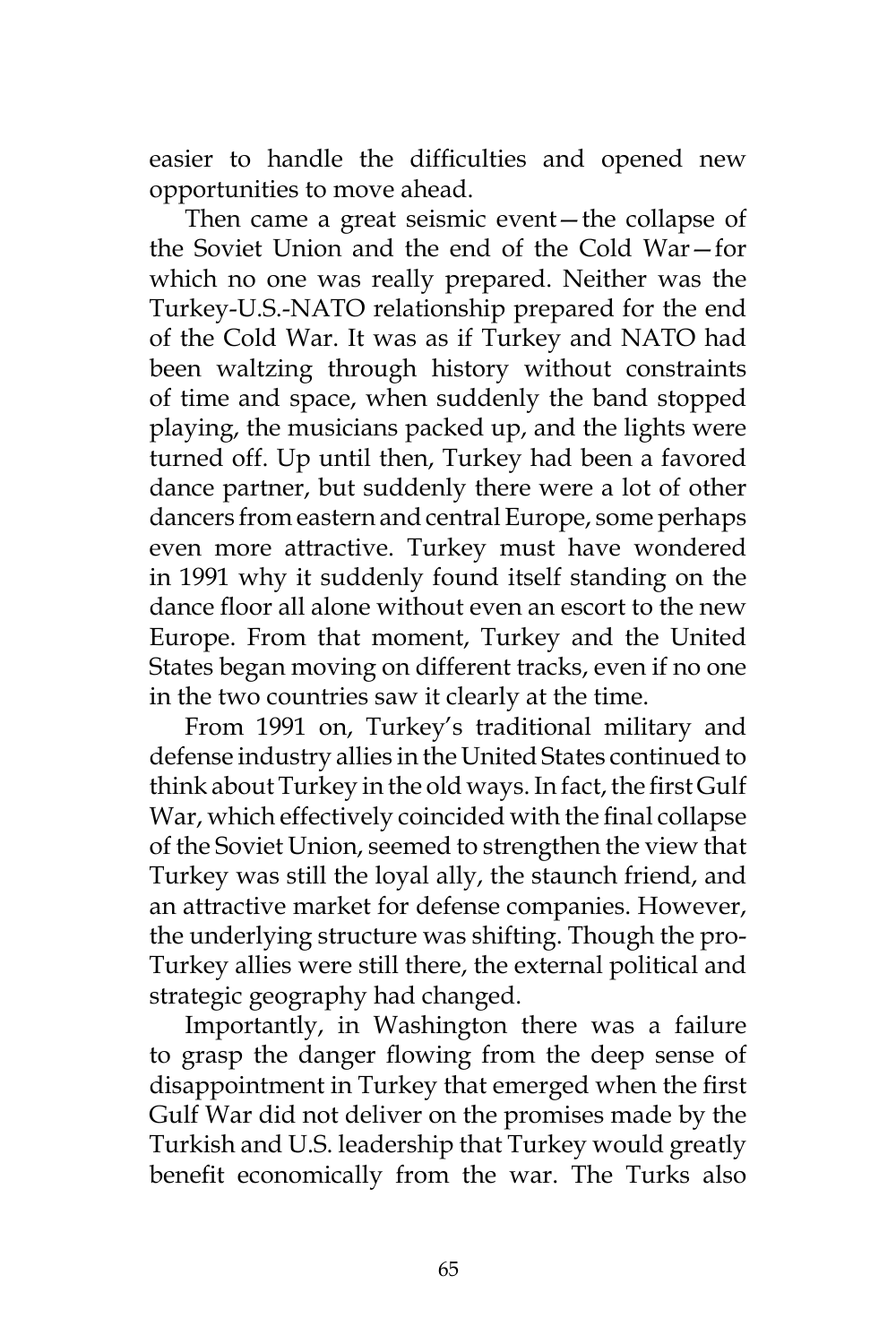hoped for an economic resurgence after the Cold War, a peace dividend, just as did the populations of every other NATO member. After all, the Turks had shouldered one of the most important responsibilities for NATO during the Cold War, facing off against Moscow. But the Gulf War intervened. Instead of the envisioned riches to flow from a new Iraq to Turkey, Ankara saw lost opportunities and a failure by the United States to make good on promised aid. The United States pledged billions in aid to Turkey during the first Gulf War, and none of this, or little of it, was ever forthcoming. Rather than benefiting from that first war, the Turks suffered the loss of key markets in the lower Middle East and their traditional business investment in the north of Iraq. In conversations in the late 1990s, the Turks would describe their losses as ranging variously from \$35 billion to \$150 billion. In short, the Turks thought the United States reneged on its pledges in the first Gulf War. The seeds sown by this disappointment lay dormant for a decade and then erupted into full bloom during the negotiations in 2002 and 2003 over Turkey's possible involvement in operations against Iraq. In 2002, few Americans recalled that the Turkish general staff had resigned in the face of Ozal's pledge to join the Americans in 1990, and no U.S. official acknowledged to the Turks the American failure to follow through with compensation as promised in 1990. But no Turk ever forgot his or her belief that the first Gulf War was generally injurious to Turkey and to its economy.

Through the 1990s, there was still a body of support in Congress for Turkey the democracy, but it seemed more abstract now. The Cold War rationale which had made the support second nature was no longer there. Before the end of the Cold War, of all the NATO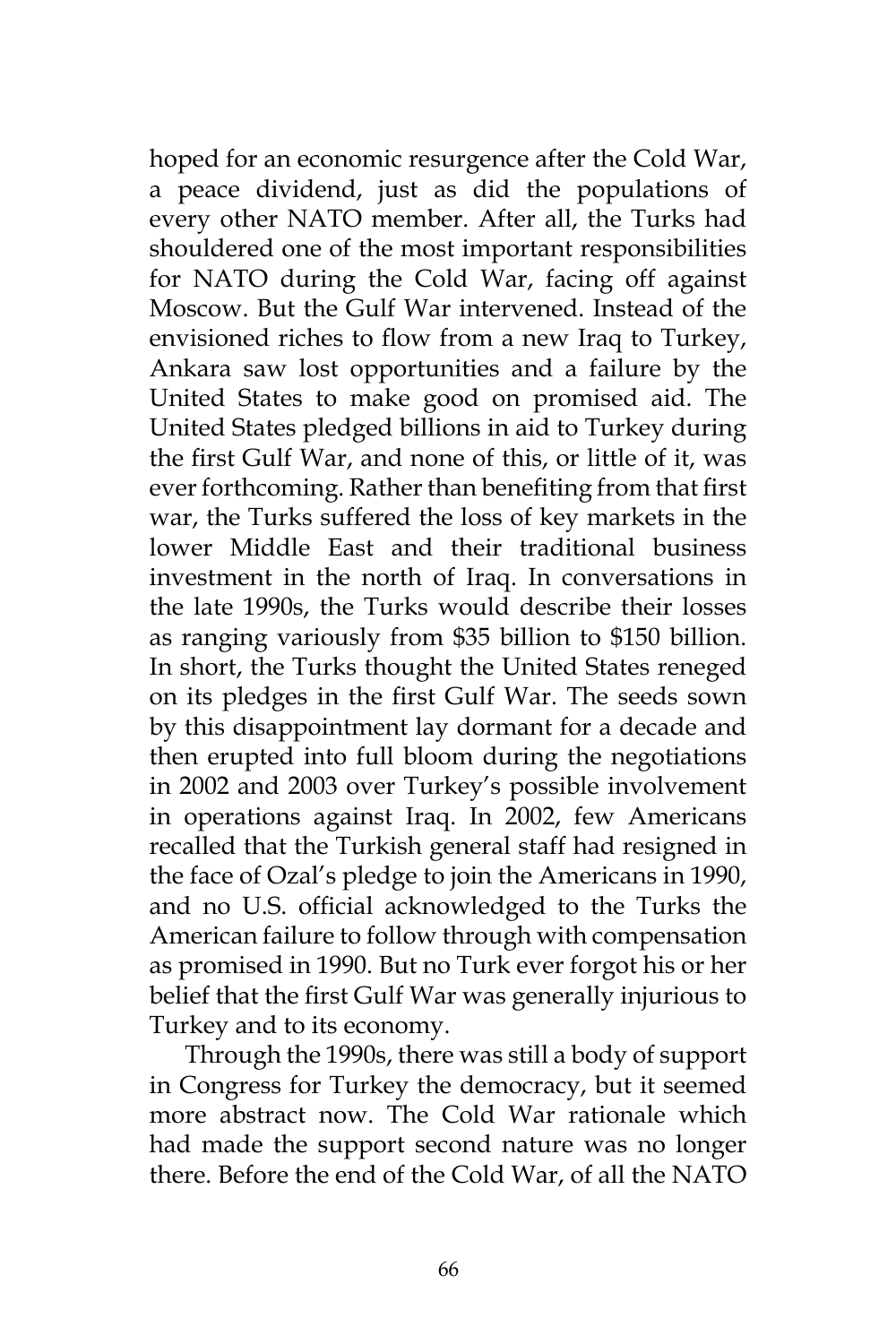states Turkey's democracy had penetrated the farthest east, where it stood in splendid isolation. This sense of singularity about Turkey now began to end. There were many new states east of old NATO now seeking membership. The states of the now-dead Warsaw Pact and of the former Soviet Union surged to the barricades demanding democratic governments and membership tracks for admission to NATO. They and the EU became the new darlings of political attention.

At the same time, the Turkish initiative to reach out to embrace the states of central Asia did not achieve its objectives. Upon achieving independence, the Turkic-speaking states first wanted to identify with the United States, Europe, and their institutions in order to obtain Western political backing, investment, and development funds. Still rebuilding its own economy, Turkey was not able to either provide sufficient influence with the West or muster the funds that the central Asian states desired. There was also cultural resistance. The Turks assumed they would be welcomed as benevolent kinsmen, but the governments of central Asia were not looking for a big brother. While the initiative was moderately successful up to 1994 and blunted some Iranian influence, it did not become part of a new political or economic grouping as Ankara had originally conceived.

The new post-Cold War security arrangements in the greater Middle East did not come through NATO. Victorious in the Cold War, the United States took up the great power game, now free to use ad hoc coalitions, backed by the United Nations (UN) and NATO where possible, but no longer relying on the veneer of external international legitimacy as much as it did during the Cold War. Turkey still preferred the security and certainty of international institutions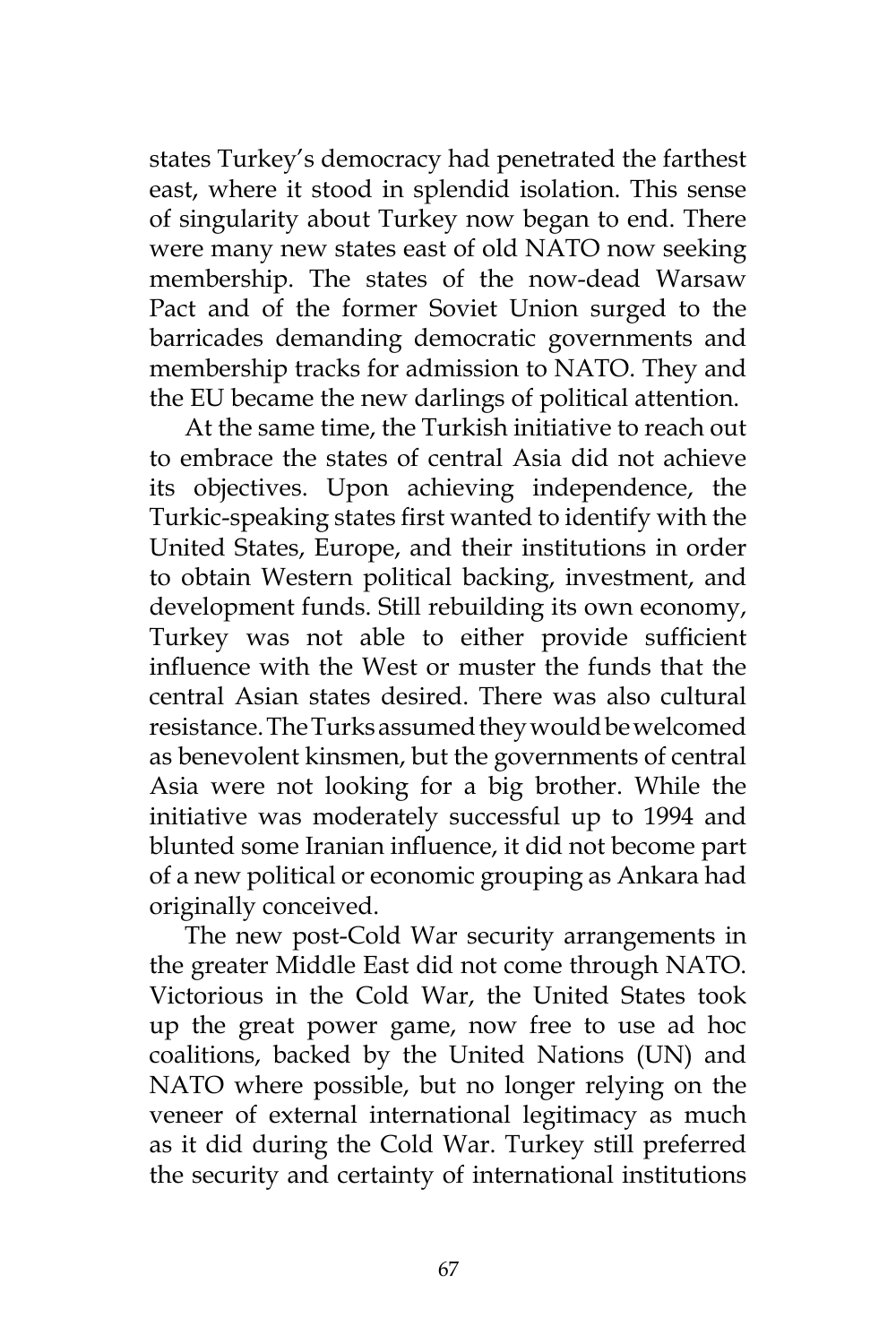and international legitimacy. As a diplomatically and militarily cautious state in 1990, Turkey protected itself militarily within secure borders in a dangerous neighborhood and diplomatically on the international stage through association with the consensus decisions of its allies. American discussions in the early and mid-1990s about the roles and responsibilities of a new empire would have raised questions in the Turkish mind about ultimate U.S. intentions concerning the region.

As a result, when no-fly zones were set up in northern and southern Iraq in 1991, the Turks and the Americans had different objectives. This was not a NATO arrangement, but a more loosely organized UN structure, and the participating coalition was smaller. Many in the United States saw these arrangements as a permanent noose around Saddam Hussein's throat and even a measure that might precipitate his overthrow. For their part, however, the Turks were happy for the stability that Saddam's authoritarian regime provided, particularly an end to the refugee flow, and they were largely content with his rule and its implicit certainty that Iraq would not collapse or splinter into ethnic or sectarian slices that could threaten its own stability (read an autonomous Kurdish state).

The desire to stay within clear international authority resurfaced after September 11, 2001 (9/11). Turkey was guided by the UN resolution immediately following the New York City and Pentagon attacks and actually tried without success to use that resolution to generate interest in a global definition of terrorism. Concerning Afghanistan, the NATO decision invoking Article V in favor of the United States gave Turkey unimpeachable authority to say Yes to the U.S. request for assistance in Afghanistan. In fact, in 2001 the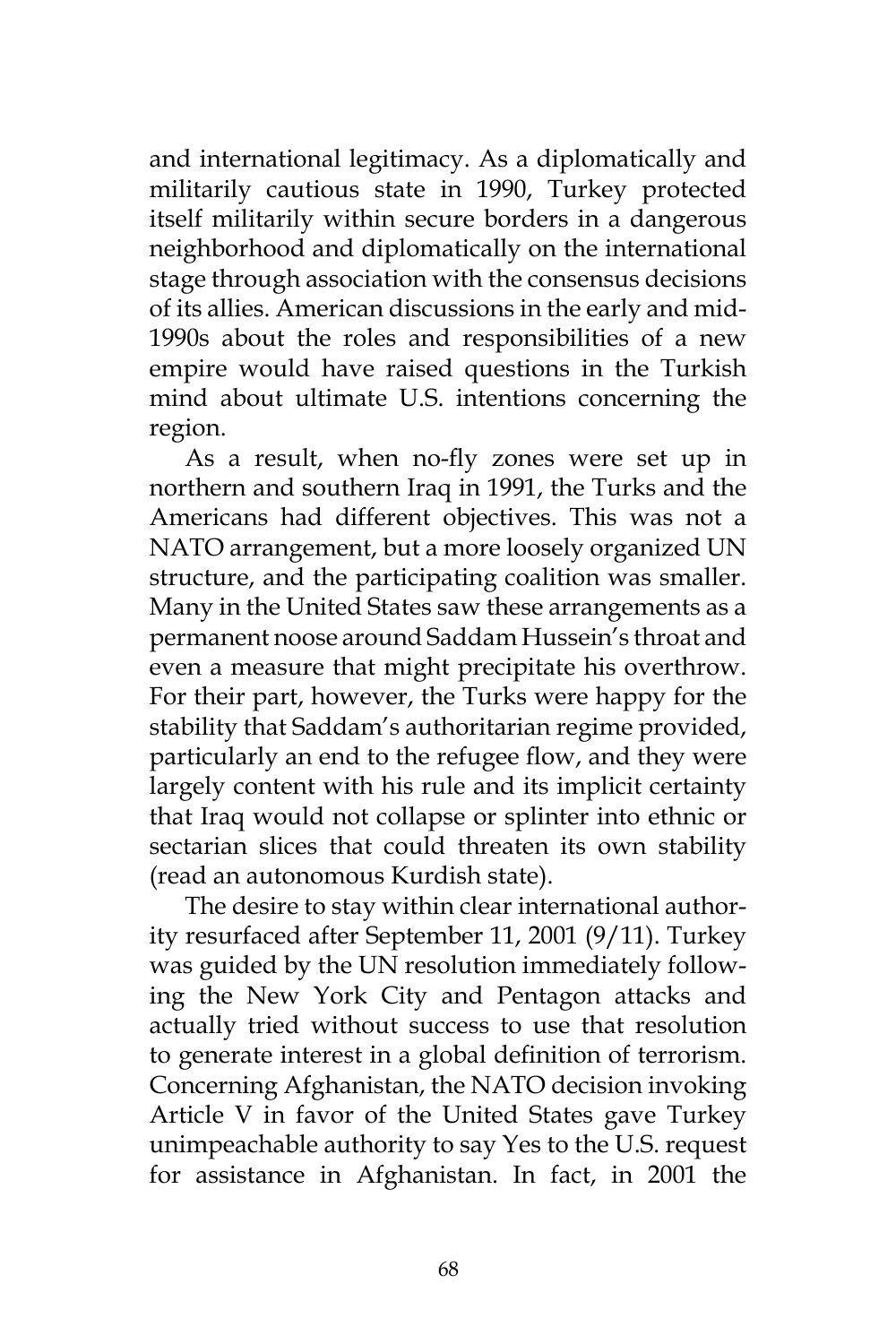Turkish government gave its formal consent within an hour of the U.S. request for access to air space and bases for operations in Afghanistan. Turkey's secular leadership in 2001 harbored great antipathy towards the Taliban, seeing Kabul as a center of radical Islam that could ultimately threaten the social and political fabric of Turkey itself.

With continuing international legitimacy through the UN and NATO, Turkey acted very positively in Afghanistan, supplying forces and then a commander for the coalition forces there on two occasions. Finally a distinguished former Turkish foreign minister, Hikmet Cetin, served as NATO's senior civilian representative in Afghanistan during the important early years. By extension, Turkey answered a call from the UN following last summer's resolution and dispatched a number of troops to Lebanon. Turkey thus has demonstrated at regular intervals that it is clearly prepared to play a responsible role in crises within its region, including the participation of its military forces. In that way, Ankara has acted both to promote the role of key international peacekeeping institutions in the area and to fill a leadership role when Turkey's interests justify such action.

By contrast—even sharp contrast—with respect to the Iraq war, there was neither a UN nor a NATO mandate that provided Turkey even a fig leaf for its lack of equivalent authority under international law to agree to the U.S. requests for support. Ironically, the NATO decision on Afghanistan in October 2001 may have indeed been construed by some Turkish decisionmakers thereafter as the only correct (and safe) way for the country to proceed when deciding whether to deploy troops outside its borders or help another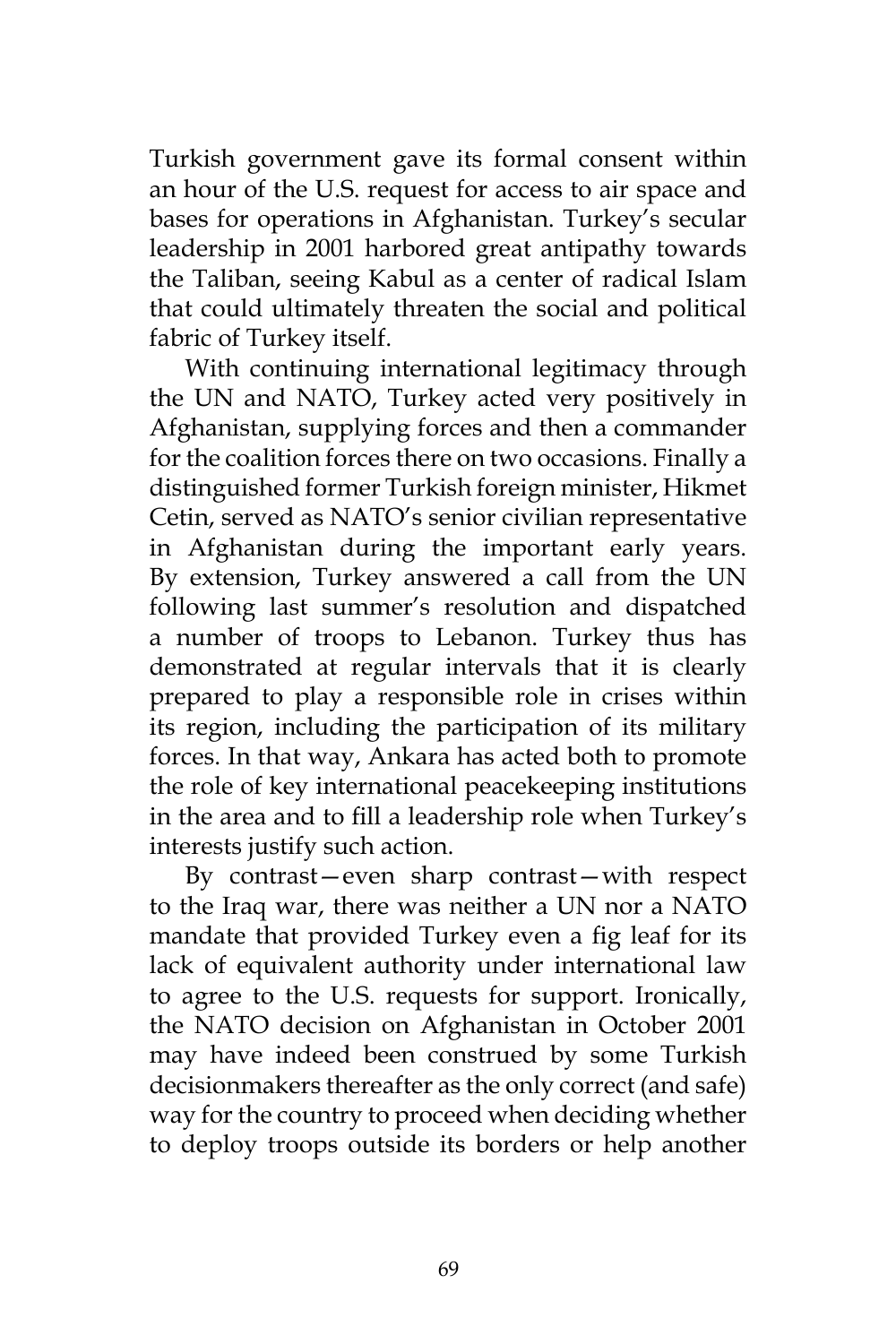country invade a neighboring state (hence Turkey's reluctance to become the theater for a U.S. invasion of Iraq from the north).

Nor did the personal relationships forged at NATO prove to be especially useful to the United States. Retired senior Turkish diplomats, newly minted as fledgling politicians in Turkey's opposition party following the elections of November 2002, were in the forefront of those opposed to the U.S. request. Their motivations seemed to have been twofold. First, whatever the short-term cost to U.S.-Turkey relations, they wanted to damage the newly elected Justice and Development Party (AKP). Second, these men reported that because of their long diplomatic experience, they were the truly expert negotiators with the United States and would have secured a "better deal" for Turkey. Moreover, the actual military-to-military negotiations for possible cooperation between Turkey and the United States, as well as misunderstandings that occurred during the Iraq operation itself, left bruised feelings in both militaries.

Today, NATO's significance for Turkey continues to evolve. NATO itself has shifted from being an allembracing alliance against a known threat to a forum for multilateral decisionmaking on security questions affecting the Eurasian land mass and, perhaps one day, even the Middle East. NATO, along with the UN, is a legal authority for the deployment of forces outside Turkey's borders, and only an overriding national interest is likely to change that approach. There are limits to Turkish commitment to international decisionmaking, but the record reveals that those exceptions are rare. Turkey continues to parley with its European partners within NATO, for example, to expand its opportunities to participate in EU military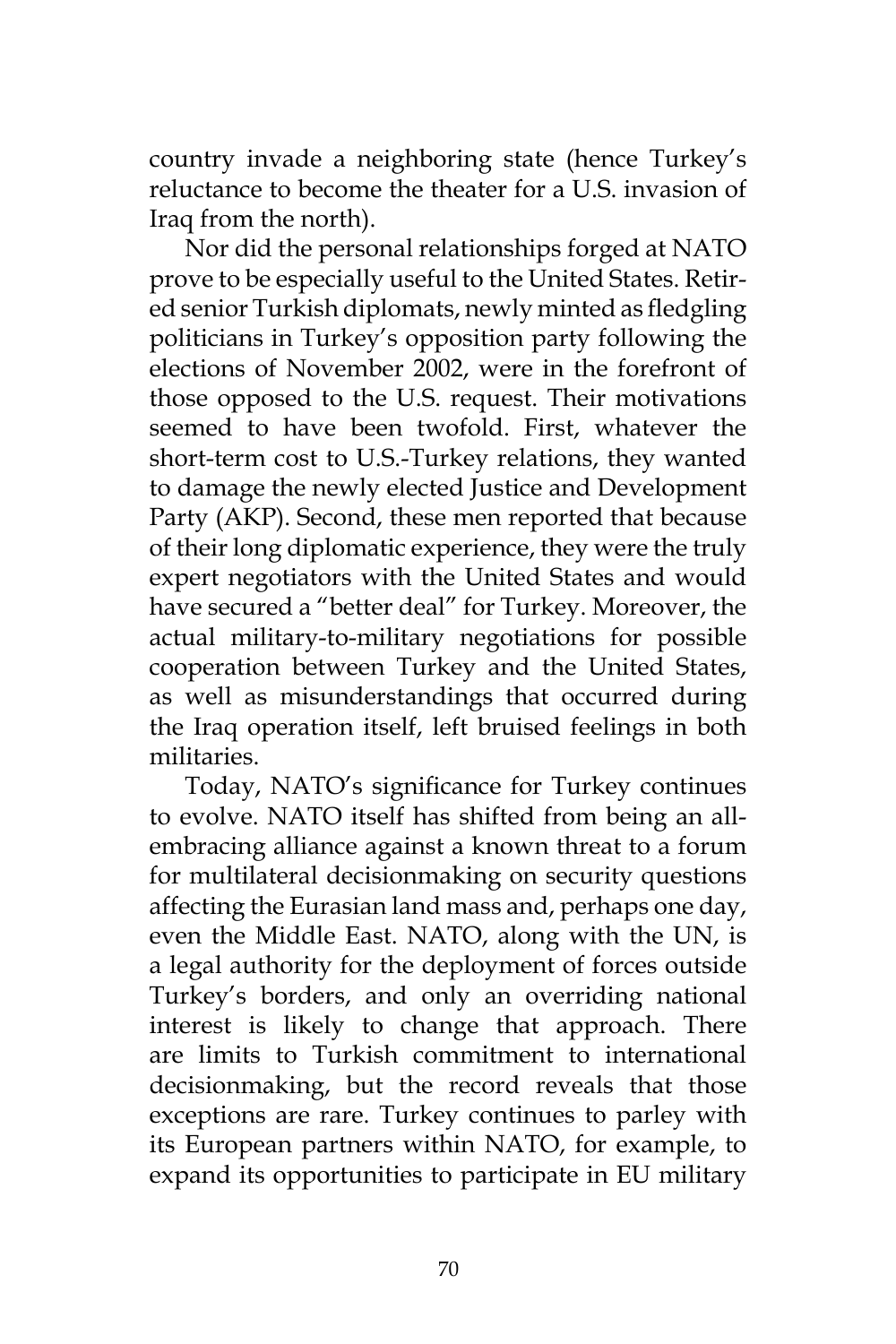activities. NATO as a bulwark, both in its political dimension and in its multilayered and complicated military activities, still provides Turkey and the other allies a forum for patient, professional dialogue on sensitive issues.

However, NATO no longer serves as a status substitute for the EU. The EU option can be pursued only in Brussels. Turkey's NATO membership is no longer a cogent argument in Brussels for Turkey's EU aspirations. Especially since the elections of July 2007, Turkey is likely to be judged on its pace of further democratic progress. The Turks certainly do not see NATO as a substitute for the EU benefits. Turkey long ago realized that its future requires genuine economic growth, and only the EU can provide a satisfactory framework and discipline for these goals. So far as political reform is concerned, NATO as an institution historically did not generate momentum in Turkey on such issues.

Where do these trends lead Turkey, the United States, and NATO? First, Turkey will now pursue increasingly separate approaches in its dealings with NATO and the EU. While Turkey will remain a vital member of the Alliance, as a result of the Iraq War public support for NATO in Turkey may wane, perhaps never regaining the levels of the Cold War. Moreover, there has been for many years an ultranationalist (albeit minority) line of thinking in Turkey that has argued against treaty obligations with the United States or any other power on the grounds that such ties weaken Turkey's sovereignty. These views surface periodically in calls, for example, for Ankara to develop a balance of power approach and create stronger ties with Iran, Russia, central Asia, or selected Middle East states. These proposals may surface again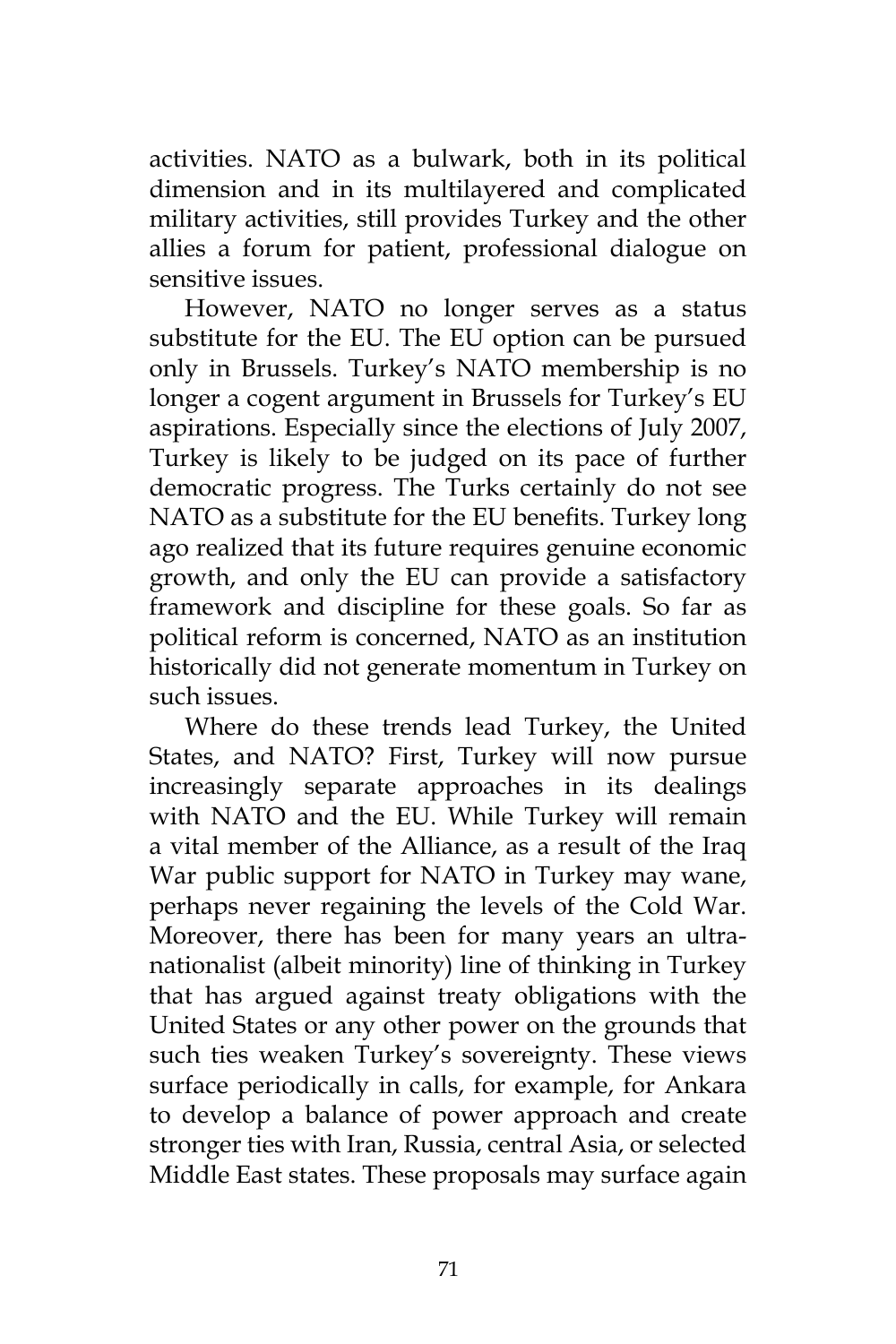over disappointment that NATO has done little to help Turkey in its fight against the Partiya Karkeren Kurdistan (Kurdish Workers Party or PKK) terrorism. In addition, given the great unpopularity of the United States in Turkey today, there is a risk that these calls will be accorded greater credibility in public debate.

A second trend might emerge from events in the former Yugoslavia and Afghanistan. As we saw earlier, following the Cold War, Turkey's importance within NATO changed. Today, however, that change provides a new opportunity for more Turkish activism, one that had been obscured before. From 1991 onward, Turkey's value to the Alliance became more and more a function of the political decisions it took with respect to the region and the military decisions it took supporting NATO's out-of-area ventures. This occurred first in Turkey's decision to join actively in NATO efforts in the former Yugoslavia, and, nearly a decade later, in its decision to join the NATO effort in Afghanistan. If Turkey continues this approach, the mutual importance of NATO and Ankara for each other could grow.

There is scope for the Turkish leadership regionally that would be very beneficial. The reelected AKP government could even expand its opportunities for dealing with a dubious Turkish military by politically associating itself more openly with NATO and helping to shape NATO's evolving doctrine concerning outof-area operations. The future of the Black Sea region, with its mix of new NATO members (Romania, Bulgaria), key NATO partnership states (Ukraine, Georgia), a resurgent Russia, and nearby neighbors in conflict (Armenia, Azerbaijan), will present major policy challenges for Turkey in the years ahead. With a more active diplomacy and coordination within NATO, Turkey might provide a pivotal influence on both political and military issues.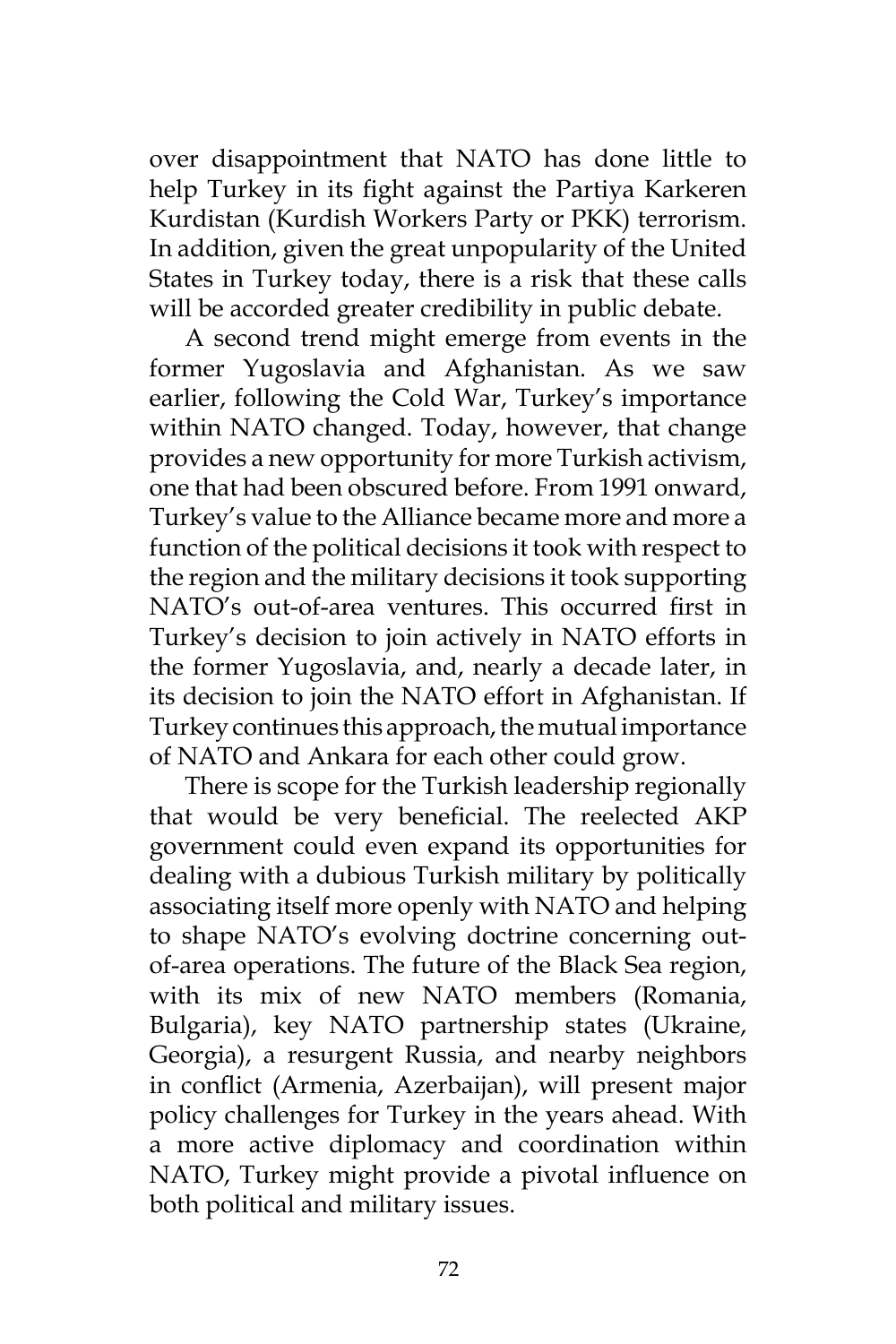For the United States dealing with Turkey within NATO, the Alliance framework also presents opportunities. The Supreme Allied Commanders Europe (SACEUR) have always maintained a positive relationship with the Turkish military and will certainly continue to seek out more occasions to keep Turkey engaged. NATO can serve as a vehicle for a healing process between the two militaries and for broader dialogue on regional issues within a shared framework of legitimacy as discussed just above. From the U.S. political perspective at NATO, more active listening is always a good thing.

While U.S. rhetoric praising Turkey has increased, concrete action by the United States against the PKK seems far too conditioned by the views of the Kurdish leadership in northern Iraq. The current situation harms both the United States and Turkey by allowing tensions to fester between Ankara and Baghdad over northern Iraq and by giving the PKK hope of driving a wedge between Ankara and Washington. Moreover, a Kurdish leadership in Iraq so in need of continued U.S. help for the future of its region should recognize its own interests in assisting Washington resolve the PKK issue. It is certainly in the long-term interest of the Kurds for the United States to have good relations with Ankara. A policy that relies on Turkish forbearance in the face of severe provocations leaves both timing and choice concerning northern Iraq in Ankara's frustrated hands, as we have recently seen. Washington cannot restore close ties with Turkey until the PKK issue is on the road to resolution. In this circumstance, one has to wonder why the United States permits this injurious scenario to continue. Only the United States can compel effective measures in Iraq. The puzzlement is that even with anti-American sentiment at an historic high in Turkey, Washington still procrastinates.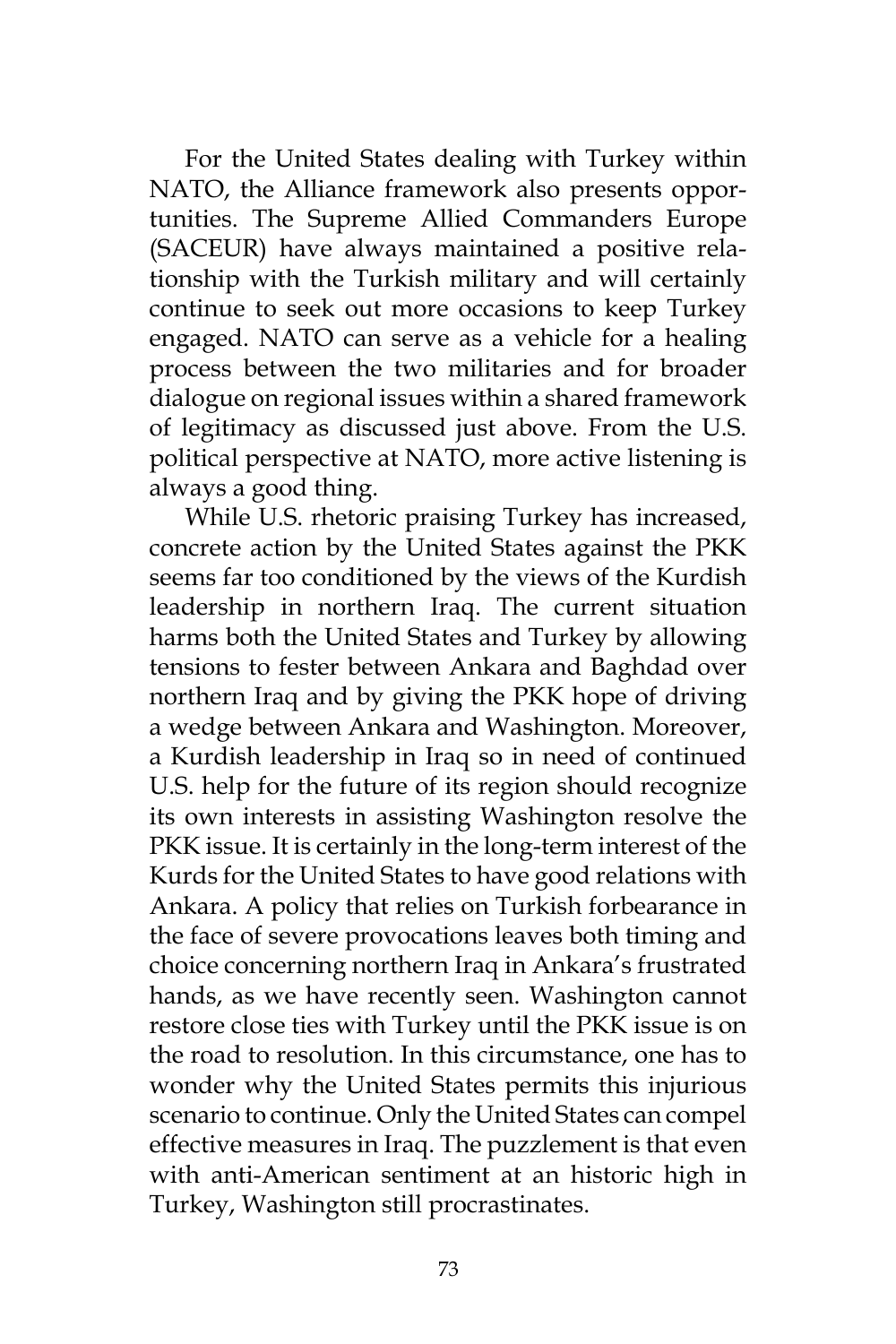If the United States were at last to take visible steps to respond to Turkey's concerns, there would be a triple benefit. U.S.-Turkey relations would improve, Turkey's government would be able to begin to improve NATO's image domestically (which has suffered in Turkish eyes for a failure to be responsive to Turkey's terrorism threat), and Turkey would have greater maneuvering room to take the necessary political, economic, and social measures to improve the quality of life for its largely Kurdish population in the country's southeast. While NATO may not play a highprofile role, it can provide a setting for discussion of these issues away from both Washington and Ankara and thus play an indispensable part in achieving a necessary reconciliation.

In sum, Turkey is in a new relationship with NATO, and there are important opportunities for Ankara and for the United States in the current environment. There is an opportunity for Turkey and the United States to better use NATO's framework and avenues of communication to improve relations between their militaries and to help secure the political commitments necessary to put U.S.-Turkey relations on a better footing. U.S.-Turkey relations today are weaker than at any time since the Cyprus crisis of 1974. NATO can play a part in restoring those ties—the question is whether the parties will recognize and take advantage of the opportunities while there is time.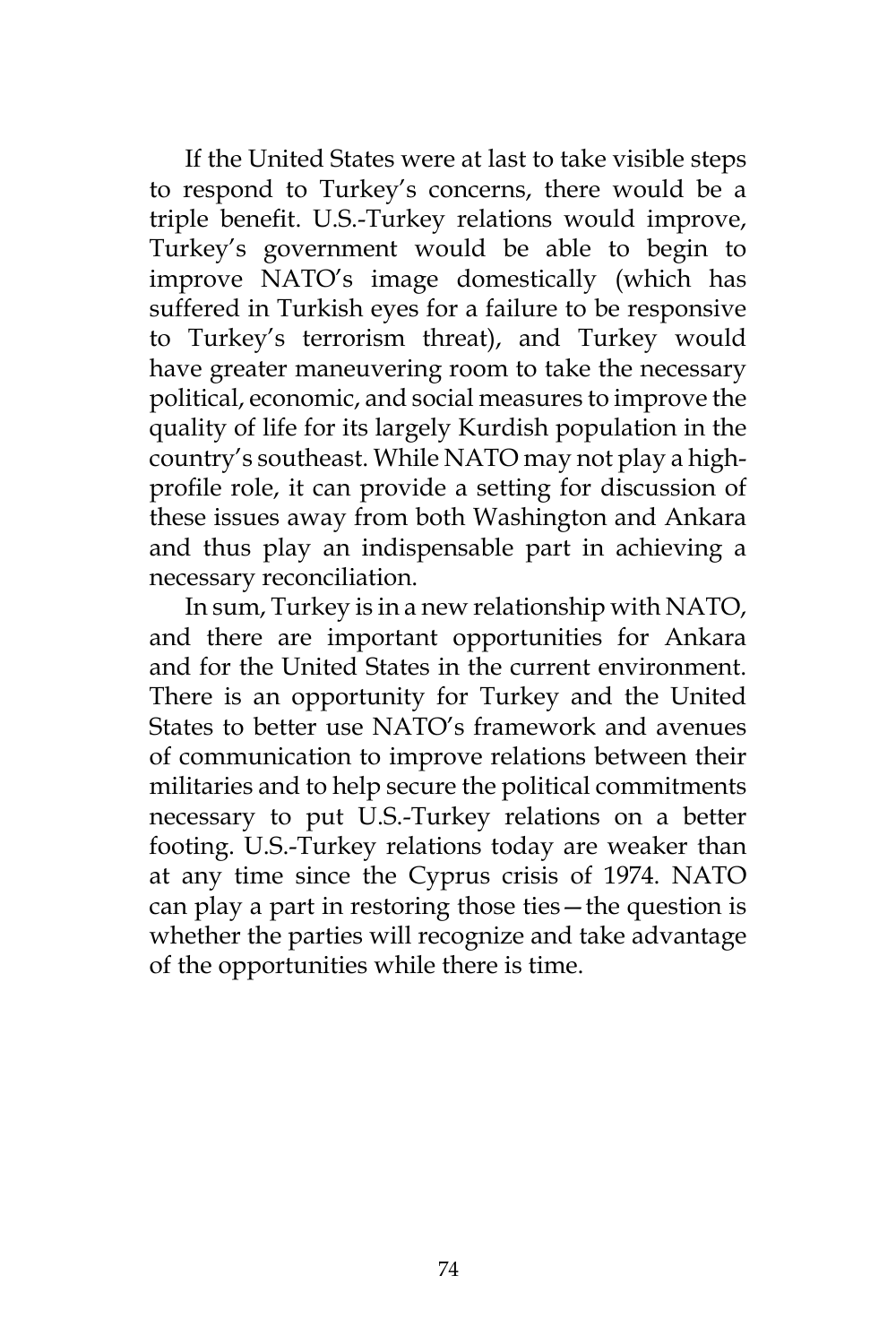### **CHAPTER 6**

### **TURKEY'S NEW MIDDLE EAST ACTIVISM**

### **F. Stephen Larrabee**

The last decade has witnessed a remarkable burst of Turkish activism in the Middle East. After decades of passivity and indifference, Turkey is emerging as an important diplomatic actor in that region. This new activism and independence represent an important departure in recent Turkish foreign policy. Except for a brief period in the l950s, Turkish foreign policy has been characterized by caution and aloofness from deep involvement in Middle East affairs. For most of the postwar period, the Middle East was largely off limits for Turkish foreign policy.

However, this new activism in the Middle East does not mean that Turkey is about to turn its back on the West. Turkey is reintegrating into a region of which it has historically been an important part. The Republican period—with its strong rejection of involvement in Middle Eastern affairs—was an anomaly in Turkish history. For many centuries, especially under the Ottomans, Turkey was an integral part of the Middle East and the dominant power in the region. Turkey's current activism in the Middle East represents a reversal of that anomaly and a return to more traditional patterns of Turkish behavior.<sup>1</sup>

### **The Impact of the Gulf War.**

The Gulf War was an important catalyst for Turkey's return to the Middle East. President Turgut Özal's support for the United States in the Gulf War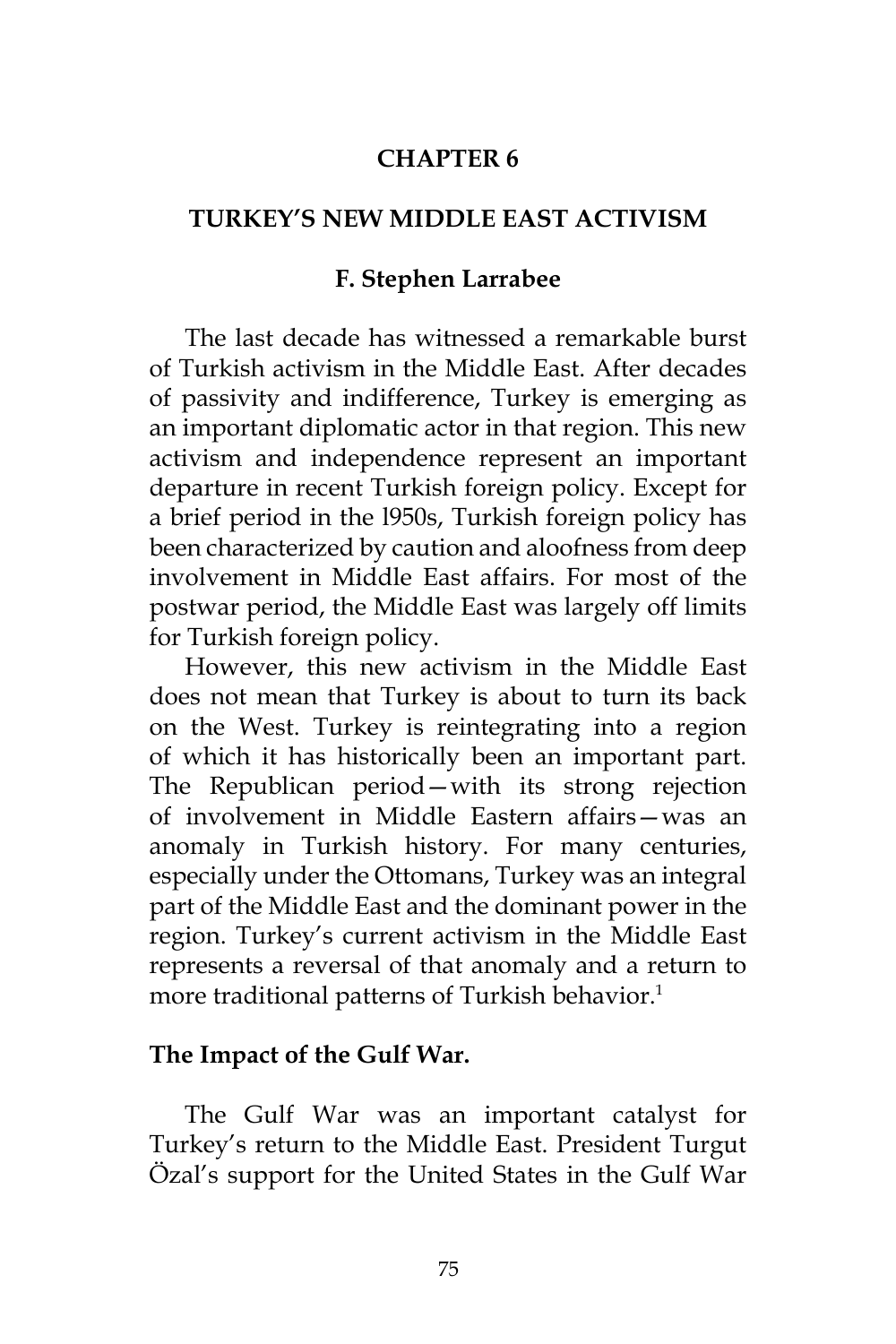represented a major break with Turkey's previous disposition toward noninvolvement in the Middle East. Özal saw the war as an opportunity to demonstrate Turkey's continued strategic importance and cement closer defense ties with the United States. Against the advice of many of his advisors—and the Turkish military—Özal threw Turkey's full support behind the U.S. military campaign to drive Iraq out of Kuwait. Ankara cut off Iraq's oil exports through Turkish pipelines as part of United Nations (UN) sanctions imposed on Iraq. It also deployed 100,000 troops along the Turkish-Iraqi border and allowed the United States to fly sorties against Iraq out of Turkish bases.

Özal hoped that his firm support for the U.S. military campaign against Iraq would bring important foreign policy dividends in terms of strengthening the "strategic partnership" with the United States and enhancing Turkey's prospects for achieving membership in the European Community (as the European Union (EU) was then called). However, Özal's hopes proved illusory. The strategic partnership with the United States remained a chimera while Özal's support of the United States did little to advance Turkey's membership in the European Community. Economically, moreover, Turkey paid a high price for its support of the U.S. military campaign in terms of lost pipeline fees and trade.<sup>2</sup>

As a result of the Gulf War, Turkey found itself drawn more deeply into the vortex of Middle East politics. The war marked a major escalation of Turkey's Kurdish problem. The establishment of a de facto Kurdish state in Northern Iraq under western protection gave new impetus to Kurdish nationalism and provided a logistical base for attacks on Turkish territory by Kurdish separatists in the Partiya Karkeren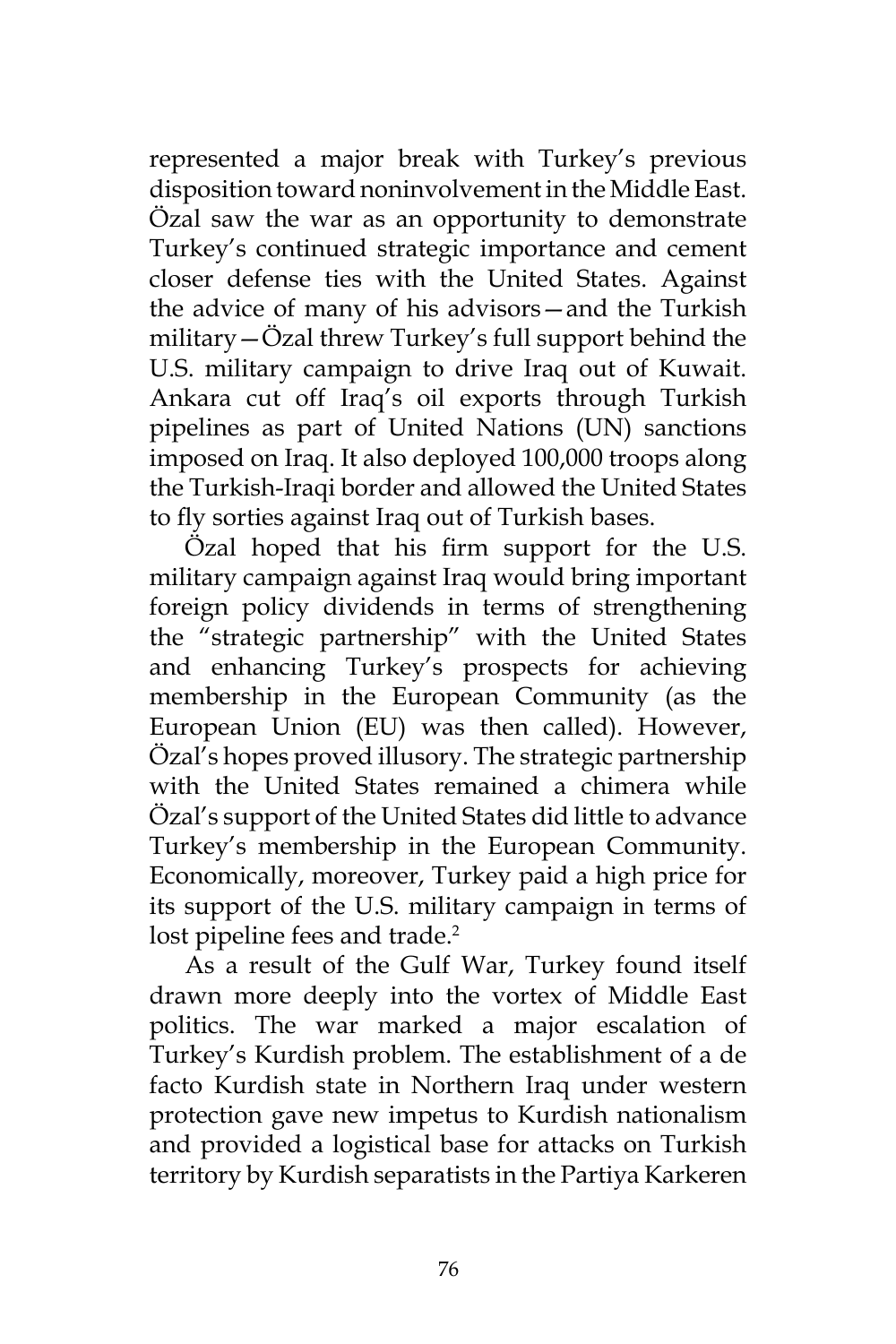Kurdistan Workers Party (Kurdish Workers Party or PKK). While many Americans regard the Gulf War as the heyday of U.S.-Turkish cooperation, for many Turks, as Ian Lesser has noted, the Gulf War is "the place where the trouble started."3

# **Iraq and the Kurdish Challenge.**

The U.S. invasion of Iraq has also been a major catalyst for Turkey's new focus on the Middle East. Turkish policymakers had strong reservations about the U.S. invasion from the outset. While they had no love for Saddam Hussein, Turkish leaders saw him as assuring stability on their southern border. They feared that his removal would lead to the fragmentation of Iraq, strengthen Kurdish aspirations for an independent Kurdish state, and reinforce separatist pressures among Turkey's own Kurdish population.

Since then, Turkey has seen its worst fears realized. Iraq remains politically fragile and has become a breeding ground for international terrorism. Iran's influence has increased in Iraq and the region more broadly. And the Kurdish drive for autonomy—as well as eventual independence—has been given greater impetus. Turkey is now confronted with a very real prospect that an independent Kurdish state may eventually emerge on its southern border. Turkish officials fear that this could exacerbate separatist pressures among Turkey's own Kurdish population and pose a threat to Turkey's territorial integrity.

 In the last several years, Turkey has witnessed an upsurge of violence by Kurdish separatists led by the PKK. The PKK has waged a highly destructive guerrilla war in southeastern Turkey resulting in the death of more than 35,000 Turks and Kurds since l984. After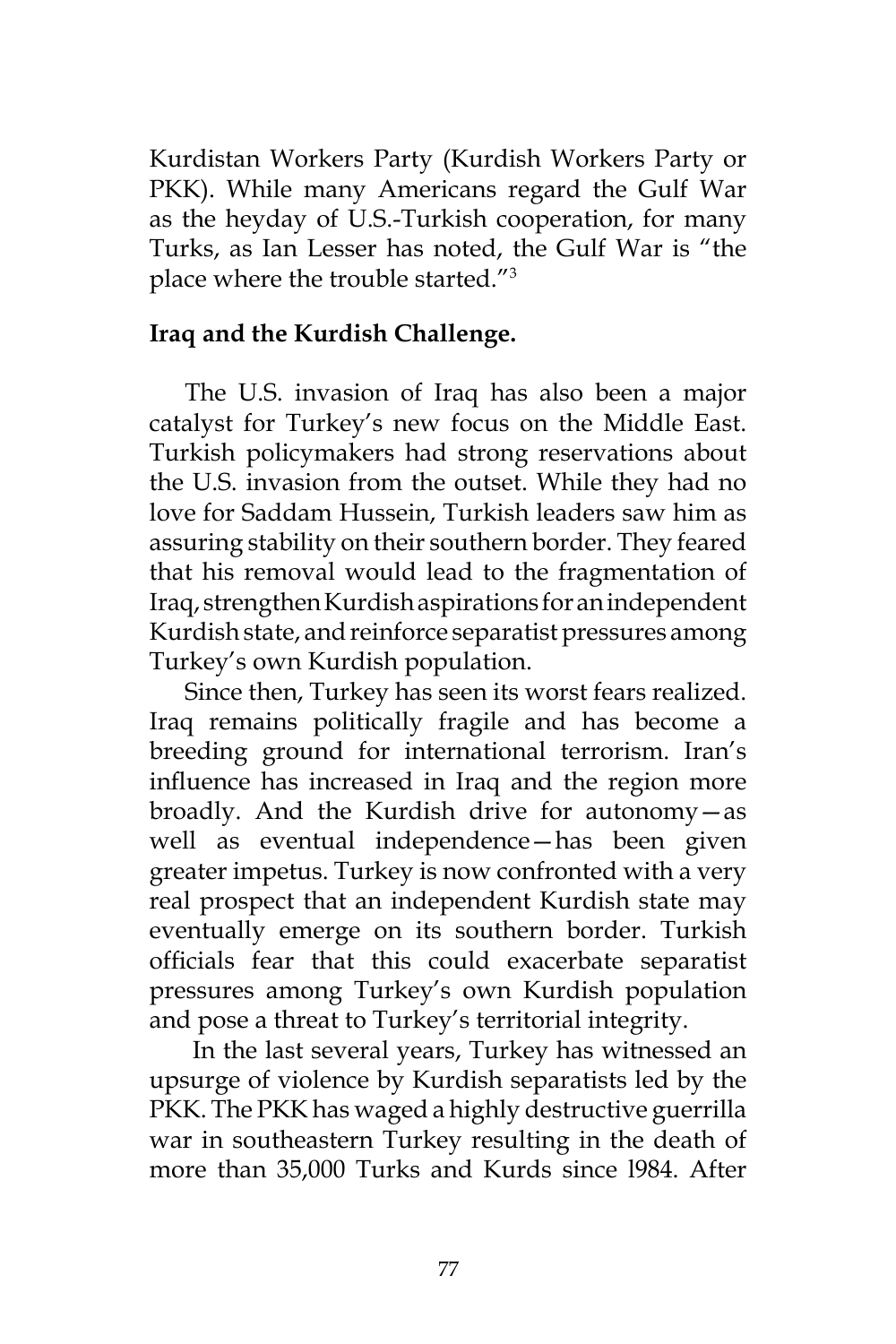the capture of PKK leader Abdullah Öcalan in l999, the PKK declared a unilateral ceasefire. However, it took up arms again in June 2004 and has launched repeated attacks on Turkish territory from sanctuaries in the Kandil Mountains in northern Iraq. These attacks have resulted in the deaths of over 200 members of Turkish security forces since January 2006.

The Erdogan government has repeatedly requested U.S. military assistance to help eliminate PKK training camps in northern Iraq. However, Washington has been reluctant to take military action against the PKK because it cannot spare the troops, which are needed to combat the insurgency elsewhere in Iraq. In addition, military action against the PKK could destabilize northern Iraq, which is relatively calm compared to the rest of Iraq. The Kurds have been the staunchest backers of U.S. policy in Iraq. Without their support, any hope for the emergence of a unified and stable Iraq could collapse.

The reluctance of the United States to help Turkey militarily to eliminate the terrorist threat posed by the PKK has led to growing frustration and bitterness in Ankara, which repeatedly threatened to take unilateral action to eradicate the PKK threat and in late February 2008 did indeed launch a substantial week-long ground incursion against PKK targets in northern Iraq. The U.S. reluctance has contributed to a dangerous growth of anti-American sentiment in Turkey. According to a poll by the German Marshall Fund, among European nations, Turkey reports the lowest approval rating for President Bush's handling of international policies, with only 7 percent approving and 81 percent disapproving. The strongest negative feelings toward U.S. leadership were also found in Turkey, where 56 percent of respondents viewed U.S. leadership as "undesirable."4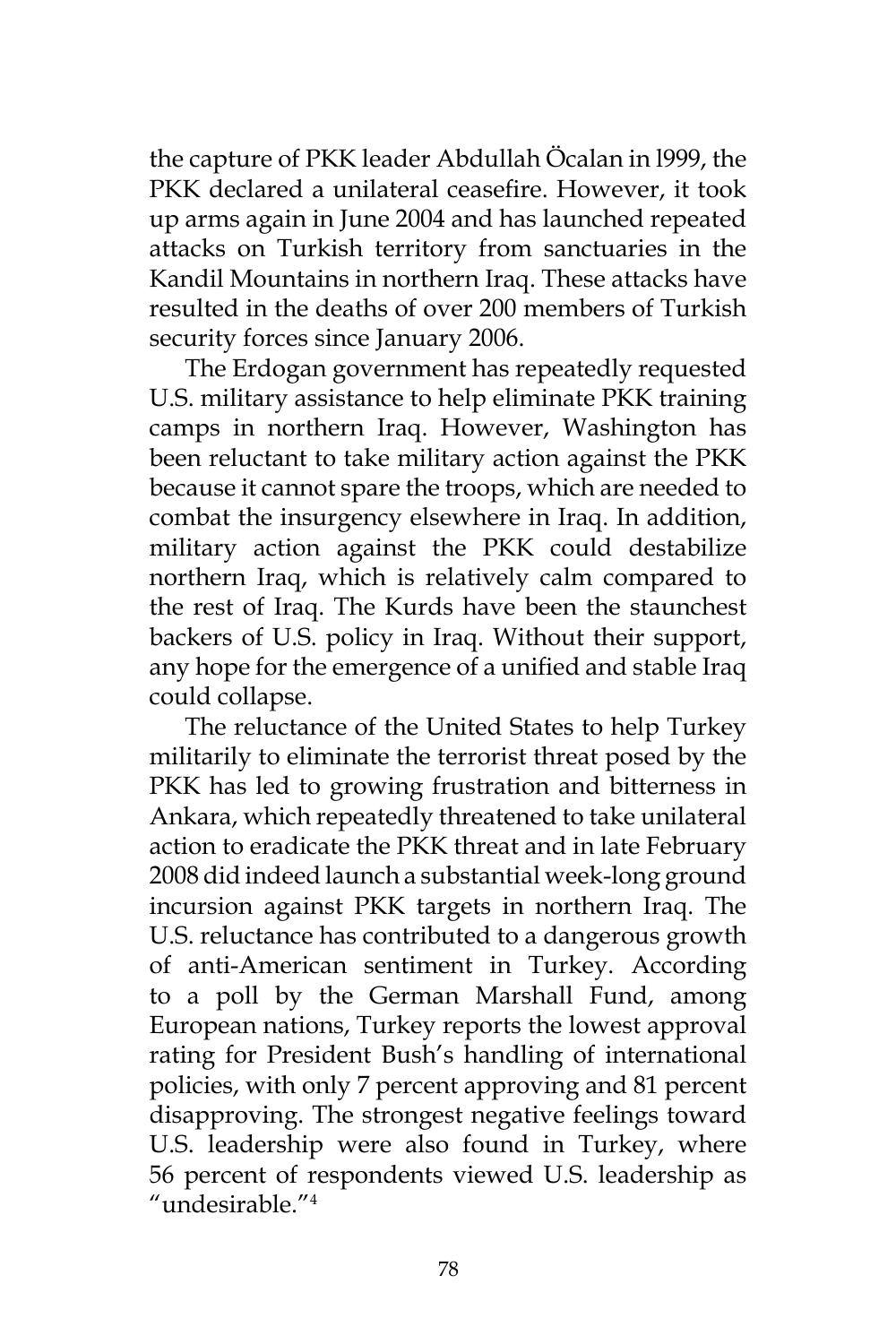The status of the city of Kirkuk in northern Iraq presents a second potentially explosive problem. Kirkuk sits on top one of the world's largest oil deposits. Turkish officials fear that control of Kirkuk and its oil wealth by the Kurdistan Regional Government (KRG) would enable the Iraqi Kurds to finance an independent Kurdish state. If the Iraqi Kurds attempt to make Kirkuk the capital of their autonomous region, Turkey could be provoked to launch a major ground invasion, which could exacerbate instability in Iraq and the region as a whole.

# **New Regional Activism.**

Turkey's greater activism in the Middle East has also been reflected in its effort to strengthen ties to its regional neighbors, particularly Iran and Syria. Turkey's relations with both countries were strained in the l980s and l990s, in part because they supported the PKK against Turkey. However, relations with Tehran and Damascus have significantly improved in recent years.

Concerns about the impact of rising Kurdish nationalism have been a major driving force behind Turkey's rapprochement with both countries. Iran and Syria have Kurdish minorities on their own territory. They share Turkey's interest in containing Kurdish nationalism and preventing the emergence of an independent Kurdish state on their own borders. This has provided an important incentive for both countries to cooperate more closely with Ankara.

Energy has also been a major driver behind the warming of Turkey's ties to Iran. Iran is the second largest supplier of natural gas to Turkey after Russia. In July l996 shortly after taking office, Turkish Prime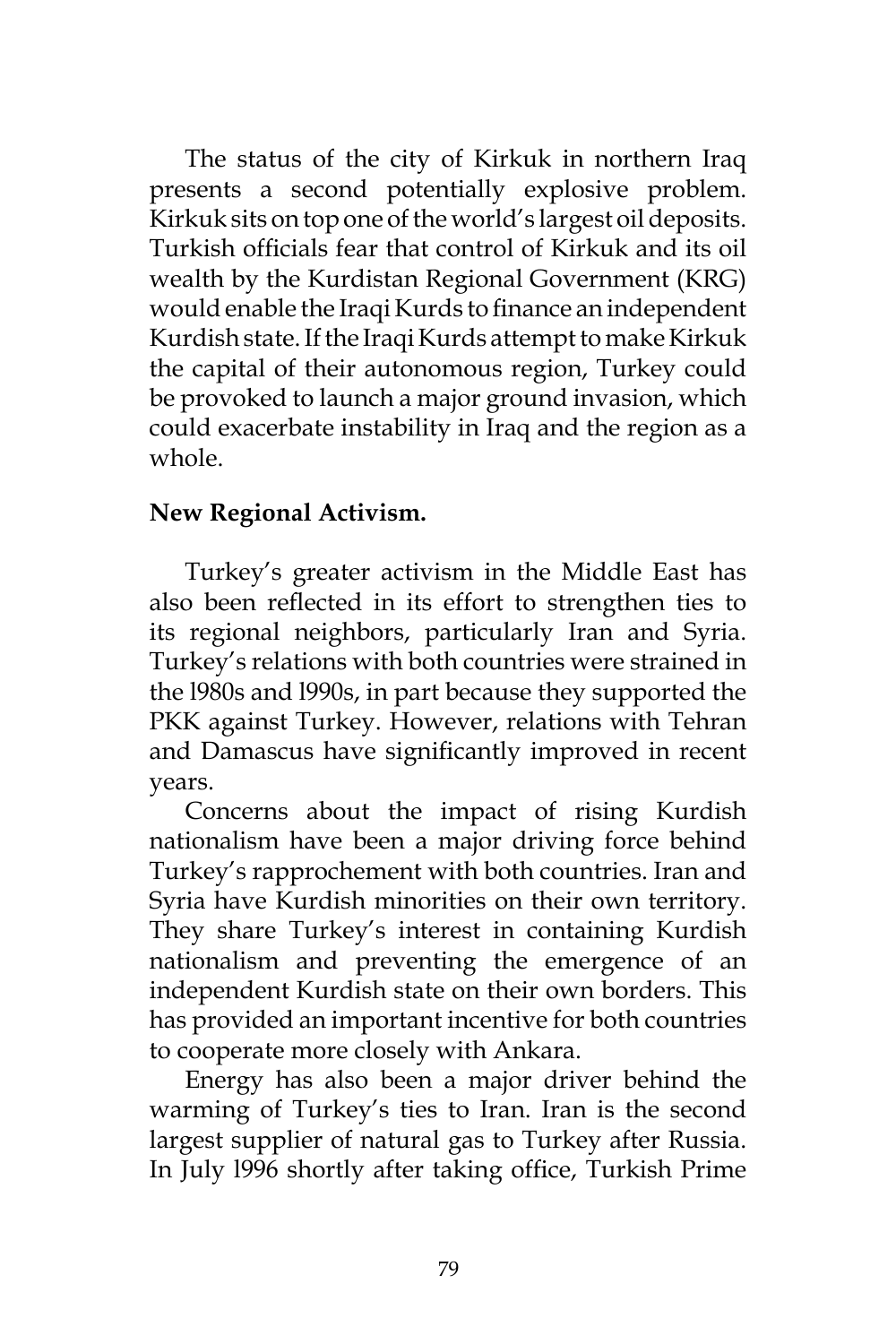Minister Necmettin Erbakan concluded a \$23 billion natural gas deal with Iran. The deal set the framework for long-term delivery of natural gas for the following 25 years. Since then, energy ties have continued to strengthen.

Relations with Syria have sharply improved in the last decade. Like Turkey, Syria faces an internal problem with its Kurdish minority, which has shown increasing signs of restlessness. The Baathist leadership around President Bashar Assad has been concerned that the emergence of an economically robust Kurdish government in northern Iraq could stimulate pressures for economic and political improvements among Syria's Kurdish population and pose a challenge to the regime's stability. These concerns have been a prime driver behind the growing cooperation between Ankara and Damascus.

Ankara's diplomatic engagement in the Lebanon crisis in the summer and fall of 2006 provides another example of Turkey's new activism in the Middle East. The Erdogan government's decision to send 1,000 troops to participate in the United Nations (UN) peacekeeping force in Lebanon represented an important departure from Turkey's traditional policy of avoiding deep involvement in Middle Eastern affairs and provoked a heated internal debate in Turkey. Such an action would have been unthinkable a few years ago, thus underscoring Turkey's readiness to play a much more active role in the Middle East lately.

## **The Israeli Connection.**

Turkey's policy toward Israel has also undergone an important shift. The Erdogan government has pursued a much more active benign Palestinian policy than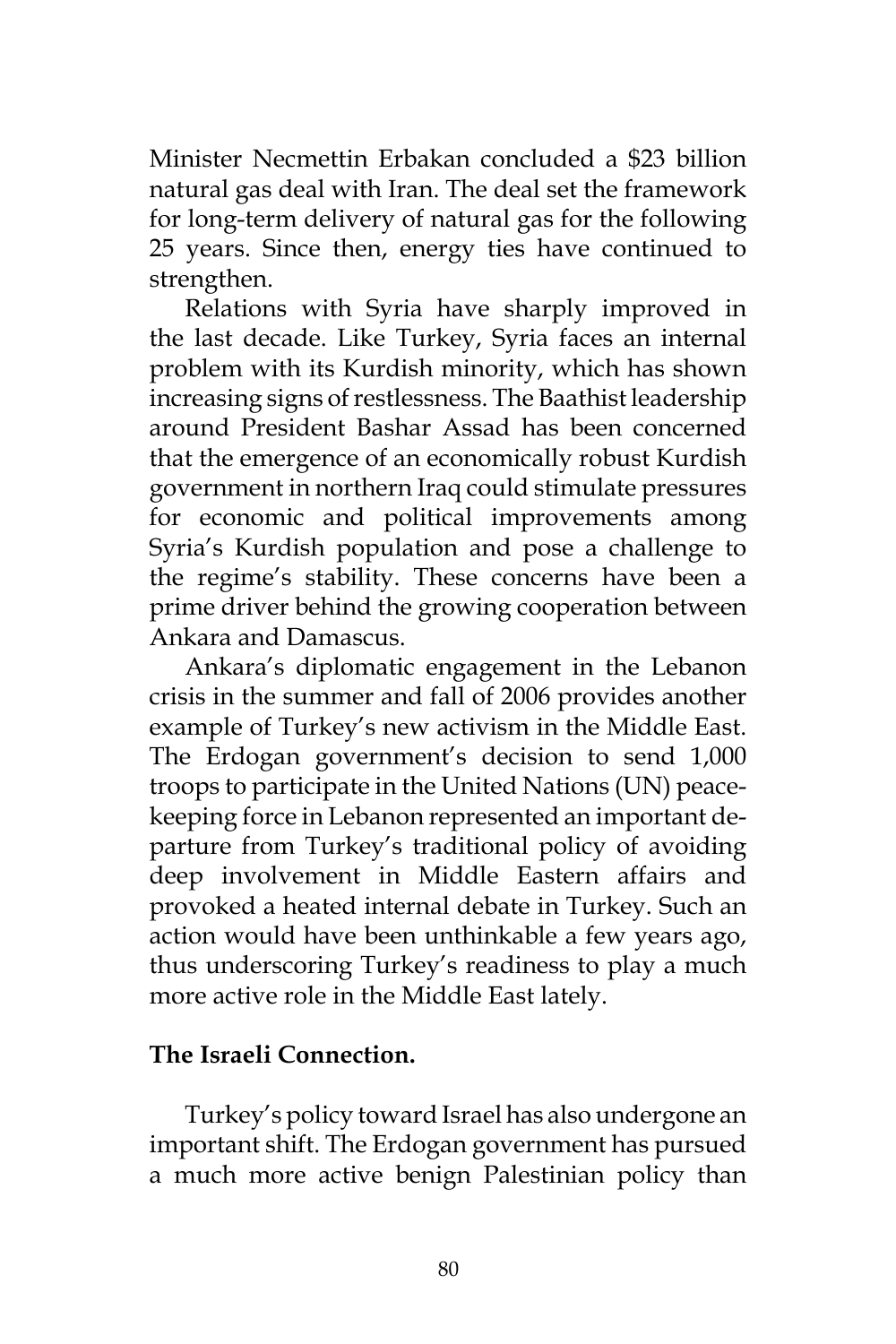its predecessors. Erdogan has been openly critical of Israeli actions in the West Bank and Gaza, calling them acts of "state terror."5 These remarks caused irritation in Jerusalem and contributed to strains in Turkey's bilateral ties with Israel.

At the same time, Turkey has sought to establish closer ties to the Palestinian leadership. A few weeks after the elections in the Palestinian territories, Turkey hosted a high-ranking Hamas delegation led by Khaled Mashaal in Ankara. The visit was arranged without consultation with the United States or Israel, provoking strong anger in Washington and Jerusalem because it directly undercut U.S. and Israeli efforts to isolate Hamas until it met a series of specific conditions, including acknowledgment of Israel's right to exist.

Turkey's approach to the crisis in Lebanon provides another example where Turkey has adopted an independent position at odds with Israeli policy. Erdogan sharply condemned the Israeli attacks, declaring that they in no way could be considered legitimate. $6$ The attacks prompted large-scale protests and the burning of the Israeli flag in several major Turkish cities. A number of nongovernmental organizations also issued statements condemning Israeli policies in Lebanon and the Palestinian territories.

## **Implications for U.S. Policy.**

U.S. policymakers will need to get used to dealing with a more independent-minded and assertive Turkey, one increasingly inclined to pursue its own interests. This will particularly affect the ability of the United States to use Turkish military facilities for operations in the Middle East. Turkey is likely to be extremely wary of allowing the United States to use its military facilities for operations in the Middle East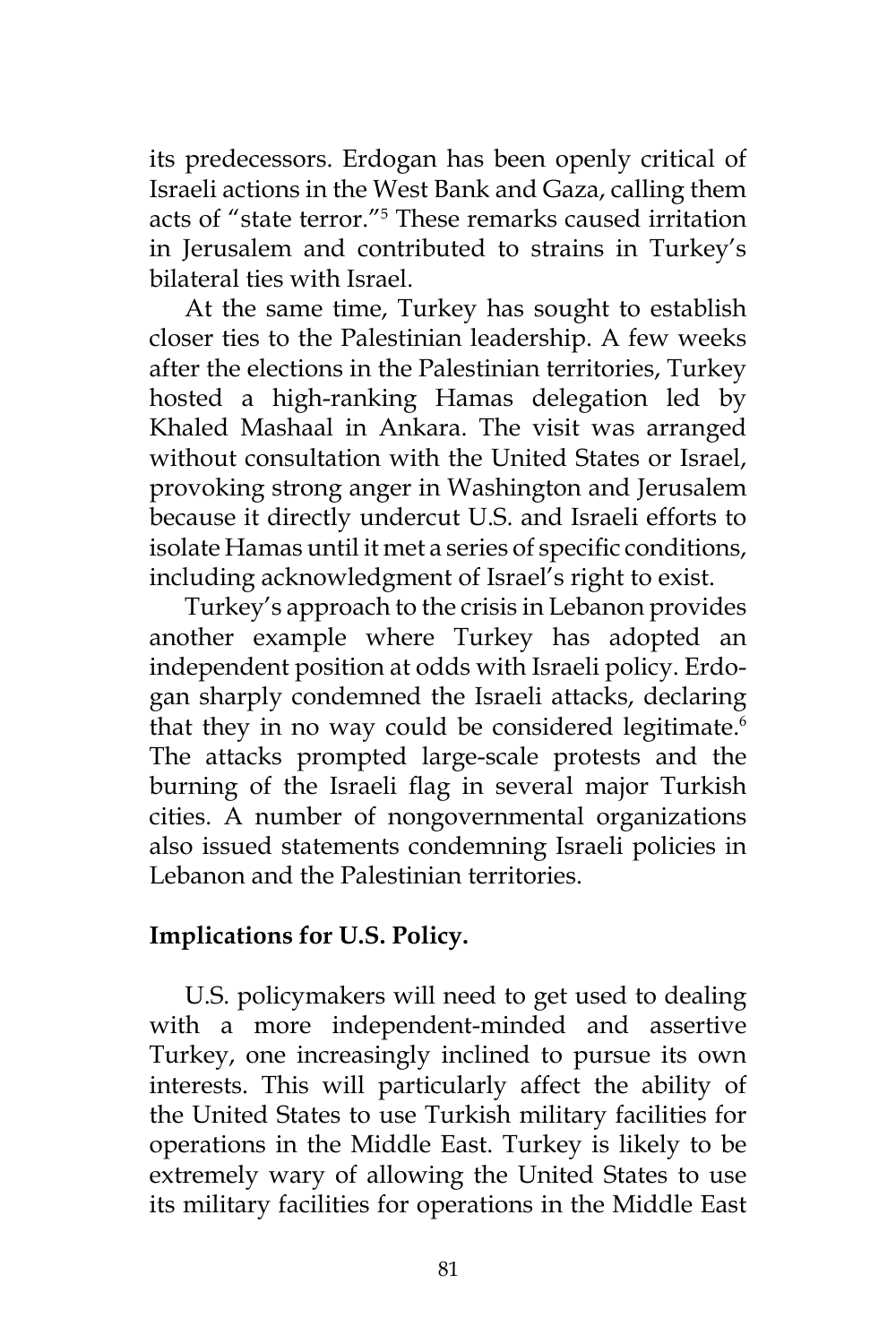and Gulf except in cases where these operations clearly serve NATO or Turkish national interests.

Relations with Iran and Syria represent another area where adjustments are needed. Turkey has a strong and enduring interest in maintaining good relations with both countries. Pressuring Turkey to curtail these ties or isolate either country will not work and will only exacerbate strains in relations with Ankara. Rather than seeing Turkey's ties to Tehran and Damascus as a problem, Washington should view them as an asset. As a close neighbor with historical ties to the region, Turkey can act as a useful interlocutor at a time when U.S. ties to Iran and Syria are strained.

Finally—and most important—Washington needs to address Turkish concerns about PKK terrorism more resolutely. Washington should press the Kurdish Regional Government in Northern Iraq to crack down on PKK activities and close the PKK training camps on its soil. Second, it should insist that the Kurdish government in Northern Iraq arrest and turn over to the Turkish government key PKK leaders, many of whom continue to roam freely in northern Iraq and even appear on Kurdish television stations supported by the Kurdish autonomous government. Such a move would have a dramatic psychological impact in Turkey and do much to reduce the growing anti-Americanism among the Turkish population.

### **ENDNOTES - CHAPTER 6**

1. Suat Kiniklioglu, "Let Turkey be Turkey," *Today's Zaman*, February 14, 2007.

2. According to Turkish estimates, Turkey's support in enforcing sanctions against Iraq cost Turkey \$6 billion and the cost of deploying 100,000 troops another \$300 million.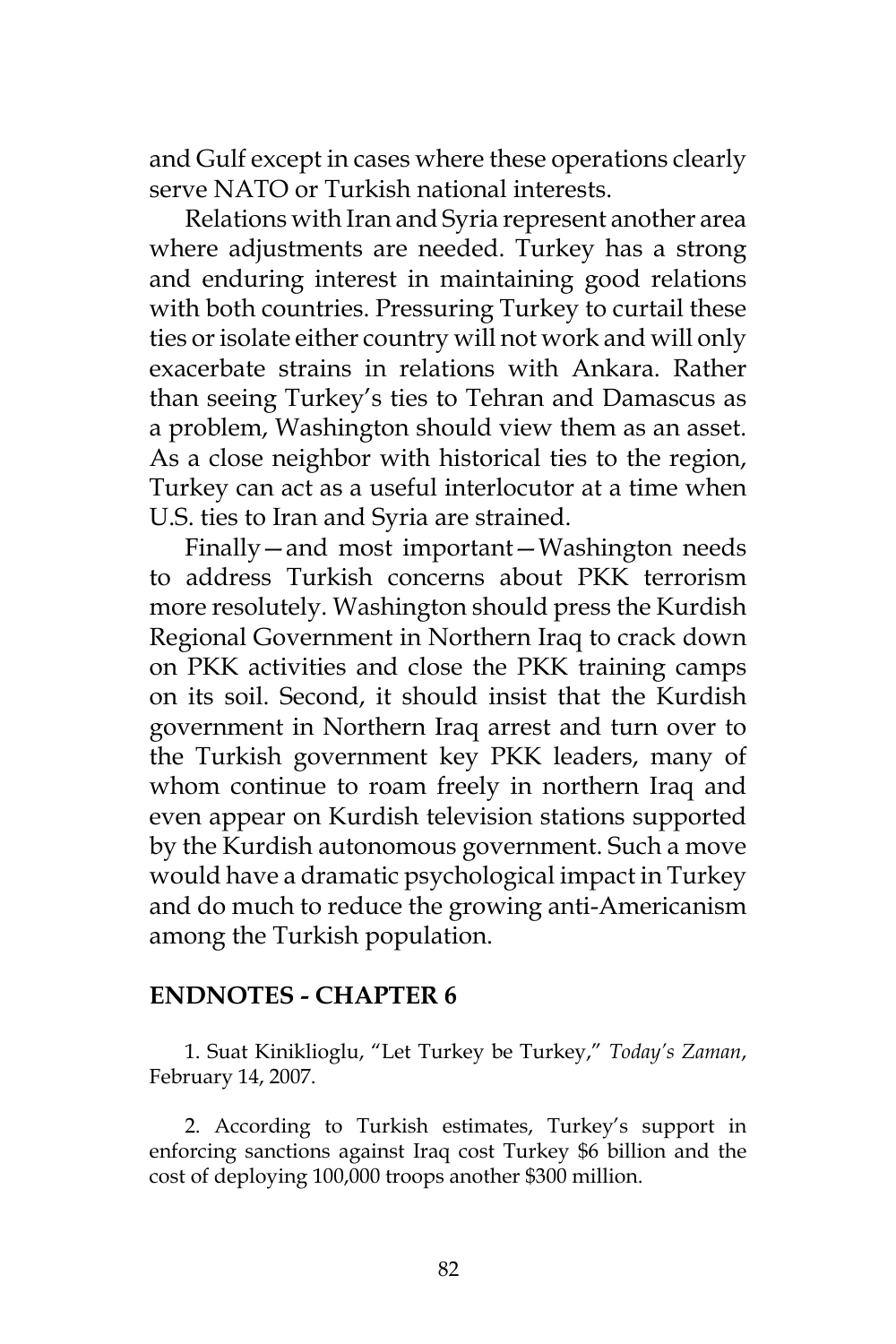3. Ian Lesser, "Turkey, the United States, and the Geo-Politics of Delusion," *Survival,* Vol. 48, No. 3, Fall 2006, p. 2.

4. See *Transatlantic Trends: Key Findings 2006*, Washington, DC: German Marshall Fund of the United States, 2006, p. 19.

5. "Israeli Operation Draws Ire in Turkey," *The Probe,* May 23, 2004; "Turkey Irked by Gaza Offensive But Not Prompted to Reverse Ties to Israel," *The Probe,* May 30, 2004.

6. "Erdogan: Unfair War in Lebanon Will Have No Winner," *Turkish Daily News,* August 4, 2006.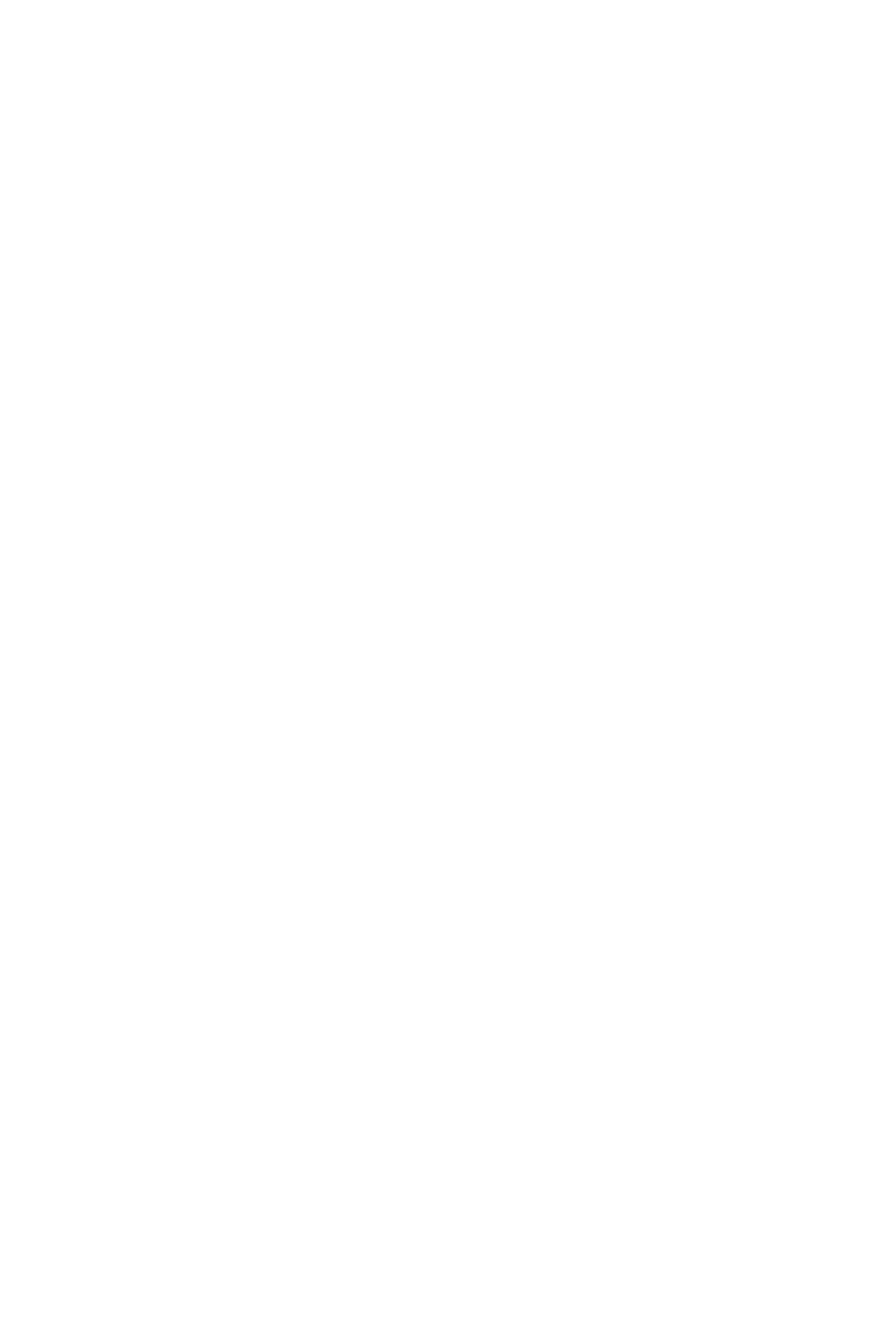### **CHAPTER 7**

# **THE NEW MIDDLE EAST, TURKEY, AND THE SEARCH FOR REGIONAL STABILITY**

#### **Gökhan Çetinsaya**

A new Middle East is emerging since the U.S. invasion of Iraq in March 2003. The developments in Iraq will have far-reaching consequences for the region's future. Iraq is like a miniature of the Middle East with its population structure, social characteristics, religious mixture, problems, and challenges. A process of reciprocal influence is to be expected between Iraq and its neighbors. Each domestic actor in Iraq has relations with ethnic and religious groups in the neighboring countries. The Kurds in northern Iraq have links with the Kurds in Syria, Turkey, and Iran; the Shiite Arabs have relations with Arab and non-Arab Shiites in Iran, Kuwait, Bahrain, and Saudi Arabia; the Sunni Arabs have relations with the Sunni Arabs in Syria and Jordan, and with Islamic movements in the Arab world; and the Turcomans have relations with Turkey. All the neighboring and regional countries also have interest in and relations with these groups and actors in Iraq. Therefore, the developments in Iraq will affect neighboring countries, while policies pursued by its neighbors will inevitably have an impact on Iraq.

#### **The New Middle East.**

The new Middle East seems to take its shape in the light of the following interrelated trends:

There is a rise of nonstate actors in the Middle East. They appear (as witnessed in Iraq, Lebanon,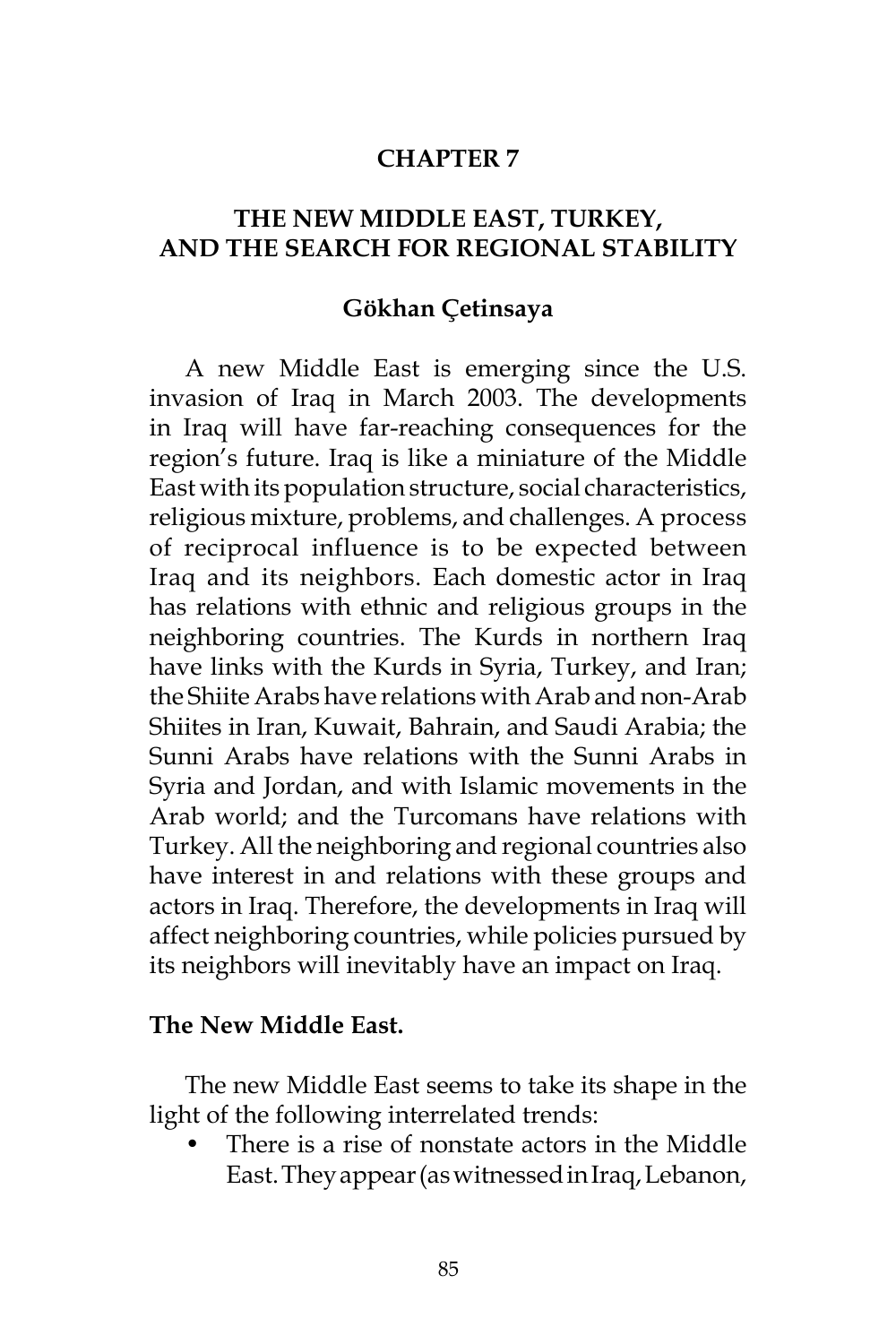and Palestine) to play crucial roles in the region. They have their own armed militias; they fight with the national armies; and they challenge the states.

- There are at the same time ethnic and sectarian groups. Both at the state and nonstate levels, ethnic and sectarian groups are rising as new influential actors, and ethnic and sectarian discourse and politics will be dominant in the region.
- There are also "Islamist" groups. "Islamism" or "Political Islam" will be influential as a political power. The "Islamist" trend includes both armed and nonarmed groups, as well as both Shiite and Sunni groups.
- A new strategic balance of power in the Middle East is emerging. The results of the loss of Iraq's strong army and its "Arab identity" in the region will be enormous. Iraq, as a powerful Arab country, has withdrawn from the regional equation, and Iran, Israel, and Turkey will aim to fill the strategic vacuum. The new Iraq, as a militarily weak and politically unstable country, changes the balance of power in the region especially at the expense of the Arab world.
- In this new strategic environment, there has been much discussion on the emergence of a "Shiite crescent" in the region. In fact, there appears to be emerging not one but three crescents in the new Middle East:

 1. **The Shiite crescent.** The new Iraq turns out to be a country in which the Shiite Arabs may dominate both the central government and foreign policy in the federal and democra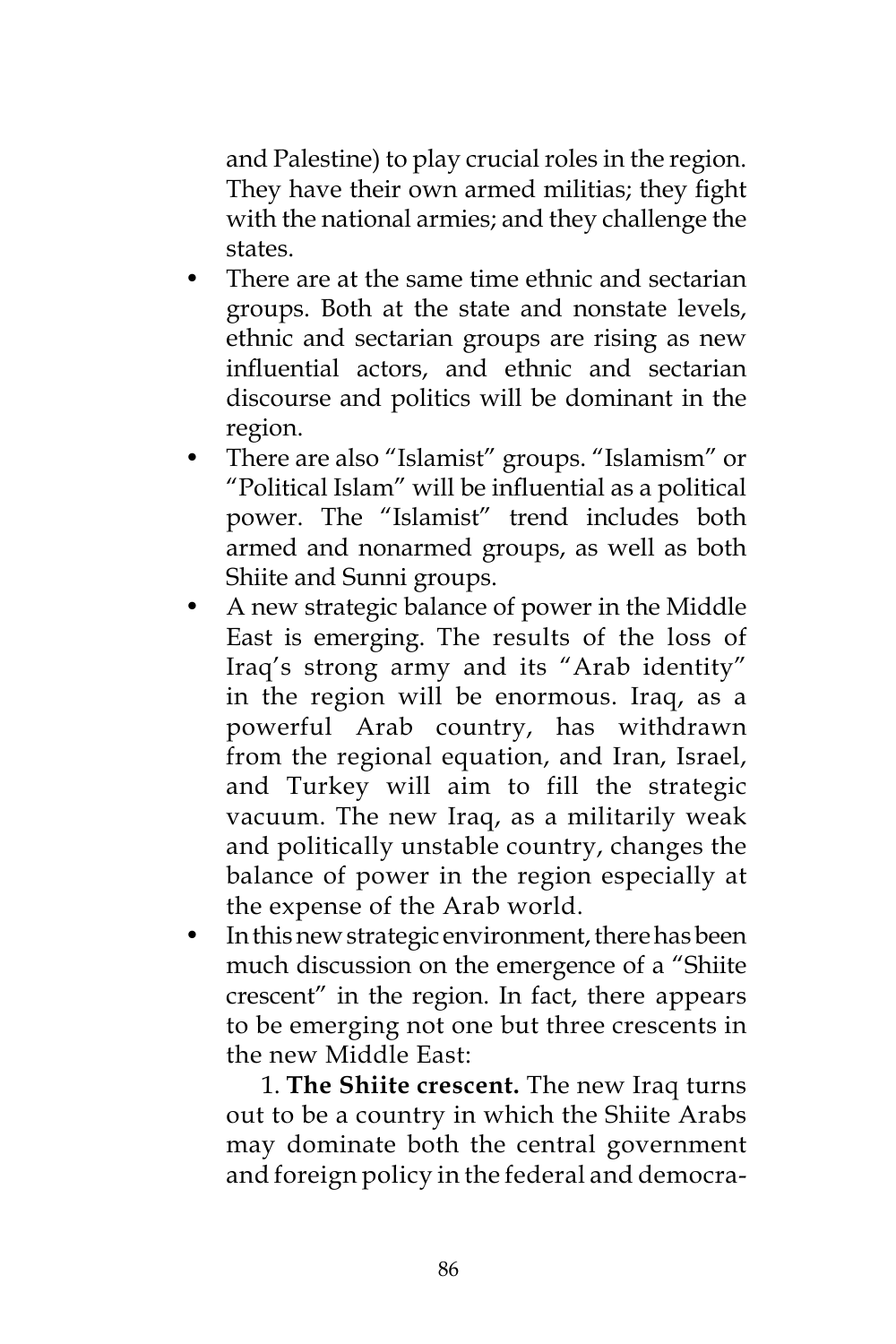tic processes as prescribed by the constitution. It is inevitable that in such a situation Iran will gain an enormous advantage. The economic, social, cultural, and religious interactions between the two countries that had been stymied by the Ba'ath regime will definitely increase in this new era. These interactions will cause anxiety for other regional actors, who think that a "Shiite crescent" is being created in the region stretching from Pakistan to Lebanon. Shiites comprise 60 percent of the population in Bahrain, 40 percent in Kuwait, 14 percent in Saudi Arabia, and 35 percent in Lebanon. In some analyses, the Zaydis who comprise 73 percent of the population in Yemen and the Nusayris in Syria, who remain outside the Twelver Shiite Islam, are also added to the crescent. This politicalreligious crescent is at the same time an "oil crescent" under Shiite control, stretching across Iran, Bahrain, the eastern province of Saudi Arabia, and southern Iraq. In addition to the aforementioned geopolitical-economicreligious factors, one should also expect the effects of social and cultural changes from the process of globalization in the Shiite world.

 2. **The Muslim Brotherhood crescent.** The new Middle East has witnessed the rise of the Muslim Brotherhood parties in different parts of the region. The parties which adopted the political, social, and religious philosophy of the Muslim Brotherhood movement are gaining strength in Sunni Arab politics day by day. In countries like Palestine, where democratic elections were allowed, these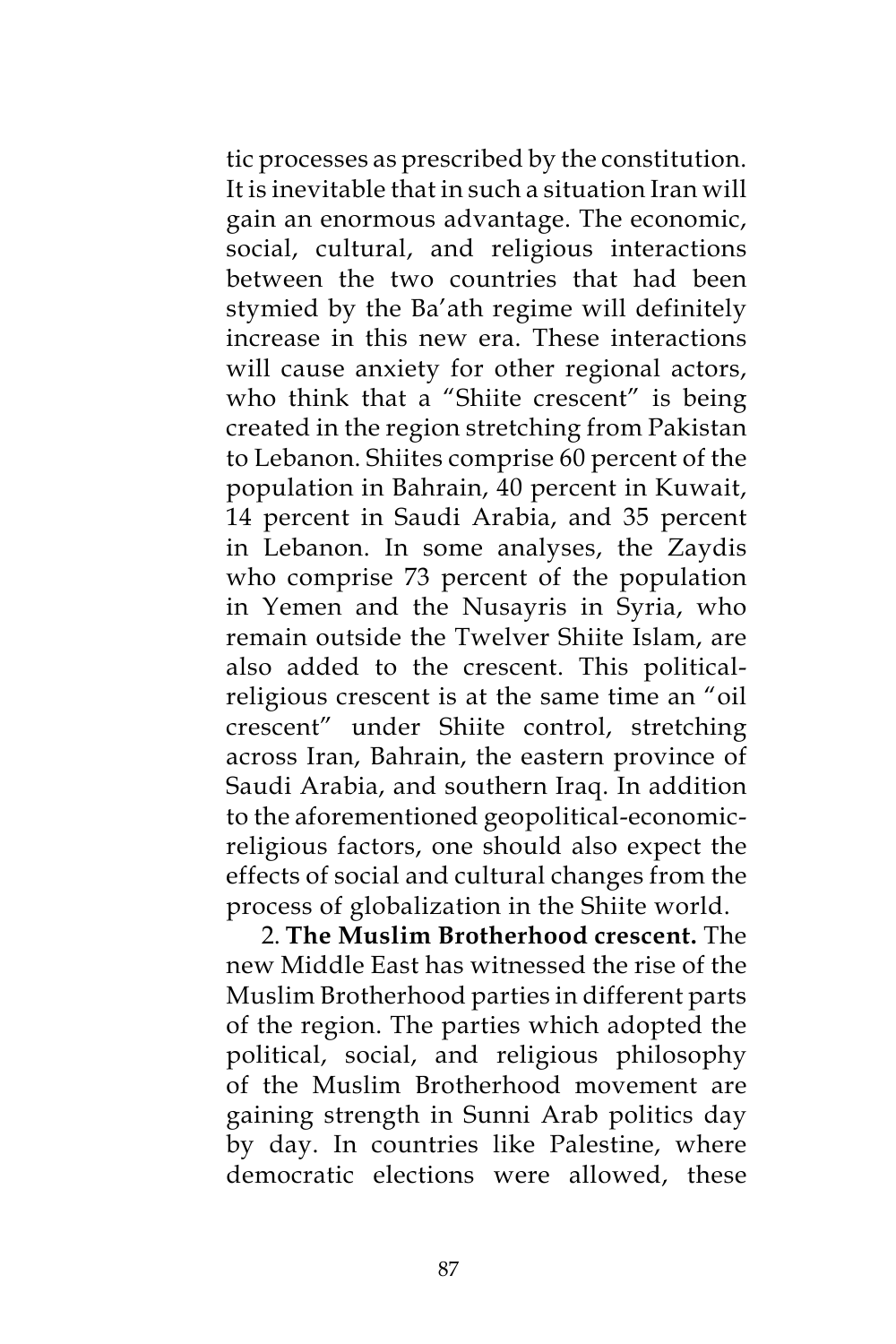parties won the elections. In other countries like Egypt and Jordan, where democratic elections were not allowed, they became main opposition parties.

 3. **The Kurdish crescent.** The developments in northern Iraq will inevitably have political, social, economic, and cultural impacts on the Kurds living in Turkey, Iran, and Syria, all neighboring countries. Both in the short and the long run, these countries will feel the impact of the "Kurdish Federal Region," which was established in northern Iraq. The rise of the idea of independence and a pan-Kurdish movement should be expected to gather momentum, especially among the post-1991 generations in northern Iraq. In addition to mutual political effects, we should also expect social, cultural, and economic interplay due to strong tribal and religious relations across the borders. Cultural interaction will have wider dimensions given the opportunities of globalization, i.e., news media, universities, newspapers, magazines, other literary products, and internet facilities. A significant economic interaction should also be expected in this crescent, especially between Turkey and northern Iraq.

### **Turkey and the New Middle East.**

In this new Middle East, Turkey faces several challenges, risks, and opportunities. Turkey is extremely anxious over the regional ferment discussed above, and tries to pursue a careful and comprehensive diplomacy in the region in order to forestall consequent adverse developments. Turkish political and military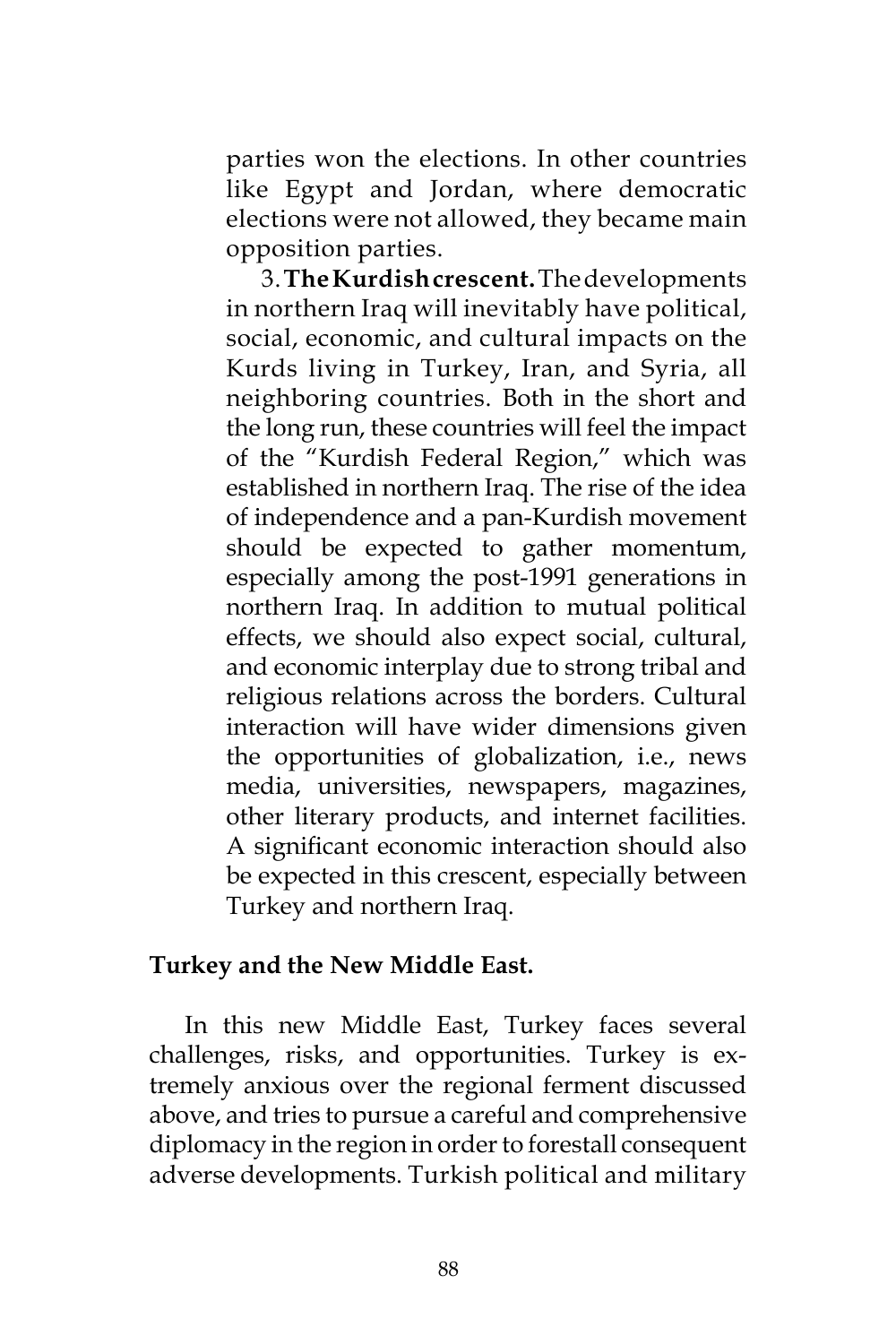elites believe that the disintegration of Iraq and/or new destabilizations in the Middle East could be disastrous for the region as well as Turkey.

What is Turkey's current policy toward the Middle East? Turkey's position can be understood only in the context of the general foreign policy and strategic vision of the new Turkish foreign policy decisionmakers or the Justice and Development Party (JDP) elites. In their vision, Turkey has become a pivotal country and a regional power in Eurasia and the Middle East since the end of the Cold War, with great potential for playing a constructive role and also even the potential to become a global actor. This vision, which denies a mere "bridge" role for Turkey, sets forth four main principles of Turkish foreign policy. The first principle is to establish a link between freedom and security. After September 11, 2001 (9/11), the world led by the United States became urgently preoccupied with security, largely at the expense of freedom. The only exception in this context has been Turkey: Only Turkey after 9/11 achieved freedom and democratization at the same time; only Turkey adopted a further democratization program without risking its security, both in internal and external politics.

The second principle might be called "zero-problems with the neighbors." According to this injunction, rather than viewing neighboring countries as enemies or potential enemies, or adopting a defensive attitude towards neighbors, Turkey should aim to establish good relations with all of its neighbors. By implementing this principle, Turkey will gain extraordinary room for maneuver in the region. Such an orientation is also the first prerequisite for Turkey to become a pivotal state or a key player in the Middle East.

The third principle is to establish a multidimensional and multitrack foreign policy, which also entails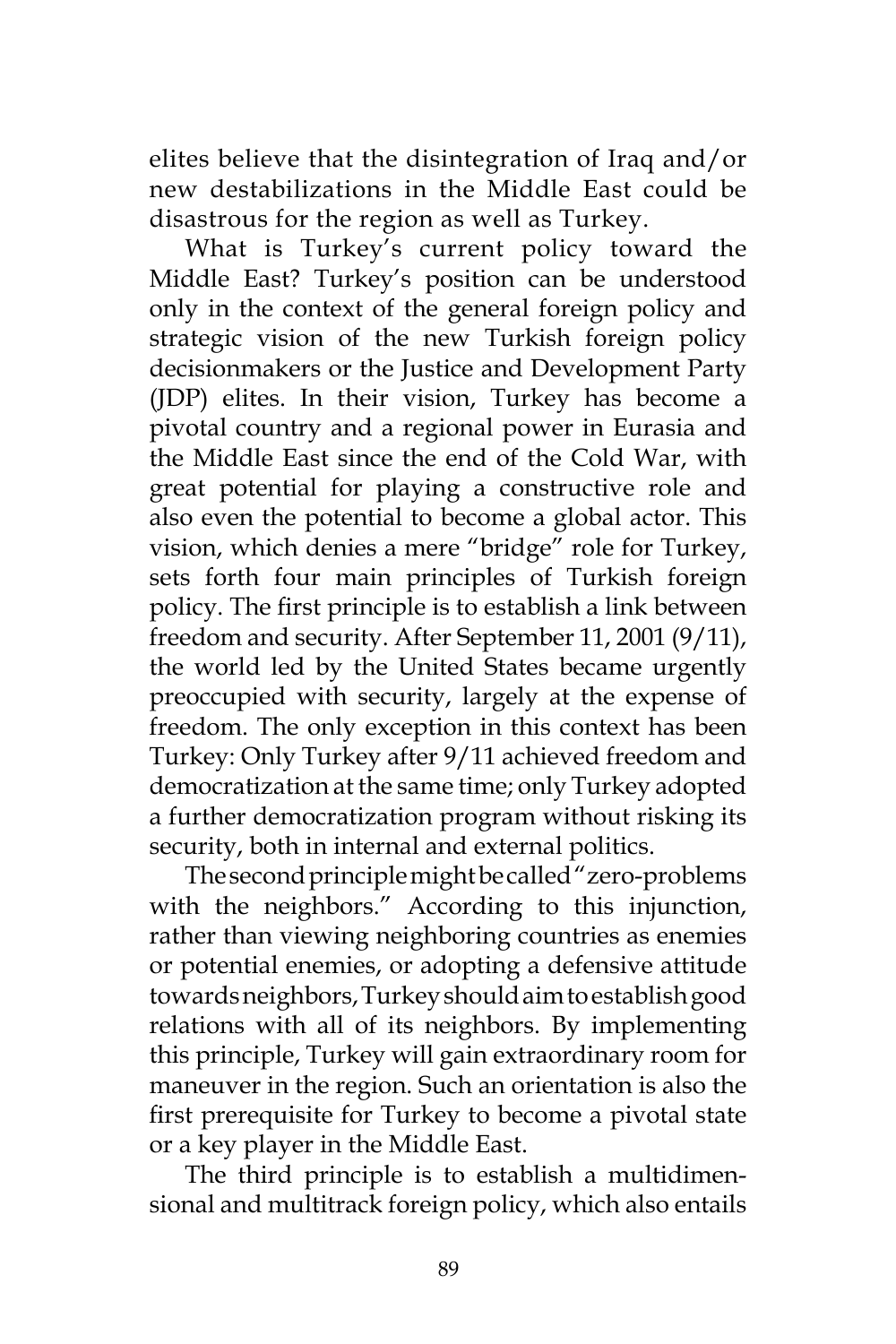Turkey's assumption of a new pivotal role in the Greater Middle East region. In today's international and regional dynamics, Turkey cannot maintain a static or one-dimensional foreign policy, but instead should pursue multiple tracks. Accordingly, for example, it is not a contradiction to create joint ventures with both Russia and the United States, or both the United States and the European Union (EU). It is not a contradiction to establish close relations with its neighbors and maintain strategic relations with the United States. Turkey can discuss the problems and create solutions in the East, without denying its western identity. At the same time, Turkey can adopt western values and principles and can discuss the future of Europe from a European perspective, without denying its Eastern identity. In this way, Turkey can also contribute to the EU's bid to become a global power, instead of a continental power. This vision sees all these joint or multidimensional relations as different parts of a unified Big Picture, much like viewing the global system as a giant jigsaw puzzle in which Turkey seeks its proper position vis-àvis the positions of its neighbors, friends, and allies.

The final principle is to pursue a proactive and visionary foreign policy, instead of a passive, reactive, or defensive foreign policy. Turkey, as a regional power and a pivotal country, should formulate and pursue a proactive, constructive, and comprehensive foreign policy that does not shrink from taking prudent initiatives. In the new international and regional environment, Turkey should not become a source of problems, but a problem-solving country, and should take initiatives to solve the problems of its region.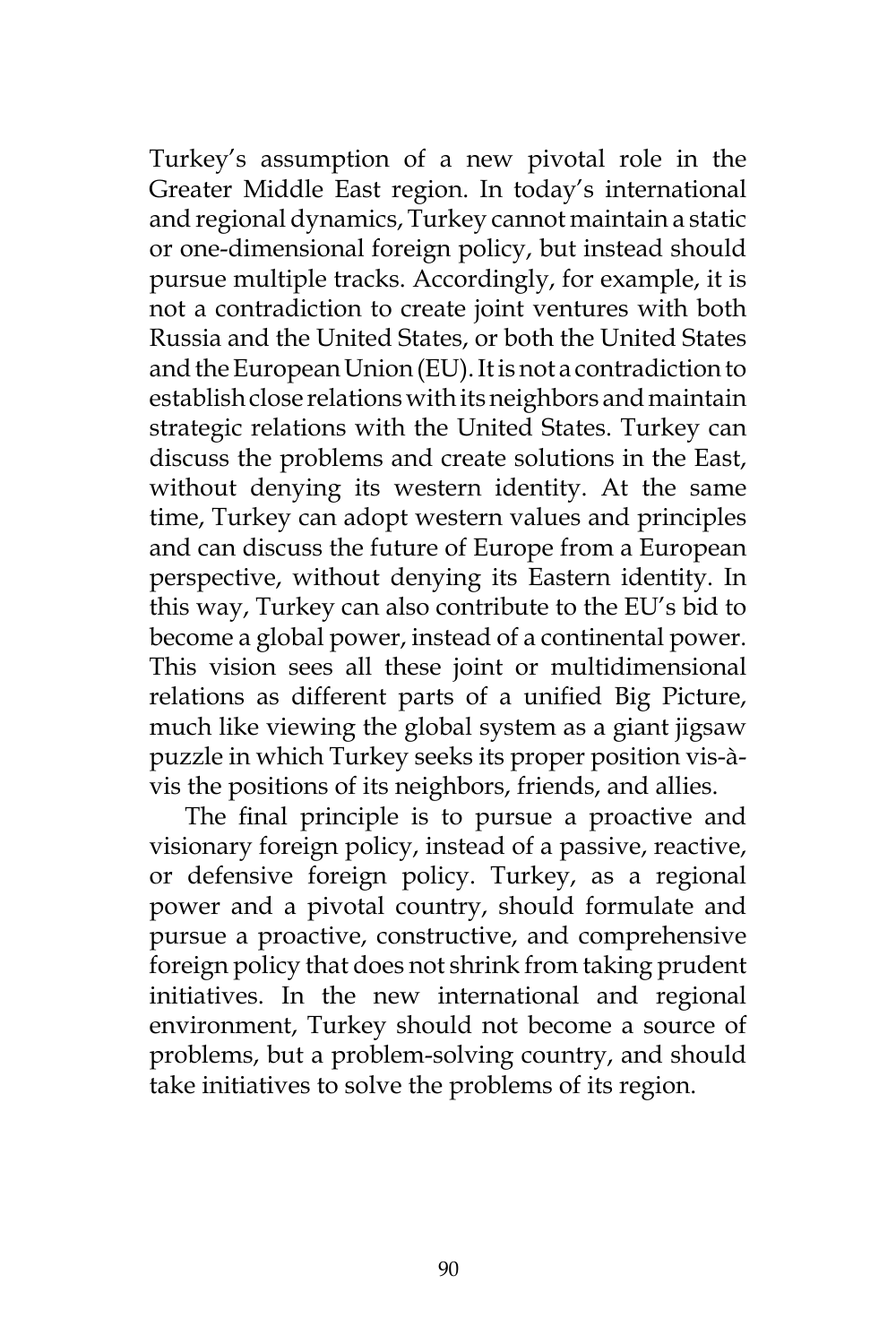# **Turkish-American Interests in the Middle East.**

The "Shared Vision and Structured Dialogue to Advance the Turkish-American Strategic Partnership" document, dated July 5, 2006, posits that Turkey and the United States "share the same set of values and ideals in our regional and global objectives: the promotion of peace, democracy, freedom, and prosperity." Turkey and the United States pledge themselves to work together on all issues of common concern, including,

- promoting peace and stability in the broader Middle East through democracy;
- supporting international efforts towards a permanent settlement of the Arab-Israeli conflict, including international efforts to resolve the Israeli-Palestinian conflict on the basis of a twostate solution;
- fostering stability, democracy, and prosperity in a unified Iraq;
- supporting diplomatic efforts regarding Iran's nuclear program, including the recent P5+1 initiative;
- contributing to stability, democracy, and prosperity in the Black Sea region, the Caucasus, Central Asia, and Afghanistan;
- supporting the achievement of a just, lasting, comprehensive, and mutually acceptable settlement of the Cyprus question under the auspices of the UN, and in this context ending the isolation of the Turkish Cypriots;
- enhancing energy security through diversification of routes and sources, including from the Caspian basin;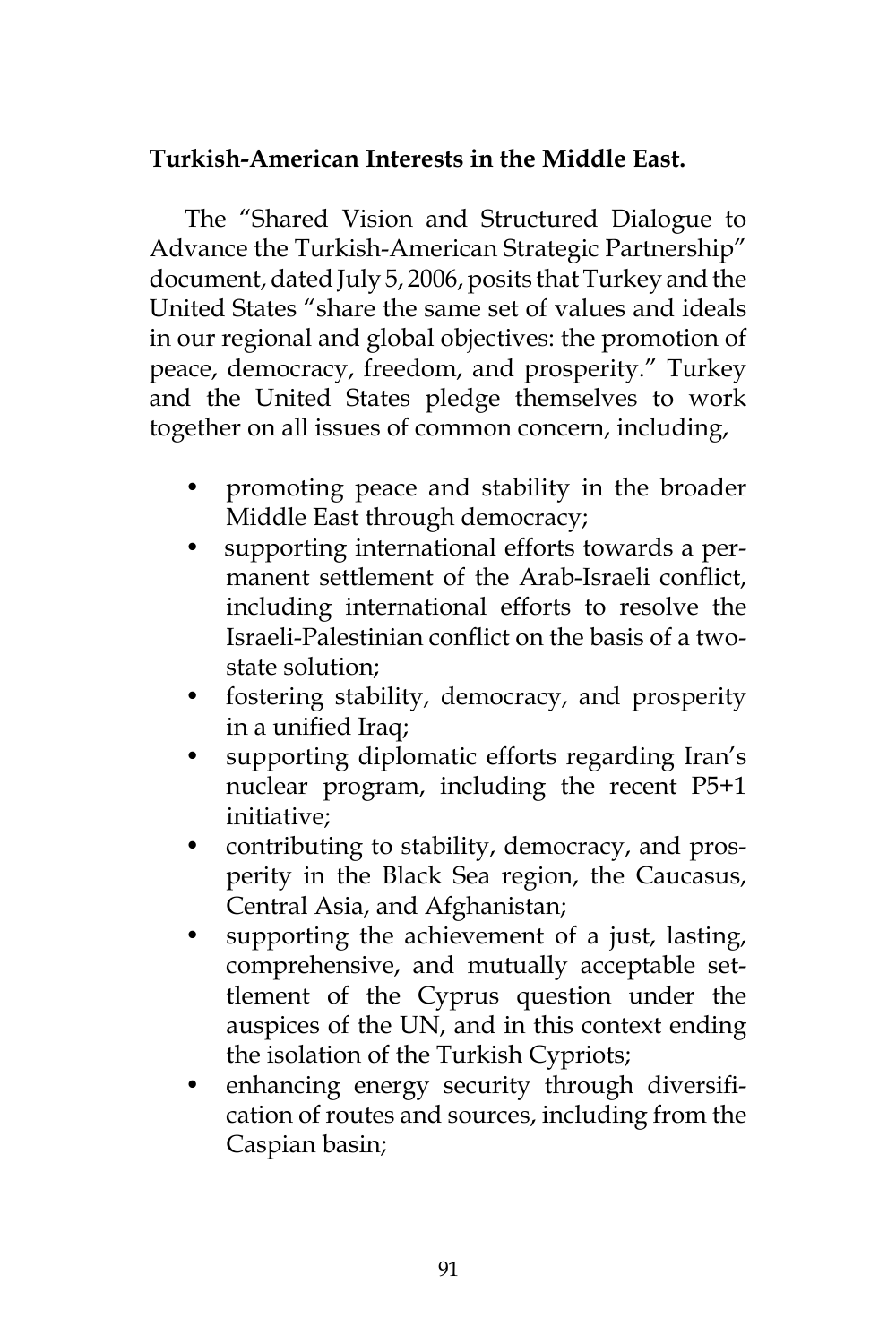- strengthening transatlantic relations and the transformation of the North Atlantic Treaty Organization (NATO);
- countering terrorism, including the fight against the Partiya Karkeren Kurdistan (Kurdish Workers Party or PKK) and its affiliates;
- preventing proliferation of weapons of mass destruction (WMD);
- combating illegal trafficking of persons, drugs, and weapons;
- increasing understanding, respect, and tolerance between and among religions and cultures; and
- promoting effective multilateral action to find solutions to international challenges and crises of common concern.

Looking at this lengthy list, we perceive that the majority of U.S. and Turkish interests seem to be converging. But there are differences in perspectives concerning the realization of these interests. In other words, the aims are identical, but the means are conflicting.

The case of the Broader Middle East and North Africa Initiative (BMEI) is illuminating. In principle, the ruling JDP elites support the U.S. BMEI project as an essential initiative for the future good of the Middle East. This vision accepts globalization as a natural stage of world history, and it is not surprising to see the effects of globalization in the Middle East already occurring. Globalization will thus manifest itself fully in the Middle East sooner or later, regardless of the U.S. initiative. The transformation towards democratization in the Middle East is less secure. It should have begun 10 years ago at the end of the Cold War, as in Eastern European countries. It did not happen then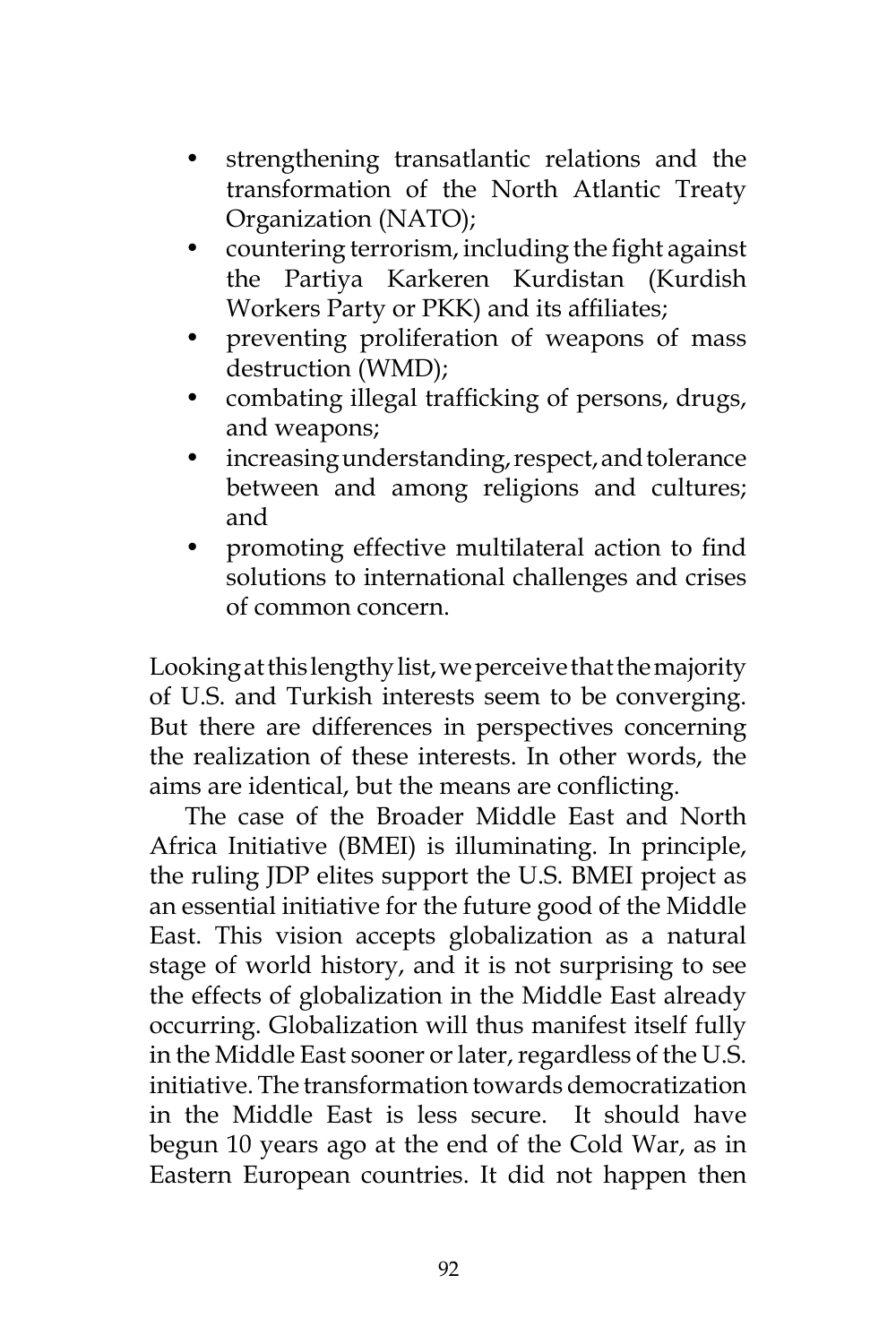for several reasons, but it should certainly start now. The Middle East cannot survive for very long with its present political systems, and should therefore adopt democratic values and structures, and integrate itself into the global system. But the JDP elites find reason to criticize the method or style of implementation of the initiative by the Bush administration.

For Turkish elites, there are two main stipulations with regard to implementation of the American initiative. First, the initiative should not change the political landscape of the Middle East. It should not fragment or dissolve existing nation-states or alter their current borders. This would lead to chaos in the region. Second, the implementation should emerge from within the existing framework of each national system and people, and should take social, cultural, and economic parameters of each regional member into account. This new Turkish foreign policy vision argues that a self-confident Turkey should formulate and develop its own project in terms of the BMEI, and implement it within its own parameters. Then, according to this vision, Turkey could manage great transformations in the region without foreign intervention. In this regard, Turkey should have an active policy for the future of the region, prepare the conceptual framework for this initiative, share it with the people of the region, and transform the region even as it maintains peace and stability.

The Turkish elites also have reservations with respect to U.S. intentions vis-à-vis Iran. Like the United States, Turkey is against the nuclearization of Iran. A nuclear Iran would change the strategic balance between the two countries and in the region at the expense of Turkey's national security interests. But Turkish political and military elites are also against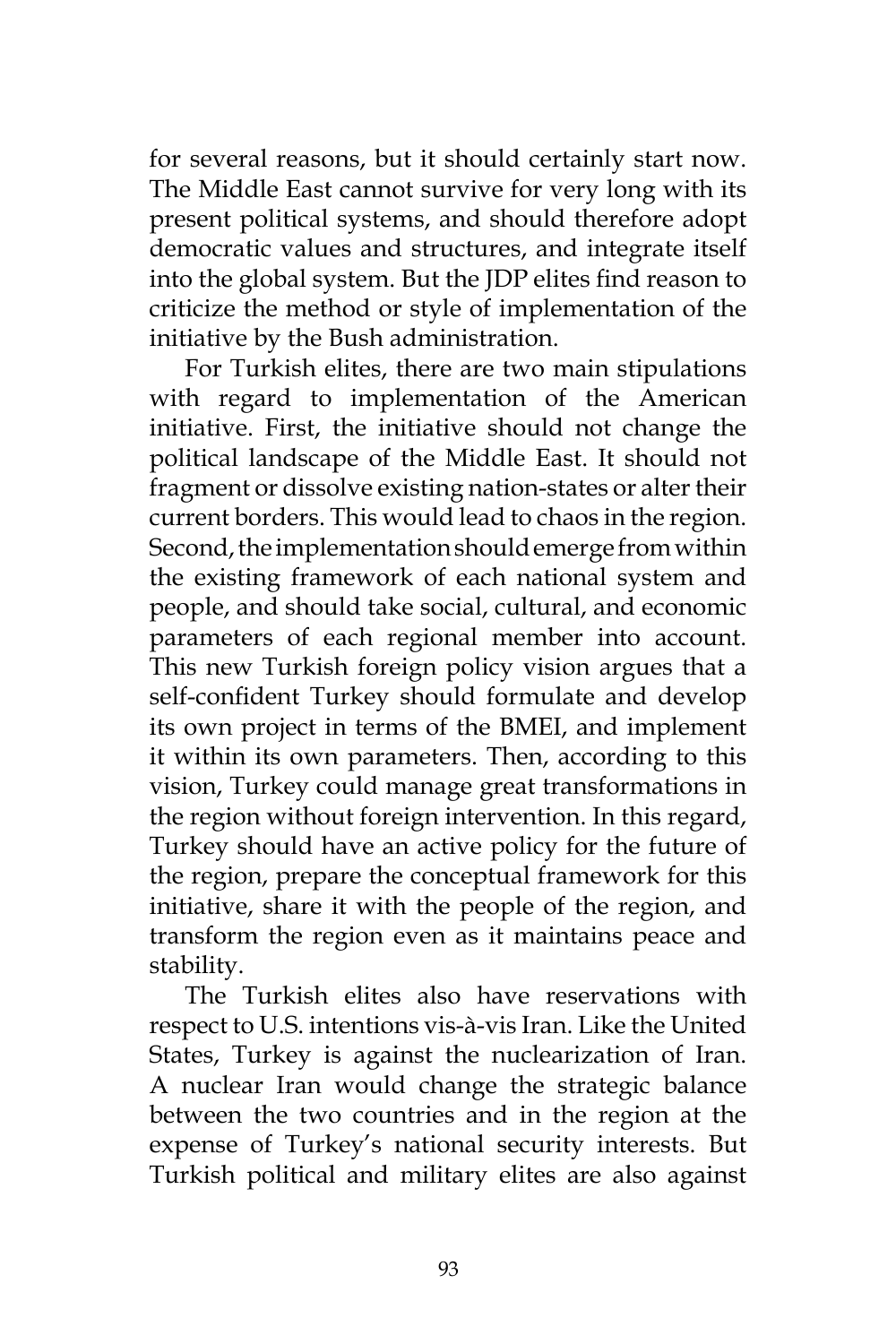U.S. military intervention in Iran. First, Turkey does not want another war and another round of destabilization along its borders in the mold of developments in Iraq since 2003. Second, such intervention could entail great economic costs for Turkey, as well as direct military threats to its security. Turkish elites argue that a foreign military intervention in Iran would lead to destabilization and disintegration of Iran, and that this would strengthen Kurdish nationalism or facilitate the establishment of an independent Kurdish state. Ankara and Tehran collaborated on the Kurdish issue from the 1930s until the mid-1960s, and now they are in full collaboration on the issue of PKK terrorism. In other words, Turkey sees the possibility of a nuclear Iran as a long-term threat; however, the most salient shortterm threat in the eyes of Turkish political and military elites is PKK terrorism, along with the possibility of a Kurdish state in northern Iraq. On all these shorterterm issues, Turkey needs the help or support of Iran.

As if all the foregoing Turkish concerns were not enough, it appears that in recent months a new division has emerged in the Middle East between the so-called radicals (the anti-American actors Iran, Syria, Hamas, Hezbollah) and the so-called moderates (pro-American Saudi Arabia, Egypt, Jordan, Kuwait). The two sides struggle for power over Iraq, Lebanon, and Palestine, and both sides fight proxy wars. In this new picture, all groups look to Turkey, and all groups want Turkey in their camp. But Turkey is extremely anxious over these developments in the region. What does Turkey want? Turkey does not want confrontation or a new cold war in the Middle East between the Shiites and Sunnis, or pro-Americans and anti-Americans. Turkey wants an engaging dialogue, security-building measures, peace, stability, cooperation, and integration. Turkey wants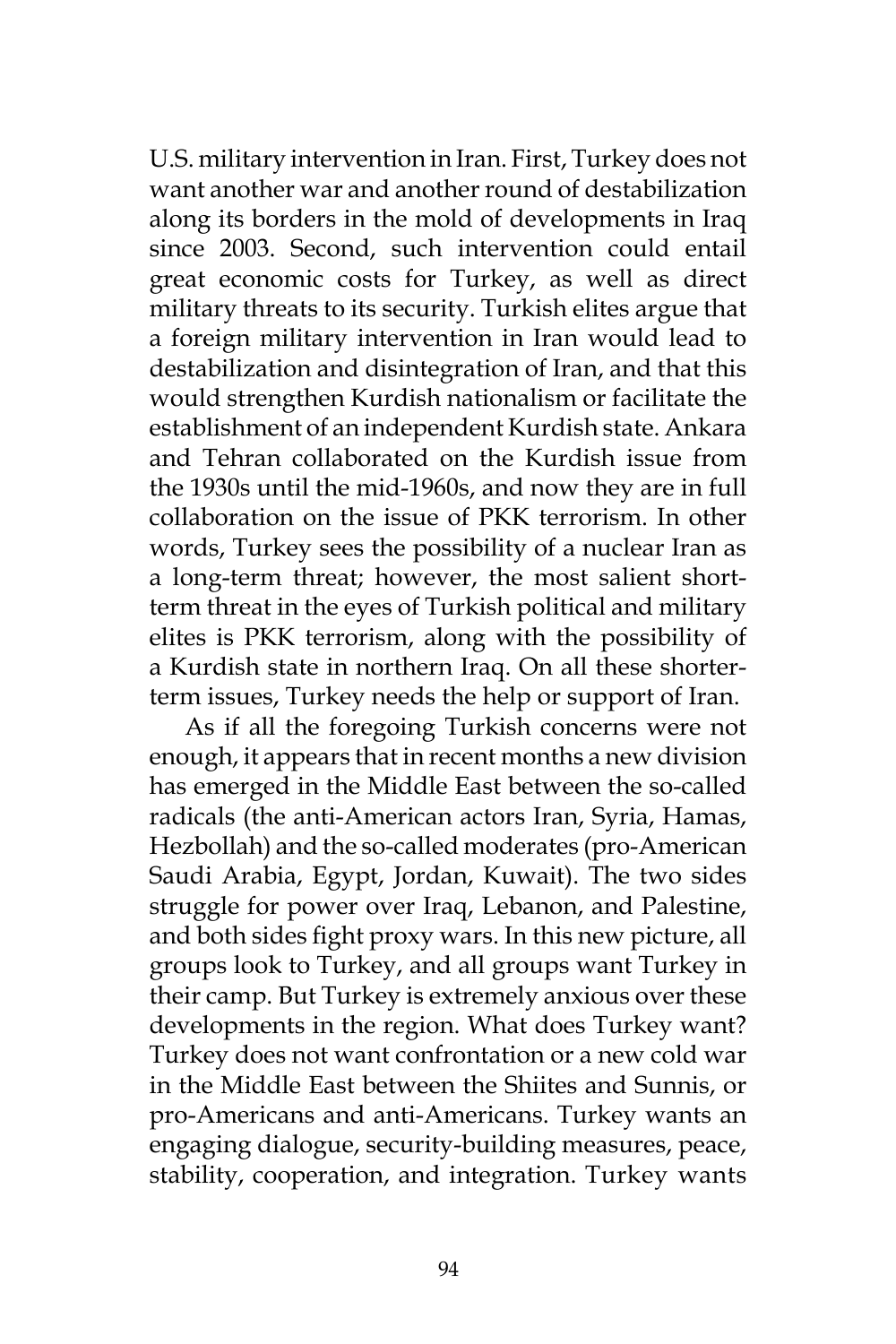to play a constructive, facilitating, and balancing role in the new Middle East. Turkey wants to establish balanced and equal relations with all actors on all levels. Turkey argues that relations based on confrontation should be abandoned. Instead, an active, constructive, and multidimensional policy which emphasizes peace, security, democracy, and stability should be developed. To this effect, Turkey is ready to pursue a comprehensive public policy towards the people and actors of the region and international actors. Among Turkey's expectations are participatory democracy based on territorial integrity; effective use and fair sharing of resources; ethnic-sectarian integration; pluralism; security for all; constitutions that guarantee basic rights and freedoms; political consensus; and stability. From Turkey's point of view, the new Middle East needs four fundamental features for peace and stability: (1) a regional security system for all; (2) mutual political dialogue; (3) economic integration and interdependence; and (4) cultural pluralism.

## **A Proposal for Regional Peace and Stability.**

The problems in the Middle East are highly complex, interrelated, and intertwined. Negotiation or dialogue between two actors cannot solve regional problems. Therefore, a comprehensive and all-inclusive mechanism is needed to enhance prospects for peace and stability in the Middle East. All regional and global actors (all regional countries plus the UN, UN Security Council, G-8 countries, Organization of Islamic Countries, Gulf Cooperation Council, and the Arab League) should be involved; and all regional problems should be dealt with on the same table at the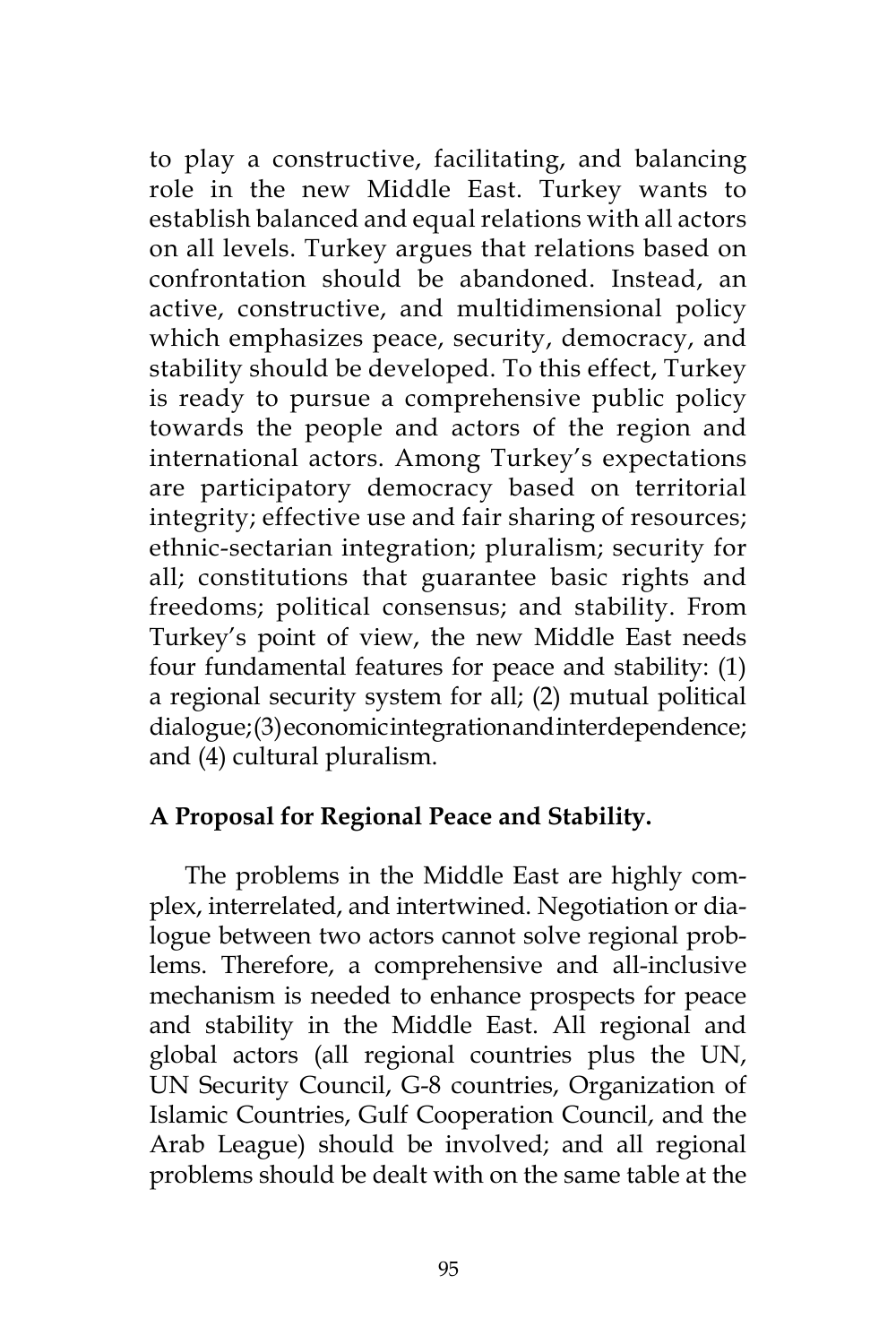same time. For this purpose, a new "Helsinki Process" for the Middle East, adapted according to the realities and nature of the region, should be established. Through this mechanism, a process of confidencebuilding measures, encouragement of political dialogue, economic integration and interdependence, and cultural pluralism in the region might well be achieved.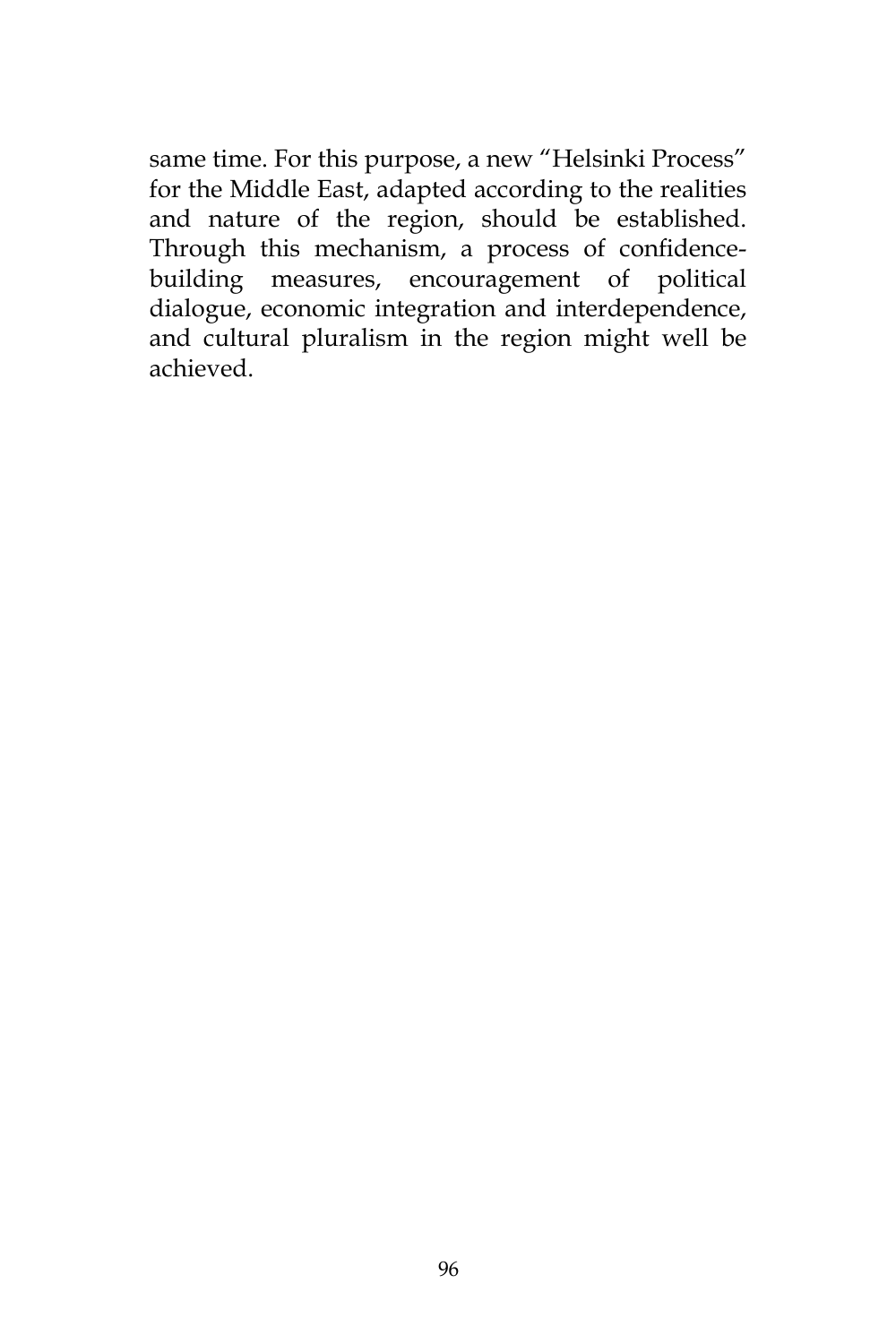### **CHAPTER 8**

## **THE EVOLVING EU, NATO, AND TURKEY RELATIONSHIP**

## **Sinan Ülgen**

Turkey's quest to take part fully in transatlantic as well as European security structures remains unresolved due to Cyprus, a problem that undermines the North Atlantic Treaty Organization (NATO)-European Union (EU) relationship with serious ramifications for transatlantic dialogue on strategic security. The Cyprus matter also precludes Turkey's further convergence with the European Security and Defense Policy (ESDP) and creates a genuine dilemma for Turkish policymakers. While NATO remains a fundamental foreign policy pillar for Turkey—and Turkish and U.S. positions on the future of NATO converge—the Alliance remains handicapped by political difficulties that could be partially overcome if Cyprus is resolved. But incentives are lacking for a long-term settlement, a situation that highlights the need for an improvement in the Turkey-U.S. relationship.

Turkey's EU membership process has affected Turkish foreign and security policy, its perception of NATO, and its relationship with the United States in many different ways. The starting point for Turkey can be characterized as the quest to maintain NATO's role as the primary institution for security and defense in Europe and as the main forum for transatlantic cooperation, while carving out a role for itself within the burgeoning sphere of European security and defense. Turkey achieved a considerable degree of success a decade ago by obtaining virtual member status within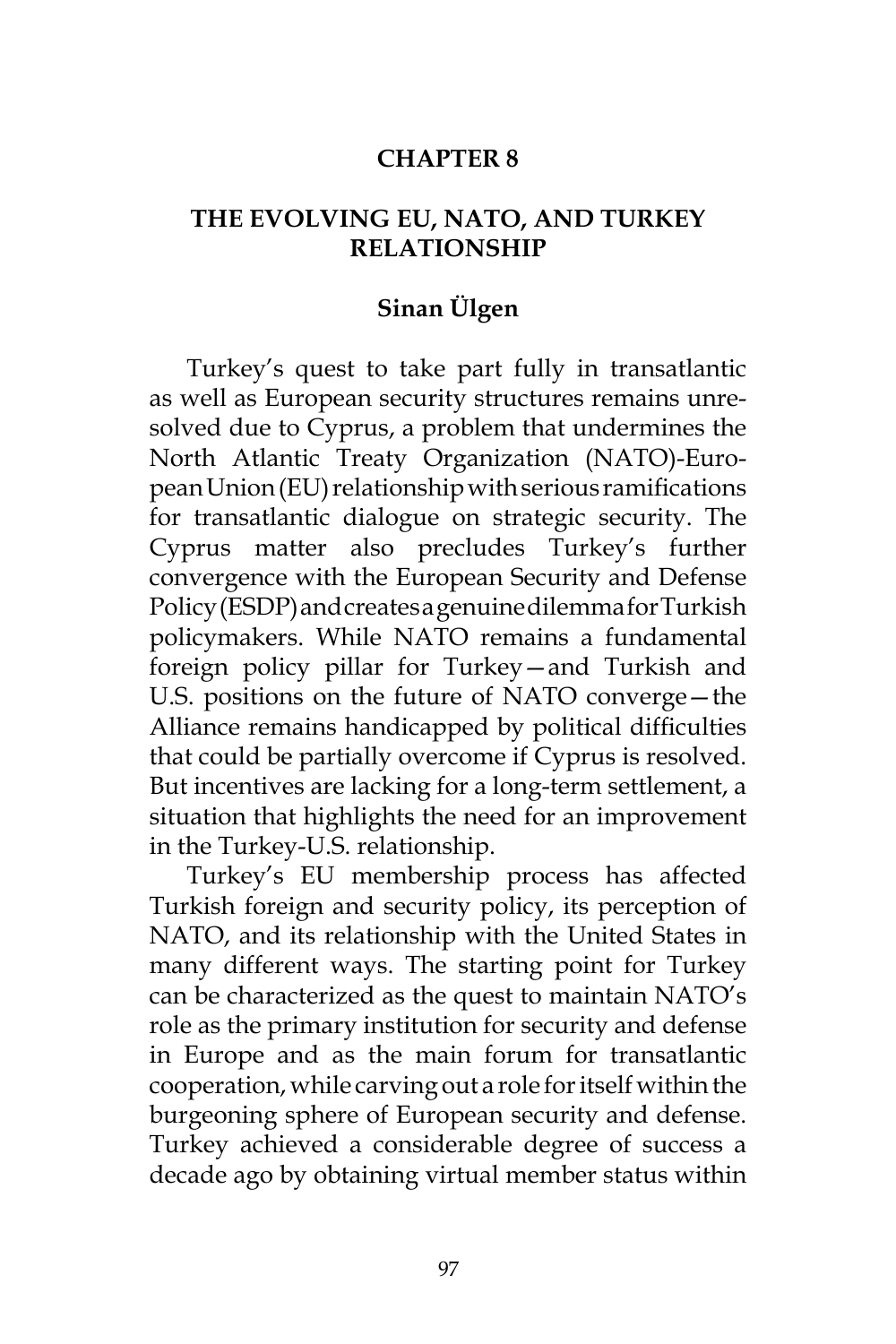the Western European Union (WEU). This achievement proved, however, to be of a temporary nature. The St. Malo agreement of 1998 between the United Kingdom (UK) and France, which paved the way for the development of a ESDP within the EU structures, meant the dissolution of the WEU as the security arm of the EU. It also meant the sudden disappearance of all the hard-fought *acquis* (attainments) that provided the foundation of the security relationship between Turkey and the EU.

Since then, the security relationship between Turkey and the EU has had to be redefined. This exercise proved to be a difficult and strenuous one, and the process has been significantly influenced by the internal political dynamics within an EU intent on determining the limits of the *communautairization* ("communitization") of defense and security policy. The concomitant process of enlargement, and the constitutional debacle which ushered in a new period of reflection on the future of Europe, further muddled the picture. Finally, the lingering uncertainty about Turkish accession provided another layer of volatility. Indeed, policymakers have had to negotiate the current institutional arrangements between Turkey and the EU member states in the field of security and defense cooperation without knowing whether they were temporary or permanent. Had there been a clear political will on the EU side for supporting Turkey's full membership objective, Turkish policymakers may have been more flexible with regard to their demands, knowing that these arrangements would necessarily be upgraded once Turkey became a full member.

As things stand, the Turkey-EU relationship in the security domain is still fraught with difficulty.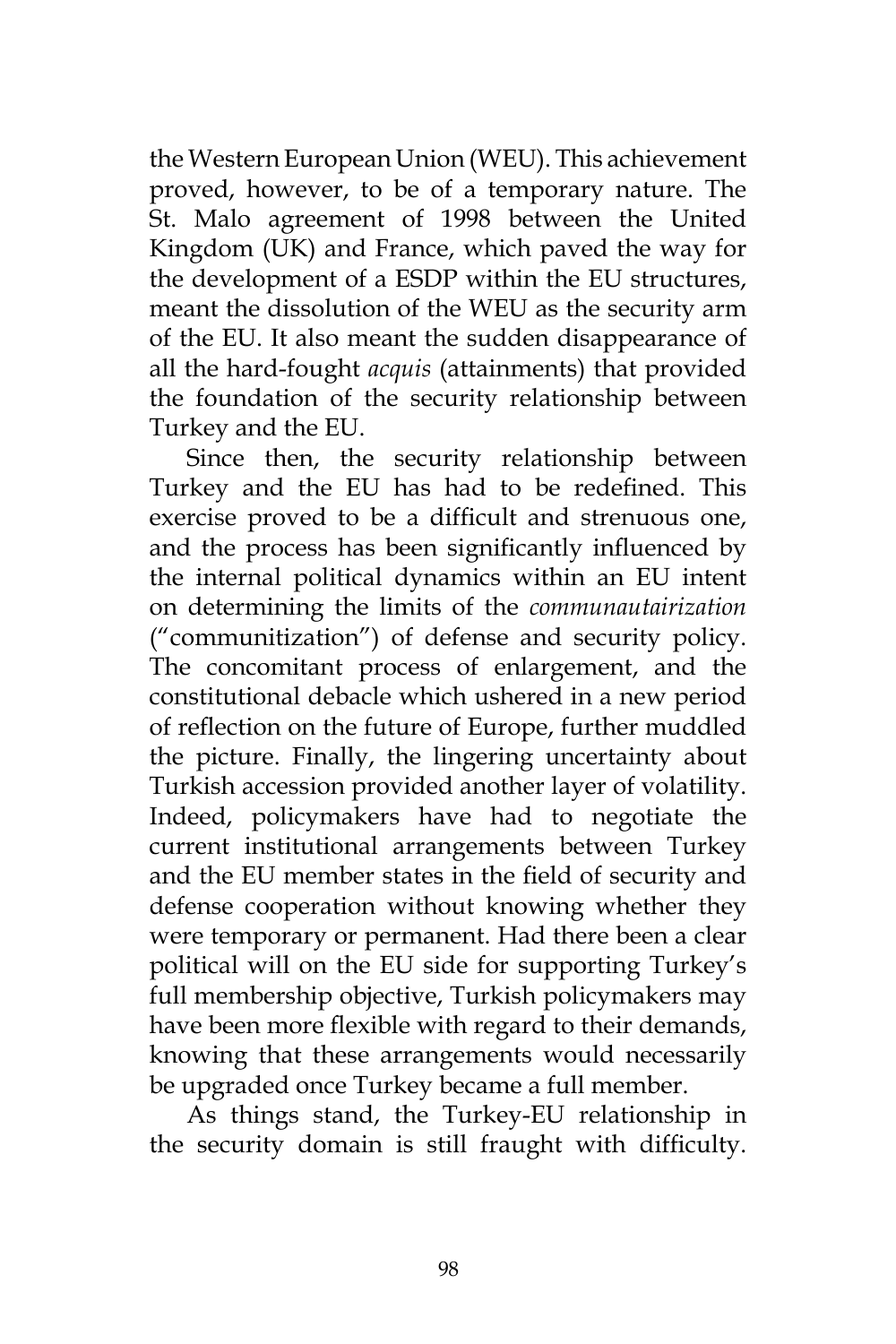Turkey's aspirations to become a full-fledged contributor to Europe's security, with rights nearly equal to those of EU full members, remain unfulfilled. In particular, Turkey wants to be fully associated with the planning and implementation of EU-led missions, as opposed to being asked for its contribution if and when needed and after the political and technical planning phase is completed. Such full association is how Turkish policymakers define the characteristics of a genuine partnership in this sphere. They also believe that if these conditions were to hold, Turkey could substantially reinforce the EU's military and civilian crisis management capacities. Furthermore, the last EU enlargement, which brought in the Republic of Cyprus, creates a new set of problems, not only for the Turkey-EU relationship, but also for the EU-NATO relationship.

The central problem for the EU-NATO relationship can be traced back to the interpretation of the agreement between NATO and the EU, reached at the end of 2002. It basically sealed the decision made by NATO at the Washington Summit to provide support to the EU under "Berlin Plus" in exchange for certain rights within the ESDP for non-EU European allies, as stipulated in the Nice implementation document. Non-Partnership for Peace (PfP) countries and those lacking a security agreement are excluded by the NATO decision from activities, including discussions, related to **both** Berlin Plus and strategic partnership. The EU decision, however, limits the exclusion **only** to Berlin Plus and does not refer to strategic cooperation. Therefore, under the NATO decision, Cyprus is excluded (along with Malta) from participating in any activity falling under "strategic cooperation." This is not the case, however, according to the EU decision. Today, the EU seeks to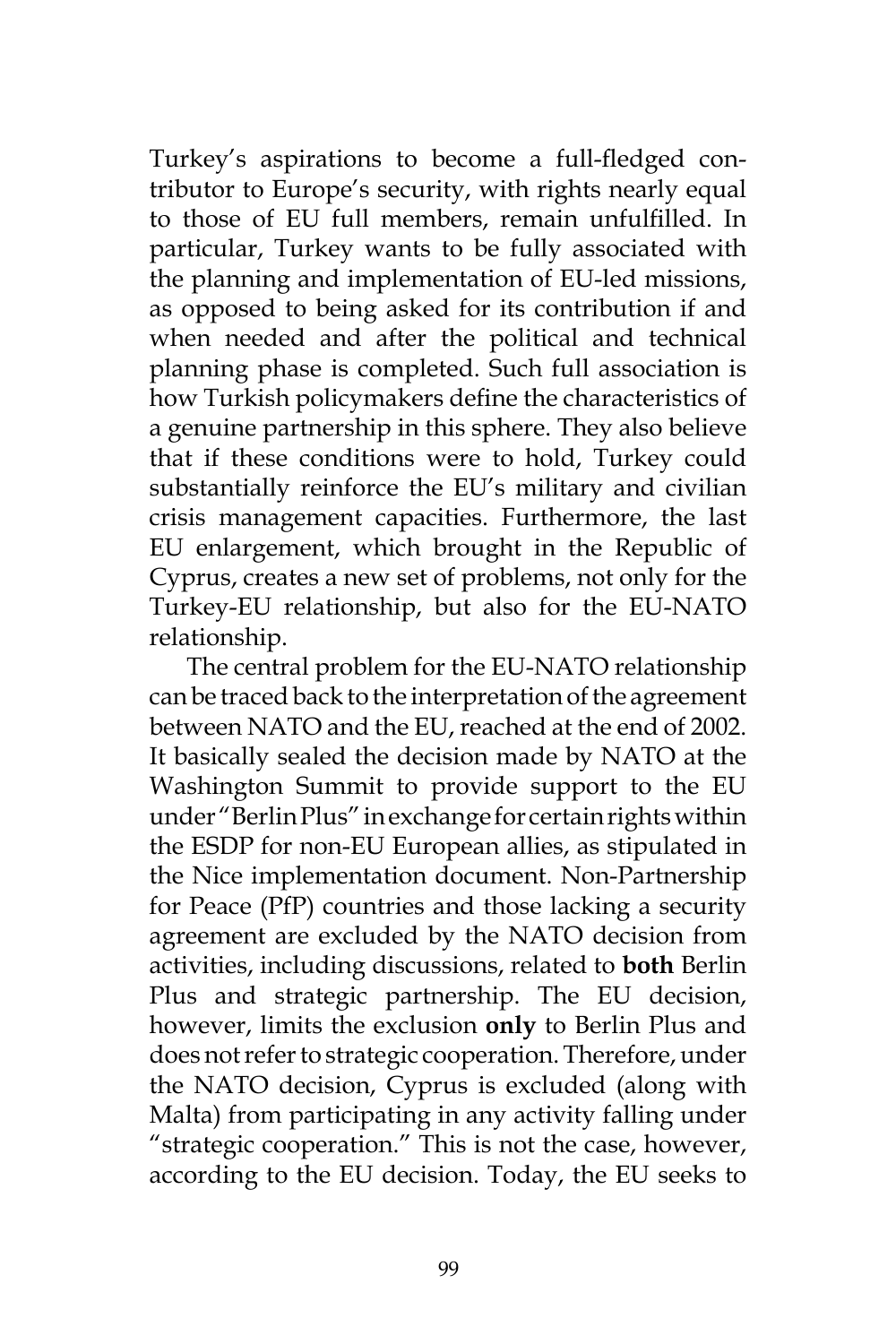overcome the problems posed by this wording. On the basis of the EU solidarity principle, the EU claims that Cyprus can no longer be left outside the scope of this arrangement and refuses to engage in dialogue with NATO without all EU members sitting around the table.

As a result, while there is an agreed mechanism to do so, there is practically no meaningful dialogue between NATO and the EU on emerging threats. EU-NATO strategic cooperation remains blocked. The agenda of the regularly scheduled joint meetings of the North Atlantic Council (NAC) and the EU Political and Security Committee (PSC) are generally void of any new items and can legitimately discuss only the Berlin Plus operation in Bosnia. Questions of imminent concern, such as the fight against terrorism and energy security, cannot be tackled.

This state of affairs can also negatively impact performance in the theater of operations. The need for strategic cooperation will become more pressing as the EU prepares to replace the UN in Kosovo and undertakes a rule of law mission in Afghanistan. In both of these areas, NATO's military presence will coexist with EU civilian missions. The existing collaboration in the field between the two institutions cannot remedy the lack of cooperative interaction at the policy level in the headquarters. This predicament will be increasingly visible if and when the situation on the ground, especially in Afghanistan or Kosovo, becomes crisis prone. In short, the uncertainties linked to Turkey's EU accession and the intractable problem of Cyprus have created serious detriments to a genuine and substantive NATO-EU partnership.

The inability or unwillingness of some EU member states to think constructively about the institutional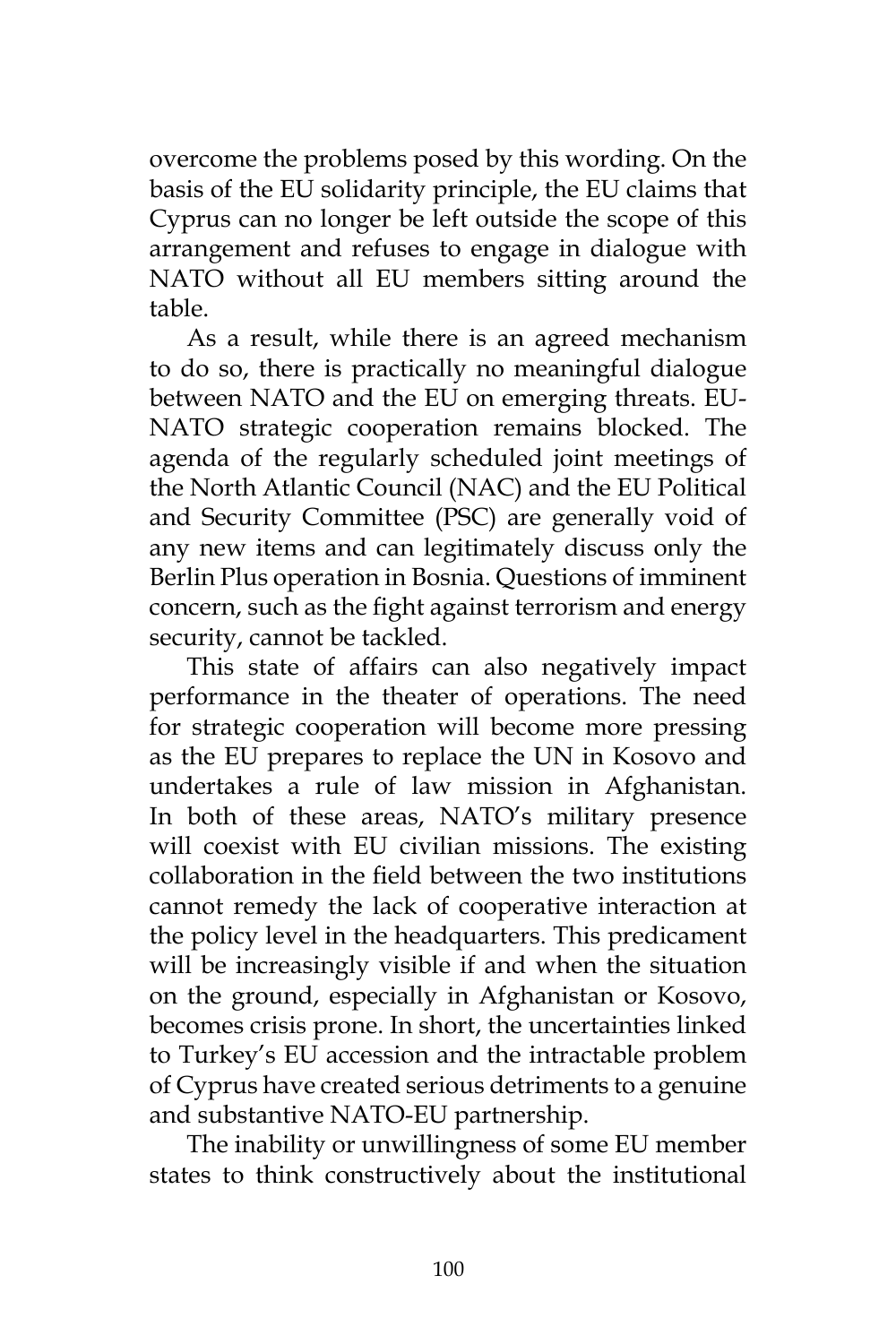arrangements linking Turkey to the ESDP creates a dilemma for Turkish policymakers. On the one hand, on almost all issues related to regional security (with the notable exception of the Cyprus problem), Turkish policy is actually quite closely aligned with European foreign policy. It is perhaps worth recalling that Turkey's alignment with Common Foreign and Security Policy (CFSP) statements and common positions stands at 92 percent.

Turkey has participated in a number of military and civilian ESDP missions including those in Macedonia (two) and the Congo. It is currently participating in missions in Bosnia (two) and Kinshasa. Turkey is also slated to participate in the EU-led Kosovo police mission as well. Indeed, it is the most active participant in ESDP missions among all third countries and outperforms many EU member states as well. It is the sixth largest contributor to the Althea mission in Bosnia, for instance. In addition, Turkey makes regular commitments to the EU's headline goals by specifying the different military assets to be incorporated in the catalogue of EU forces. Turkey is also set to become a contributor to the Italian-led EU battlegroup to be established in the second half of 2010.

Furthermore, Turkish security doctrine is more at ease with the approach outlined in the EU security strategy than with U.S. security strategy. References to effective multilateralism, soft power, and critical dialogue contrast with the more robust and direct approach of the United States to regional security, as illustrated particularly in Iraq and as feared in some quarters in relation to Iran. With its growing political and economic influence and self-confidence, Turkey has become more active in regional politics. Its relationship with the countries of the Middle East has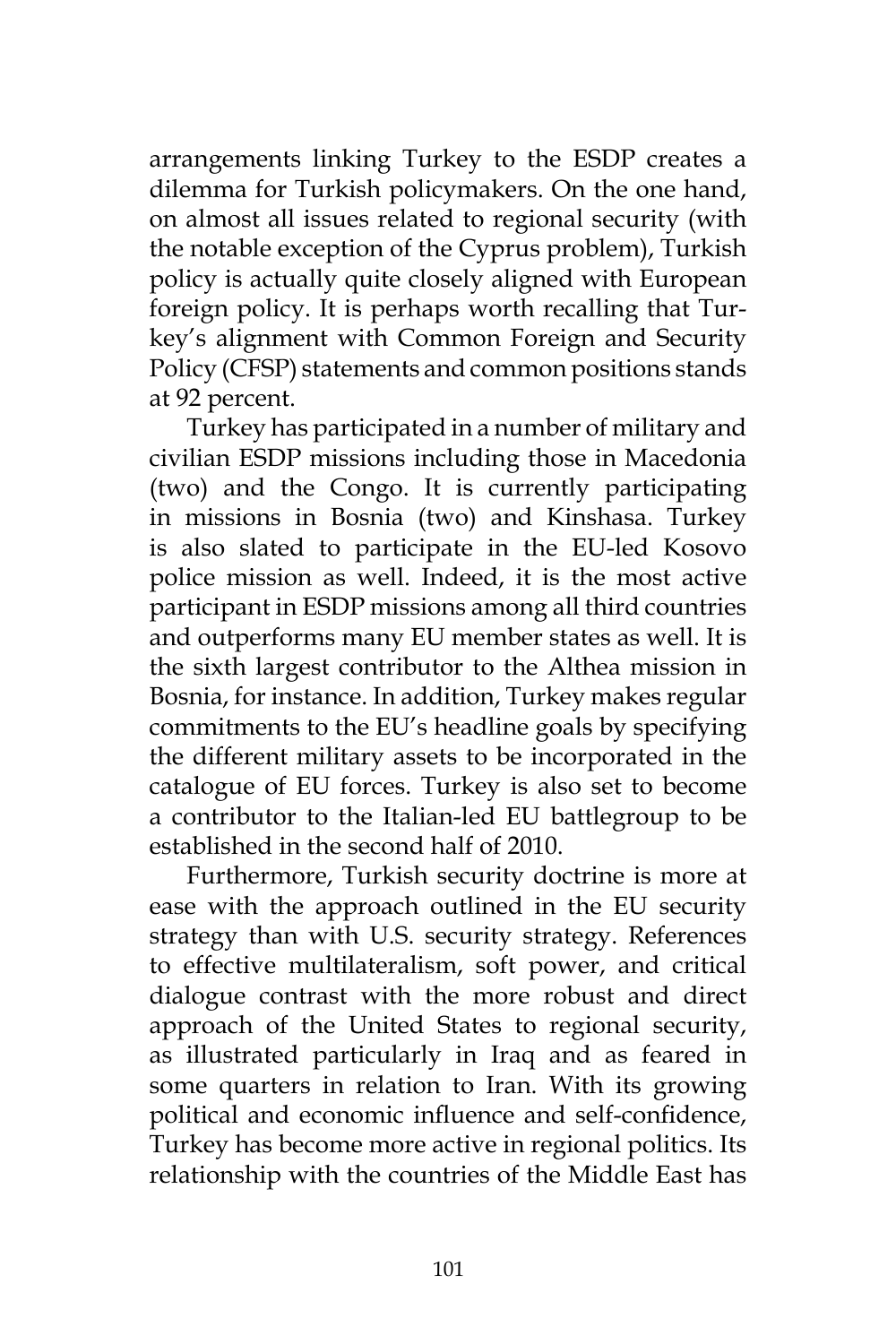improved considerably. Trade and investment flows between Turkey and the region are at an all-time high. Therefore, there would be significant opportunity costs for Turkey of a radical change in the *status quo* in the region. In that sense, Turkey is a regional status quo power. Whereas the EU is perceived as a more conservative foreign policy actor, the United States is seen as an impatiently proactive power that sometimes acts without giving measured consideration to where all the chips may fall. It may be useful to recall that one of the main stumbling blocks during the Turkey-U.S. negotiations in February 2003 before the ill-fated vote of the Turkish parliament on the opening of a new northern front in Iraq, was the inability of the U.S. administration to spell out convincingly to Turkish authorities what the U.S. exit strategy for Iraq was. The dilemma for Turkish authorities is therefore a very fundamental one. From a policy perspective, the natural ally seems increasingly to be the EU. But institutional and political realities preclude the elaboration of a mutually satisfactory framework for the deepening of the Turkey-EU security cooperation.

On the foreign policy front, the Turkey-EU relationship has not progressed as one would have hoped. The reason is the difficulties brought about by the start of the accession negotiations. Whereas the initiation of negotiations had been expected to usher in a period of increased mutual trust, confidence, and therefore collaboration, the real as well as imaginary barriers erected in Europe against Turkey's full membership have prevented such an outcome. As a result, foreign policy cooperation and dialogue between Turkey and the EU remains below its potential. The frequency, scope, and format of the currently existing framework for the exchange of views on regional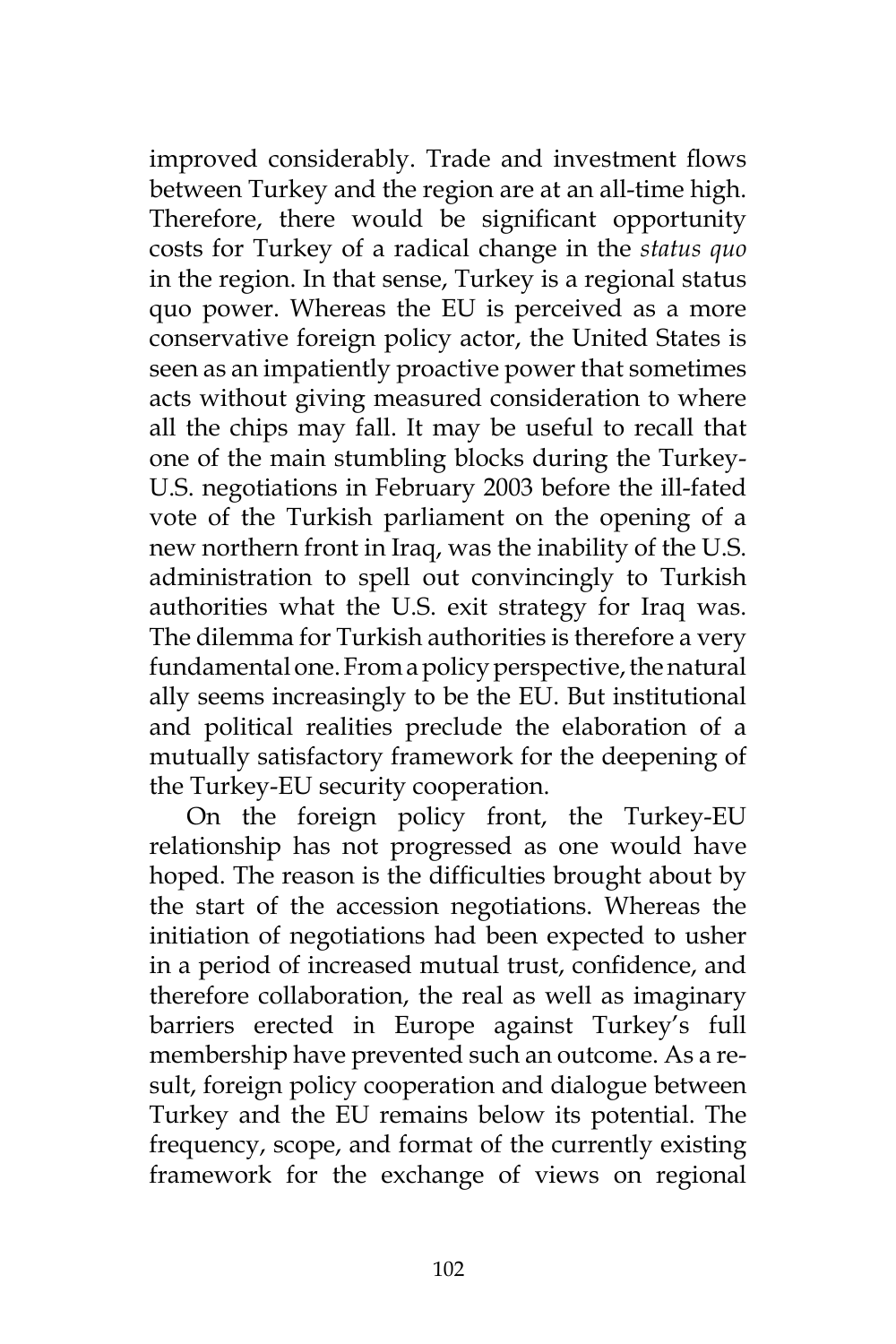issues such as Iran, Iraq, and the Caucasus, and even in the area of energy security, are clearly insufficient for a genuine policy dialogue and partnership to emerge between Turkey and the EU.

Given this state of affairs, Turkey's outlook on NATO and on evolving U.S.-Turkey relations acquires more importance. As regards NATO, Turkey has traditionally been a very Atlanticist nation. The sharing of a long border with the former enemy was surely a factor in this regard. Now that the Cold War is over, NATO's importance for Turkey remains undiminished: NATO is the essential security organization for Turkey. Furthermore Turkey's absence from the EU's security structures serves to underscore NATO's uniqueness.

Moreover, NATO's agenda is pretty much aligned with the priorities of Turkish foreign policy. Almost all issues taken up by the North Atlantic Council relate to areas of direct concern to Turkey. In other words, there is a definite convergence between NATO's policies and Turkish foreign policy. Given that the NATO map of threat assessments focuses on regions in Turkey's neighborhood, this symmetry is likely to be sustained in the longer term as well. One might therefore claim that Turkey finds NATO working on its top "hard security" priorities whereas the EU appears to focus on a more comprehensive agenda involving "soft security."

Turkey formulates its policy regarding the future of NATO against this backdrop. The Turkish position is very similar to the U.S. position as regards the future of the Alliance. Turkey believes that NATO is essentially a political and military organization and that, as such, its role is not limited to purely military matters. In other words, NATO should be a platform for Alliance members to discuss global and regional political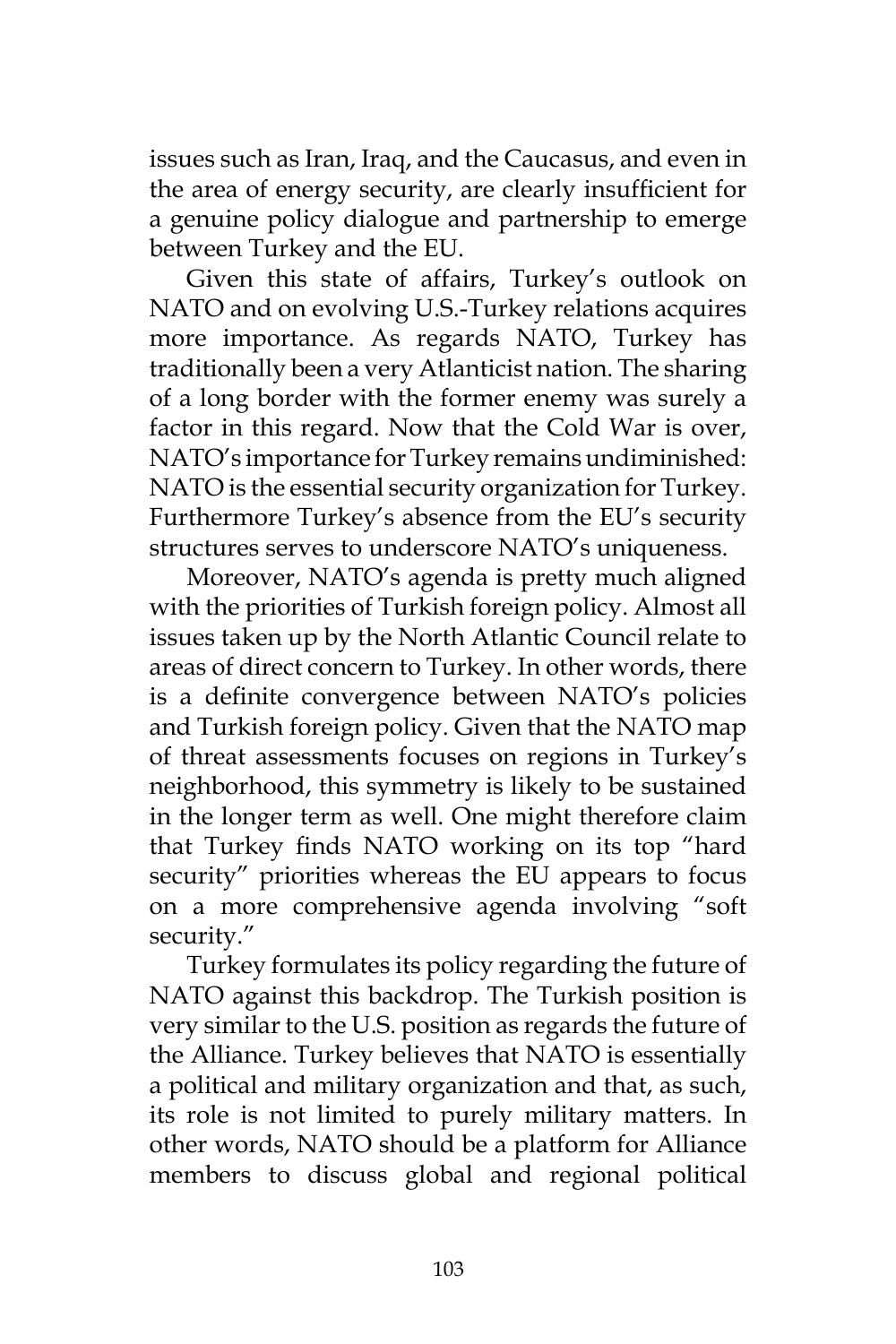developments that have a bearing on the security of NATO members. Turkey also believes that in addition to hard security, NATO could potentially play a role in providing soft security in crisis areas by enhancing its civilian crisis management capabilities. This is, however, a contentious issue between the United States and some European members of the Alliance, who are resisting all efforts to steer the Alliance towards these objectives. For those countries, NATO is a purely military organization with no role to play in furthering political dialogue on regional issues. By the same token, civilian crisis management falls under the responsibility of the EU. Hence a clear division of tasks between the EU and NATO is to be followed, in which the EU should be the primary organization for civilian crisis management.

Ironically, even though Turkey shares the U.S. view on the future of NATO, the obstruction of NATO-EU strategic cooperation due to the Cyprus problem plays in favor of those countries that have a less ambitious vision for the future of the Alliance and a preference for the EU to build up its own civilian crisis management capabilities. In other words, because the two institutions cannot officially discuss the strategy for new ventures, NATO remains stuck in its present ambit. The institutional bottleneck caused by the question of Cyprus also serves to conceal the deep rift between the United States and some of the European members of NATO on NATO's role and future. As a consequence, if these divisions are not remedied, the fear is that the United States will cease to view NATO as a useful organization. The outcome would then be the weakening of the transatlantic link in the security domain and a more definite shift of U.S. policy towards unilateralism or at best bilateralism.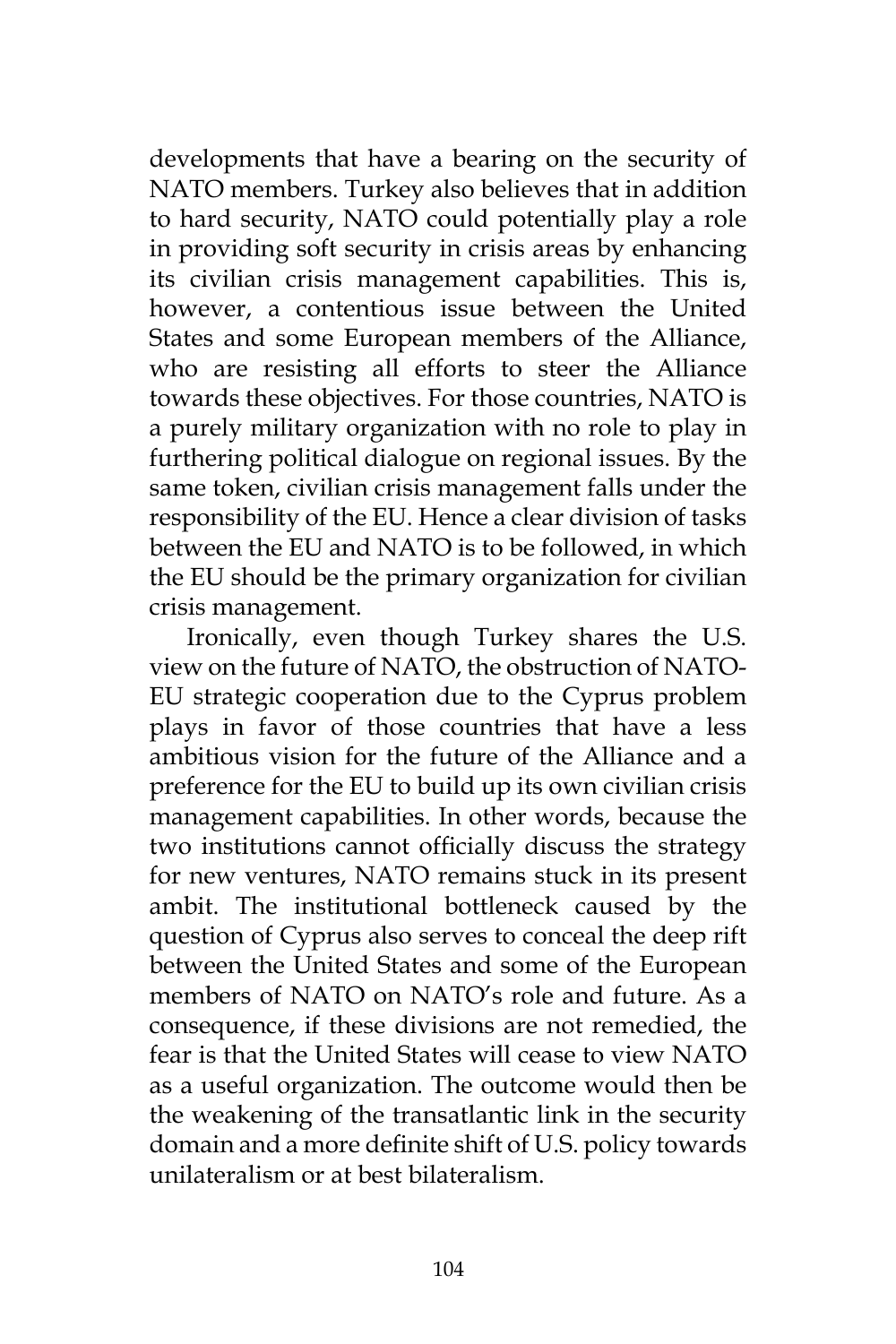Turkey is therefore under increased pressure from its European allies to accept the new state of affairs and lift its veto on Cyprus. So far, Turkey has conditionally decided to lift its objection to the NATO-EU strategic dialogue with the EU-27, i.e., including Cyprus. The conditions require that the meetings be held nonofficially (i.e., "informal" dialogues) and only in relation to urgent matters involving humanitarian concerns. As a result of this relaxation of attitude, informal NAC-PSC meetings were held on Darfur and on Kosovo.

Turkish officials are undoubtedly aware of the detrimental consequences for the Alliance as a whole of their blocking the conclusion of Cyprus' security agreement with NATO. Technically, it is the absence of such an agreement which prevents Cyprus from taking part in the EU-NATO strategic dialogue. The other condition is Cyprus' participation in PfP. However, this is a strategically and politically sensitive decision for Turkey. It is seen as the sole real leverage that Turkey has on the Papadopoulos regime in Greece. It must be recalled that Cyprus (and Greece) are blocking Turkey's security agreement and its participation in the European Defense Agency (EDA), even though Norway, another non-EU NATO member, is allowed to participate fully in EDA. The Cypriot government is intent on using Turkey's negotiations process to steal concessions from Turkey regarding a political settlement on the island. For Turkish policymakers, the NATO card remains an indispensable element in their efforts to redress this asymmetric relationship.

The international community has so far been unable to induce the Papadopoulos government to continue the UN-sponsored negotiations on Cyprus in good faith. The incentives for the Greek Cypriots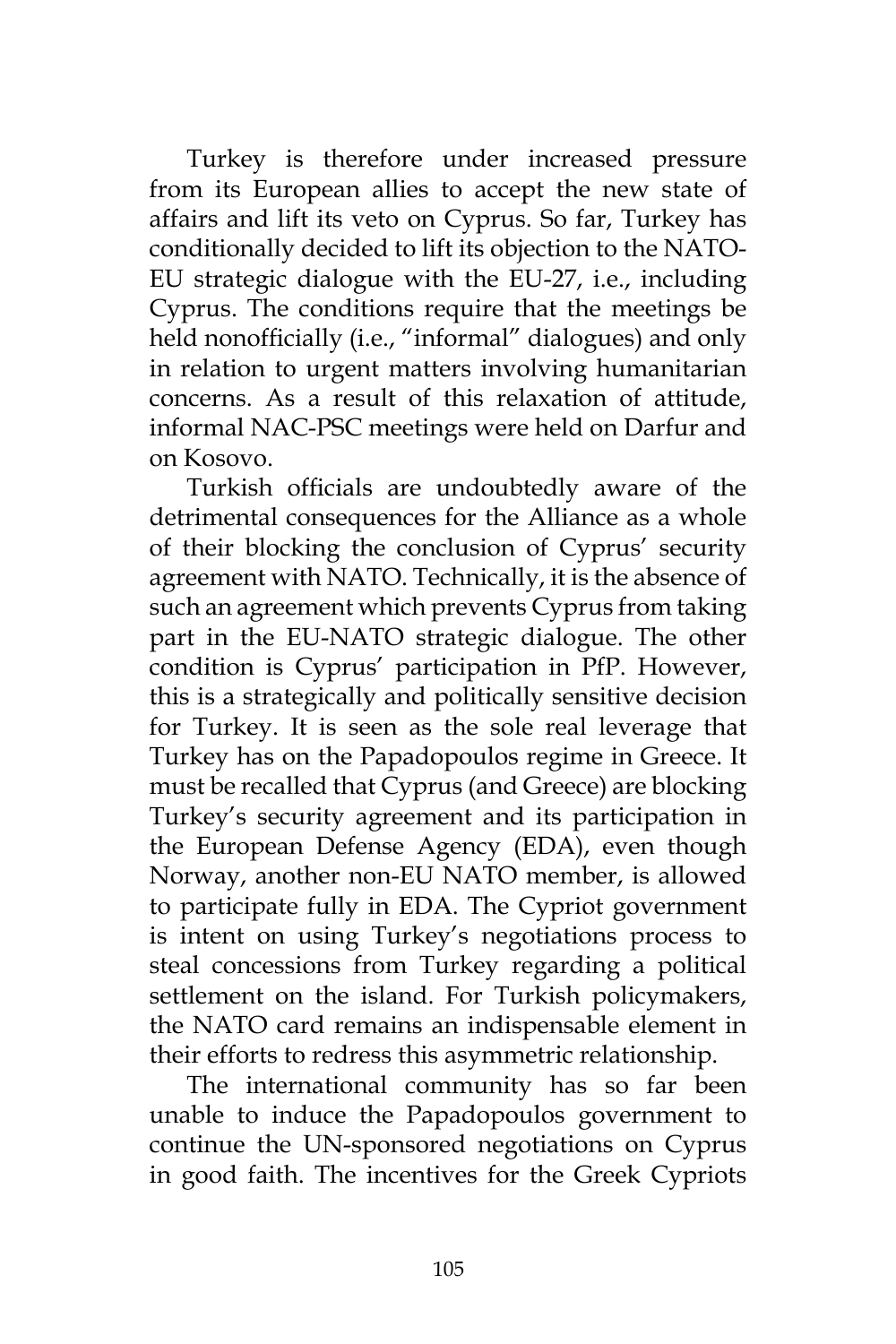to adopt a conciliatory stance are lacking. They are comforted by their internationally recognized status, and their EU membership gives them additional confidence. So unless a serious commitment is made by the international community to support the UN process and create the right incentives for the Greek Cypriots to reach a mutually satisfactory agreement with the Turkish Cypriots, Turkey will most likely continue to block any initiative for Cyprus to conclude a security agreement with NATO. As a matter of fact, this is perhaps not more than an annoyance for the Greek Cypriots. The Greek Cypriot government may eventually be unwilling or find it politically impossible to apply for NATO partnership. But, at the least, the present state of affairs serves to underscore the existence of an international problem and raises the specter of possible contagion in other areas. Therefore, it may induce the transatlantic community to become more actively involved in the resolution of this specific conflict.

The United States will be a key player in this effort. Yet, U.S. policy on Cyprus will greatly depend on the evolution of Turkey-U.S. relations, which nowadays are dominated by the quagmire that Iraq has become. Should the Iraqi question as well as the PKK issue start to shed their dominant influence on the bilateral relationship, new areas of cooperation between the United States and Turkey in the global and regional security field can be explored with a renewed spirit of cooperation. Turkish policy could then be more attuned to the needs of the transatlantic community. It should be recalled that whenever Turkish forces are to be sent abroad to participate in a UN- or NATOled peacekeeping or peace enforcement mission, the main criticism heard from the body politic is, How can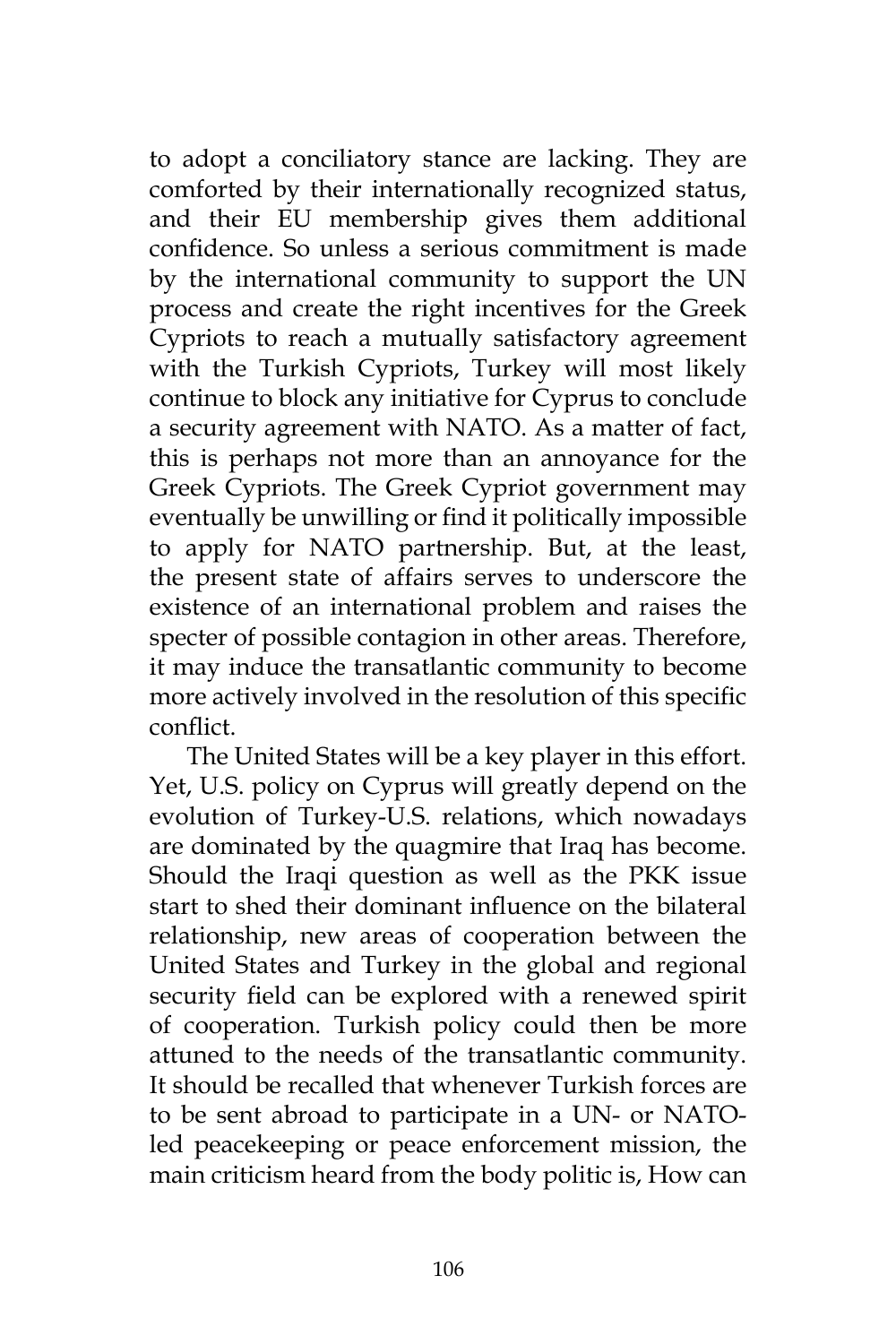Turkey spare these forces while it is waging a fight against armed terrorists on its home turf? In that sense, Turkey is indeed in a unique position among Alliance members as a country faced with terrorism in the form of guerrilla warfare. That is why Turkey's military contributions to recent peacekeeping operations have not been commensurate with its actual capabilities.

Turkey's contributions to peacekeeping and peace enforcement operations, be they under the UN or NATO umbrella or as part of a "coalition of the willing," will also be affected by the political climate between Turkey and the United States. If that climate is poor, we can expect Turkey to be less forthcoming to the extent that these missions are led by the United States or are identified as fulfilling a U.S. foreign policy objective.

To conclude, what specific measures should be taken to overcome the problems highlighted in this analysis?

• **The Cyprus issue must be addressed.** The negative impact of the ongoing dispute in Cyprus cannot be overemphasized. Since Cyprus joined the EU, the contagion potential of this regional dispute in the political and security field has been very clear. The NATO-EU relationship was effectively hindered. More active involvement of the United States will be critical in the search for a lasting settlement. Indeed, with Cyprus having gained EU membership, the United States, as a non-EU member of the P-5 of the UN Security Council, can be instrumental in creating the proper incentives to budge the Papadopoulos government. For what it is worth, we should note that the new president of Cyprus, Demetris Christofias, has issued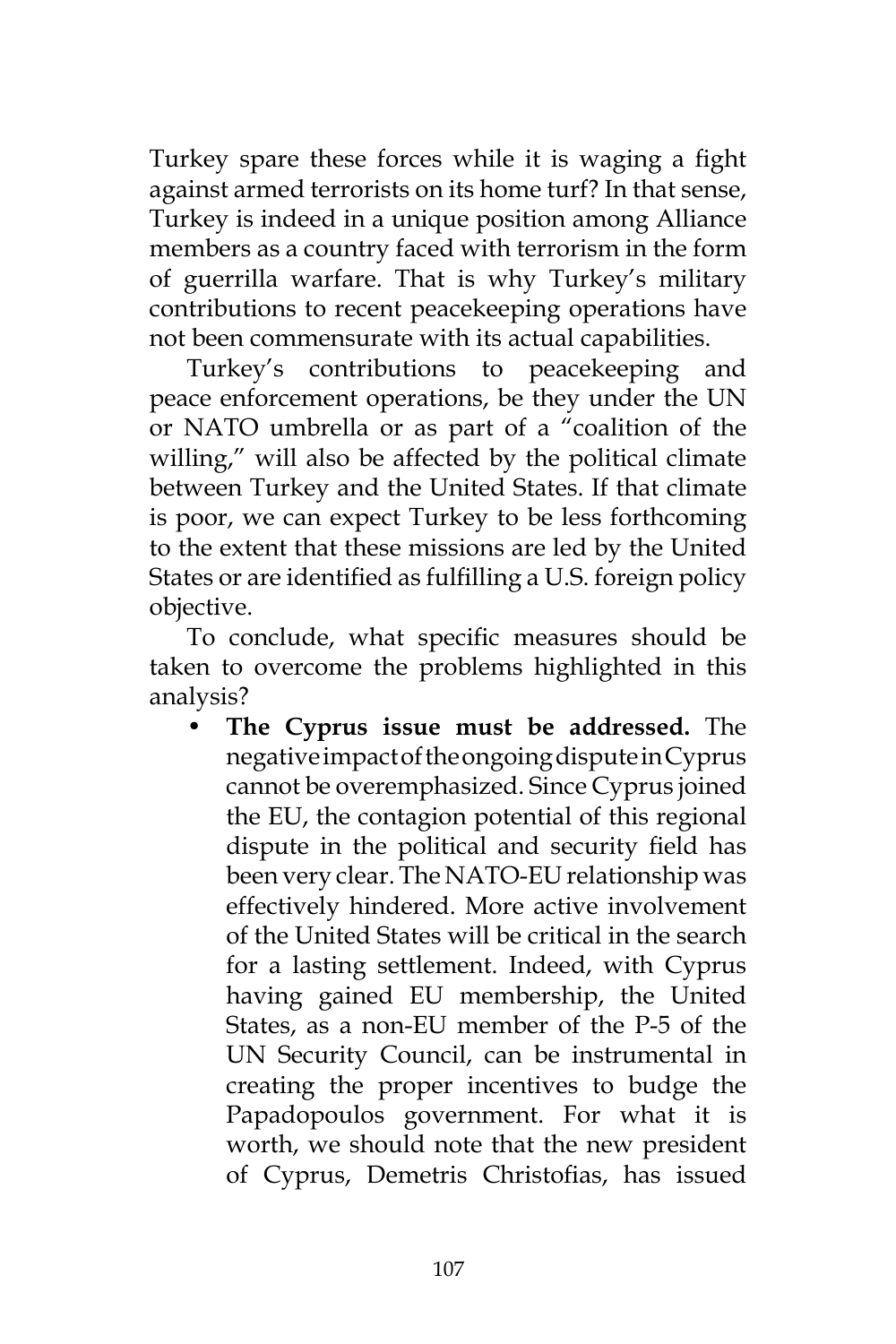a public pledge "to restart moribund talks to reunify the island and [has] agreed to meet the leader of the breakaway Turkish Cypriots."1

- **Turkey and the EU must engage in a program of confidence building.** The normalization of the NATO-EU relationship will depend to a great extent on the normalization of the Turkey-EU relationship, which in turn depends on two factors. The first one is Cyprus. As long as the dispute remains unresolved, Turkey's EU aspirations will remain on hold. The second factor is the EU's approach to Turkey. Notwithstanding the question of Cyprus, the EU has been unable to send the right messages to its putative future member and negotiating partner. For instance, the "privileged partner" rhetoric (i.e., in lieu of membership) refuses to abate. The possibility of national referenda in some member states on Turkish accession is a further difficulty clouding the road to full membership. Under these conditions, Turkish policymakers and Turkish public opinion continue to nurture doubts about the country's ability ever to fulfill the conditions for full membership. EU member states must now simply allow Turkey to proceed with the negotiations on the same basis as past candidates. In addition, European institutions as well as national governments should take more responsibility in communicating with their publics about enlargement, with a view to building a more solid foundation for eventual accession.
- **Finally, even if the Cyprus obstacle is lifted, the NATO-EU relationship may still stumble as a result of the deep divisions regarding**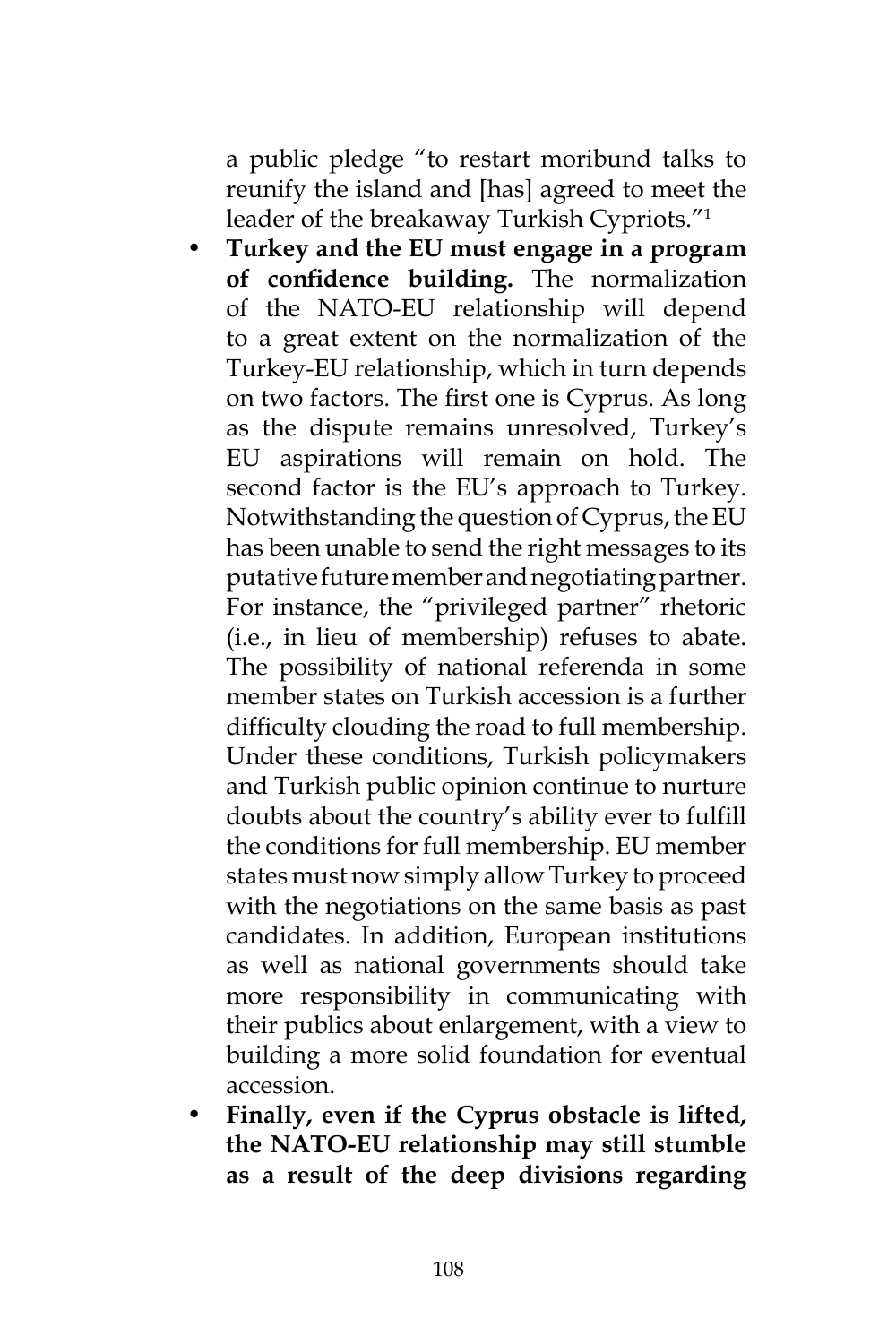**the future of NATO between the Atlanticist members of the Alliance and the others.** Therefore, the rejuvenation of the transatlantic dialogue, which seems to have started after the French presidential elections, will hopefully result in a more constructive debate about the division of tasks between NATO and the EU.

## **ENDNOTES - CHAPTER 8**

1. "Cyprus Elects Communist President," *Washington Post,* February 25, 2008, p. A9.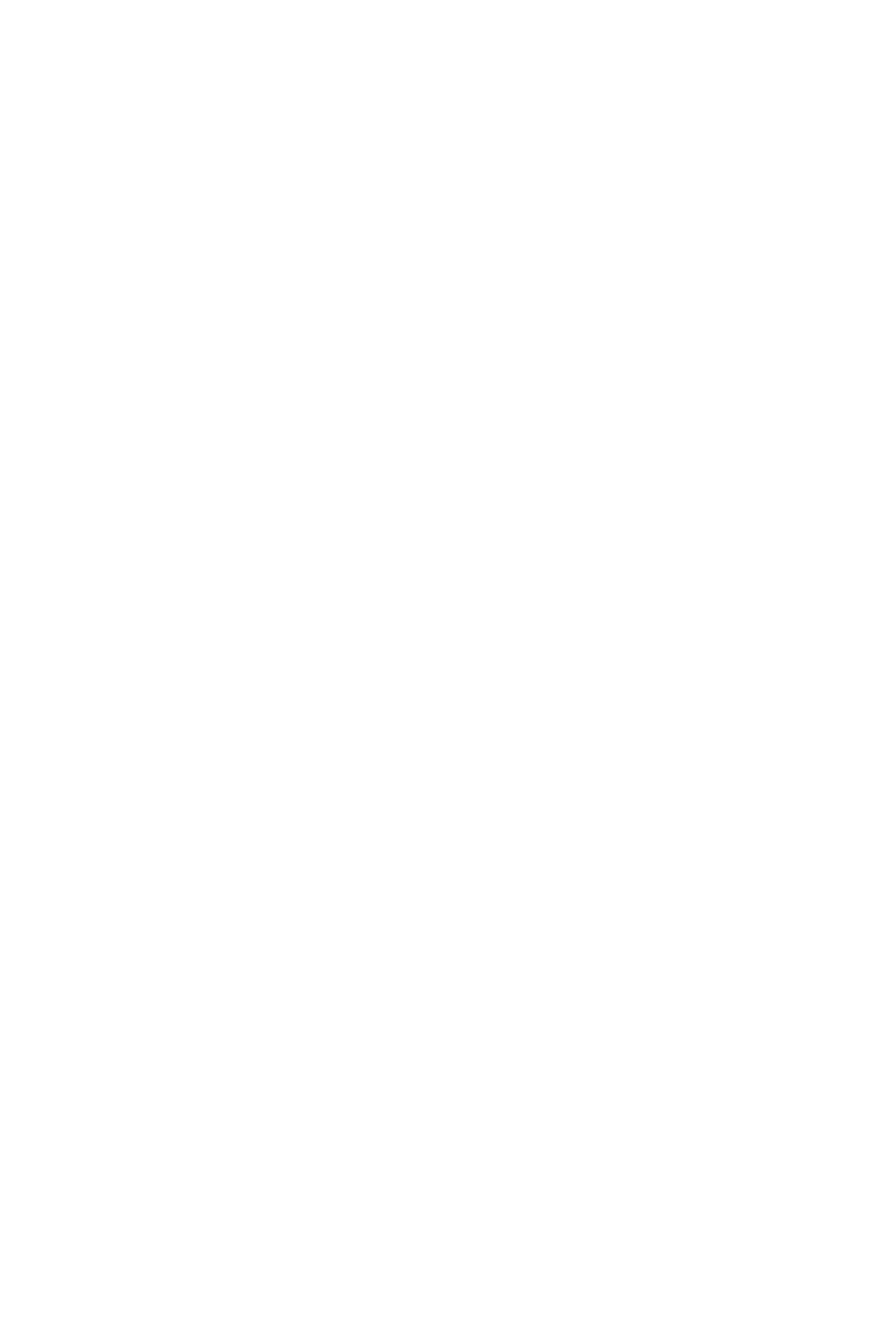## **ABOUT THE CONTRIBUTORS**

FRANCES G. BURWELL is Vice President, Director of Transatlantic Relations and Studies at the Atlantic Council of the United States. Her areas of expertise include U.S.-EU relations and the development of the European Union's foreign and defense policies, as well as NATO and a range of transatlantic economic and political issues. She is the author of *The Indispensable Partnership: Launching a New NATO-EU Relationship in Riga* and the co-author of *Law and the Lone Superpower: Rebuilding a Transatlantic Consensus on International Law,* and *Transatlantic Transformation: Building a New NATO-EU Security Architecture*. She has also served as rapporteur for several Atlantic Council policy papers, including *Transatlantic Leadership for a New Global Economy, Changing Terms of Trade: Managing the Transatlantic Economy*, *The Post-9/11 Partnership: Transatlantic Cooperation against Terrorism*, and *The New Partnership: Building Russia-West Cooperation on Strategic Challenges.* Her articles have also appeared in such publications as *Eurofutur*e and the *Wall Street Journal (Europe)*, and she has appeared on CNN International and al-Jazeera. She is the co-editor of *The United States and Europe in the Global Arena.* Prior to joining the Council, Dr. Burwell was executive director of the Center for International and Security Studies at the University of Maryland, and also served as founding executive director of Women In International Security. She holds a Ph.D. in Government and Politics from the University of Maryland, an M.Phil. from Oxford University, and a B.A. from Mount Holyoke College.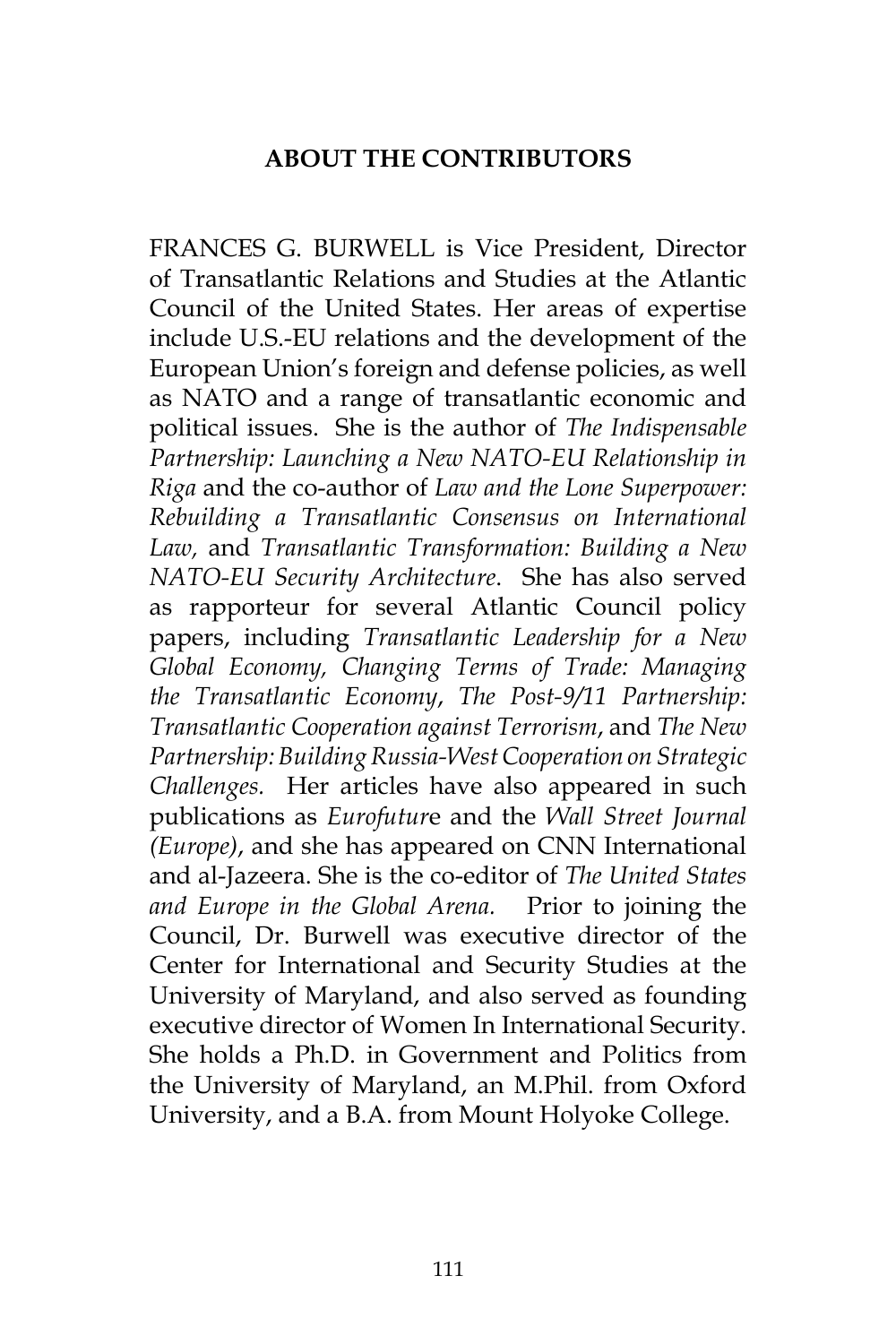GÖKHAN ÇETINSAYA is a Professor of History and International Relations at Istanbul Technical University, Department of Humanities and Social Sciences. He is currently a Fellow at the Woodrow Wilson International Center for Scholars (September 2007-May 2008). He works on Turkish political history, Turkish foreign policy, and the Middle East. Dr. Çetinsaya's publications include "A Tale of Two Centuries: Continuities in Turkish Foreign and Security Policy," Nursin Atesoglu-Guney, ed., *Contentious Issues of Security and the Future of Turkey* (London: Ashgate, 2007), pp. 5-18; "The New Iraq, The Middle East and Turkey: A Turkish View" (SETA Report, April 2006, *www.setav.org*); "Turkey's Stature as a Middle Eastern Power," Bruce Maddy-Weitzman and Asher Susser, eds., *Turkish-Israeli Relations in a Trans-Atlantic Context: Wider Europe and the Greater Middle East* (Tel Aviv University, The Moshe Dayan Center for Middle Eastern and African Studies, 2005), pp. 45-50; "The Caliph and Mujtahids: Ottoman Policy towards the Shi'i Community of Iraq in the Late Nineteenth Century," *Middle Eastern Studies*, Vol. 41 (July 2005), pp. 561-574; "Essential Friends and Natural Enemies: The Historical Roots of Turkish-Iranian Relations," *Middle East Review of International Affairs* (September 2003); *Ottoman Administration of Iraq, 1890-1908* (London: Routledge, 2006). Dr. Çetinsaya holds a B.A. and M.A. from the Faculty of Political Sciences at Ankara University and a Ph.D. from the the Department of Middle Eastern Studies at Manchester University.

MICHAEL JAMES LAKE has had two careers; as a journalist and as a European Union diplomat. He was a journalist for national publications for nearly 20 years. As economics correspondent for *The Scotsman*,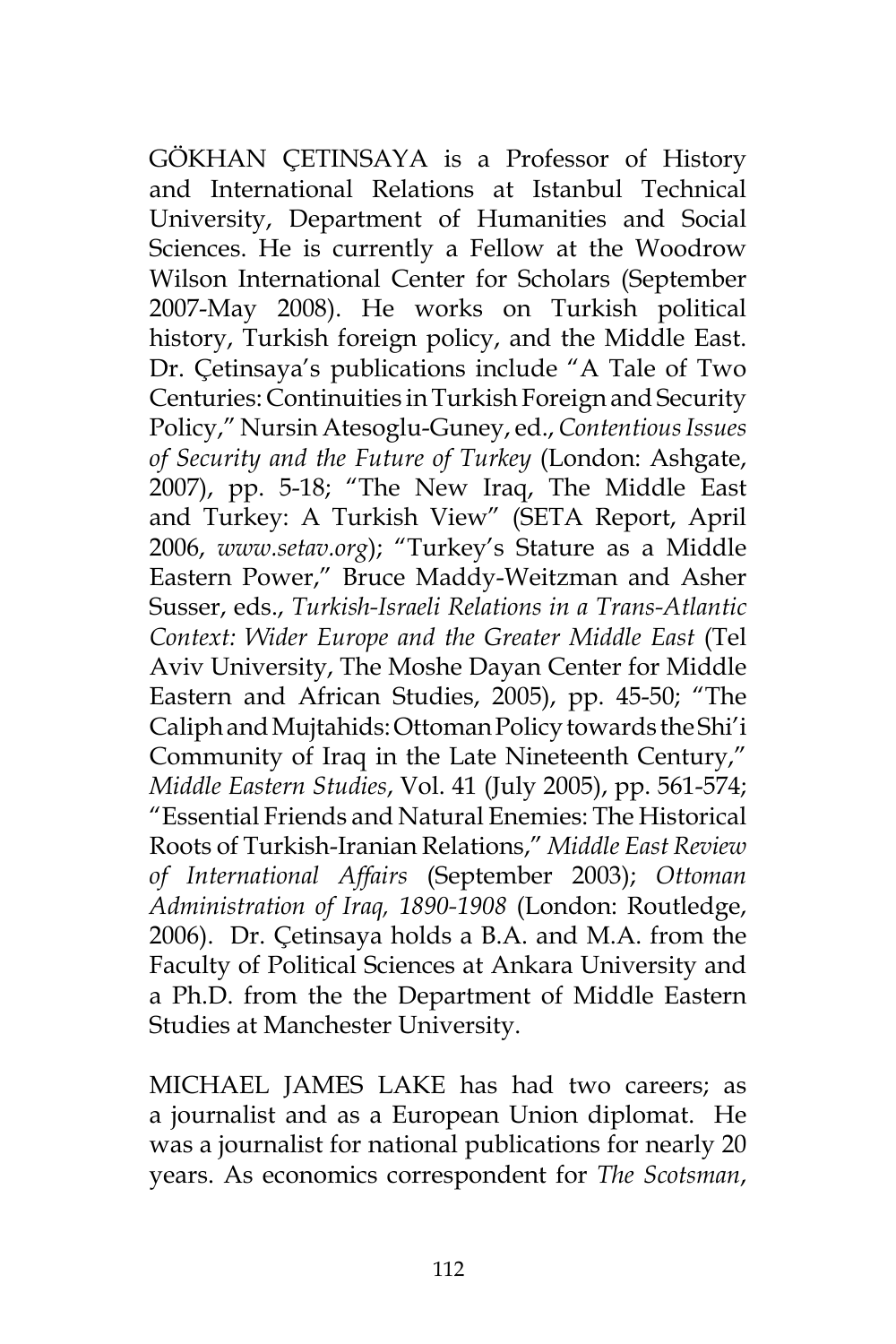he covered Britains's first attempt to join the then European Common Market by British Prime Minister Harold Macmillan and chief negotiator Edward Heath, negotiations which were vetoed by President de Gaulle in 1963. He was diplomatic correspondent for the pre-*Murdoch Sun* (London) covering East–West relations, the European Economic Community, and a wide range of international political and economic relations in many countries. In 1970, Ambassador Lake joined *The Guardian* (London), where he became the chief reporter. For 10 years (1963-73) he was a weekly commentator for the BBC World Service on foreign affairs and a regular participant in live panel discussions. When Britain joined the European Community, Ambassador Lake was one of the first 400 British to be recruited to the European Commission under a fast-track system. During postings in London, New York, Brussels, and Tokyo, he lectured in 29 American states and attended six G-7 Summits. In 1991 he was posted to Ankara as European Union (EU) Ambassador, Head of Representation of the European Commission. During his 7-year appointment, Turkey joined the EU customs union, and an Islamic party which had led the government was banned. Its distant successor has since won two general elections, and has carried out deep and EU-driven reforms in its quest for membership in the EU. Ambassador Lake was transferred to Budapest (1998-2001) as EU ambassador responsible for monitoring Hungary's preparations to join the EU, and for multimillion euro financial assistance programs. Hungary joined the EU in 2004. Since his retirement in 2001, Ambassador Lake has been a consultant, writer, and editor. Most notably, he was the editor of *The EU and Turkey: A Glittering Prize*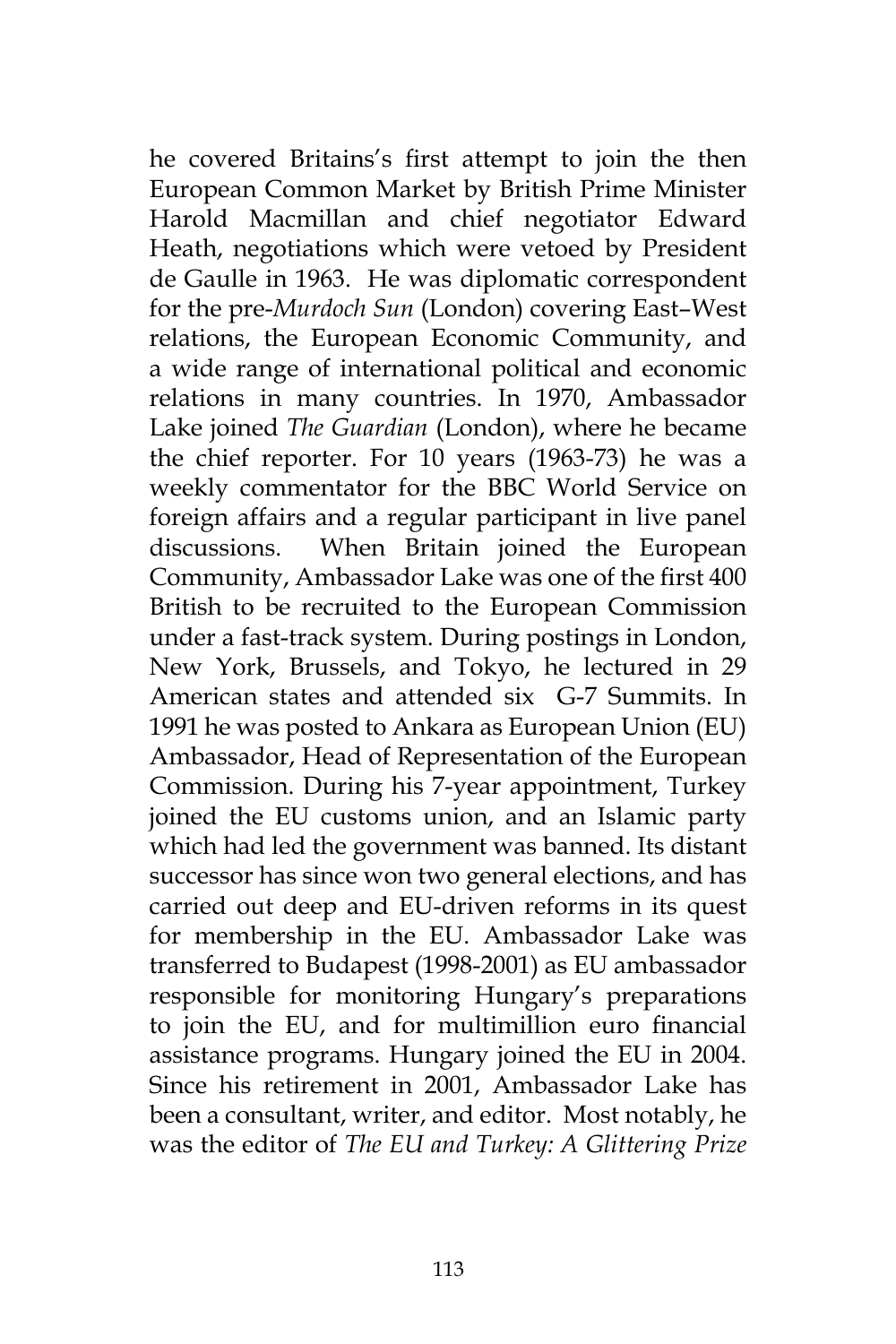*or a Millstone?* published by the Federal Trust in 2005. He is also president of the Turkish Area Studies Group in London.

F. STEPHEN LARRABEE is a Senior Staff member at RAND in Washington, DC, and holds the RAND Corporate Chair in European Security. He has taught at Columbia University, Cornell University, New York University, the Paul Nitze School of Advanced International Studies (SAIS), Georgetown University, George Washington University, and the University of Southern California. Before joining RAND, he served as Vice President and Director of Studies of the Institute of East-West Security Studies in New York from 1983- 89, and was a distinguished Scholar in Residence at the Institute from 1989-90. From 1978-81, Dr. Larrabee served on the U.S. National Security Council staff in the White House as a specialist on Soviet-East European affairs and East-West political-military relations. He is author of *NATO's Eastern Agenda in a New Strategic Era* (2003)*,* co-author with Ian Lesser of *Turkish Foreign Policy in an Age of Uncertainty* (2003)*,* co-editor with Zalmay Khalilzad and Ian O. Lesser of *The Future of Turkish-Western Relations* (2000), co-editor with David Gompert of *America and Europe: A Partnership for A New Era* (1997), author of *East European Security After the Cold War,* (1994), editor of *The Volatile Powder Keg*: *Balkan Security After the Cold War* (1994)*,* co-editor with Robert Blackwill of *Conventional Arms Control and East-West Security* (1989), and editor of *The Two German States and European Security* (1989). Dr. Larrabee holds a Ph.D. in Political Science from Columbia University.

IAN O. LESSER is Senior Transatlantic Fellow in Washington, DC. His expertise includes Transatlantic Relations, NATO, European Union, Turkey, Southern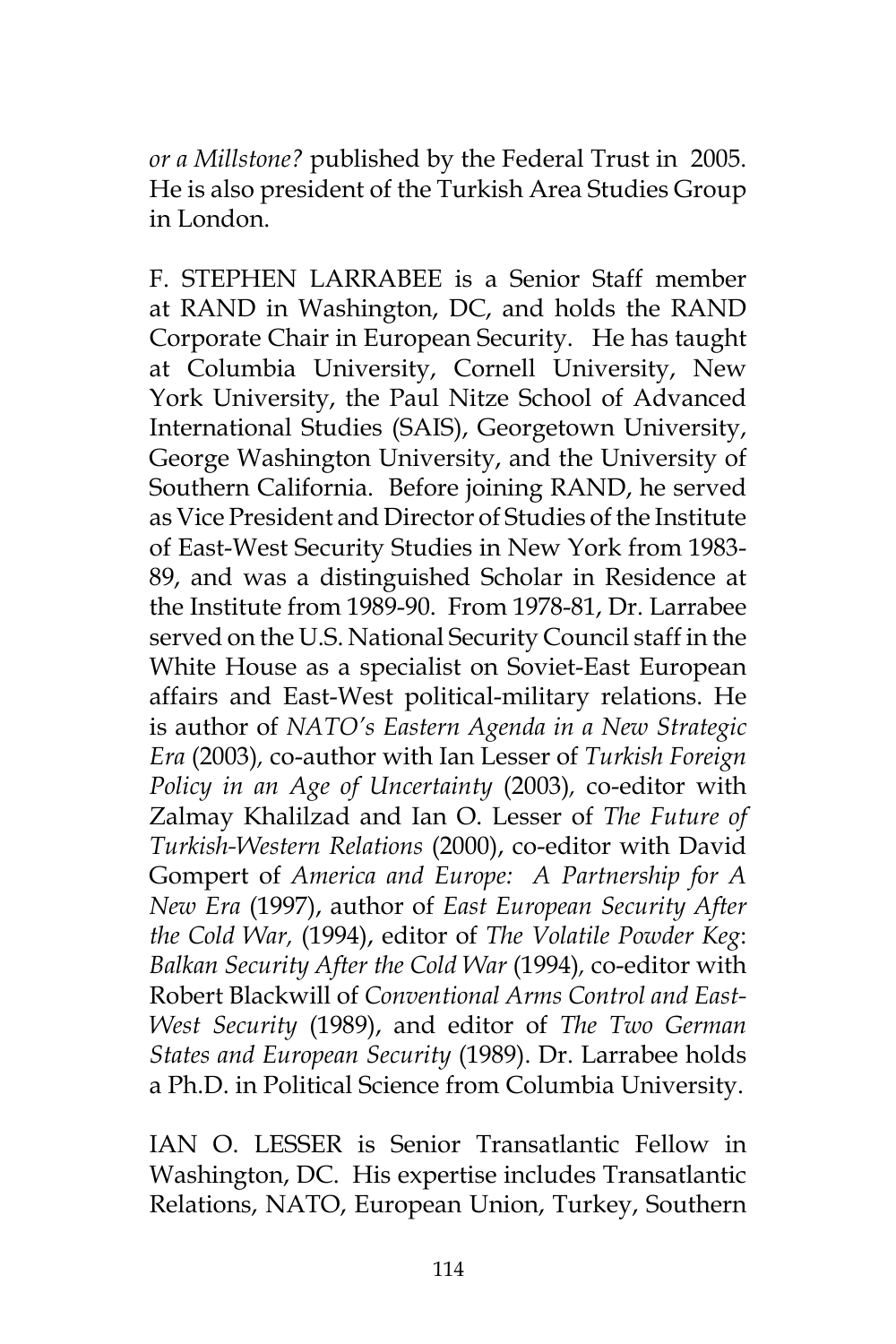Europe, North Africa, Mediterranean and Middle Eastern Affairs, North-South Relations, Terrorism, Proliferation, International Security and Geopolitics, and Energy. Dr. Lesser came to GMF in November 2006 from the Woodrow Wilson International Center for Scholars in Washington, DC, where he led a major project on the future of U.S.-Turkish relations. He is also President of Mediterranean Advisors, LLC, and senior advisor to the Luso-American Foundation in Lisbon. Prior to establishing Mediterranean Advisors, Dr. Lesser was Vice President and Director of Studies at the Pacific Council on International Policy in Los Angeles, and spent over a decade at RAND as a senior analyst and research manager specializing in strategic studies and Mediterranean security. From 1994-1995, he was a member of the Secretary's Policy Planning Staff at the US Department of State, where his portfolio included southern Europe, Turkey, and the multilateral track of the Middle East peace process. He is a member of the Council on Foreign Relations, the Atlantic Council of the US, the International Institute for Strategic Studies, the advisory boards of Turkish Policy Quarterly and the International Spectator, and is a former senior fellow of the Onassis foundation. At GMF, Dr. Lesser focuses on Turkey, the US-Turkey-EU triangle, strategies toward North Africa and the Mediterranean, and transatlantic cooperation on new security and public policy challenges. His recent publications include *Iran Policy After the "NIE"—Modest Findings, Revolutionary Effects, Global Trends, Regional Consequences: Wider Strategic Influences on the Black Sea*; *Beyond Suspicion: Rethinking U.S.-Turkish Relations, From Iran to Israel: American Choices in Iraq*; *Portugal and the Southern Mediterranean: Transatlantic Interest, and Strategies*. Dr. Lesser was educated at the University of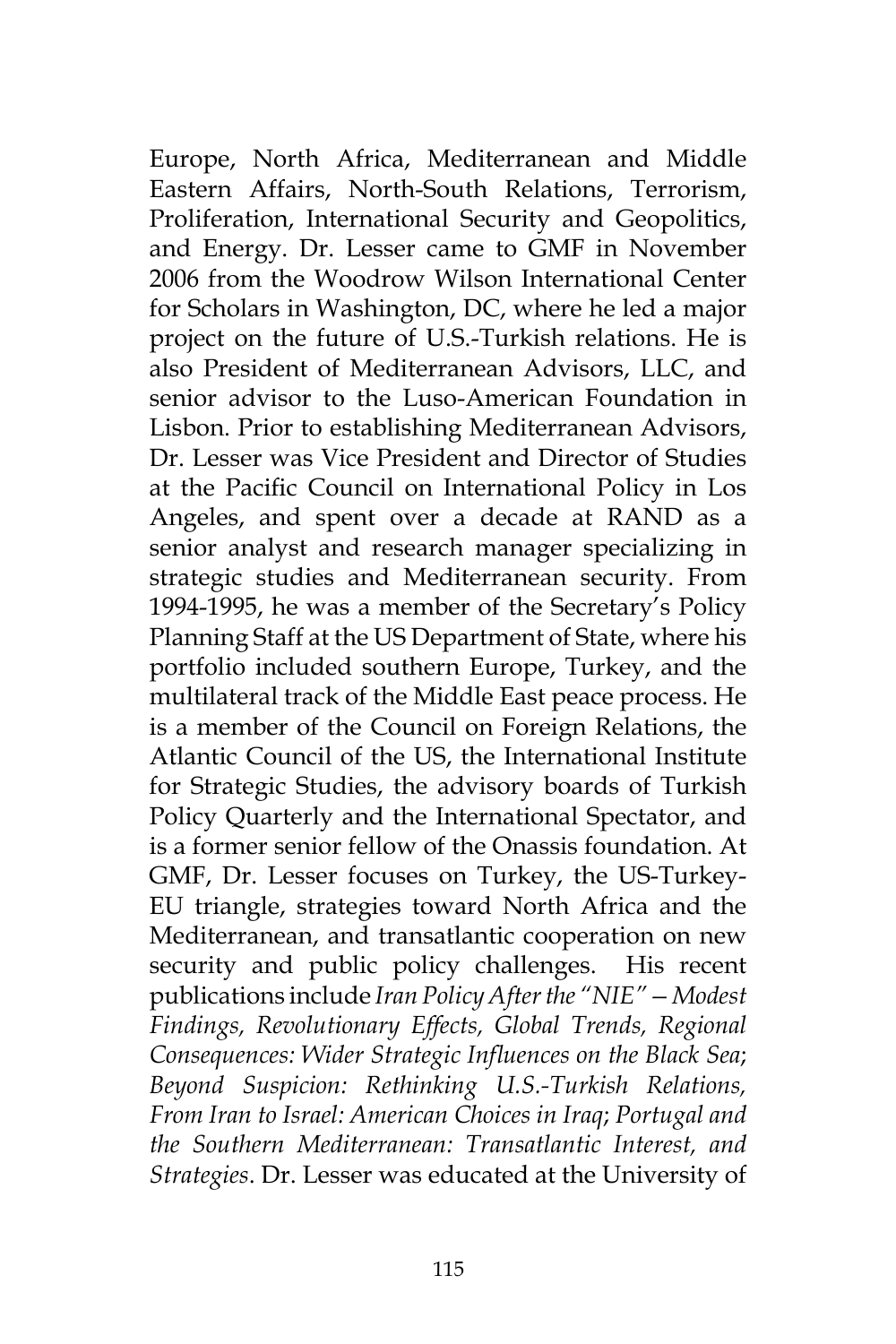Pennsylvania, the London School of Economics, and the Fletcher School of Law and Diplomacy, and holds a D.Phil from Oxford University.

O. FARUK LOĞOĞLU is President of the Center for Eurasian Strategic Studies (ASAM), one of the leading think tanks in Turkey, with headquarters in Ankara. In 2006, he retired from public service after 35 years in the Turkish Ministry of Foreign Affairs. Early in his political career, Ambassador Loğoğlu focused on the Middle East and Europe, serving as first secretary on the Turkish Delegation to the European Union (1973- 76) and as charge d'affaires in Dhaka, Bangladesh (1976-78). In the 1980s, he focused on bilateral political affairs, in particular Cyprus and Greece, serving as counselor to the permanent representative of Turkey to the United Nations (1980-84) and as consul general in Hamburg, Germany (1986-89). Additionally, he was deputy director general, special advisor to the foreign minister (1989-93) in Ankara, and was appointed Turkey's Ambassador to Copenhagen, Denmark (1993-96) and subsequently transferred to Baku, Azerbaijan (1996-98). Ambassador Loğoğlu was appointed deputy undersecretary for multilateral political affairs in 1998 after his return from Baku. He then served as undersecretary of the foreign ministry from 2000 until his posting as Ambassador of Turkey to the United States in 2001 where he stayed until the end of 2005. He is the author of *İsmet İnönü and the Making of Modern Turkey*, a book about the times and life of the second President of the Turkish Republic. He has published articles on foreign affairs in both Turkish and English languages in different journals. Additionally, he serves as deputy chairman of the Turkish National Commission for UNESCO, as acting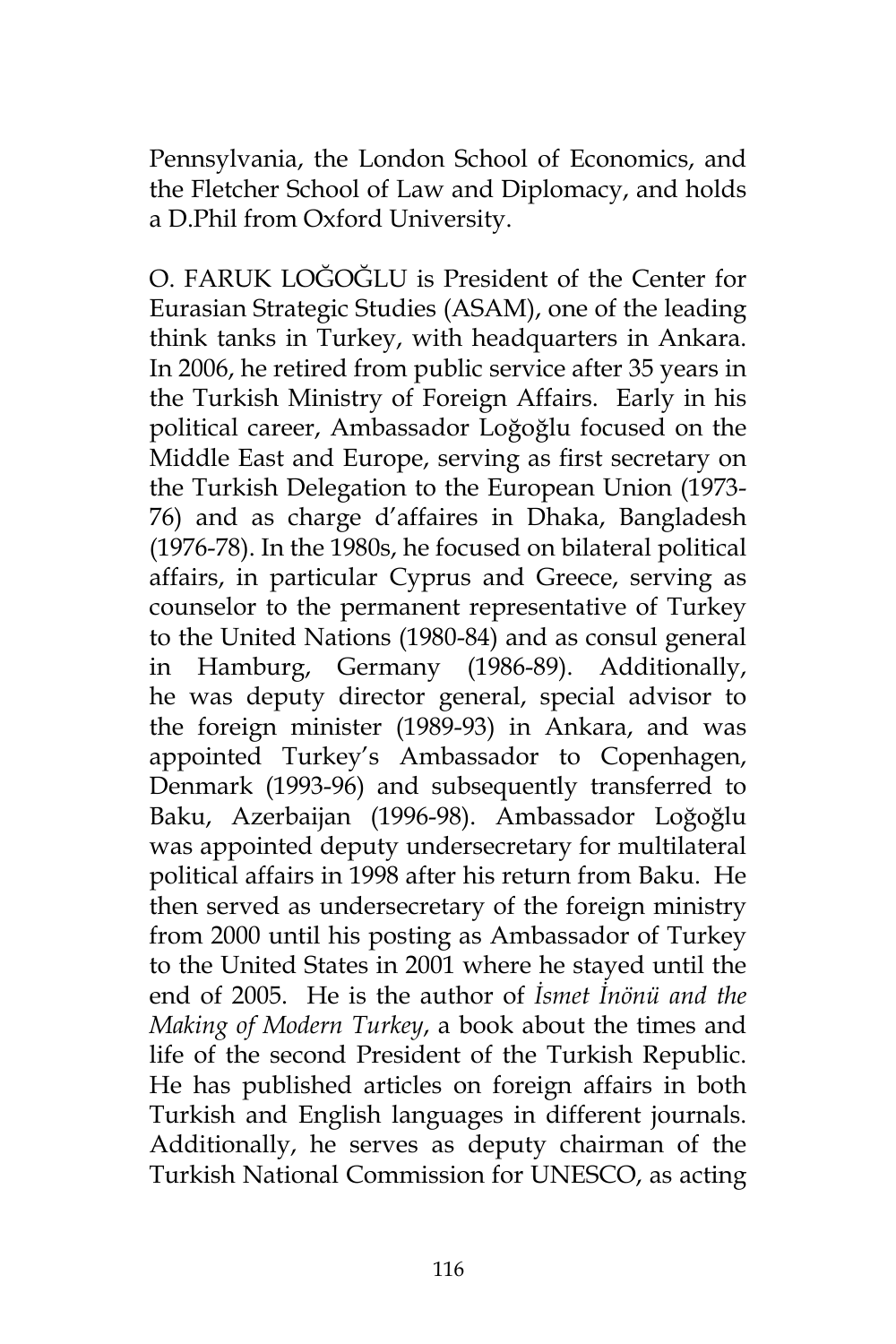president of the Foundation for Local Volunteers for Disaster Relief, and as a member of the board of the Strategic Studies Center of the Turkish Ministry of Foreign Affairs. Ambassador Loğoğlu received a bachelor's degree in political science from Brandeis University and doctorate degree in political science from Princeton University.

W. ROBERT PEARSON heads the International Division of The SPECTRUM Group, a consulting firm in Alexandria, Virginia. He completed a 30 year career in 2006 with the Department of State as Director General of the Foreign Service, responsible for State Department civilian and Foreign Service personnel worldwide. He was U.S. Ambassador to the Republic of Turkey during 2000 to 2003, guiding U.S. relations during a period of economic crisis for Turkey, the war in Afghanistan and the war in Iraq. Prior to that, Ambassador Pearson had assignments as Deputy Chief of Mission at the U.S. Embassy in Paris as well as the U.S. Mission to NATO in Brussels, Executive Secretary of the Department of State, Deputy Executive Secretary of the National Security Council, Deputy Assistant Secretary General of NATO and Chair of NATO's Political Committee, and a Political Officer in China. Before entering the Foreign Service, he served in the Judge Advocate General's Corps in the U.S. Navy. Ambassador Pearson is a graduate of Vanderbilt University and of the University of Virginia School of Law.

SINAN ÜLGEN is chairman of the Turkish think tank, Center for Economics and Foreign Policy Studies. He joined the Turkish Foreign Service in 1990 as a career diplomat and worked for 2 years at the Ministry of